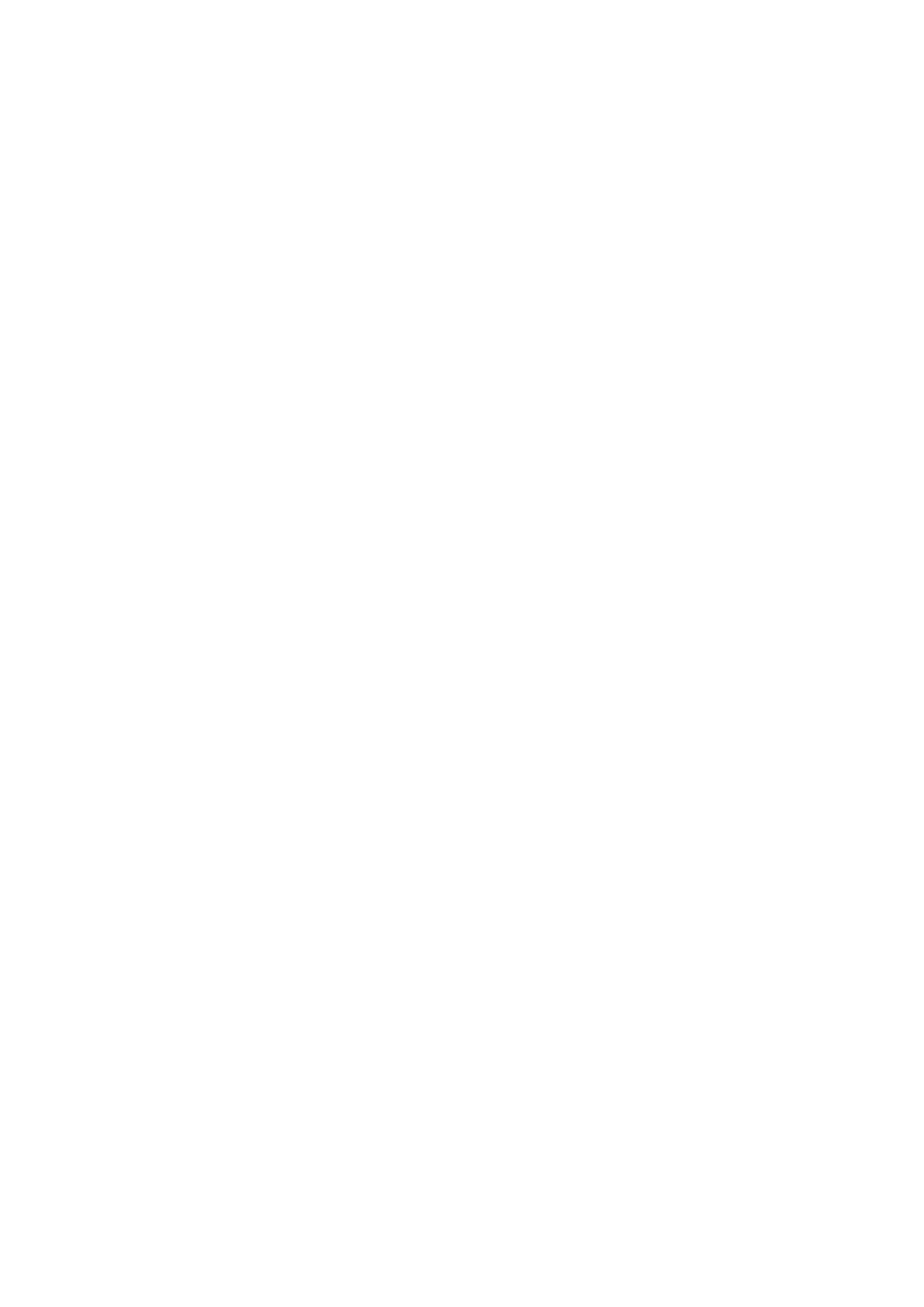## Contents

|                                 | Chapter 1. Arbitrage Theory                             | 5  |
|---------------------------------|---------------------------------------------------------|----|
| 1.                              | Stochastic Integration                                  | 5  |
| 2.                              | No Arbitrage Theory for discrete models                 | 18 |
| 3.                              | Basics of models for financial markets                  | 24 |
| 4.                              | Arbitrage and martingale measures                       | 26 |
| 5.                              | No free lunch with vanishing risk (NFLVR)               | 31 |
| 6.                              | No arbitrage in finite discrete time                    | 33 |
| 7.                              | No arbitrage in Itô process model                       | 34 |
| 8.                              | No arbitrage in (exponential) Lévy models               | 37 |
| 9.                              | Pricing and hedging by replication                      | 38 |
| 10.                             | Superreplication and optional decomposition             | 40 |
| 11.                             | American Options                                        | 44 |
| Chapter 2. Utility Optimization |                                                         | 49 |
| 1.                              | Utility optimization in discrete models                 | 49 |
| 2.                              | Some ideas from optimal stochastic control              | 57 |
| 3.                              | Utility Optimization for general semi-martingale models | 61 |
| Chapter 3. Appendix             |                                                         | 79 |
| 1.                              | Methods from convex analysis                            | 79 |
| 2.                              | <b>Optimization Theory</b>                              | 83 |
| 3.                              | Conjugate Functions                                     | 84 |
| 4.                              | Exam Questions                                          | 86 |
| Bibliography                    |                                                         | 89 |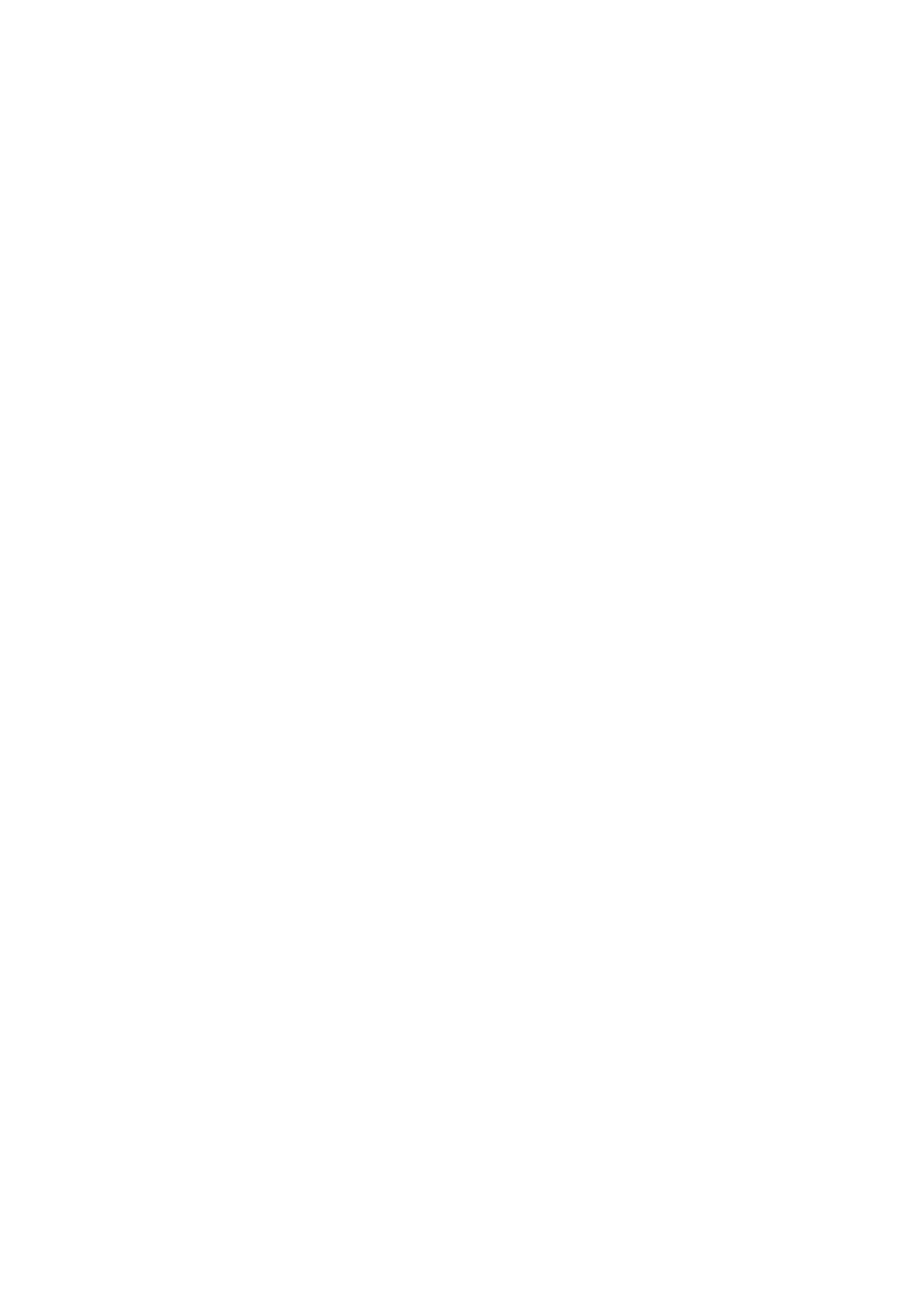## CHAPTER 1

## Arbitrage Theory

### 1. Stochastic Integration

It is one of the fascinating aspects in the history of sciences that deep discoveries developed in a "l'art pour árt" spirit often find unintentionally important and farreaching applications. This happened to general stochastic integration theory being developed in the second half of the twentieth century in,. e.g, France, Soviet Union and USA, and being applied since the eighties in all its depth in mathematical finance. Therefore a proper understanding of mathematical finance needs all the main concepts of stochastic integration theory for a proper working with models.

Often being asked by students if this knowledge is necessary to work in financial industry I can provide two answers: first: of course not, since models in industry can be understood from a far more concrete point of view. This is the answer by business schools. However, second, if one wants to develop models, fully understand the pitfalls of modeling, then of course the proper knowledge all possible models is fundamental and stochastic integration is the key to this knowledge. Motivation is coming in later sections, therefore I go right away towards the first theorem: the Bichteler-Dellacherie Theorem telling that the set of good integrators for stochastic integrals coincides with the set of semi-martingales.

We consider here a time horizon  $T = 1$  and a filtered probability space  $(\Omega, \mathcal{F}, \mathbb{P})$ satisfying the usual conditions in order to guarantee that martingales, sub-martingales and super-martingales always have càdlàg (right continuous with left limits) versions (Doob's regularity theorem). In Finance it is usually not restrictive to assume the stochastic processes modeling asset prices have càdlàg trajectories, since if we deviate from continuous processes with think of jumps not being announced from the left.

Basic definitions and properties are usually taken from Philip Protter's excellent book on stochastic integration [11], or from Olav Kallenberg's incredibly useful book on general probability theory [9]. We assume here acquaintance with martingale regularization and Doob's optional sampling theorem and the predictable  $\sigma$ -algebra. We also use deliberately notions like  $S^*$  for the process of the running supremum sup $s \lt t S_s$ .

DEFINITION 1.1. A property is said to hold locally for an adapted stochastic process with càdlàg trajectories  $(S_t)_{t \in [0,1]}$  if the process  $S^{\tau_n} := (S_{t \wedge \tau})_{t \in [0,1]}$  fulfills this property and if the sequence of  $[0,1] \cup \{\infty\}$ -valued stopping times  $\tau_n$  satisfies  $\mathbb{P}(\tau_n = \infty) \to 1$  as  $n \to \infty$ . Notice that this is equivalent to the standard definition of locality on  $[0,\infty]$  by extending all processes beyond 1 in a constant way.

DEFINITION 1.2. A semi-martingale S is an adapted process with càdlàq trajectories such that there exists an adapted local martingale  $M$  with càdlàg trajectories and an adapted process of finite total variation A representing S as sum  $S = M + A$ .

DEFINITION 1.3. We call

$$
H = \sum_{i=0}^{n} H_i 1_{\left] \tau_i, \tau_i + 1 \right]},
$$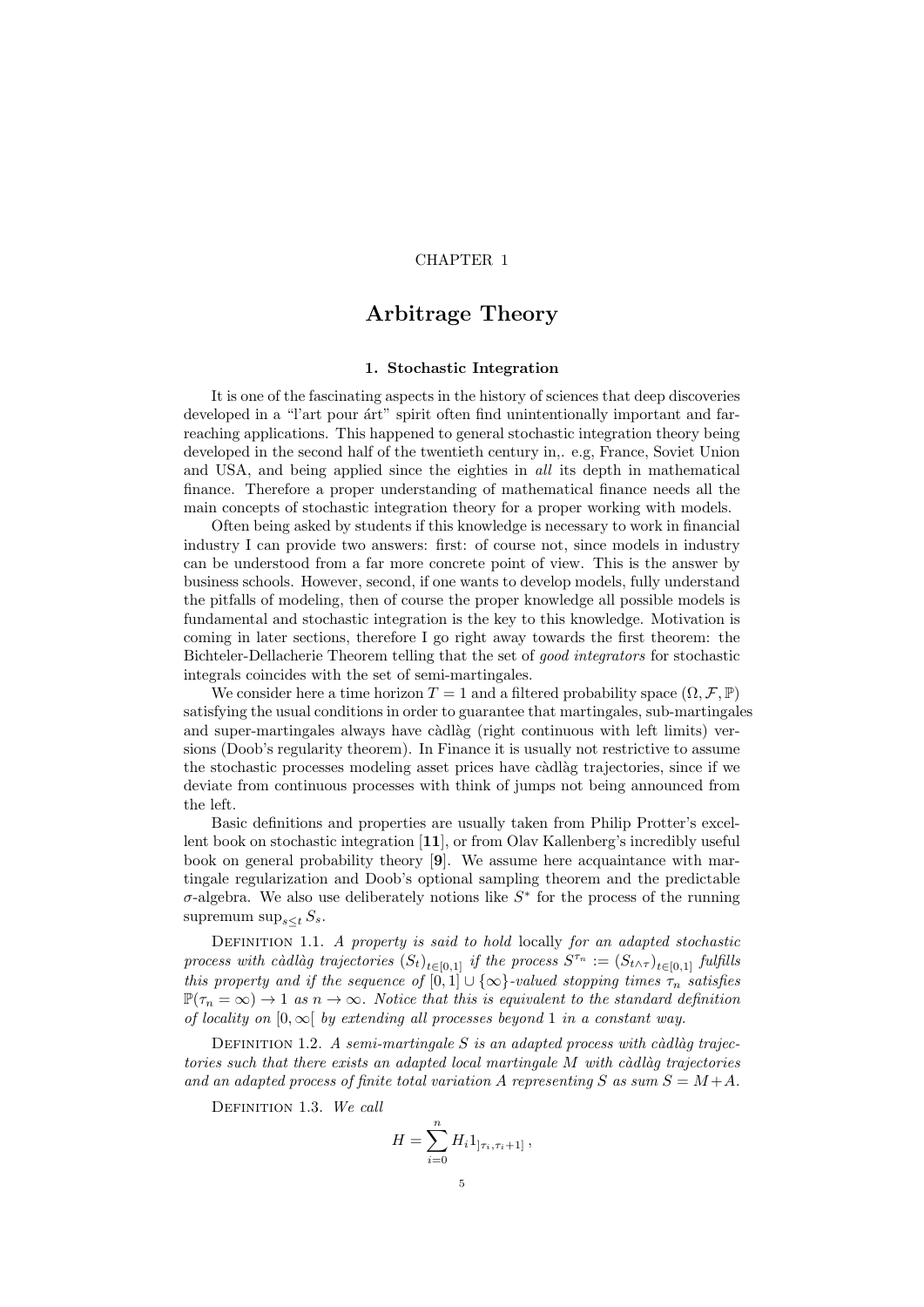with  $n \in \mathbb{N}$ , stopping times  $0 = \tau_0 \leq \tau_1 \leq \cdots \leq \tau_n \leq \tau_{n+1} = 1$  and  $H^i$  that is  $\mathbb{R}^d$ -valued, and  $\mathcal{F}_{\tau_{i-1}}$ -measurable, a simple predictable process. We write  $H \in b\mathcal{E}$ .

REMARK 1.4. In the realm of mathematical finance we shall often speak of (simple) predictable strategies instead of processes underlining that H corresponds to trading strategies.

We write  $\vartheta \in b\mathcal{E}_{det}$  if in addition the  $\tau_i$  (but not the  $H_i$ ) are deterministic. Furthermore we consider  $b\mathcal{E}$  equipped with the topology of uniform convergence induced by the norm

$$
||H||_{\infty} = ||\sup_{0\leq t\leq 1} |H_t||_{\infty}
$$

for  $H \in b\mathcal{E}$ . On the space of simple predictable processes we define a linear operator  $\mathcal{I}_S$ , called stochastic integral with respect to a càdlàg, adapted process S, by

$$
\mathcal{I}_S(H) := (H \bullet S)_1 := \sum_{i=1}^n h_i (S_{\tau_i} - S_{\tau_{i-1}})
$$

mapping to the space of random variables  $L^0(\mathbb{P})$  equipped with the topology of convergence in probability.

DEFINITION 1.5. We call an adapted process  $(S_t)_{t \in [0,1]}$  with càdlàg trajectories a good integrator if the map  $\mathcal{I}_S : b\mathcal{E} \to L^0(\mathbb{P})$  is continuous.

REMARK 1.6. If one interprets the stochastic integral  $\mathcal{I}_S(H)$  as cumulative gains and losses process in a trading context, then good integrators are those models, where the outcome of a trading strategy is robust for small uniform changes of the portfolio strategy. This is an extremely reasonable requirement for models of asset prices. Hence it is of interest to understand which processes are good integrators. Notice that it might be reasonable to consider already here discounted values of price processes S to make prices at different times comparable.

REMARK 1.7. Notice that a local good integrator is a good integrator.

In the sequel we characterize the set of good integrators. For a long time this characterization was technically quite involved, however, recently more elementary proofs have been obtained from re-inspecting classical proofs and replacing Dunford-Pettis type arguments by more elementary Komlos type arguments (see the works of Mathias Beiglböck, Walter Schachermayer, Pietro Siorpaes, Bezirgen Veliev, et al). We follow these elementary approaches in these lecture notes very closely in spirit and proofs, in particular the preprint [3].

First we show that bounded, adapted, càdlàg processes  $S$ , which are good integrators, have bounded mean variation.

Let  $S = (S_t)_{0 \le t \le 1}$  be an adapted process such that  $S_t \in L^1(\mathbb{P})$  for all  $t \in [0,1]$ . Given a random partition  $\pi = \{0 = \tau_0 \leq \tau_1 \leq \ldots \leq \tau_n = 1\}$  of [0, 1], the mean variation of S along  $\pi$  is defined as

$$
\mathrm{MV}(S,\pi)=\mathbb{E}\Big[\sum_{\tau_i\in\pi}\big|\mathbb{E}[S_{\tau_{i+1}}-S_{\tau_i}|\mathcal{F}_{\tau_i}]\big|\Big].
$$

The mean variation  $MV(S)$  is the supremum over all partitions  $\pi$  of  $MV(S, \pi)$ , i.e.

$$
\mathrm{MV}(S) := \sup_{\pi} \mathrm{MV}(S, \pi).
$$

Mean variation can be interpreted as the cumulative sum of absolute values of conditional expectations of returns. It is quite intuitive that adapted stochastic processes with c`adl`ag trajectories have bounded mean variation if the "hidden"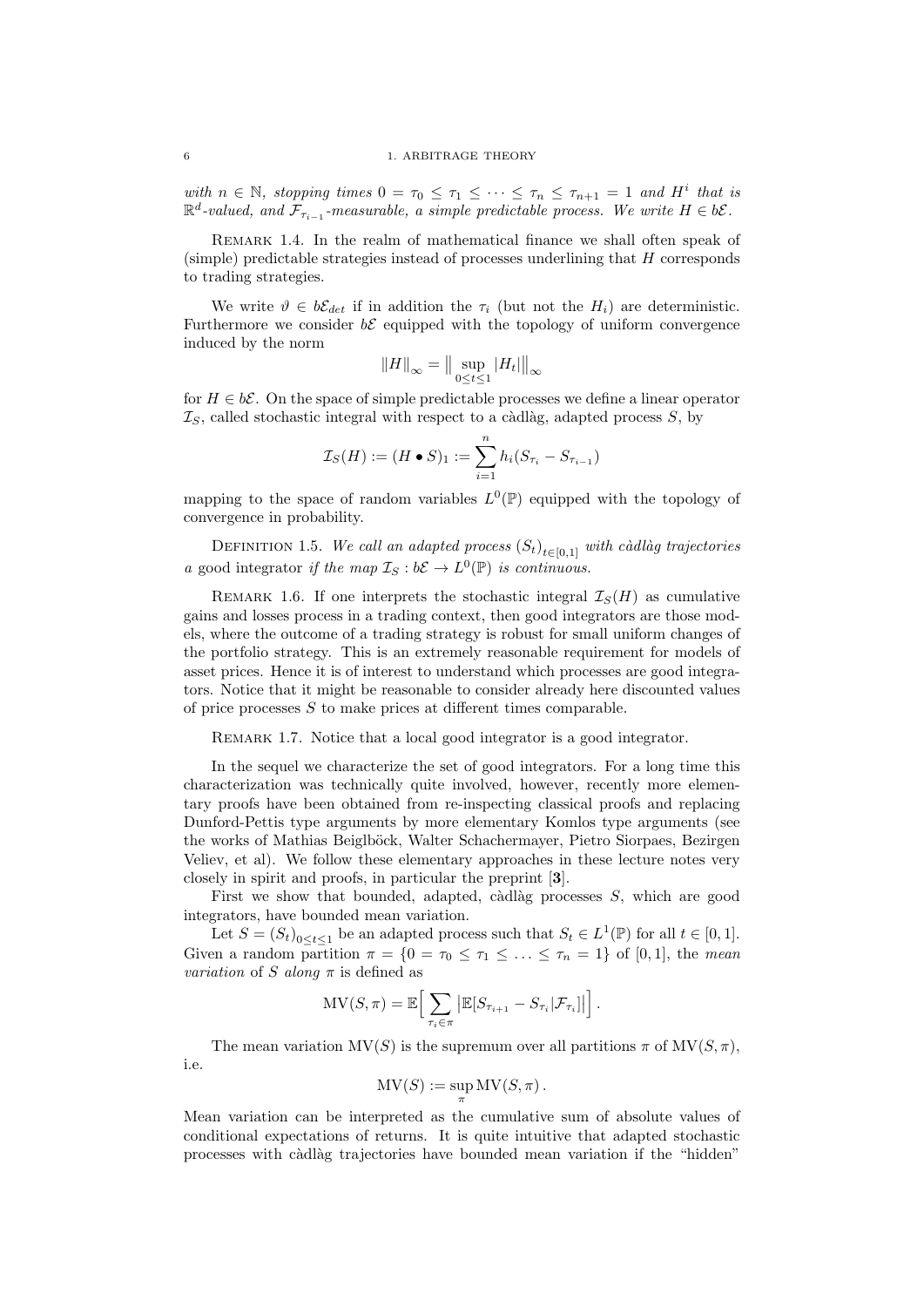drift is not overwhelmingly big. The drift "hidden" in a return is a colloquial notion for the conditional expectation of the return.

The mean variation along  $\pi$  is an increasing function of  $\pi$ , i.e. we have  $MV(S, \pi)$  $MV(S, \pi')$  whenever  $\pi'$  refines  $\pi$ . Let S be bounded with càdlàg trajectories: having a sequence of refining partitions  $(\pi^n)_{n\geq 1}$  such that the mesh tends to zero in probability, then the limit along this sequence tends to  $MV(S)$  due to  $\lim_{t\searrow s} E(S_t - S_s | \mathcal{F}_s] = 0.$ 

LEMMA 1.8. Let  $S$  be a bounded, adapted with càdlàg trajectories and assume that S is a good integrator, then for every  $\epsilon > 0$  there is a stopping time  $\rho$  taking values in  $[0,1] \cup \{\infty\}$  such that  $\mathbb{P}(\varrho = \infty) \geq 1 - \epsilon$  and such that  $S^{\varrho}$  has bounded mean variation (we say that locally S has bounded mean variation).

REMARK 1.9. See [1]: for the proof we need the (easy)  $L^2$ -version of Komlos' Lemma: let  $(g_n)_{n\geq 1}$  be a bounded sequence in  $L^2(\mathbb{P})$ , then we can find elements  $h_n \in C_n := \text{conv}(\overline{g_n}, g_{n+1}, \ldots)$  which converge almost surely and in  $L^2(\mathbb{P})$  to some element h. For the proof of Komlos' Lemma we take

$$
A = \sup_{n \ge 1} \inf_{g \in C_n} ||g||^2,
$$

then there are elements  $h_n \in \text{conv}(g_n, g_{n+1}, \ldots)$  such that  $||h_n||^2 \leq A + \frac{1}{n}$ . Fix  $\epsilon > 0$ , then there is n large enough such that for all  $k, m \geq n$  the inequality  $||h_k + h_m||^2 >$  $4(A - \epsilon)$  holds true, since the sup is along an non-decreasing sequence!. By the parallelogram-identity we then obtain

$$
||h_k - h_m||^2 = 2||h_k||^2 + 2||h_m||^2 - ||h_k + h_m||^2 < 4(A + \frac{1}{n}) - 4(A - \epsilon) = 4\epsilon + \frac{1}{n},
$$

which yields the assertion of  $L^2(\mathbb{P})$  convergence by completeness. By passing to a subsequence the almost sure convergence follows, too.

In an analog manner an  $L^1$  version for uniformly integrable sequences  $(f_n)_{n\geq 1}$ can be proven by truncation from the  $L^2$  statement and an appropriate diagonalization argument: indeed let  $g_n^m := (f_n 1_{\{|f_n| \leq i\}})_{1 \leq i \leq m}$  be the truncated sequence, then we know that there are forward looking convex combinations in  $conv(g_n^m, g_{n+1}^m, \ldots)$ converging in  $L^2(\mathbb{P})$  and almost surely to a limit  $h^m$ , for every  $m \geq 1$ . In other words we can choose weights which work for the first  $m$  truncated sequences simultaneously. Uniform integrability then yields that the diagonal sequence of convex combinations does the job since  $\lim_{i\to\infty} ||(f_n 1_{\{|f_n| \leq i\}} - f_n||$  uniformly in n.

PROOF. We follow closely [3]: the proof is in spirit typical for mathematical finance (we shall see this later!): whenever a functional depending on the future path is given, one tries to mimick it by a stochastic integral, i.e. the outcome of a trading strategy. In this very case this is particularly easy.  $S$  is a good integrator, hence for  $\epsilon > 0$  there exists  $C > 0$  such that for all simple processes H with  $||H||_{\infty} \leq 1$  we have  $\mathbb{P}((H \bullet S)_1 \geq C - 2||S||_{\infty}) \leq \epsilon$  (this is just a translation of what it means to be continuous from the uniform topology to convergence in probability).

For each  $n \geq 1$  we can define a simple process  $H^n$  and a stopping time  $\varrho_n$ 

$$
H^n := \sum_{t_i \in D_n} 1_{(t_i, t_{i+1}]} \operatorname{sign} \left( \mathbb{E}[S_{t_{i+1}} - S_{t_i} | \mathcal{F}_{t_i}] \right),
$$
  

$$
\varrho_n := \inf \{ t \in D_n : (H^n \bullet S)_t \ge C - 2||S||_{\infty} \}.
$$

allowing to mimick (in expectation) the bounded variation functional. On the set  $\{\rho_n < \infty\},\$ 

$$
(H^n 1_{(0,\varrho_n]} \bullet S) = (H^n \bullet S)_1^{\varrho_n} \ge C - 2||S||_{\infty}
$$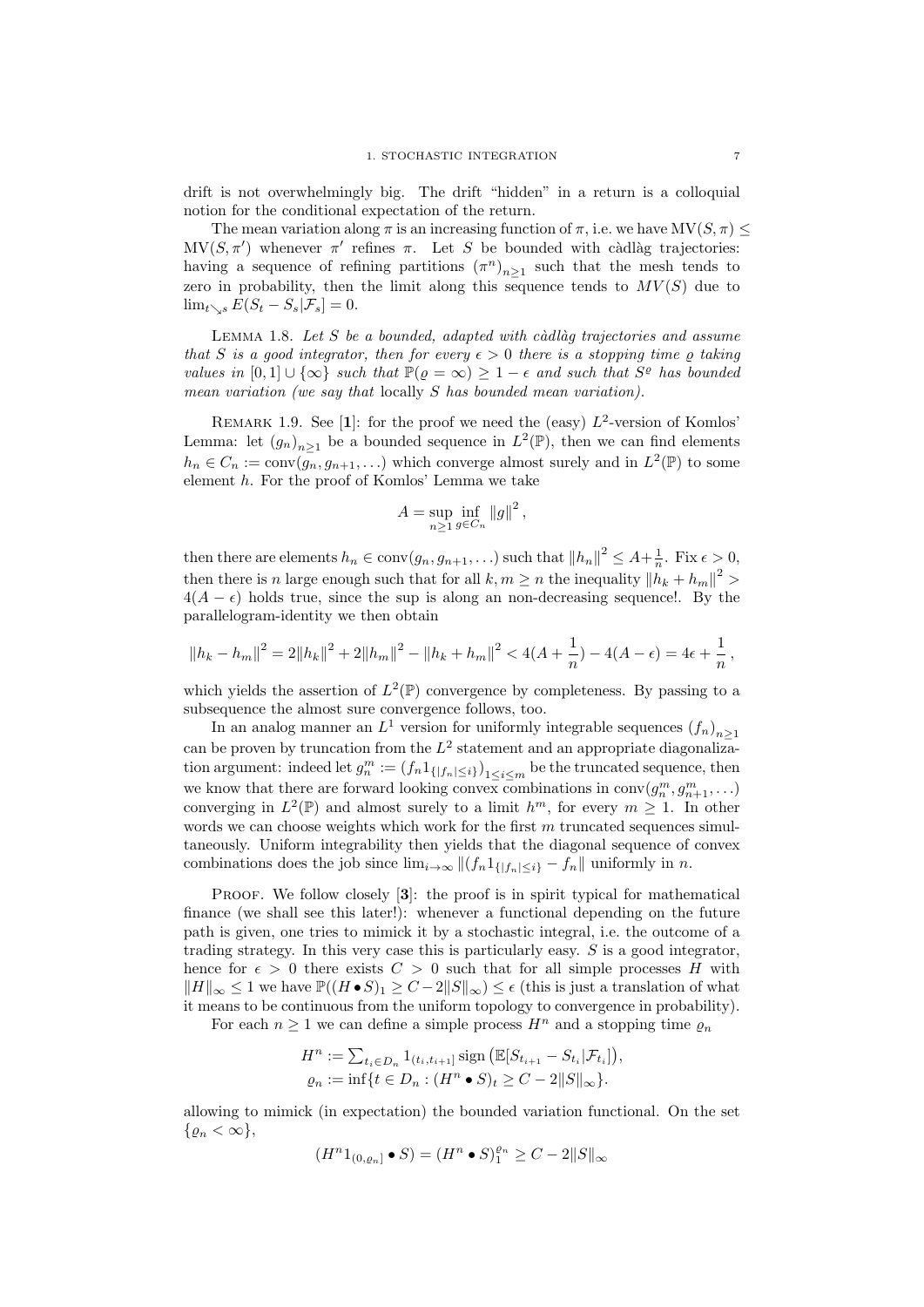holds true, and therefore  $\mathbb{P}(\varrho_n = \infty) \geq 1 - \epsilon$ . Furthermore S is bounded, so the jumps of S are bounded by  $2||S||_{\infty}$ , and whence

$$
C \ge (H^n \bullet S)_1^{\varrho_n}
$$

always holds true. Putting together these insights we arrive at

$$
C \geq \mathbb{E}[(H^n \bullet S)_1^{e_n}] = \mathbb{E}\big[\sum_{t_i \in D_n} \mathbb{1}_{\{t_i < e_n\}} \operatorname{sign}\big(\mathbb{E}[S_{t_{i+1}} - S_{t_i} | \mathcal{F}_{t_i}]\big)(S_{t_{i+1}} - S_{t_i})\big] =
$$
\n
$$
= \mathbb{E}\big[\sum_{t_i \in D_n} \mathbb{1}_{\{t_i < e_n\}} \big|\mathbb{E}[(S_{t_{i+1}} - S_{t_i}) | \mathcal{F}_{t_i}]\big|\big] = \mathrm{MV}(S^{e_n}, D_n) ,
$$

which concludes the first estimate.

Next we would like to replace the stopping time  $\rho_n$  by a "sort" of accumulation point  $\rho$  such that we can conclude the desired statement. For this very purpose we apply a Komlos-type Lemma to the random variables  $X_n = 1_{\{ \varrho_n = \infty \}} \in L^2(\mathbb{P}), n \ge 1$ to obtain for each *n* convex weigths  $\mu_n^n, \ldots, \mu_{N_n}^n$  such that

$$
Y_n := \mu_n^n X_n + \ldots + \mu_n^{N_n} X_{N_n}
$$

converges to some random variable X in  $L^2(\mathbb{P})$ . By passing to a subsequence we can assume that convergence is almost surely.

From  $0 \leq X \leq 1$  and  $\mathbb{E}[X] \geq 1 - \epsilon$  we deduce that  $\mathbb{P}(X < 2/3) < 3\epsilon$ . Since  $\mathbb{P}(\lim_m Y_m \geq 2/3) > 1-3\epsilon$ , by Egoroff's theorem we deduce that there exists a set A with  $\mathbb{P}(A) \geq 1-3\epsilon$  such that  $Y_n \geq 1/2$  on the set A, for all n greater or equal than some  $n_0 \in \mathbb{N}$ , which we can assume to be equal to 1.

We now define the desired stopping time  $\rho$  by

$$
\varrho = \inf_{n \geq 1} \inf \{ t : \mu_n^n \mathbb{1}_{[0,\varrho_n]}(t) + \ldots + \mu_n^{N_n} \mathbb{1}_{[0,\varrho_{N_n}]}(t) < 1/2 \} .
$$

Then clearly  $A \subseteq \{ \varrho = \infty \}$  and we arrive at  $\mathbb{P}(\varrho = \infty) \geq 1-3\epsilon$ . The stopping time  $\rho$  apparently has the desired properties, since

$$
(1.1)
$$

$$
\mathbb{E}\Big[\sum_{t_i\in D_n} \mathbb{1}_{\{t_i < \varrho\}} \big|\mathbb{E}[S_{t_{i+1}} - S_{t_i} | \mathcal{F}_{t_i}]\big|\Big] \leq 2 \mathbb{E}\Big[\sum_{t_i\in D_n}\sum_{k=n}^{N_n} \mu_k^n \mathbb{1}_{\{t_i < \varrho_k\}} \big|\mathbb{E}[S_{t_{i+1}} - S_{t_i} | \mathcal{F}_{t_i}]\big|\Big].
$$

The left hand side differs from  $MV(S^{\varrho}, D_n)$  at most by  $2||S||_{\infty}$ , whereas the right hand side is bounded by

$$
2\sum_{k=n}^{N_n} \mu_k^n(MV(S^{\varrho_n}, D_n) + 2||S||_{\infty}) \le C + 4||S||_{\infty},
$$

which yields  $MV(S^{\varrho}, D_n) \leq C + ||S||_{\infty}$ , i.e. bounded mean variation of S.

The next step towards a characterization of good integrators is to understand that processes with bounded mean variation are nothing else than differences of non-negative super-martingales. This assertion is also called Rao's theorem:

PROPOSITION 1.10. Let S be an adapted,  $L^1$ -process with càdlàg trajectories and bounded mean variation, then  $S$  is the difference of two adapted, càdlàg supermartingales.

PROOF. This is a classical proof which can also be found in [3]: in the proof we directly construct the two super-martingales on the dyadic grid  $D = \bigcup_{n>1} D_n$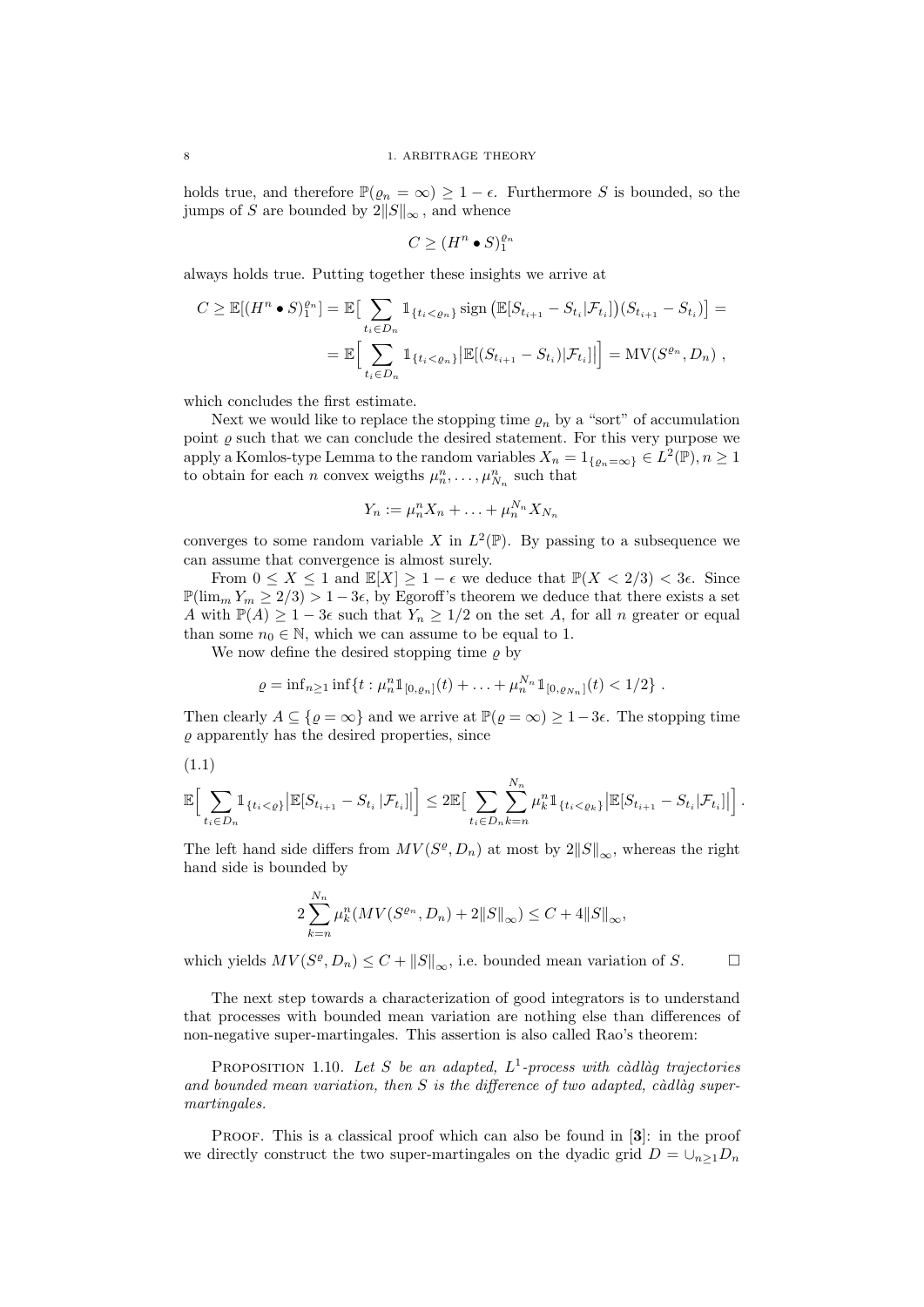with  $D_n = \{ \frac{j}{2^n} \mid 0 \le j \le 2^n \}$  by

$$
Y_s^n = \mathbb{E}\Big[\sum_{t_i \in D_n, t_i \ge s} \mathbb{E}[S_{t_i} - S_{t_{i+1}}|\mathcal{F}_{t_i}]^+ |\mathcal{F}_s\Big]
$$
  

$$
Z_s^n = \mathbb{E}\Big[\sum_{t_i \in D_n, t_i \ge s} \mathbb{E}[S_{t_i} - S_{t_{i+1}}|\mathcal{F}_{t_i}]^- |\mathcal{F}_s\Big]
$$

for  $s \in D_n$ ,  $n \geq 1$ . Apparently the discrete processes  $Y^n$  and  $Z^n$  are non-negative super-martingales,  $Y_s^n - Z_s^n = S_1 - E[S_1 | \mathcal{F}_s]$  if  $s \in D_n$  and due to Jensen's inequality

$$
Y^n_s\leq Y^{n+1}_s
$$

for  $s \in D_n$ ,  $n \geq 1$ . Addionally we have the bound  $E[Y_s^n + Z_s^n] \leq MV(S)$ , which yields  $L^1$  convergence by monotone convergence. Therefore we can define limit processes

$$
\begin{aligned} Y_s &:= \lim_{n \to \infty} Y_s^n + E[S_1^+ | \mathcal{F}_s] \\ Z_s &:= \lim_{n \to \infty} Z_s^n + E[S_1^- | \mathcal{F}_s] \end{aligned}
$$

and hence  $Y_s - Z_s = S_s$  for  $s \in D$ . By Doob's regularity theorem we can extend the super-martingales to  $[0, 1]$  as càdlàg processes. Since the trajectories of S are càdlàg, too, the decomposition holds for all times.  $\Box$ 

So far we have shown that locally a good integrator is locally a difference of two non-negative super-martingales. Finally we have to show that a super-martingale can be written as a difference of a local martingale and a predictable process of finite total variation. This statement, whose proof is again elementary, is called the Doob-Meyer decomposition theorem.

DEFINITION 1.11. An adapted process  $S$  with càdlàg trajectories is called of class (D) if the set  $\{S_\tau | \tau \text{ stopping time }\}$  is uniformly integrable.

THEOREM 1.12. Let S be a super-martingale of class  $(D)$ , then there is a martingale  $M$  and a predictable process  $A$ , both with càdlàg trajectories such that

 $S = M + A$ 

holds true. The decomposition is unique.

REMARK 1.13. If  $(S_t)_{t \in [0,1]}$  is only a super-martingale without belonging to class  $(D)$ , then it is still locally of class  $(D)$  and therefore locally the Doob-Meyer decomposition holds, which yields a global decomposition of S into a local martingale M and a predictable process A. Indeed considering the stopping time  $T_n$ , when |S| is greater than *n* for the first time,  $n \geq 1$ , then for any other stopping time  $\sigma$ we have  $|S_{\sigma}^{T_n}| \leq n + |S_{1 \wedge T_n}|$  which is integrable by optional sampling, whence  $S^{T_n}$ is of class  $(D)$  and  $\mathbb{P}(T^n = \infty) \to 1$  as  $n \to \infty$ .

PROOF. We follow closely [1], where again the proof relies in a discrete insight combined with a Komlos type limiting procedure (see also [11]): the discretely sampled process  $(S_t)_{t \in D_n}$  for  $n \geq 1$  has a Doob-Meyer decomposition, namely the processes  $A^n$  and  $M^n$  with  $A_0^n = 0$ ,

$$
A_{t_{i+1}} - A_{t_i} = E[S_{t_{i+1}} - S_{t_i} | \mathcal{F}_{t_i}]
$$

for  $t_i \in D_n$  and  $M_t^n = S_t - A_t^n$ , for  $t \in D_n$ ,  $n \ge 1$ . The increments of the martingale  $M<sup>n</sup>$  are the conditional drift corrected increments of S.

We now try to prove uniform integrability of the sequence  $(A_1^n)_{n\geq 1}$  in order to apply the Komlos argument for convergence: By subtracting  $E[S_1|\mathcal{F}_t]$  from  $S_t$ , for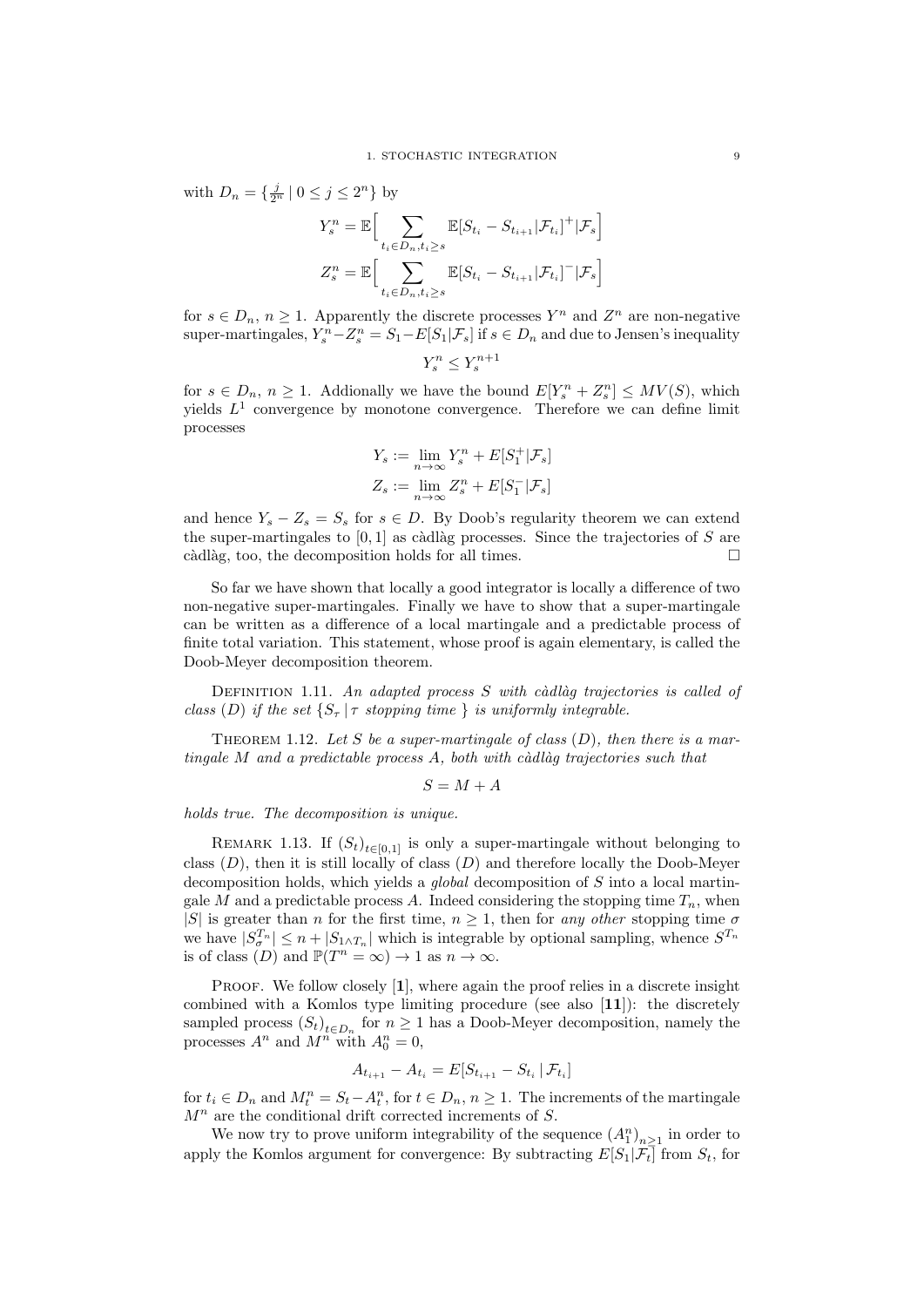$t \in [0,1]$  we can assume that  $S_t \geq 0$  and  $S_1 = 0$ . For the discrete martingales we have – by optional sampling – that

$$
S_\tau = A_\tau^n - E(A_1^n \,|\, \mathcal{F}_\tau]
$$

since  $M_1^n = -A_1^n$  for  $n \ge 1$ , and any stopping time  $\tau$  with respect to the sampled filtration. We define for  $c > 0$  and  $n \ge 1$  a stopping time

$$
\tau_n(c) = \inf \left\{ (j-1)/2^n : A_{j/2^n}^n < -c \right\} \wedge 1.
$$

From  $A_{\tau_n(c)}^n \geq -c$  we obtain  $S_{\tau_n(c)} \geq -E[A_1^n | \mathcal{F}_{\tau_n(c)}] - c$ . Thus,

$$
-\int_{\{-A_1^n>c\}} A_1^n d\mathbb{P} = -\int_{\{\tau_n(c) < 1\}} \mathbb{E}[A_1^n | \mathcal{F}_{\tau_n(c)}] d\mathbb{P} \le c \, \mathbb{P}[\tau_n(c) < 1] + \int_{\{\tau_n(c) < 1\}} S_{\tau_n(c)} d\mathbb{P}.
$$

Since  $\{\tau_n(c) < 1\} \subseteq \{\tau_n(\frac{c}{2}) < 1\}$ , we have again

$$
\int_{\{\tau_n(\frac{c}{2}) < 1\}} (S_{\tau_n(\frac{c}{2})}) d\mathbb{P} = \int_{\{\tau_n(\frac{c}{2}) < 1\}} (-A_1^n + A_{\tau_n(\frac{c}{2})}^n) d\mathbb{P}
$$
\n
$$
\geq \int_{\{\tau_n(c) < 1\}} (-A_1^n + A_{\tau_n(\frac{c}{2})}^n) d\mathbb{P} \geq \frac{c}{2} \mathbb{P}[\tau_n(c) < 1].
$$

Combining the above two inequalities we obtain

$$
(1.2) \qquad -\int_{\{-A_1^n>c\}} A_1^n d\mathbb{P} \le 2 \int_{\{\tau_n(\frac{c}{2}) < 1\}} S_{\tau_n(\frac{c}{2})} d\mathbb{P} + \int_{\{\tau_n(c) < 1\}} S_{\tau_n(c)} d\mathbb{P}.
$$

On the other hand

$$
\mathbb{P}[\tau_n(c) < 1] = \mathbb{P}[-A_1^n > c] \leq -\mathbb{E}[A_1^n]/c = \mathbb{E}[M_1^n]/c = \mathbb{E}[S_0]/c,
$$

hence, as  $c \to \infty$ ,  $\mathbb{P}[\tau_n(c) < 1]$  goes to 0, uniformly in *n*. As the process S is of class  $(D)$ ,  $(1.2)$  implies that  $(A_1^n)_{n\geq 1}$  is uniformly integrable and hence also  $(M_1^n)_{n \geq 1} = (S_1 - A_1^n)_{n \geq 1}.$ 

We can extend  $\overline{M}^n$  to a càdlàg martingale on  $[0, 1]$  by setting  $M_t^n := \mathbb{E}[M_1^n | \mathcal{F}_t].$ By Komlos' Lemma there exist  $M_1 \in L^1(\mathbb{P})$  and for each n convex weights  $\lambda_n^n, \ldots, \lambda_{N_n}^n$ such that the discrete martingales

(1.3) 
$$
\mathcal{M}^n := \lambda_n^n M^n + \ldots + \lambda_{N_n}^n M^{N_n}
$$

converge at the end point  $t = 1$ , i.e.  $\mathcal{M}_1^n \to M_1$  in  $L^1(\mathbb{P})$ . By Jensen's inequality  $\mathcal{M}_t^n \to M_t := \mathbb{E}[M_1 | \mathcal{F}_t]$  for all  $t \in [0, 1]$ . For each  $n \geq 1$  we extend  $A^n$  to  $[0, 1]$  by

$$
(1.4) \qquad \qquad A^n := \sum_{t_i \in \mathcal{D}_n} A_t^n \mathbb{1}_{(t_i, t_{i+1}]}
$$

(1.5) and set 
$$
\mathfrak{A}^n := \lambda_n^n A^n + \ldots + \lambda_{N_n}^n A^{N_n},
$$

where we use the same weights as in (1.3). Then the càdlàg process  $A := S - M$ satisfies for every  $t \in \mathcal{D}$ 

$$
\mathfrak{A}_t^n = (S_t - \mathcal{M}_t^n) \rightarrow (S_t - M_t) = A_t \text{ in } L^1(\mathbb{P}).
$$

Passing to a subsequence we obtain that convergence holds true almost surely. Consequently,  $A$  is almost surely increasing on  $D$  and, by right continuity, also on [0, 1].

The processes  $A^n$  and  $\mathfrak{A}^n$  are left-continuous and adapted, hence predictable. To obtain that A is predictable, we show that for almost every  $\omega$  and every  $t \in [0, 1]$ 

(1.6) 
$$
\limsup_{n\to\infty} \mathfrak{A}_t^n(\omega) = A_t(\omega).
$$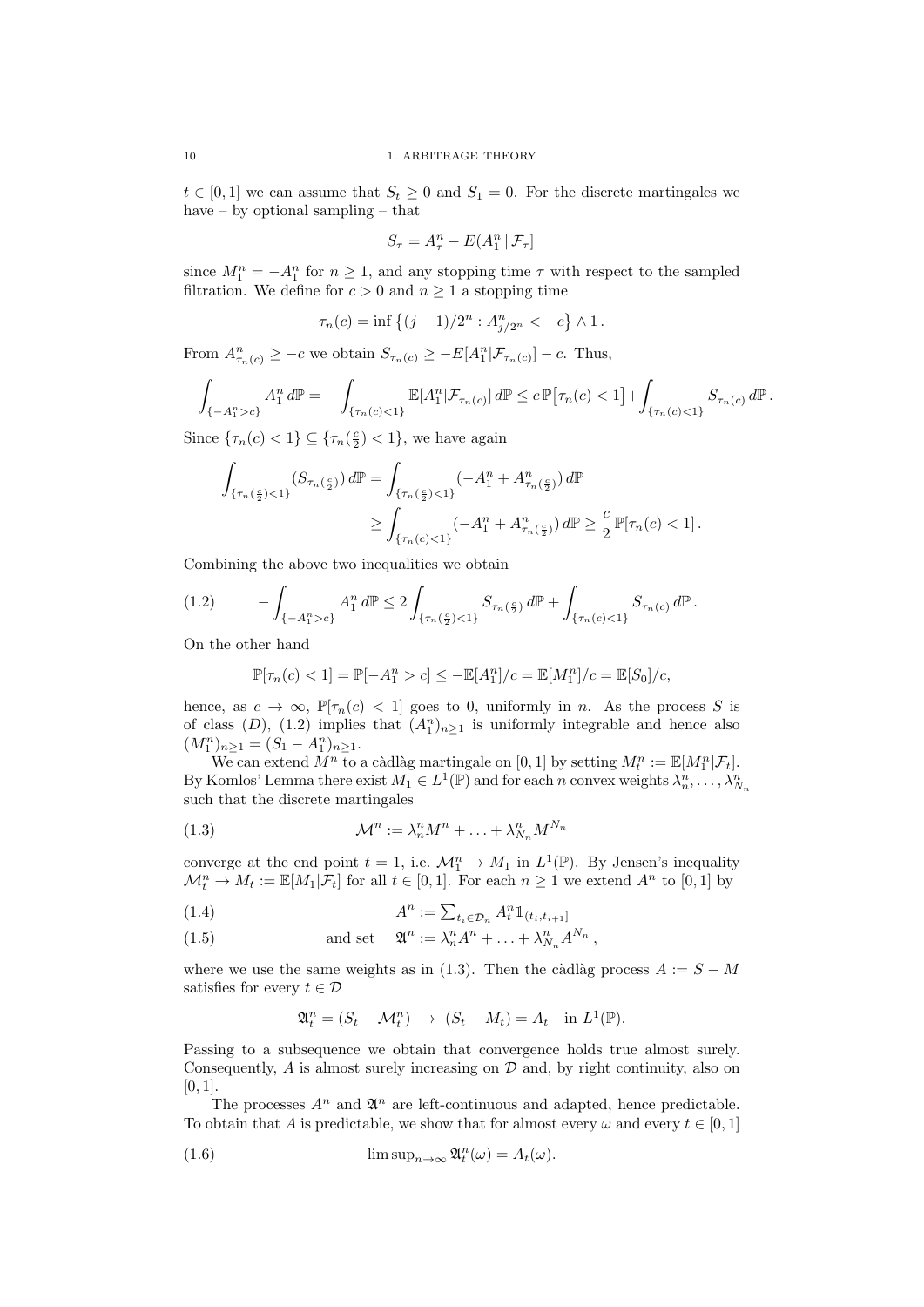Let  $f_n, f : [0,1] \to \mathbb{R}$  are increasing functions such that f is right continuous and  $\lim_{n\to\infty} f_n(t) = f(t)$  for  $t \in \mathcal{D}$ , then

$$
\limsup_{n \to \infty} f_n(t) \le f(t)
$$
for all  $t \in [0, 1]$  and  

$$
\lim_{n \to \infty} f_n(t) = f(t)
$$
 if f is continuous at t.

Consequently,  $(1.6)$  can only be violated at discontinuity points of A. As A is càdlàg, every path of A can have only finitely many jumps larger than  $1/k$  for  $k \in \mathbb{N}$ . It follows that the points of discontinuity of  $A$  can be exhausted by a countable sequence of stopping times, and therefore it is sufficient to prove  $\limsup_{n\to\infty} \mathfrak{A}^n_{\tau} =$  $A_{\tau}$  for every stopping time  $\tau$ .

By the previous inequalities  $\limsup_{n\to\infty} \mathfrak{A}_\tau^n \leq A_\tau$  and as  $\mathfrak{A}_\tau^n \leq \mathfrak{A}_1^n \to A_1$  in  $L^1(\mathbb{P})$ we deduce from Fatou's Lemma that

$$
\liminf_{n\to\infty} \mathbb{E}\big[A_\tau^n\big] \leq \limsup_{n\to\infty} \mathbb{E}\big[\mathfrak{A}_\tau^n\big] \leq \mathbb{E}\big[\limsup_{n\to\infty} \mathfrak{A}_\tau^n\big] \leq \mathbb{E}\big[A_\tau\big].
$$

Therefore it suffices to prove  $\lim_{n\to\infty} \mathbb{E}[A_\tau^n] = \mathbb{E}[A_\tau]$ . For  $n \geq 1$  set

$$
\sigma_n := \inf\{t \in \mathcal{D}_n : t \geq \tau\}.
$$

Then  $A_{\tau}^{n} = A_{\sigma_{n}}^{n}$  and  $\sigma_{n} \downarrow \tau$ . Using that S is of class D, we obtain

$$
\mathbb{E}[A_{\tau}^n] = \mathbb{E}[A_{\sigma_n}^n] = \mathbb{E}[S_{\sigma_n}] - \mathbb{E}[M_0] \to \mathbb{E}[S_{\tau}] - \mathbb{E}[M_0] = \mathbb{E}[A_{\tau}],
$$

which ends the proof.  $\Box$ 

THEOREM 1.14. Let S be a good integrator, then S is the sum of a local martingale and a process of finite total variation A.

PROOF. We follow [3]: the process S can written, as any adapted, càdlàg process, as the sum of a locally bounded process and an adapted càdlàg process of finite total variation, namely

$$
S_t = (S_t - J_t) + J_t
$$

with  $J_t := \sum_{s \le t} (S_s - S_{s-}) 1_{|S_s - S_{s-}| \ge 1}$ . Hence we can assume with loss of generality that S is locally bounded. Since S is a locally bounded good integrator, S has locally bounded mean variation and is therefore locally the difference of two supermartingales. By the Doob-Meyer decomposition, any supermartingale is locally the sum of a local martingale and a process of finite total variation.  $\Box$ 

For later purposes we also prove the following easy consequence from Doob's optional sampling theorem for super-martingales

THEOREM 1.15. Let S be a non-negative super-martingale and  $\tau = \inf\{0 \le t \le$  $1 | S<sub>t−</sub> \wedge S<sub>t</sub> = 0$  (first hitting time of 0), then S vanishes on the stochastic interval  $[\tau, 1]$ .

**PROOF.** It is sufficient to show the result when  $S$  is of class  $(D)$ , the rest follows by localization. Consider the stopping times  $\tau_n := \inf\{0 \le t \le 1 \mid S_t \le 1/n\}$ , then  $\tau_n \leq \tau$  and  $\tau_n \nearrow \tau$ . In particular we have that  $\tau_n = \tau$  for all  $n \geq 0$  if and only if  $X_{\tau} = 0$ . Hence the stochastic integral along the simple strategy  $1_{[\tau_n,\tau]}$  has expectation

$$
E[S_{\tau}-S_{\tau_n}]\leq 0
$$

due to optional sampling. By dominated convergence we obtain  $E[\Delta S_{\tau} 1_{\{S_{\tau-}=0\}}]$ 0. This means that upwards jumps at  $\tau$  cannot happen, so either one jumps to 0 at  $\tau$ − from above or we have a point of continuity there. Hence  $S_{\tau} = 0$ . Since  $E[S_t - S_\tau 1_{\{\tau \leq t\}}] \leq 0$ , we obtain that  $S_t = 0$  on the stochastic interval  $[\tau, 1]$ .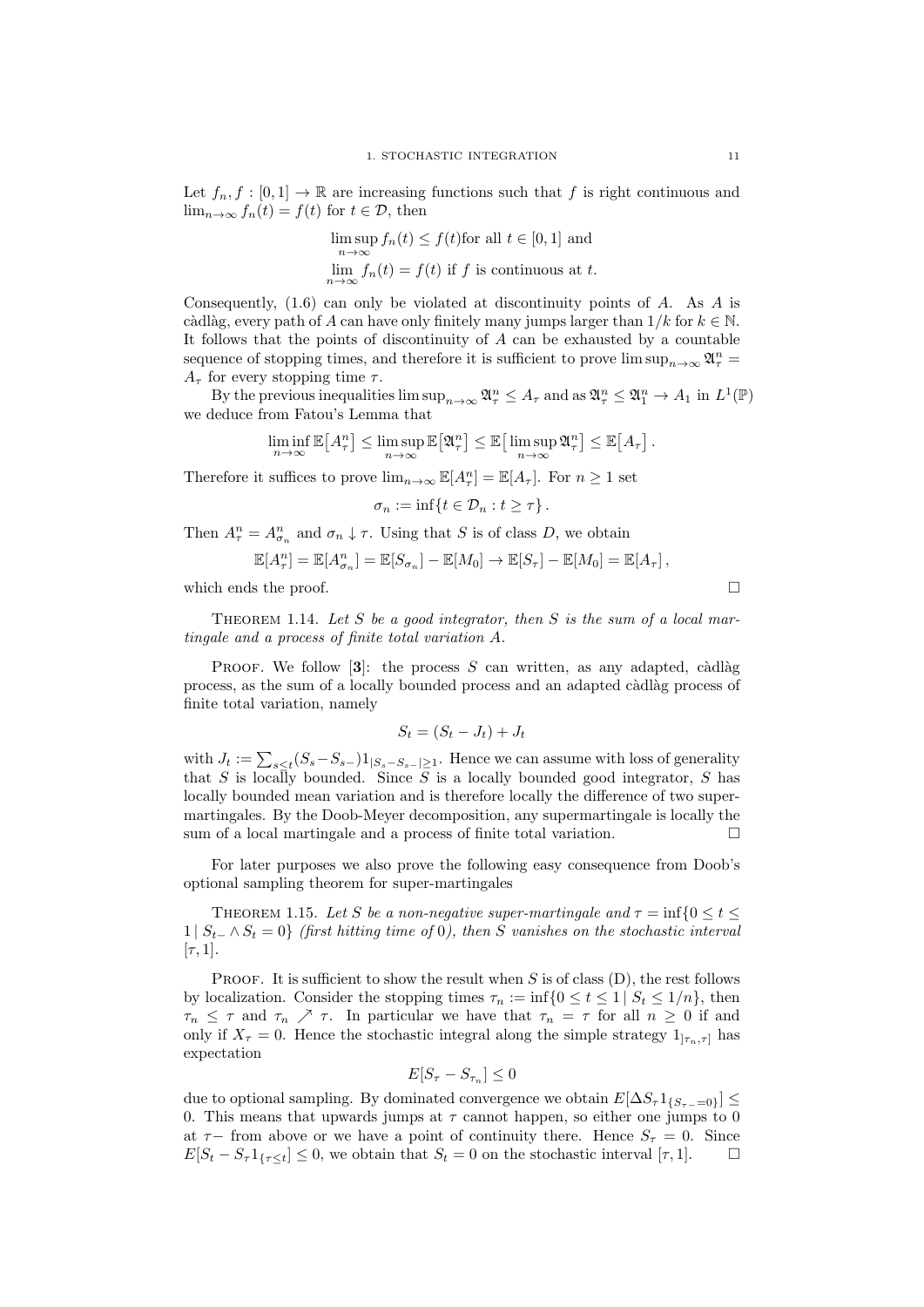After having established that good integrators are indeed semi-martingales we have to understand the other direction, i.e. whether all semi-martingales are good integrators, which is based on an interesting inequality valid for super-martingales in the  $L^1$ -case or on Ito's fundamental insight in the local  $L^2$ -case, respectively:

## THEOREM 1.16. Every semi-martingale is a good integrator.

Proof. Since sums of good integrators are good integrators and locally good integrators are good integrators it is sufficient to provide arguments for finite variation processes and for martingales. Since a martingale is not necessarily locally square integrable (jumps!) we have to provide a proof for martingales, which is the tricky bit.

• Any process of finite variation  $A$  is a good integrator, since for every simple (not even predictable) process it holds that

$$
\left|\int_0^1 H_s dA_s\right| \leq \left|\left|H\right|\right|_{\infty} \int_0^1 d|A|_s
$$

almost surely.

• By Ito's fundamental insight square integrable martingales  $S$  are good integrators, since

$$
E\big[\big(H \bullet S\big)^2\big] \le \|H\|_{\infty} E[S_1^2]
$$

holds true for simple, bounded and predictable processes  $H \in b\mathcal{E}$ .

• By the following elementary inequality due to Burkholder we can conclude that martingales are good integrators: for every martingale  $S$  and every simple, bounded and predictable process  $H$  it holds that

$$
c\mathbb{P}(|(H \bullet S)|_1^* \ge c) \le 18||H||_{\infty}||S_1||_1
$$

for all  $c > 0$ . For an easy proof of this inequality see [4]. Since the inequality has some importance for our treatment, we shall give it here too. Notice that we are just dealing with elementary integrals, so all use of stochastic integration is in fact easily justified: let  $S$  be a nonnegative martingale first and H bounded predictable with  $||H||_{\infty} \leq 1$ , then  $Z := S \wedge c$  is a supermartingale and we have

$$
c\mathbb{P}(|(H\bullet S)|_1^*\geq c)\leq c\mathbb{P}(|S|_1^*\geq c)+c\mathbb{P}(|(H\bullet Z)|_1^*\geq c)\,.
$$

Since Z is a supermartingale we have obtain by Doob-Meyer  $Z = M - A$ and  $(H \bullet Z) \leq (H \bullet M) + A$ , which is a submartingale. Hence we can conclude by Doob's maximal inequalities for  $p = 2$  in case of the second term and  $p = 1$  (weak version) in case of the first term that

$$
c\mathbb{P}(|(H \bullet S)|_1^* \ge c) \le cE[S_1] + 2\frac{1}{c}E[(H \bullet M)_1^2 + A_1^2].
$$

Ito's insight allows to estimate the variance of the stochastic integral at time 1 by  $E[M_1^2]$ . Both quantities M and A of the Doob-Meyer decomposition may however be estimated through  $E[A_1^2] \leq E[M_1^2] \leq 2cE[Z_0]$ , since Z is non-negative (so  $A \leq M$  holds true) and  $Z \leq c$ . For an easy proof see [4, Lemma 3.6]. This leads to an upper bound

$$
c\mathbb{P}(|(H \bullet S)|_1^* \ge c) \le 9E[S_0].
$$

Writing a martingale as difference of two non-negative martingales leads to the desired result. Apparently the result translates directly to the fact that  $S$  is a good integrator.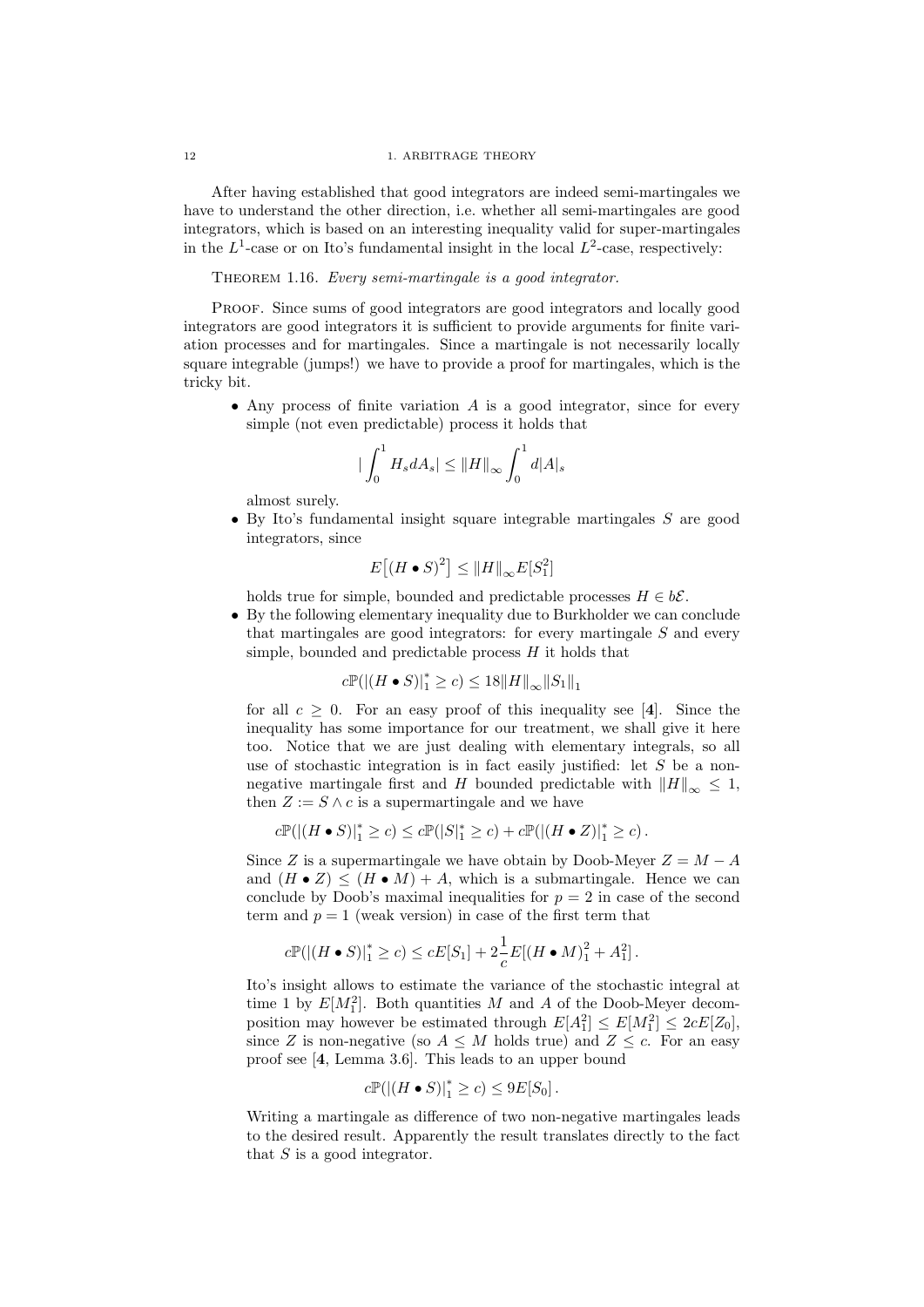• Any pre-local good integrator is a good integrator, hence all semimartingales are good integrators since sums of good integrators are good integrators. A process  $S$  is said to satisfy a property pre-locally if there is an increasing sequence of stopping times  $\tau_n$  taking values in  $[0, 1] \cup {\infty}$  such that  $P(\tau_n = \infty) \to 1$  as  $n \to \infty$  and

$$
S^{\tau_n-} := S_t \mathbb{1}_{\{0 \le \tau_n < t\}} + S_{\tau_n-} \mathbb{1}_{\{t \ge \tau_n\}}
$$

satisfies the property for all  $n \geq 0$ . This provides another proof for integrability of martingales since every local martingale is pre-locally square integrable by stopping when the process leaves a bound.

 $\Box$ 

Having established by minimal requirements the class of good integrators it is our goal to extend for a given semi-martingale  $S$  the class of integrands  $H$ . There is a first direct step, which extends the set of integrands towards càglàd processes (left continuous with right limits existing), which is just the closure of bounded, simple predictable processes with respect to the metric "uniform convergence along paths in probability" on càdlàg or càglàd processes given, e.g., by

$$
d(S_1, S_2) := E[|(S_1 - S_2)|_1^* \wedge 1].
$$

THEOREM 1.17. For every semi-martingale S the map  $I<sub>S</sub>$  defined on bE extends to a continuous map  $J_S$  from the space  $\mathbb L$  of càglàd processes to  $\mathbb D$  of càdlàg processes. Notice that the spaces  $\mathbb L$  and  $\mathbb D$  are complete with respect to the metric d.

Proof. See the next result, which is proved for an even stronger topology on the image space.  $\Box$ 

The Emery topology on the set of semimartingales S is defined by the metric

$$
d_E(S_1, S_2) := \sup_{K \in b\mathcal{E}, ||K||_{\infty} \leq 1} E\left[ \left| \left( K \bullet (S_1 - S_2) \right) \right|_1^* \wedge 1 \right].
$$

We can by means of the Bichteler-Dellacherie theorem easily prove the following important theorem, which goes back to Michel Emery, see [7] (notice that Michel Emery defines the metric by a supremum over all bounded predictable processes, we cannot do that at the moment since this integral is not defined yet).

THEOREM 1.18. The set of semi-martingales  $\mathbb S$  is a topological vector space and complete with respect to the Emery topology.

PROOF. Obviously  $d_E$  defines a metric and a Cauchy sequence  $(S_n)_{n\geq 1}$  in  $d_E$  is a Cauchy sequence in d, so there is a càdlàg process  $S$  which is the pathwise uniform limit of the semi-martingales  $S_n$ . We have to show that S is a semi-martingale. We show that by proving that  $I<sub>S</sub>$  is continuous on  $b\mathcal{E}$  with respect to the uniform topology, which is equivalent to the fact that the set  $\{(K\bullet S)_1 | K \in b\mathcal{E}, ||K||_{\infty} \leq 1\}$ is bounded in probability. Fix  $1 > \epsilon > 0$ , then for  $c > 0$ 

$$
(1.7) \qquad \mathbb{P}((K \bullet S)_1 \ge c) \le \mathbb{P}((K \bullet S - S_n)_1 \ge c) + \mathbb{P}((K \bullet S_n)_1 \ge c)
$$

(1.8) 
$$
\leq \frac{d_E(S, S_n)}{c} + \mathbb{P}((K \bullet S_n)_1 \geq c).
$$

Now we choose *n* large enough to make the first term smaller than  $\frac{\epsilon}{c}$ . Since  $S_n$  is a semi-martingale  $I_{S_n}$  is continuous, hence the set  $\{(K \bullet S_n)_1 | K \in b\mathcal{E}, ||K||_{\infty} \leq 1\}$  is bounded in probability, which in turn means that we can choose  $c$  large enough such that the second term is smaller than  $\epsilon$ . Hence both terms are small and therefore S is a good integrator.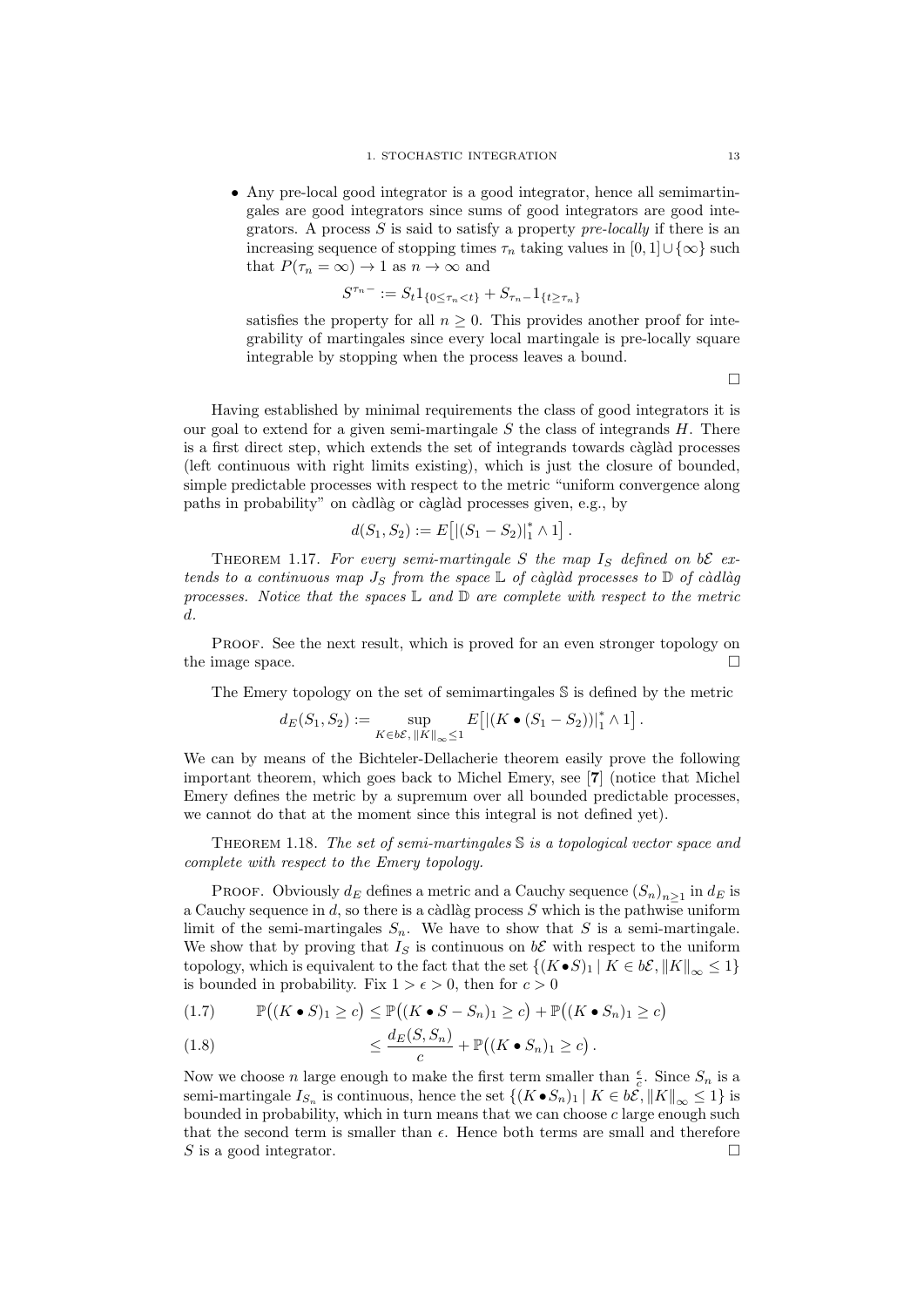THEOREM 1.19. For every semi-martingale S the map  $I_S$  defined on bE extends to a continuous map  $J_S$  from the space  $\mathbb L$  of càglàd processes to S of semimartingales.

**PROOF.** It is sufficient to show the result for martingales  $S$ , since the rest follows by localization and the respective theorem for finite variation processes. Let S be a martingale. Take a sequence  $H_n$  which converges pathwise uniformly in probability to 0, i.e.  $\mathbb{P}(|H_n|^* \geq b) \to 0$  as  $n \to \infty$ . Fix furthermore  $K \in b\mathcal{E}$ with  $||K||_{\infty} \leq 1$ . We can decompose  $H_n = H'_n + H''_n$  where  $H'_n := H_n 1_{\{|H_n|^\ast \geq b\}}$  for some  $b \geq 0$ . This decomposition is of course done in  $b\mathcal{E}$ . Observe that  $H'_n \overline{H''_n} = 0$ for all  $n \geq 1$ . Now we can estimate through

$$
\{|(KH_n\bullet S)|_1^*\geq c\}\subset \{|H_n|_1^*\geq b\}\cup \{|(KH''_n\bullet S)|_1^*\geq c\}
$$

the probabilities directly

$$
c\mathbb{P}(|(KH_n \bullet S)|_1^* \ge c) \le c\mathbb{P}(|H_n|_1^* \ge b) + 18||KH_n''||_{\infty}||S_1||_1,
$$

where we notice that  $||H_n''||_{\infty} \le b$  and  $\mathbb{P}(|H_n|^* \ge b) \to 0$  as  $n \to \infty$ . This, however, yields that

$$
\sup_{K \in b\mathcal{E}, ||K||_{\infty} \le 1} E\big[ |(KH_n \bullet S)|_1^* \land 1 \big] \le \mathbb{P}(|H_n|^* \ge b) + \frac{18}{c} ||H_n''||_{\infty} ||S_1||_1 + c
$$

for each  $c > 0$ . For every chosen  $b > 0$  and  $c > 0$  we see that as n tends to  $\infty$  the right hand side converges to  $\frac{18b}{c} ||S_1||_1 + c$  which is small for appropriate choices of the constants  $b, c$ . Consequently Cauchy sequences in  $\mathbb L$  are mapped to Cauchy sequences in the Emery topology, which  $-$  due to completeness  $-$  converge to a semi-martingale.

At this point we can formulate the single most important notion of semimartingale theory: optional quadratic variation.

DEFINITION 1.20. Let  $S$  be a semi-martingale, then the semi-martingale

$$
[S, S] = S^2 - 2(S_- \bullet S)
$$

is called optional quadratic variation.  $[S, S]$  is a non-negative increasing process. For properties see  $[12]$  and  $[11]$ .

By means of quadratic variation we can introduce the Banach space in the theory of semi-martingales:

$$
\mathcal{H}^1:=\left\{M\in\mathcal{M}_{loc}\left|\right.E[\left|M\right|_1^*]<\infty\right\}.
$$

REMARK 1.21. Notice that every  $\mathcal{H}^1$ -martingale is uniformly integrable and that every local martingale is in fact locally  $\mathcal{H}^1$ : it is sufficient to see this for martingales, but there localization by crossing a finite limit is enough since the last jump is integrable.

On the  $\mathcal{H}^1$  we have the single most important inequality of stochastic integration theory: Davis inequality.

THEOREM 1.22. There are constants  $0 < c < C$  such that for every local martingale M with  $M_0 = 0$ 

$$
cE\big[\sqrt{[M,M]_1}\big]\le E\big[{|M|_1^*}\big]\le CE\big[\sqrt{[M,M]_1}\big]\,.
$$

PROOF. For the full proof, in particular of the elementary deterministic inequalities, see [2]. It is sufficient to proof the inequality for discrete time martingales, since the result follows from a standard limiting procedure. For discrete martingales we can consider deterministic inequalities of the type

$$
\sqrt{[x,x]_N} \leq 3|x|_N^* - (h \bullet x)_N
$$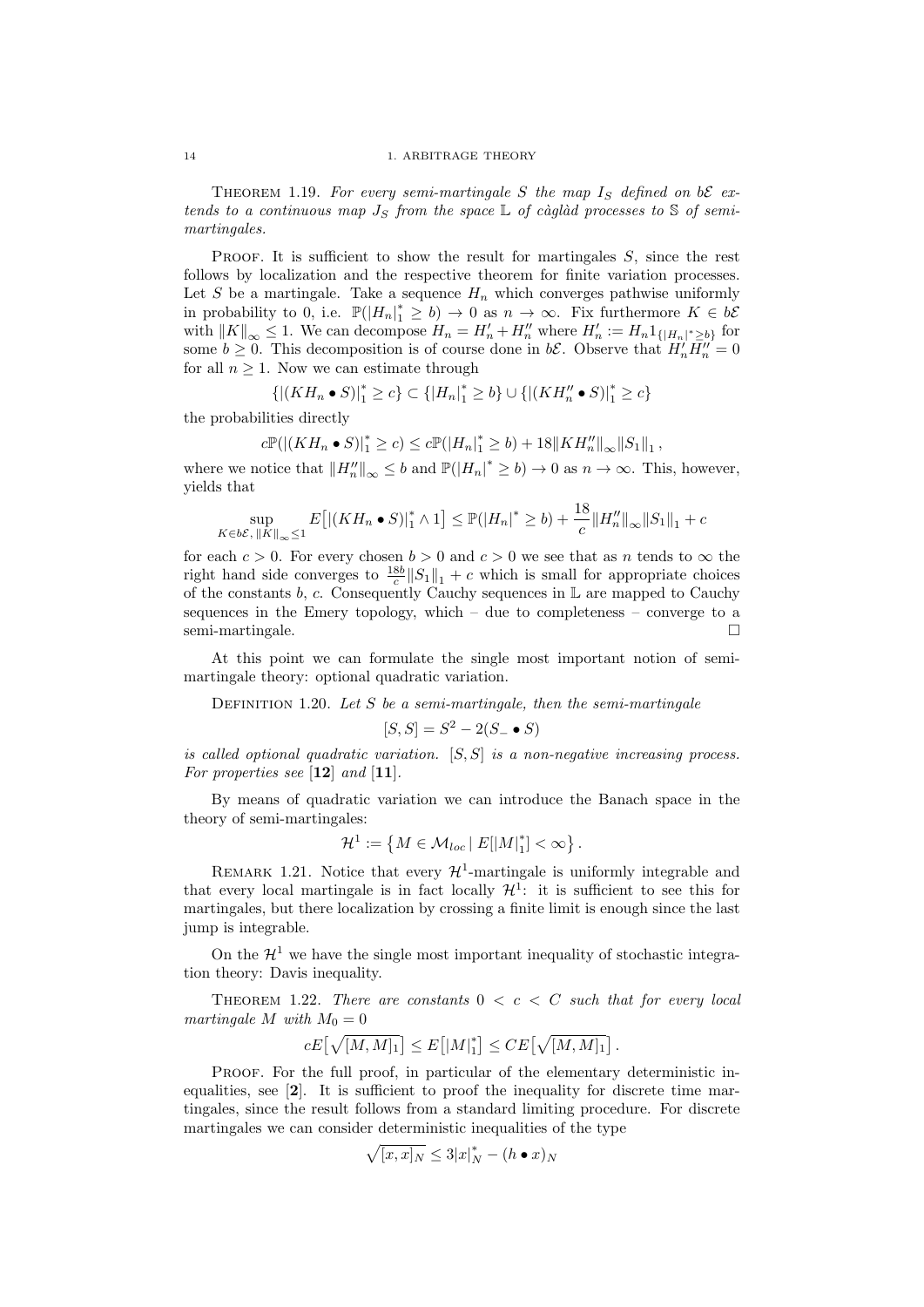and

$$
|x|_N^* \le 6\sqrt{[x,x]_N} + 2(h \bullet x)_N
$$

for a "predictable" strategy

$$
h_i := \frac{x_i}{\sqrt{[x, x]_i + (|x|_i^*)^2}}
$$

for  $i = 1, \ldots, n$ . Here we consider sequences  $0 = x_0, x_1, \ldots, x_N$ , wherefrom Davis inequality follows immediately.  $\Box$ 

The next extension towards bounded predictable processes is more delicate and cannot be achieved by simple continuous extensions. We do need an additional convergence property with respect to some weaker notion of convergence, which will be given by dominated convergence. In the literature there are several ways to approach this problem: the first one is to pass via  $L^2$ -integration theory (Ito's insight) applying the fact that every semi-martingale can be written as a sum of a locally square integrable martingale and a finite variation process, which needs from time to time elements of the general theory (Doob-Meyer decomposition, fundamental theorem of local martingales). The second way is to work directly with  $L^1$ -integration theory which essentially needs the Davis inequality (see, e.g., the excellent introduction to (vector-valued) stochastic integration  $[12]$ ). The third one is to apply a continuity result for the Emery topology on the set of semi-martingales. We shall follow a somehow modified third approach here. We believe that this way provides us with a quick and direct way towards stochastic integration:

For this purpose we need the following important Lemma, which  $L^{\infty}$ -version is due to Kostas Kardaras in [10]:

LEMMA 1.23. Let  $S^n$  be a sequence of martingales such that  $|\Delta S^n_{\tau}| \leq |\Delta Y_{\tau}|$ , for all  $n \geq 1$  and all stopping times  $\tau$ , for some martingale Y, and let  $E[[S^n, S^n] \wedge 1] \rightarrow$ 0 as  $n \to \infty$ , then  $S^n \to 0$  in the Emery topology.

PROOF. Consider an arbitrary sequence  $K^n \in b\mathcal{E}$  of simple, predictable processes bounded by 1. We show first that  $E[|(K^n \bullet S^n)_1 | \wedge 1] \to 0$ . We first observe that also

$$
E[[(K^n \bullet S^n), (K^n \bullet S^n)]_1 \wedge 1] \to 0,
$$

since  $K^n$  is uniformly bounded by 1. We use  $M^n := (K^n \bullet S^n)$  as abbreviation and select a subsequence  $n_k$  such that  $\mathbb{P}(|M_{n_k}| \geq 2^{-k}) \leq 2^{-k}$  for all  $k \geq 1$ , then  $A := \sum_{k} [M^{n_k}, M^{n_k}]$  is almost surely finite by Borel-Cantelli and we can consider the stopping time

$$
\tau_m := \inf\{t \mid A_t \geq m \text{ or } |Y_t| \geq m\} \wedge 1,
$$

which apparently leads to

$$
[M_{\tau_m}^{n_k}, M_{\tau_m}^{n_k}] \le A_{\tau_m} + (\Delta M_{\tau_m}^n)^2 \le m + (\Delta Y_{\tau_m})^2 \le m + (m + |Y_{\tau_m}|)^2
$$

for each  $n_k$ , which leads – after taking square-roots – to  $E[|M^{n_k}_{\tau_m}|^*]$  $\binom{*}{1} \to 0$  for  $k \to \infty$ by Davis inequality. Since  $\mathbb{P}(\tau_m = \infty) \to 1$  as  $m \to \infty$  we do also have that  $(K^{n_k} \bullet S^{n_k}) \to 0$  in probability. However this already yields the result, since we have proved that every sequence  $((K^n \bullet S^n))_{n \geq 0}$  has a subsequence which converges. Applying this result twice, we see that  $(K^{n} \bullet S^{n}) \to 0$  in probability for all bounded by 1 simple predictable strategies, which characterizes convergence in the Emery topology.

COROLLARY 1.24. Let S be a martingale and  $H^n \to 0$  a sequence of simple, predictable bounded by 1 strategies, then  $S^n = (H^n \bullet S)$  converges to 0 in the Emery topology.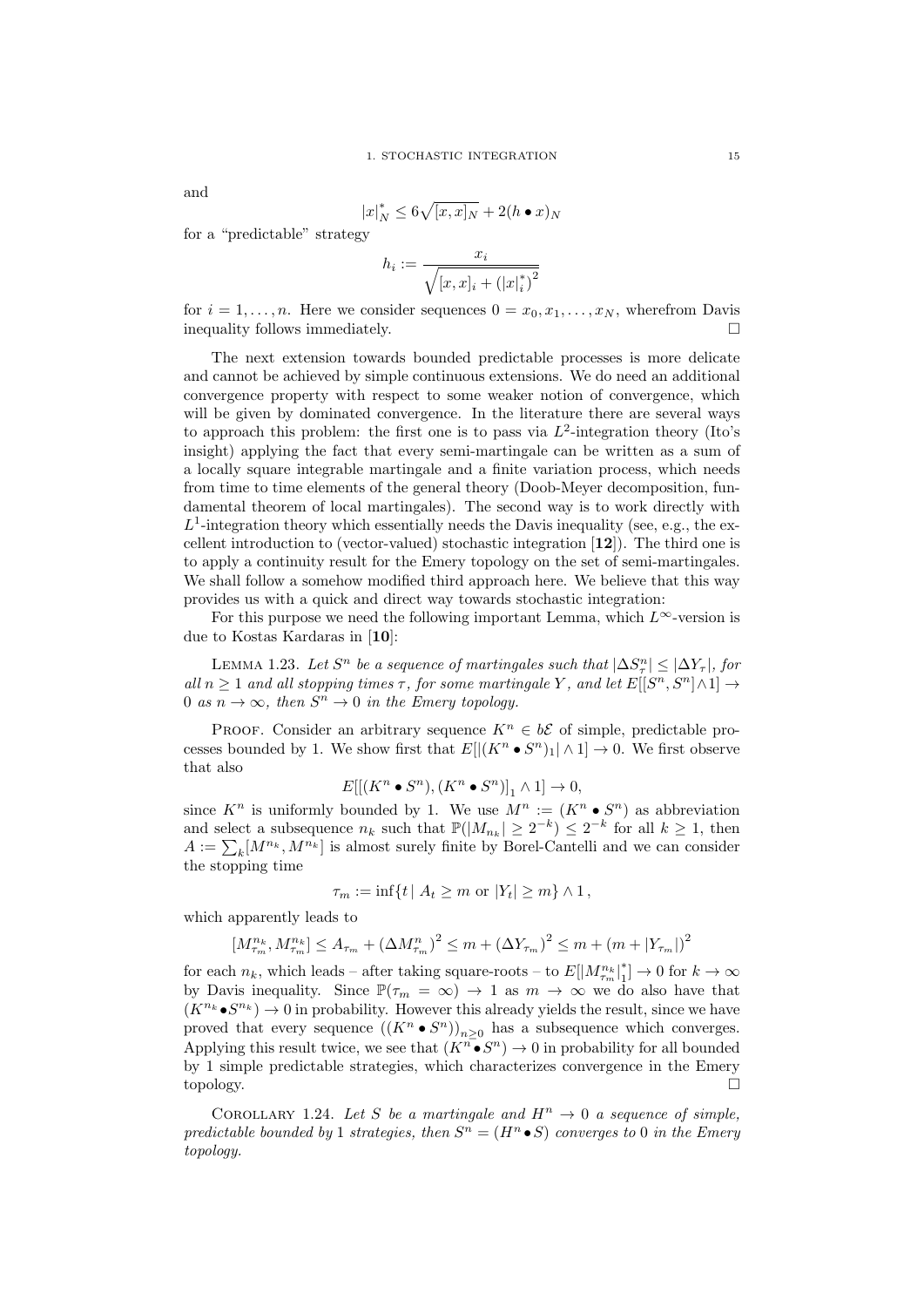Proof. Apparently the conditions on jumps and martingality are satisfied. It remains to show that  $E[[S^n, S^n] \wedge 1] \to 0$ , which is true since  $[S^n, S^n] = ((H^n)^2 \bullet$  $[S, S] \rightarrow 0$  almost surely by the existence of  $[S, S]$  and the fact that it is pathwise of finite variation. But from almost sure convergence we conclude convergence in  $\Box$ 

These considerations lead us to the main extension result, compare [4]:

THEOREM 1.25. Let  $S$  be a martingale, then there is a unique continuous linear  $map(. \bullet S)$  from bounded, predictable processes with respect to the uniform topology to semi-martingales  $\mathbb S$  in the Emery topology extending  $J_S$  such that dominated convergence holds true, i.e. if  $H_n - H_m \to 0$  pointwise, as  $n, m \to \infty$  for a sequence of simple, predictable strategies with  $||H_n||_{\infty} \leq 1$ , for  $n \geq 1$ , then  $((H_n-H_m)\bullet S) \to$ 0 in the Emery topology as  $n, m \to \infty$ .

PROOF. This can be seen by the following proof: for every subsequence  $m_n \geq n$ we have that  $((H_n - H_{m_n}) \bullet S) \to 0$  in the Emery topology, hence  $(H_n - H_m \bullet S) \to 0$ as  $n, m \to \infty$ .

The extension of  $J<sub>S</sub>$  is defined by considering almost surely converging sequences  $H_n \to H$  in  $b\mathcal{E}$  being uniformly bounded, which yield – by the previous dominated convergence result – Cauchy sequences  $((H_n \bullet S))_{n \geq 1}$  in the Emery topology. This, however, means that the limits are semi-martingales, uniquely defined and linearly depending on  $H$ . Finally the resulting map is continuous.

THEOREM 1.26. Let S be a  $\mathcal{H}^1$  martingale and H be a bounded, predictable strategy, then  $(H \bullet S) \in \mathcal{H}^1$ .

PROOF. See, e.g., [12]. Since every bounded, predictable strategies can be approximated by  $H_n \in b\mathcal{E}$  with  $|H_n| \leq ||H||_{\infty}$  (consider for instance that  $b\mathcal{E}$  is dense in the space of all predictable processes with  $\|H\| = E[\sqrt{\int_0^1 H_s^2 d[S,S]_s}] < \infty$ with respect to the norm). Since

$$
[(H_n \bullet S), (H_n \bullet S)] = \int_0^1 H_s^2 d[S, S]_s
$$

we can conclude from Davis inequality that

$$
E[|(H_n - H_m \bullet S)|_1^*] \leq EC[\sqrt{\int_0^1 (H_s^n - H_s^m)^2 d[S, S]_s]},
$$

which yields that  $((H_n \bullet S))_{n \geq 0}$  is a Cauchy sequence and hence converging to a  $\mathcal{H}^1$ -martingale.

This result immediately generalizes to semi-martingales: let S be a semimartingale, then there is a unique continuous linear map  $( . \bullet S)$  from bounded. predictable processes with respect to the uniform norm to semi-martingales S in the Emery topology extending  $J<sub>S</sub>$  such that dominated convergence holds true: if  $H_n \to 0$  pointwise for  $||H_n|| \leq 1$ , for  $n \geq 1$ , then  $(H_n \bullet S) \to 0$  in the Emery topology.

It is sufficient to see the statement for local martingales: we have to show that bounded convergence holds for local martingales. Let  $H<sup>n</sup>$  be a sequence of simple, predictable bounded by 1 strategies converging almost surely to 0 and let  $\tau_m$  be a localizing sequence for S, then  $(K^n H^n \bullet S^{m}) \to 0$  as  $n \to \infty$  in probability for all simple, predictable and bounded by 1 sequences  $K<sup>n</sup>$ . This means that  $(K^nH^n \bullet S) \to 0$  in probability, which in turn yields the statement.

Finally this leads us to the following structure: let S be a semi-martingale, then  $H \mapsto (H \bullet S)$  is a continuous map, where we consider pathwise uniform convergence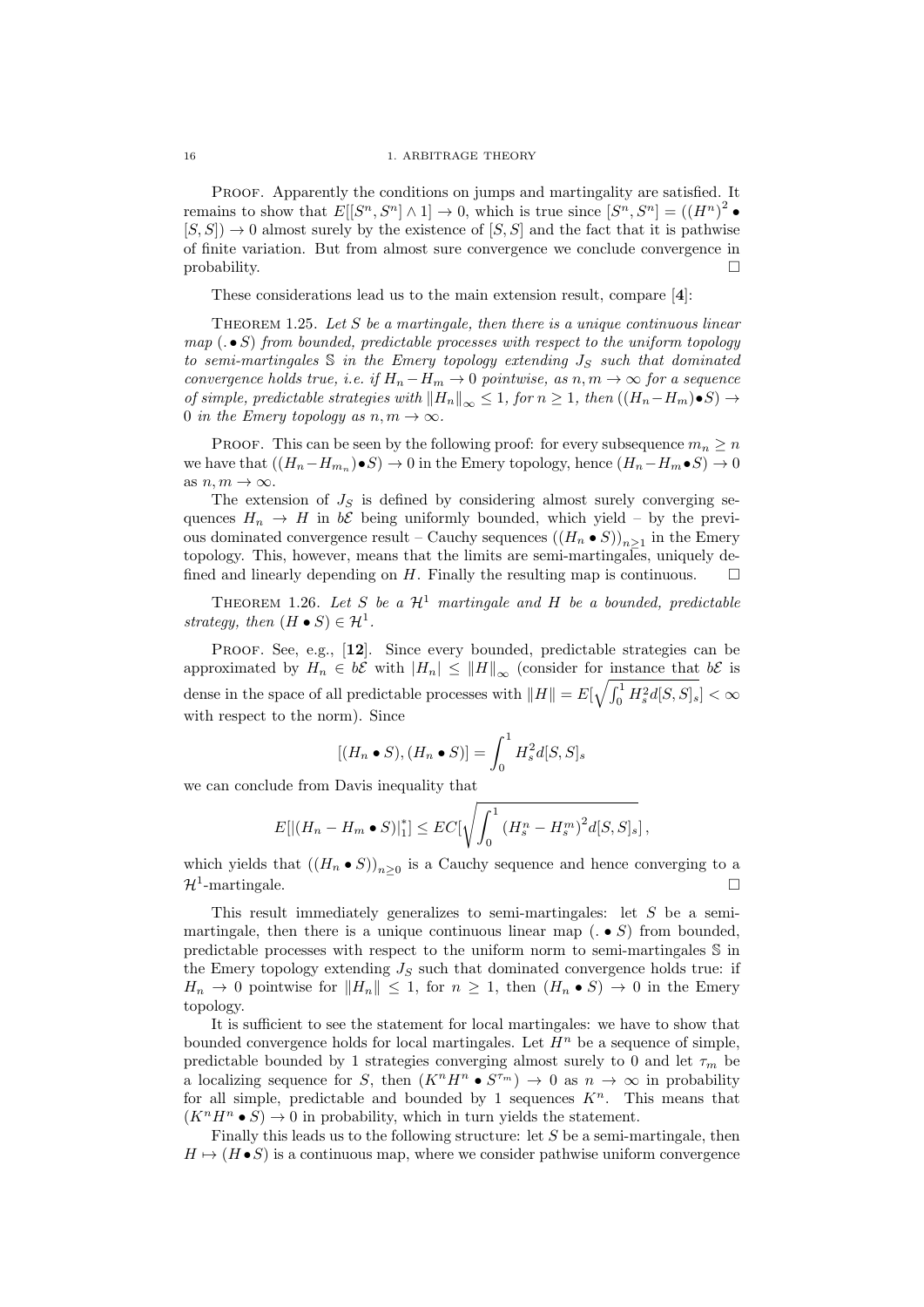in probability on the set of bounded predictable strategies and the Emery topology on the set of semi-martingales. We can re-define the defining metric for the Emery topology by taking the supremum over all bounded predictable strategies. By the previous continuous extension result both metrics coincide, since every value  $(K \bullet S)$  can be approximated by values  $(K_n \bullet S)$  where  $K_n$  is bounded, simple and predictable.

Additionally we have the property that  $L_{pred}^{\infty}(\Omega \times [0,1]) \times \mathbb{S} \to \mathbb{S}, (H, S) \mapsto$  $(H \bullet S)$  is continuous by definition of the Emery topology.

It is our final goal, after having achieved a characterization of good integrators and a stochastic integral for bounded predictable strategies to create the somehow largest set of integrands for a given semi-martingale.

DEFINITION 1.27. Let H be a predictable process: consider  $H_n := H1_{\{|H\| \leq n\}},$ for  $n \geq 1$ . If  $(H_n \bullet S)$  is a Cauchy sequence in the Emery topology, then we call H integrable with respect to S, in signs  $H \in L(S)$  and we write  $(H \bullet S)$  =  $\lim_{n\to\infty}(H_n\bullet S).$ 

Remark 1.28. By the very definition of the Emery topology the following lemma is clear: let  $(H_n \bullet S) \to 0$  in the Emery topology and  $|K_n| \leq |H_n|$ , for  $n \geq 0$ , then also  $(K_n \bullet S) \to 0$ . Notice that we use here that the supremum goes over all predictable strategies, so changing signs works.

THEOREM 1.29. Let S be a semi-martingale. Then  $H \in L(S)$  if and only if H is predictable and for all sequences  $(K_n)_{n\geq 0}$  of bounded, predictable processes with  $|K_n| \leq H$  and  $K_n \to 0$  pointwise, it holds that  $(K_n \bullet S) \to 0$ .

PROOF. Let  $H \in L(S)$  be fixed, then we know that  $H_n := H1_{\|H\| \leq n}$ , for  $n \geq 1$ leads to a converging sequence  $(H_n \bullet S) \to (H \bullet S)$  in the Emery topology. Take a sequence  $(K_n)_{n\geq 0}$  of bounded, predictable processes with  $|K_n| \leq H$  and  $K_n \to 0$ pointwise, then we can find a subsequence which converges in the Emery topology.

Consider a partition of unity

$$
1 = \sum_{n \geq 1} 1_{\{n-1 \leq |H| < n\}} \, .
$$

For a given sequence  $m_k \geq k, k \geq 1$  the cut-off sums

$$
R_k := \sum_{k \le n \le m_k} H1_{\{n-1 \le |H| < n\}} \to 0
$$

as  $k \to \infty$ . Furthermore by Cauchy property of  $((H_n \bullet S))_{n \geq 0}$ , we obtain  $(R_k \bullet S) \to$ 0 with respect to the Emery topology. Hence

$$
\left(\sum_{k\leq n\leq m_k} K_n 1_{\{n-1\leq |H|< n\}} \bullet S\right) \to 0
$$

as  $k \to \infty$ , which translates to  $(K_n 1_{\{|H\| \leq n\}} \bullet S) = (K_n \bullet (1_{\{|H\| \leq n\}} \bullet S)) \to 0.$ Since  $(1_{\{||H|| \leq n\}} \bullet S)) \rightarrow S$  in the Emery topology we arrive at the result by joint continuity of the stochastic integral.

Vice versa: assume that we have  $H$  predictable satisfying the above properties and take the previous partition of unity. Then  $(R_k \bullet S) \to 0$  in the Emery topology as  $k \to \infty$  for any sequence  $m_k \geq k$ , for  $k \geq 1$ . This, however, means that  $((H_n \bullet S))_{n \geq 0}$  forms a Cauchy sequence.

Vector-valued stochastic integration needs some care since we do not have the usual additivity  $(\sum \phi^i \bullet S^i) = \sum (\phi^i \bullet S^i)$  in general. A careful, clear and quick introduction is given in [12]: with our constructions all necessary requirements like existence of optional quadratic variation processes and the Davis inequality are at hand to access the paper directly.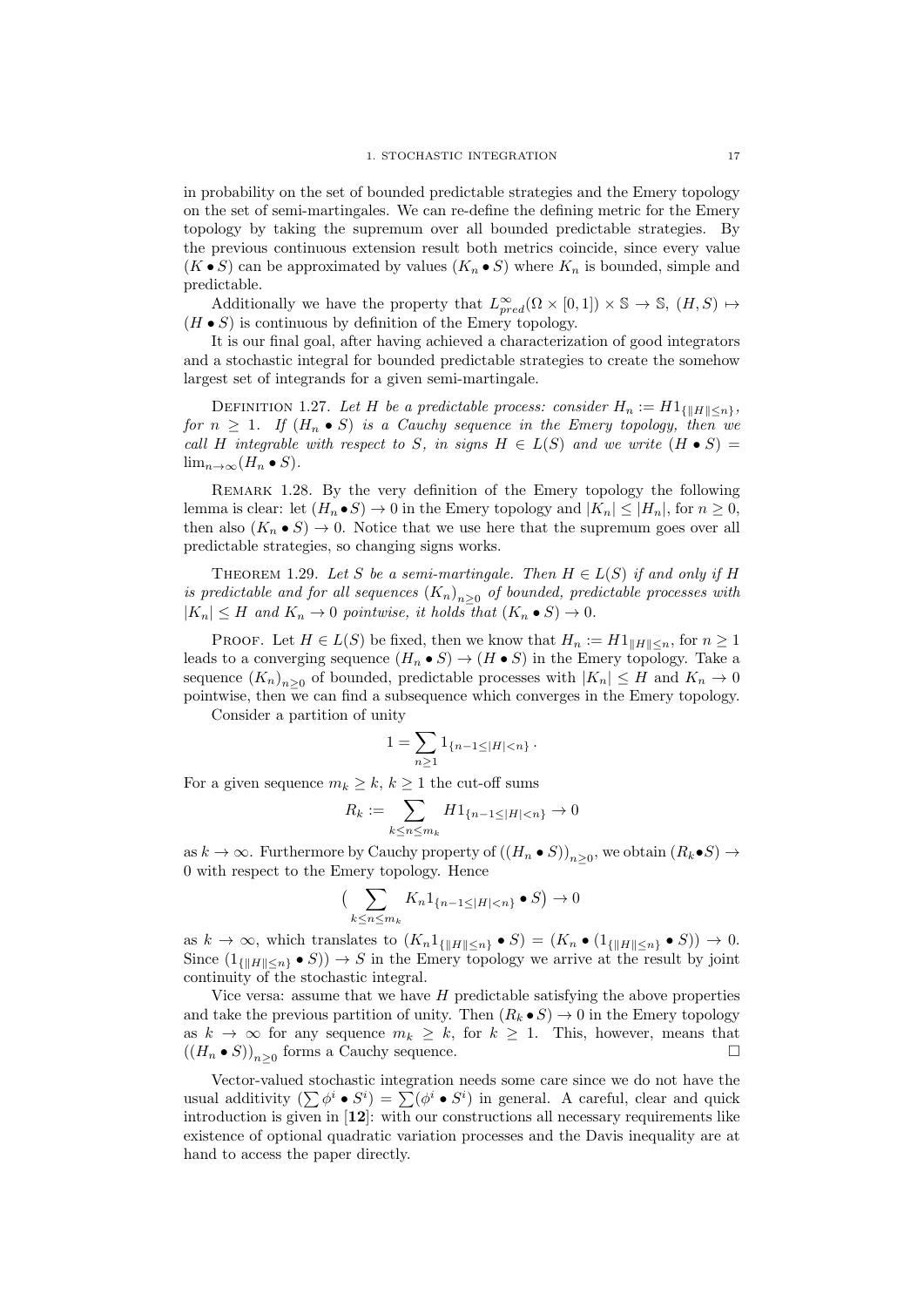## 2. No Arbitrage Theory for discrete models

The purpose of this section is to illustrate the structure of the general theory by means of discrete models. A discrete model (for a financial market) is an adapted  $(d+1)$ -dimensional stochastic process S with  $S := (S^0, \ldots, S^d)$  on a finite probability space  $(\Omega, \mathcal{F}, \mathbb{P})$  with filtration satisfying the usual conditions. We assume furthermore that trajectories jump at stopping times  $0 = \tau_0 \leq \tau_1 \leq \ldots \leq \tau_n \leq$  $\tau_{n+1} = T$  and are constant on the stochastic intervals  $|\tau_i, \tau_{i+1}|$ .

ASSUMPTION 2.1. The process  $S_t^0 > 0$  almost surely for every  $t \in [0, T]$ . We shall refer to this asset as risk-less asset, which means here default-free.

A trading strategy or portfolio strategy is a predictable stochastic process  $\phi$  with  $\phi_t = (\phi_t^0, \dots, \phi_t^d)$  for  $t \in [0, T]$ . We think of a portfolio formed by an amount of  $\phi_t^0$  in the numeraire and  $\phi_t^i$  units of risky assets, at time t. The value or wealth at time n of such a portfolio is

$$
V_t(\phi) = \phi_t S_t := \sum_{i=0}^d \phi_t^i S_t^i
$$

for  $t \in [0, T]$ .

The *discounted value process* is given through

$$
\widetilde{V}_t(\phi) = \frac{\phi_t S_t}{S_t^0} = \phi_t \widetilde{S}_t
$$

for  $t \in [0, 1]$ , where  $\widetilde{S}_t = \frac{S_t}{S_t^0}$  denotes the *discounted price process*.

A trading strategy  $\phi$  is called *self-financing* if

$$
\widetilde{V}_t(\phi) = \widetilde{V}_0(\phi) + (\phi \bullet \widetilde{S})_t
$$

for  $t \in [0, T]$ . We interpret this condition that the readjustment of the portfolio at time t to new prices  $S_n$  is done without bringing in or consuming any wealth in discounted terms.

PROPOSITION 2.2. Let  $S = (S^0, \ldots, S^d)$  be a discrete model of a financial market and  $\phi$  a trading strategy, then the following assertions are equivalent:

(1) The strategy  $\phi$  is self-financing.

(2) The strategy  $(\phi^1, \ldots, \phi^d) \in L(\widetilde{S})$  and

$$
\phi_t^0 = \widetilde{V}_0(\phi) + (\phi \bullet \widetilde{S})_{t-} - \sum_{i=1}^d \phi_t^i \widetilde{S}_{t-}^i.
$$

PROOF. The proof is immediate from the definition. Notice that  $\phi^0$  is predictable, therefore we can leave away the last jump and obtain the last formula.  $\Box$ 

DEFINITION 2.3. Let  $S = (S^0, \ldots, S^d)$  be a discrete model for a financial market, then the model is called arbitrage-free if for any trading strategy  $\phi$  the assertion

$$
V_0(\phi) = 0 \text{ and } V_T(\phi) \ge 0, \text{ then } V_T(\phi) = 0
$$

holds true. We call a trading strategy  $\phi$  an arbitrage opportunity (arbitrage strategy) if  $V_0(\phi) = 0$  and  $V_T(\phi) \geq 0$ .

DEFINITION 2.4. A contingent claim (derivative) is an element of  $L^2(\Omega, \mathcal{F}, P)$ . We denote by  $\tilde{X}$  the discounted price at time T, i.e.  $\tilde{X} = \frac{1}{S_T^0} X$ . We call the subspace of  $\mathcal{K} \subset L^2(\Omega, \mathcal{F}, P)$ 

$$
\mathcal{K} := \{ V_T(\phi) | \phi \ \text{self-financing trading strategy, } V_0(\phi) = 0 \}
$$

$$
= \{ (\phi \bullet \widetilde{S})_T | \phi \ \text{predictable} \}
$$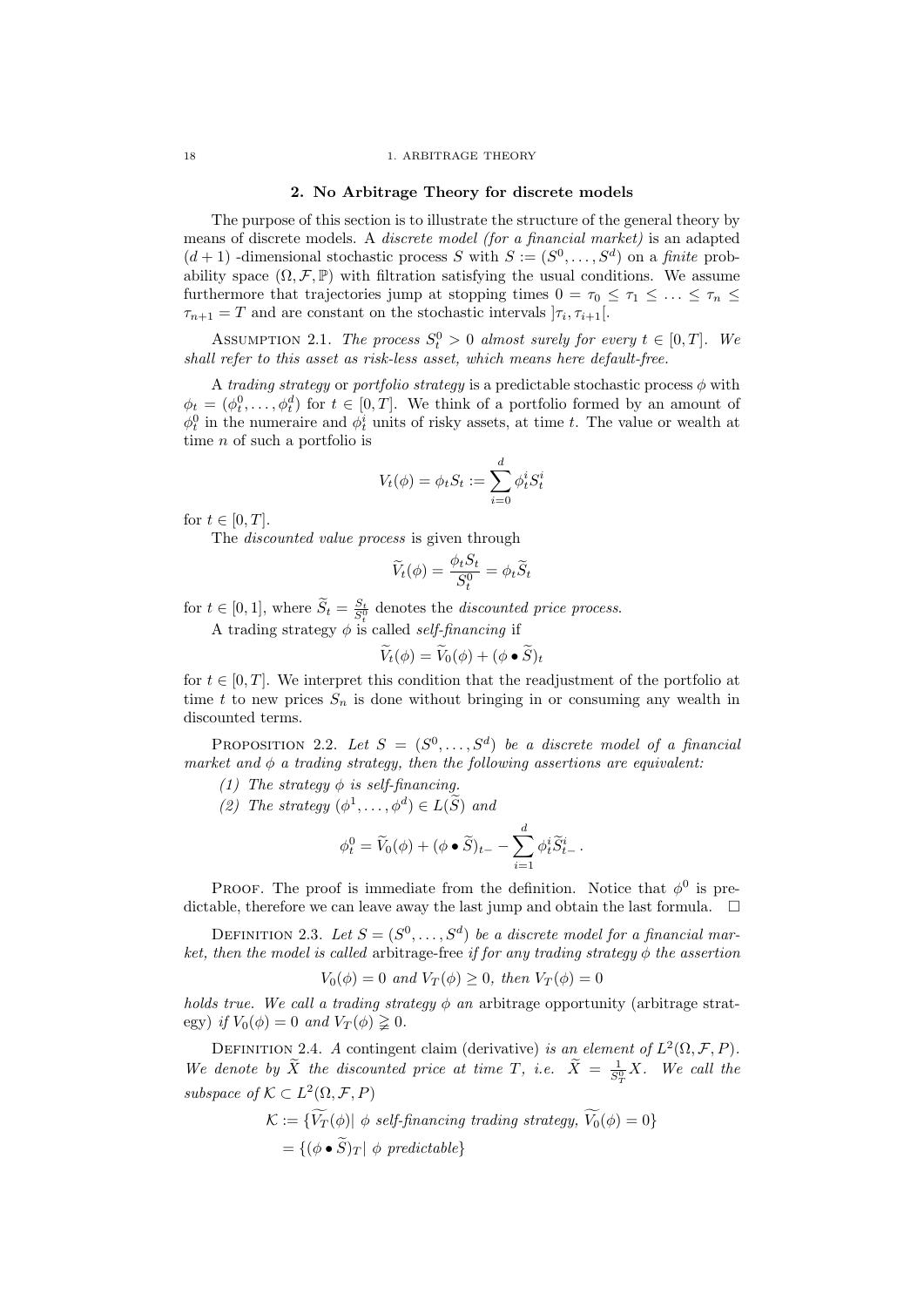the space of contingent claims replicable at price 0. We call the convex cone

$$
C = \{ Y \in L^2(\Omega, \mathcal{F}, P) | \text{ there is } X \in K \text{ such that } X \ge Y \} = \mathcal{K} - L^2_{\ge 0}(\Omega, \mathcal{F}, P)
$$

the cone of claims super-replicable at price 0 or the outcomes with zero investment and consumption. A contingent claim  $X$  is called replicable at price x and at time T if there is a self-financing trading strategy  $\phi$  such that

$$
\ddot{X} = x + (\phi \bullet \ddot{S})_T \in x + \mathcal{K}.
$$

A contingent claim X is called super-replicable at price x and at time T if there is a self-financing trading strategy  $\phi$  such that

$$
\widetilde{X} \le x + (\phi \bullet \widetilde{S})_T \in x + \mathcal{K},
$$

in other words if  $\widetilde{X}\in C.$ 

REMARK 2.5. The set K is a subspace of  $L^2(\Omega, \mathcal{F}, P)$  and the positive cone  $L_{\geq 0}^2(\Omega, \mathcal{F}, P)$  is polyhedral, therefore by C is closed.

We see immediately that a discrete model for a financial market is arbitrage-free if

$$
\mathcal{K} \cap L^2_{\geq 0}(\Omega, \mathcal{F}, P) = \{0\},\
$$

which is equivalent to

$$
C \cap L^2_{\geq 0}(\Omega, \mathcal{F}, P) = \{0\}.
$$

Given a discrete model for a financial market, then we call a measure Q equivalent to P an equivalent martingale measure with respect to the numeraire  $S^0$  if the discounted price process  $\widetilde{S}^i$  are Q-martingales for  $i = 1, \ldots, d$ . We denote the set of equivalent martingale measures with respect to the numeraire  $S^0$  by  $\mathcal{M}^e(\tilde{S})$ . We denote the absolutely continuous martingale measures with respect to the numeraire  $S^0$  by  $\mathcal{M}^a(\widetilde{S})$ .

THEOREM 2.6 (Fundamental theorem of asset pricing). Let S be a discrete model for a financial market, then the following two assertions are equivalent:

- (1) The model is arbitrage-free.
- (2) The set of equivalent martingale measures is non-empty,  $\mathcal{M}^e(\widetilde{S}) \neq \emptyset$ .

PROOF. We shall do the proof in two steps. First we assume that there is an equivalent martingale measure  $Q \sim P$  for  $\widetilde{S}$ . We want to show that there is no arbitrage opportunity. Let  $\phi$  be a self-financing trading strategy and assume that

$$
V_0(\phi) = 0, V_T(\phi) \ge 0,
$$

then the discounted value process of the portfolio

$$
\widetilde{V}_t(\phi) = (\phi \cdot \widetilde{S})_t
$$

is a martingale with respect to  $Q$  and therefore

$$
E_Q(\widetilde{V}_T(\phi))=0.
$$

Hence we obtain by equivalence  $V_T(\phi) = 0$  almost surely with respect to  $\mathbb{P}$ , since  $V_T(\phi) \geq 0$  Q-almost surely, so there is indeed no arbitrage opportunity.

Next we assume that the market is arbitrage-free. Then

$$
\mathcal{K} \cap L^2_{\geq 0}(\Omega, \mathcal{F}, P) = \{0\}
$$

and therefore we find a linear functional  $l$  that separates  $K$  and the compact, convex set

$$
\{Y \in L_{\geq 0}^2(\Omega, \mathcal{F}, P)| E_P(Y) = 1\},\
$$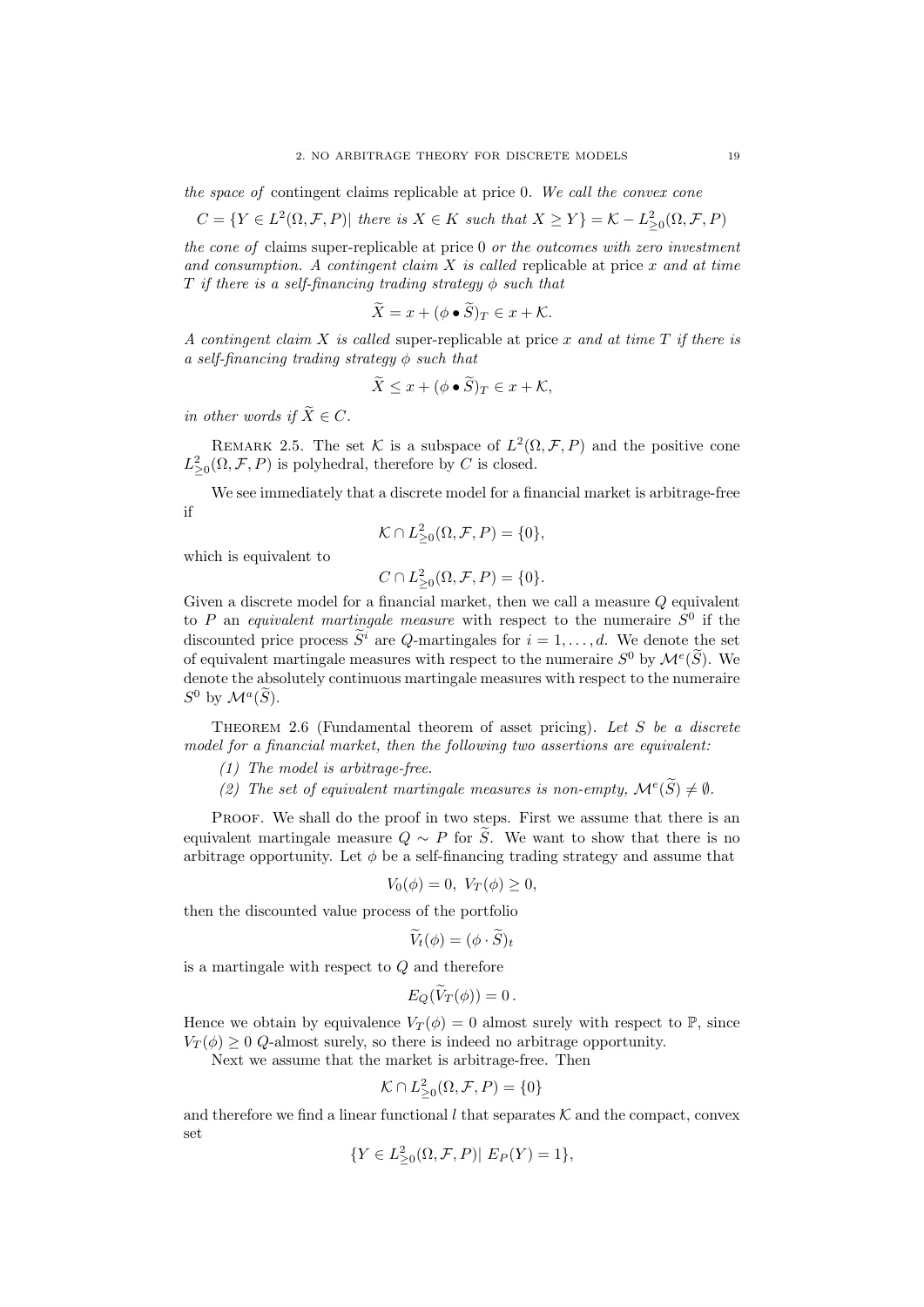i.e.  $l(X) = 0$  for all  $X \in \mathcal{K}$  and  $l(Y) > 0$  for all  $Y \in L^2_{\geq 0}(\Omega, \mathcal{F}, P)$  with  $E_P(Y) = 1$ . We define

$$
Q(A) = \frac{l(1_A)}{l(1_\Omega)}
$$

for measurable sets  $A \in \mathcal{F}$  with  $1_A \neq 0$ , and obtain an equivalent probability measure  $Q \sim P$ , since  $l(1_A) > 0$  for sets with  $P(A) > 0$ . We have in particular from separation

$$
E_Q((\phi \cdot S)_T) = 0
$$

for any predictable processes  $\phi$ . Therefore  $\widetilde{S}$  is a Q-martingale by Doob's optional sampling theorem.

Now we can formulate a basic pricing theory for contingent claims.

DEFINITION 2.7. A pricing rule for a contingent claim  $X \in L^2(\Omega, \mathcal{F}, P)$  at time T is an adapted, càdlàg stochastic process  $\pi(X) = (\pi(X)_t)_{t \in [0,T]}$  , which determines the price of the claim at time t at time  $t \in [0,T]$ , i.e.  $\pi(X)_T = X$ . A pricing rule is arbitrage-free if the discrete time model of a financial market

$$
(S^0, S^1, \ldots, S^d, \pi(X))
$$

is arbitrage-free. We also have the multi-variate analogue.

LEMMA 2.8 (arbitrage-free prices). Let  $\pi$  be an arbitrage-free pricing rule for a set of contingent claims  $\mathfrak{X}$ , then the discrete model  $(S^0, \ldots, S^d)$  is arbitrage-free and there is  $Q \in \mathcal{M}^e(\widetilde{S})$  such that

$$
\pi(X)_t = E_Q(\frac{S_t^0}{S_T^0} X | \mathcal{F}_t),
$$

for all  $X \in \mathfrak{X}$ . If the discrete time model S is arbitrage-free, then

$$
\pi(X)_t = E_Q(\frac{S_t^0}{S_T^0} X | \mathcal{F}_t)
$$

is an arbitrage-free pricing rule for all contingent claims  $X \in L^2(\Omega, \mathcal{F}, P)$ . Hence the only arbitrage-free prices are conditional expectation of the discounted claims with respect to Q and pricing rules are always linear.

PROOF. If the market  $(S^0, S^1, \ldots, S^d, \pi(X))$  is arbitrage-free, we know that there exists an equivalent martingale measure Q such that the discounted prices are Q-martingales. Hence in particular

$$
\frac{\pi(X)_t}{S_t^0}
$$

is a Q-martingale, so

$$
E\left(\frac{\pi(X)\tau}{S_T^0}|\mathcal{F}_t\right) = E\left(\frac{X}{S_T^0}|\mathcal{F}_t\right) = \frac{\pi(X)_t}{S_t^0}
$$

which yields the desired equation.

Given an arbitrage-free discrete model  $S$  and define the pricing rules by the above relation for one equivalent martingale measure  $Q \in \mathcal{M}^e(\widetilde{S})$ , then the whole market is arbitrage-free by the existence of at least one equivalent martingale measure, namely  $Q$ .

REMARK 2.9. Taking not an equivalent but an absolutely continuous martingale measure  $Q \in \mathcal{M}^a(\widetilde{S})$  means that there is at least one measurable set A such that  $Q(A) = 0$  and  $P(A) > 0$ . Hence the claim  $1_A$  with  $P(A) > 0$  would have price 0, which immediately leads to arbitrage by entering this contract  $X = 1_A$ . Therefore only equivalent martingale measures are possible for arbitrage-free pricing.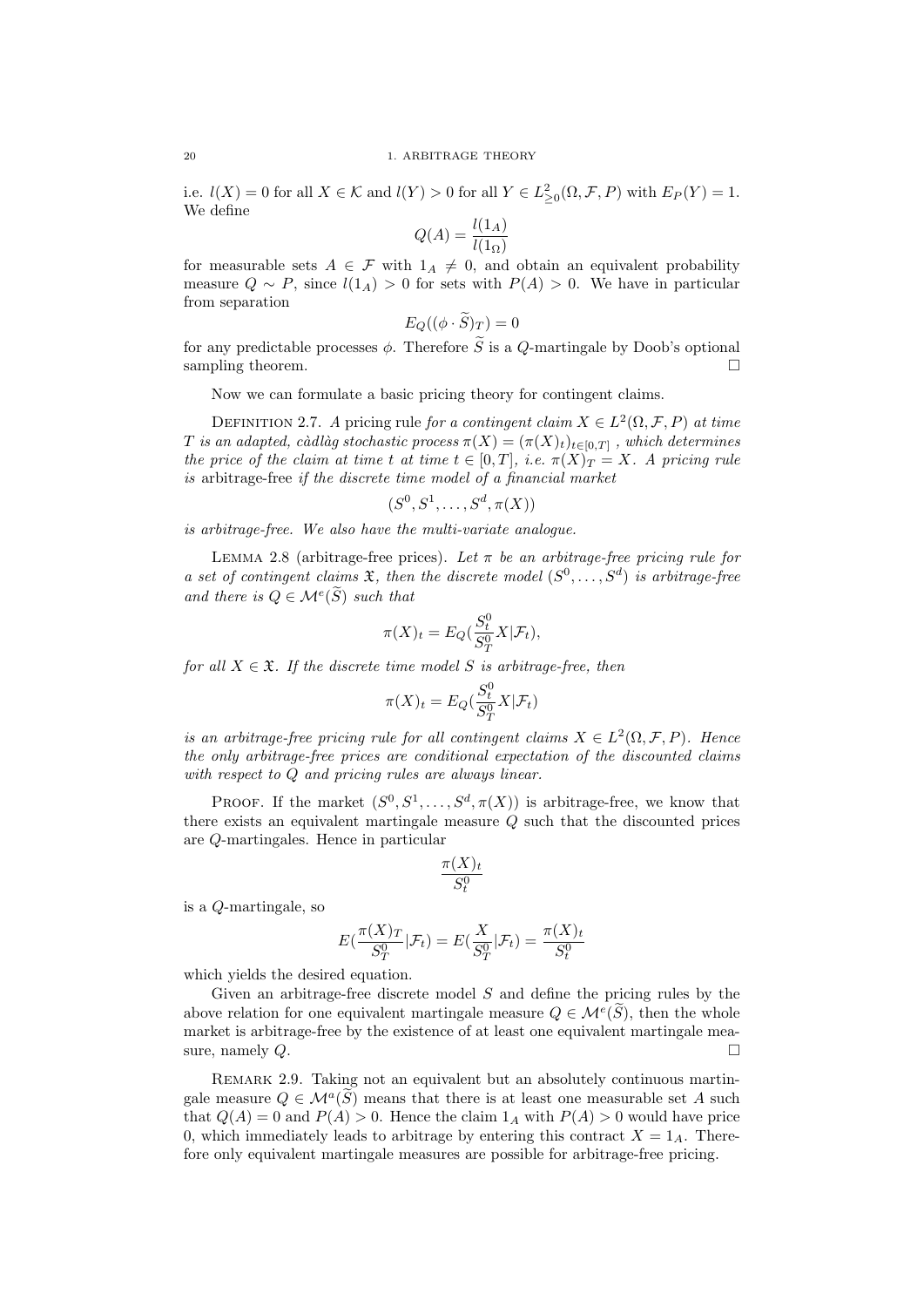The set of equivalent martingale measures  $\mathcal{M}^e(\tilde{S})$  is convex and the set  $\mathcal{M}^a(\tilde{S})$ is compact and convex.

THEOREM 2.10. Let  $S$  be a discrete model for a financial market and assume  $\mathcal{M}^{e}(\widetilde{S}) \neq \emptyset$ . Then for all  $X \in L^{2}(\Omega, \mathcal{F}, P)$  the following assertions are equivalent:

- (1)  $X \in \mathcal{K}$   $(X \in C)$ .
- (2) For all  $Q \in \mathcal{M}^e(\widetilde{S})$  we have  $E_Q(X) = 0$  (for all  $Q \in \mathcal{M}^e(\widetilde{S})$  we have  $E_O(X) \leq 0$ .
- (3) For all  $Q \in \mathcal{M}^a(\widetilde{S})$  we have  $E_Q(X) = 0$  (for all  $Q \in \mathcal{M}^a(\widetilde{S})$  we have  $E_O(X) \leq 0$ .

PROOF. We shall calculate the polar cone of the cone  $C$ ,

 $C^0 = \{ Z \in L^2(\Omega, \mathcal{F}, P) \text{ such that } E_P(ZX) \leq 0 \}$ 

by definition. For  $Q \in \mathcal{M}^a(\widetilde{S})$  we calculate the Radon-Nikodym-derivative  $\frac{dQ}{dP}$  and see that

$$
E_P(\frac{dQ}{dP}X) = E_Q(X) = E_Q((\phi \bullet \widetilde{S})_T + Y)
$$

for  $Y \leq 0$ , hence – due to the fact that Q is a martingale measure (so the expectation of the stochastic integral vanishes) – we obtain

$$
E_P(\frac{dQ}{dP}X) = E_Q(Y) \le 0.
$$

Consequently  $\frac{dQ}{dP} \in C^0$ . Given now  $Z \in C^0$ , then by the same reasoning we obtain  $E_P(ZX) \leq 0$ 

for all  $X \in \mathbb{C}$ . Since the model is arbitrage-free,  $Z \geq 0$ , assume  $Z \neq 0$ , so

$$
E_P(\frac{Z}{E_P(Z)}(\phi \cdot \widetilde{S})_N) \le 0
$$

for all self-financing trading strategies  $\phi$ . Replacing  $\phi$  by  $-\phi$  we arrive at

$$
E_P(\frac{Z}{E_P(Z)}(\phi \bullet \widetilde{S})_T) = 0,
$$

which means that  $\frac{Z}{E_P(Z)} \in \mathcal{M}^a(\widetilde{S}).$ 

This means that the polar cone of  $C$  is exactly given by non-negative multiples of  $\frac{dQ}{dP}$  for  $Q \in \mathcal{M}^a(\widetilde{S})$ , hence all the assertion hold by the bipolar theorem.

REMARK 2.11. Notice that the fundamental theorem of asset pricing can be viewed as the calculation of the polar cone of C.

The last step of the general theory is the distinction between complete and incomplete markets and a renewed description of pricing procedures.

DEFINITION 2.12. Let  $S$  be a discrete model for a financial market and assume  $\mathcal{M}^{e}(\tilde{S}) \neq \emptyset$ . The financial market is called complete if  $\mathcal{M}^{e}(\tilde{S}) = \{Q\}$ , i.e. the equivalent martingale measure is unique. The financial market is called incomplete if  $\mathcal{M}^{e}(\tilde{S})$  contains more than one element. In this case  $\mathcal{M}^{a}(\tilde{S}) =$  $\langle Q_1, \ldots, Q_m \rangle_{convex}$  for linearly independent measures  $Q_i$ ,  $i = 1, \ldots, m$  and  $m \ge 2$ .

THEOREM 2.13 (complete markets). Let S be discrete model of a financial market with  $\mathcal{M}^e(\widetilde{S}) \neq \emptyset$ . Then the following assertions are equivalent:

- (1) S is complete financial market.
- (2) For every claim X there is a self-financing trading strategy  $\phi$  such that the claim can be replicated, i.e.

$$
V_T(\phi)=X.
$$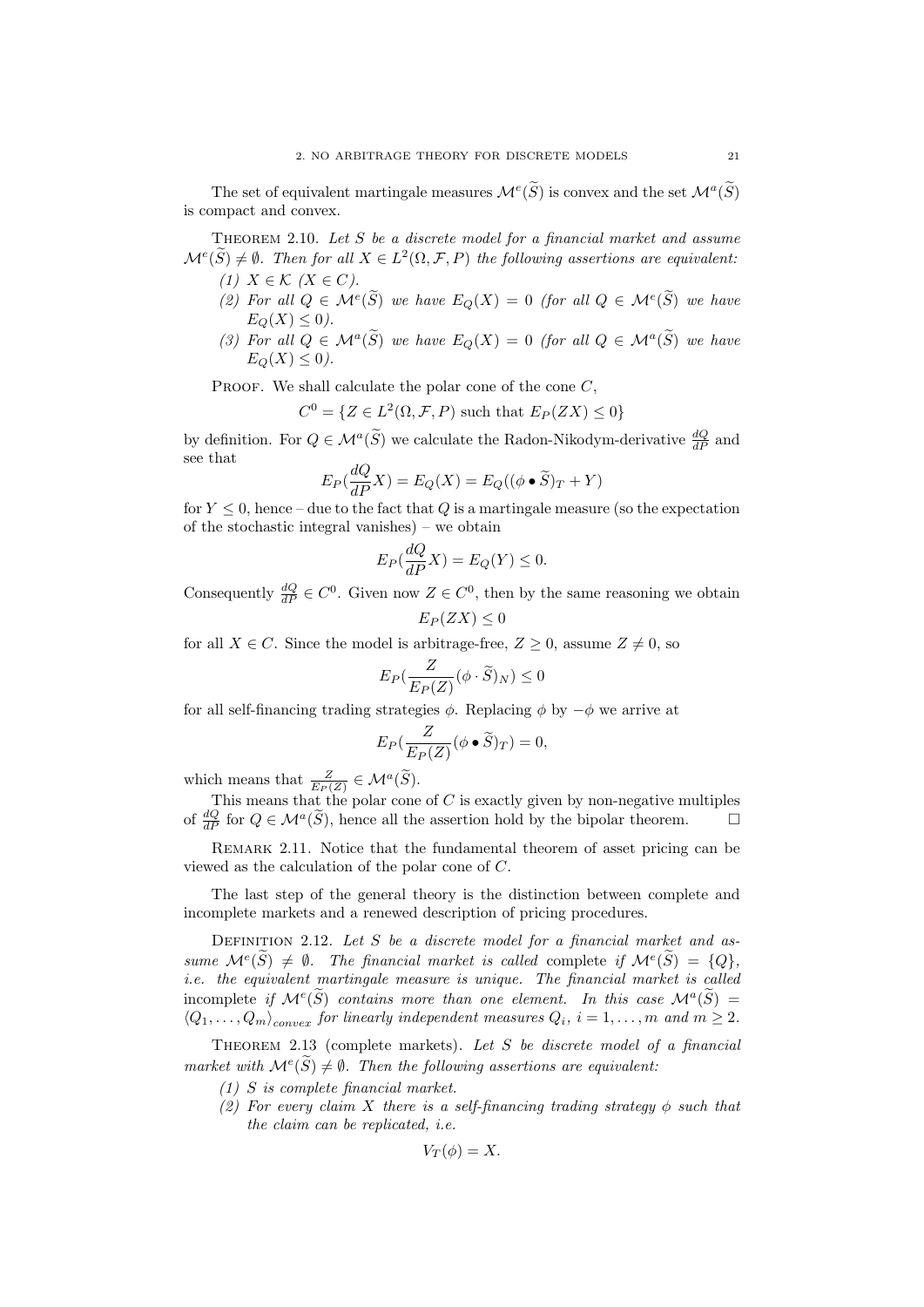(3) For every claim X there is a predictable process  $\phi$  and a unique number x such that the discounted claim can be replicated, i.e.

$$
\widetilde{X} = \frac{1}{S_T^0} X = x + (\phi \bullet \widetilde{S})_T.
$$

(4) There is a unique pricing rule for every claim X.

Proof. We can collect all conclusions from the previous results. 2. and 3. are clearly the same by discounting.

1.⇒2.,3.: If S is complete, then there is a unique equivalent martingale measure  $Q$  such that the discounted stock prices are  $Q$ -martingales. Take a claim  $X$ , then we know by Lemma 2.8 that

$$
\pi(X)_t = \frac{S_t^0}{S_T^0} E_Q(X|\mathcal{F}_t)
$$

is the only arbitrage-free price for  $X$  at time  $t$ , since there is only one martingale measure Q. The final value of the martingale  $(\frac{\pi(X)_t}{S_t^0})_{0 \le t \le T}$  can be decomposed into

$$
\frac{\pi(X)_T}{S_T^0} = x + (\phi \bullet \widetilde{S})_T
$$

Since  $E_Q(\frac{\pi(X)\tau}{S_T^0} - x) = 0$  means  $\frac{\pi(X)\tau}{S_T^0} - x \in \mathcal{K}$  by Theorem 2.10. So we have proved 3. and therefore also 2..

2.⇒4.: Given a claim X. If we are given a portfolio  $\phi$ , which replicates the claim  $X$ , then we know that

$$
\pi(X)_t = V_t(\phi)
$$

for  $t \in [0, T]$  defines a pricing rule. Therefore the pricing rule is uniquely given by the values of the portfolio, since the values of the portfolio are unique due to FTAP.

 $4.\Rightarrow 1.$ : If we have a unique pricing rule  $\pi(X)$  for any claim X, then we know by Lemma 2.8 that we have only one equivalent martingale measure.

EXAMPLE 2.14. We write here instead of time points  $\tau_n$  simply n for the sake of notational simplicity. The Cox-Ross-Rubinstein model is a complete financial market model: The CRR-model is defined by the following relations

$$
S_n^0 = (1+r)^n
$$

for  $n = 0, ..., N$  and  $r > 0$  is the bond-process.

$$
S_{n+1} := \begin{cases} S_n(1+a) \\ S_n(1+b) \end{cases}
$$

for  $-1 < a < b$  and  $n = 0, \ldots, N$ . We can write the probability space as  $\{1 + a, 1 + b\}$  $b$ <sup>N</sup> and think of  $1+a$  as "down movement" and  $1+b$  as up-movement. Every path is then a sequence of ups and downs. The  $\sigma$ -algebras  $\mathcal{F}_n$  are given by  $\sigma(S_0, \ldots, S_n)$ , which means that atoms of  $\mathcal{F}_n$  are of the type

 $\{(x_1, \ldots, x_n, y_{n+1}, \ldots, y_N) \text{ for all } y_{n+1}, \ldots, y_N \in \{1+a, 1+b\}\}\$ 

with  $x_1, \ldots, x_n \in \{1+a, 1+b\}$  fixed. Hence the atoms form a subtree, which starts after the moves  $x_1, \ldots, x_n$ .

The returns  $(T_i)_{i=1,...,N}$  are well-defined by

$$
T_i:=\frac{S_i}{S_{i-1}}
$$

for  $i = 1, \ldots, N$ . This process is adapted and each  $T_i$  can take two values

$$
T_i = \left\{ \begin{array}{c} 1+a \\ 1+b \end{array} \right.
$$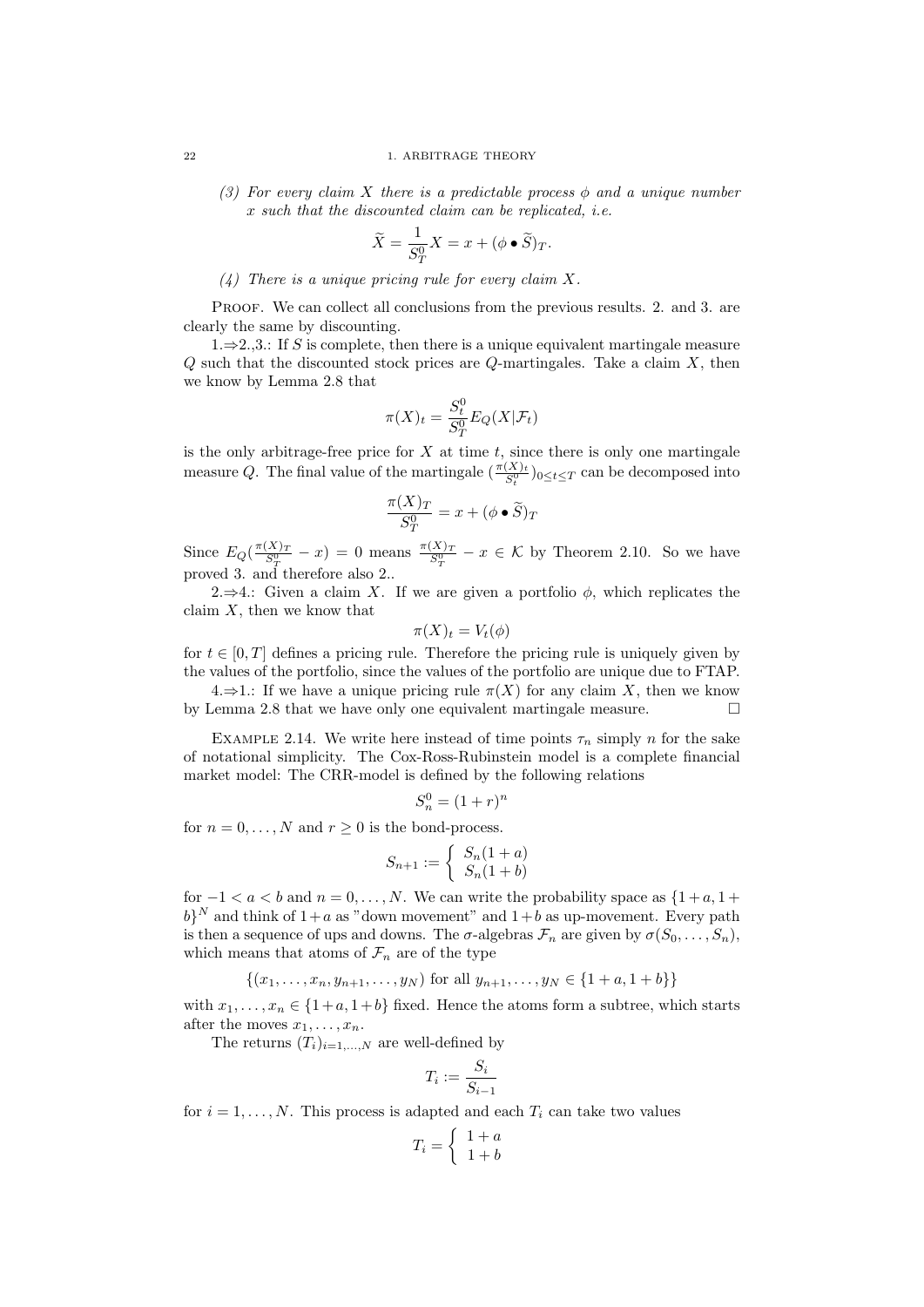with some specified probabilities depending on  $i = 1, \ldots, N$ . We also note the following formula

$$
S_n \prod_{i=n+1}^m T_i = S_m
$$

for  $m > n$ . Hence it is sufficient for the definition of the probability on  $(\Omega, \mathcal{F}, P)$ to know the distribution of  $(T_1, \ldots, T_N)$ , i.e.

$$
P(T_1=x_1,\ldots,T_N=x_N)
$$

has to be known for each  $x_i \in \{1+a, 1+b\}.$ 

PROPOSITION 2.15. Let  $-1 < a < b$  and  $r \ge 0$ , then the CRR-model is arbitrage-free if and only if  $r \in ]a, b[$ . If this condition is satisfied, then martingale measure Q for the discounted price process  $(\frac{S_n}{(1+r)^n})_{n=0,\dots,N}$  is unique and characterized by the fact that  $(T_i)_{i=1,\dots,N}$  are independent and identically distributed and

$$
T_i = \left\{ \begin{array}{c} 1+a \text{ with probability } 1-q \\ 1+b \text{ with probability } q \end{array} \right.
$$

for  $q = \frac{r-a}{b-a}$ .

PROOF. First we assume that there is an equivalent martingale measure  $Q$  for the discounted price process  $\left(\frac{S_n}{(1+r)^n}\right)_{n=0,\ldots,N}$ . Then we can prove immediately that for  $i = 0, ..., N - 1$  $E_O(T_{i+1}|\mathcal{F}_i) = 1 + r$ 

simply by

$$
E_Q(\frac{S_{i+1}}{(1+r)^{i+1}}|\mathcal{F}_i) = \frac{S_i}{(1+r)^i}
$$

$$
E_Q(\frac{S_{i+1}}{S_i}|\mathcal{F}_i) = 1 + r.
$$

Taking this property we see by evaluation at  $i = 0$  that

$$
E_Q(T_1) = 1 + r
$$
  
=  $Q(T_1 = 1 + a)(1 + a) + Q(T_1 = 1 + b)(1 + b),$   
 $r = Q(T_1 = 1 + a)a + Q(T_1 = 1 + b)b,$ 

since  $Q(T_1 = 1 + a) + Q(T_1 = 1 + b) = 1$  and both are positive quantities. Hence  $r \in ]a, b[$ .

On the other hand the only solution of

$$
(1 - q)(1 + a) + q(1 + b) = 1 + r
$$

is given through  $q = \frac{r-a}{b-a}$ . Therefore under the martingale measure Q the condition on conditional expectations of the returns  $T_i$  reads as

$$
E_Q(1_{\{T_{i+1}=1+a\}}|\mathcal{F}_i) = 1-q,
$$
  
\n
$$
E_Q(1_{\{T_{i+1}=1+b\}}|\mathcal{F}_i) = q
$$

and consequently the random variables are independent and identically distributed as described above under Q. Therefore the equivalent martingale measure is unique and given as above.

To prove existence of  $Q$  we show that the returns satisfy

$$
E_Q(T_{i+1}|\mathcal{F}_i) = 1+r
$$

for  $i = 0, \ldots, N - 1$  if we choose Q as above. If the returns are independent, then

$$
E_Q(T_{i+1}|\mathcal{F}_i) = E_Q(T_i)
$$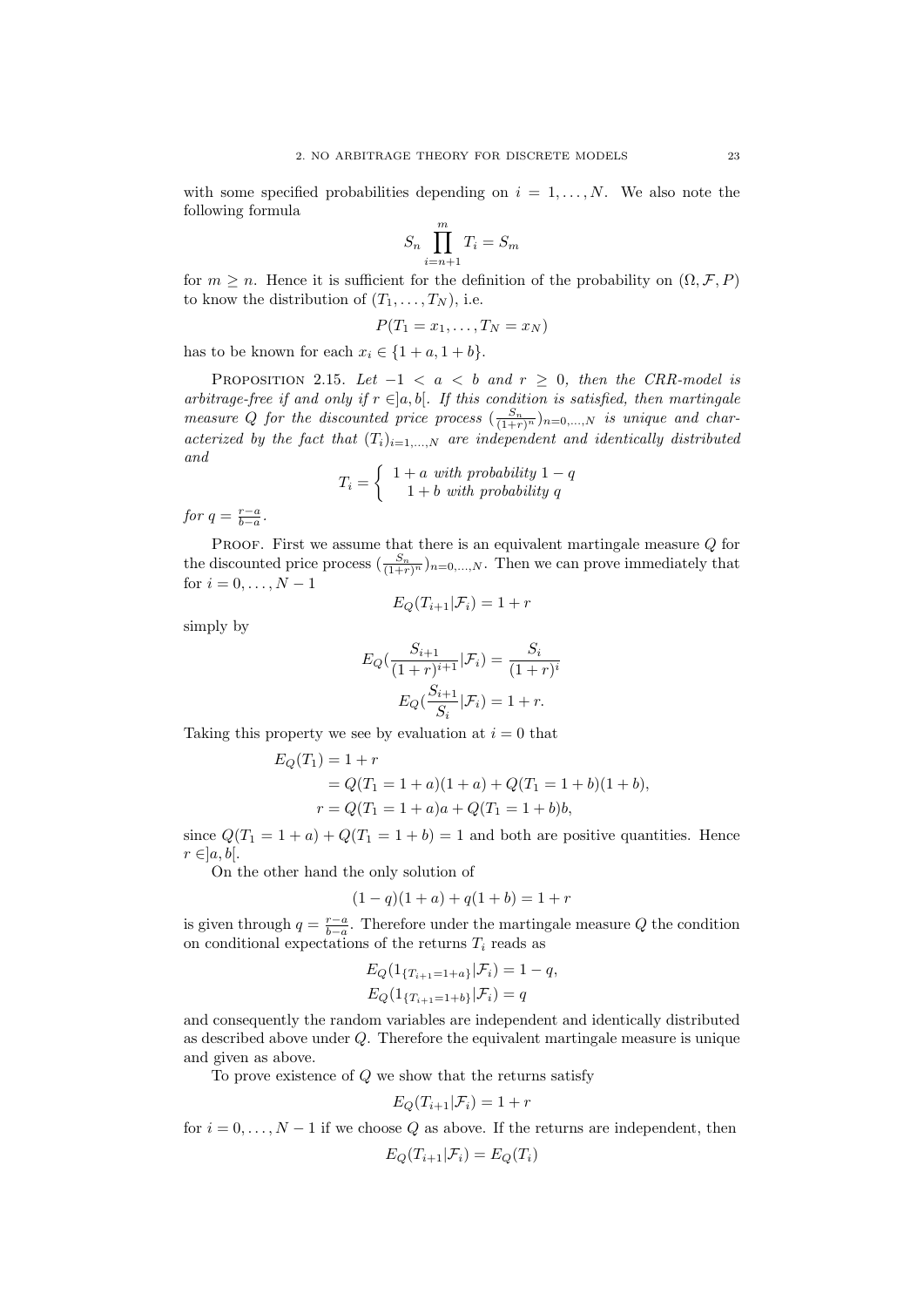which equals  $1 + r$  in the described choice of the measure, hence the result is proved.

EXAMPLE 2.16. We can calculate the limit of a CRR-model. Fix  $\sigma > 0$  the time-normalized volatility, i.e. the standard deviation of the return of the stock. Therefore we assume

$$
\ln(1 + a) = -\frac{\sigma}{\sqrt{N}}
$$

$$
\ln(1 + b) = \frac{\sigma}{\sqrt{N}},
$$

which yields i.i.d random variables

$$
T_i = \left\{ \begin{array}{c} 1+a \text{ with probability } 1-q \\ 1+b \text{ with probability } q \end{array} \right.
$$

with  $q = \frac{b}{b-a} = \frac{\exp(\frac{\sigma}{\sqrt{N}})-1}{\exp(\frac{\sigma}{\sqrt{N}})-\exp(-1)}$  $rac{\exp(\sqrt{\pi})}{\exp(\sqrt{\pi})-\exp(-\sqrt{\pi})}$  denotes the building factor of the martingale measure. The stock price in the martingale measure is given by

$$
S_n = S_0 \prod_{i=1}^n T_i
$$
  
= 
$$
S_0 \exp(\sum_{i=1}^n \ln T_i).
$$

The random variables  $\ln T_i$  take values  $-\frac{\sigma}{\sqrt{N}}, \frac{\sigma}{\sqrt{N}}$  with probabilities q and  $1-q$ , so

$$
E_Q(\ln T_i) = \frac{\sigma}{\sqrt{N}} - \frac{\sigma}{\sqrt{N}} \frac{2 \exp(\frac{\sigma}{\sqrt{N}}) - 2}{\exp(\frac{\sigma}{\sqrt{N}}) - \exp(-\frac{\sigma}{\sqrt{N}})}
$$

$$
= \frac{\sigma}{\sqrt{N}} \frac{2 - \exp(\frac{\sigma}{\sqrt{N}}) - \exp(-\frac{\sigma}{\sqrt{N}})}{\exp(\frac{\sigma}{\sqrt{N}}) - \exp(-\frac{\sigma}{\sqrt{N}})}
$$

$$
E_Q(\ln(T_i)^2) = \frac{\sigma^2}{N}.
$$

Therefore the sums  $\sum_{i=1}^{n} \ln T_i$  satisfy the requirements of the central limit theorem, namely

$$
\sum_{i=1}^{N} \ln T_i = \frac{1}{\sqrt{N}} \sum_{i=1}^{N} \sqrt{N} \ln T_i \to N(-\frac{\sigma^2}{2}, \sigma^2)
$$

in law for  $N \to \infty$ , since  $E_Q(N \ln T_i) \to -\frac{\sigma^2}{2}$  $\frac{\sigma^2}{2}$  as  $N \to \infty$  and  $\sqrt{N} \ln T_i$  take values  $-\sigma$ ,  $\sigma$ .

Consequently for every bounded, measurable function  $\psi$  on  $\mathbb{R}_{\geq 0}$  we obtain

$$
E_Q(\psi(\sum_{i=1}^n \ln T_i)) \to \frac{1}{\sqrt{2\pi}} \int_{-\infty}^{\infty} \psi(-\frac{\sigma^2}{2} + \sigma x)e^{-\frac{x^2}{2}} dx.
$$

## 3. Basics of models for financial markets

In this section some preparatory work for general no arbitrage theory is done: goal is to fix notations for models, provide some important counterexamples, show basic structures in continuous time.

The main ingredients building blocks of model for financial markets are:

- $T \in (0, \infty)$ : time horizon,
- $t \in [0, T]$ : trading dates,
- $(\Omega, \mathcal{F}, \mathbb{P})$ : probability space,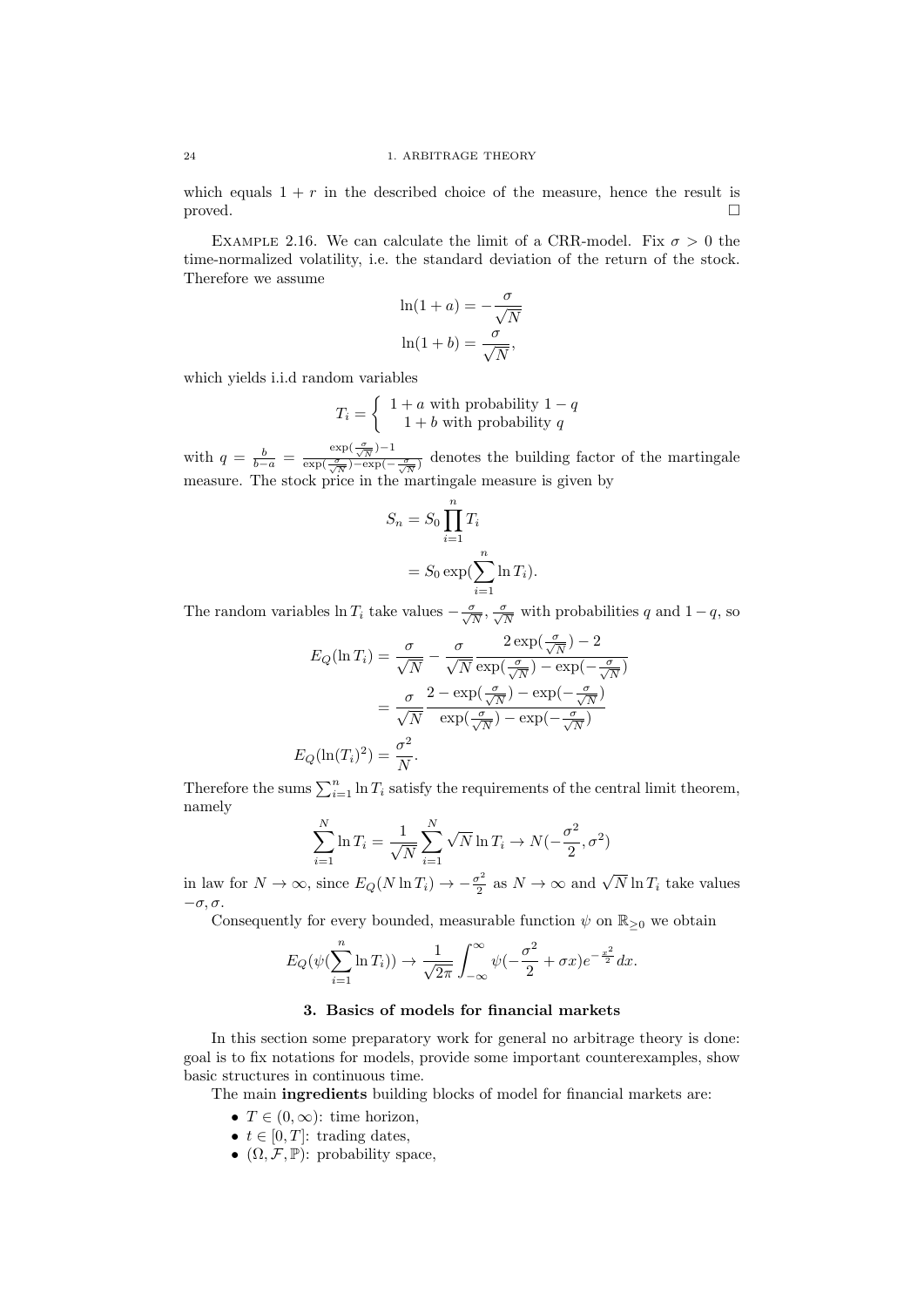- $\mathbb{F} = (\mathcal{F}_t)_{0 \leq t \leq T}$ : filtration which satisfies the usual conditions (right continuous and complete) w.r.t. P,
- $\mathcal{F}_t$ : information up to and including time t.
- $d+1$  assets, where  $d \geq 1$ , composed of an asset  $S^0 = B$ , called numeraire, used as denomination basis, and d price processes  $S^i = (S_t^i)_{0 \le t \le T}, i =$  $1, \ldots, d$ . From discrete model considerations we learned that it is reasonable to express all prices/values with respect to this numeraire. Whence the assumption:  $B_t \equiv 1$ . This means that prices S are already expressed in units of the numeraire.
- $\bullet$  We assume that prices processes are adapted and càdlàg processes.

Example 3.1 (Black-Scholes model, GBM – geometric Brownian motion). Bank account has instantaneous interest rate r, so  $\tilde{B}_t = e^{rt}$  (in undiscounted values). We also have a stock price for  $t \in [0, T]$ 

$$
\tilde{S}_t = S_0 \exp\left\{\sigma W_t + \left(\mu - \frac{1}{2}\sigma^2\right)t\right\}
$$

where  $W$  is a Brownian motion. Switching to discounted values we get.

$$
B_t = \frac{\tilde{B}_t}{\tilde{B}_t} = 1
$$
  

$$
S_t = \frac{\tilde{S}_t}{\tilde{B}_t} = S_0 \exp\left\{\sigma W_t + \left(\mu - r - \frac{1}{2}\sigma^2\right)t\right\}
$$

Furthermore, applying Itô's formula gives us that  $dS_t = S_t((\mu - r)dt + \sigma dW_t)$ .

EXAMPLE 3.2 (General Itô process model). We have

$$
dS_t^i = S_t^i \left( b_t^i dt + \sum_{j=1}^n \sigma_t^{ij} dW_t^j \right)
$$

where the processes b and  $\sigma$  are  $\mathbb{R}^d$  and  $\mathbb{R}^{d \times n}$  dimensional respectively, predictable and integrable processes.

EXAMPLE 3.3 (Cox-Ross-Rubinstein binomial model).  $\tilde{B}_k = (1+r)^k$  and  $\frac{\tilde{S}_k}{\tilde{S}_{k-1}}$ are i.i.d. with two possible values  $1 + u$ ,  $1 + d$  with probability p,  $1 - p$  respectively (usually  $u > r > d > -1$ ).

REMARK 3.4. We can embed discrete into continuous time by making everything piecewise constant.

DEFINITION 3.5. We call a predictable process  $\varphi = (\eta, \vartheta^1, \dots, \vartheta^d)$  with  $\vartheta :=$  $(\vartheta^1, \ldots, \vartheta^d)$  a trading strategy with value process

(3.1) 
$$
V(\varphi) = (V_t(\varphi))_{0 \leq t \leq T},
$$

where

$$
V_t(\varphi) = \sum_{i=1}^d \vartheta_t^i S_t^i + \eta_t \cdot 1 = \vartheta_t^{\text{tr}} S_t + \eta_t
$$

is the time t value of the current portfolio. The cost of the trading strategy is defined as

$$
C_t(\varphi) := V_t(\varphi) - \int_0^t \sum_{i=1}^d \vartheta_u^i dS_u^i, \quad 0 \le t \le T,
$$

meaning the total cost/expense, on [0, t], from using strategy  $\varphi$ . Notice that we need  $\vartheta \in L(S)$  here.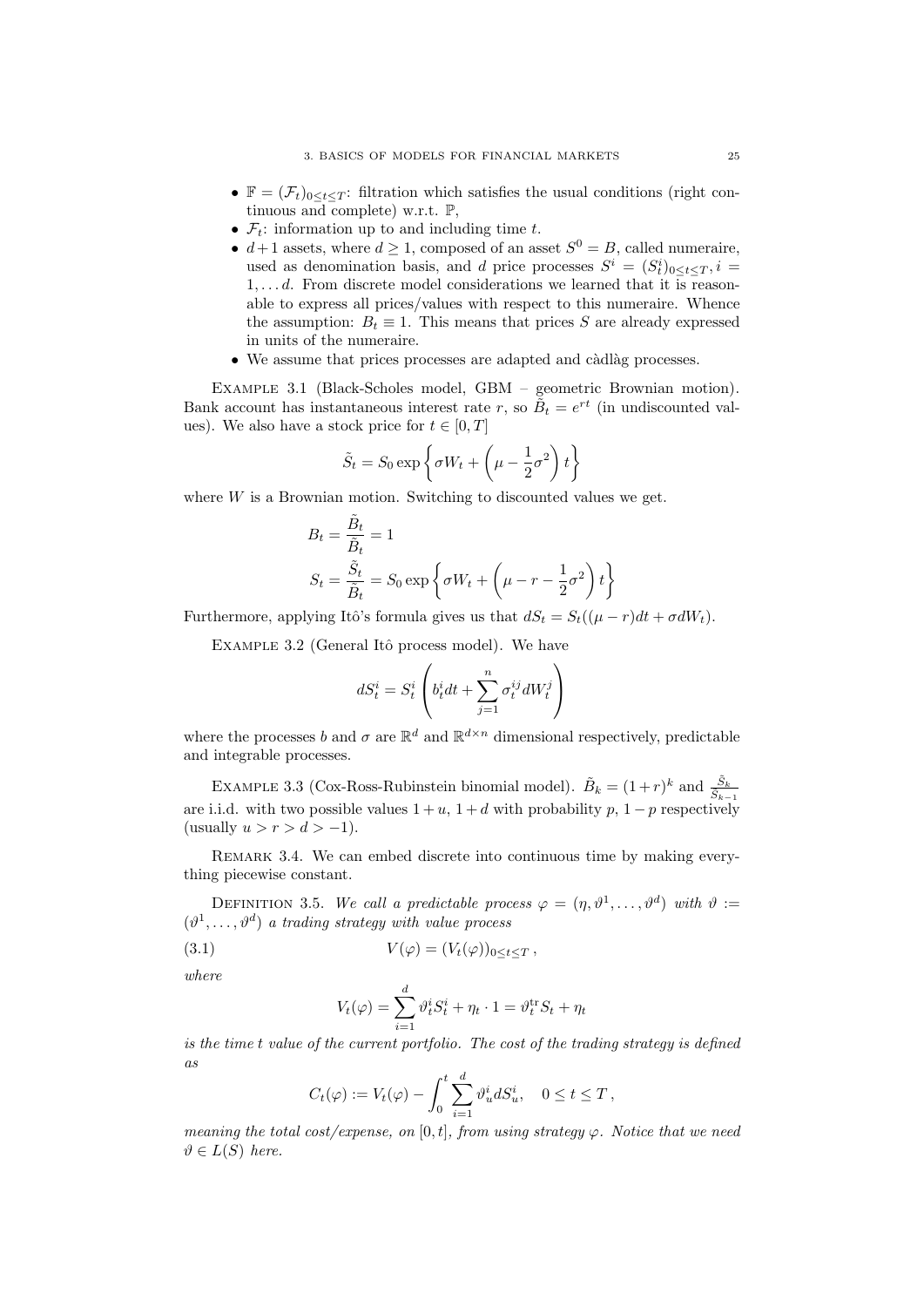- In discrete time, S is piecewise constant, so the integral is a sum, and being  $\vartheta \in L(S)$  is always satisfied.
- $V(\varphi)$ ,  $C(\varphi)$  and  $\int \varphi dS$  are always R-valued. If  $\vartheta$ , S are  $\mathbb{R}^d$  valued, the integral is a "vector stochastic integral". Note that this is " $\int \sum_i \vartheta^i dS^{i}$ " rather than " $\sum_i \int \vartheta^i dS^{i}$ ". This can cause technical problems if one is not careful.

DEFINITION 3.6. Strategy  $\varphi = (\eta, \vartheta)$  is self-financing if  $C(\varphi) \equiv C_0(\varphi)$ , i.e.  $C_t(\varphi) = C_0(\varphi)$  P-a.s. for all t.

Lemma 3.7. The following hold:

- (1)  $\varphi = (\vartheta, \eta)$  is self-financing iff  $V(\varphi) = V_0(\varphi) + \int \vartheta dS$ .
- (2) There is a bijection between self-financing strategies  $\varphi = (\vartheta, \eta)$  and pairs  $(V_0, \vartheta)$ , where  $V_0 \in L^0(\mathcal{F}_0)$  and  $\vartheta$  is predictable and S-integrable. Explicitly:  $V_0 = V_0(\varphi)$  and  $\eta = V_0 + \int \vartheta dS - \vartheta^{\text{tr}} S$ .
- (3) If we have  $\varphi = (\vartheta, \eta)$  self-financing, then also  $\eta$  is predictable.

PROOF. The first assertion is immediate from definition of  $C(\varphi)$ . The second assertion follows from teh first and  $V(\varphi) = \vartheta^{\text{tr}} S + \eta$ . For the third assertion we consider a càdlàg process  $Y = (Y_t)_{0 \le t \le T}$ , write  $\Delta Y_t := Y_t - Y_{t-}$  for the jump of Y at time t. From stochastic integration theory,  $\Delta(\int \vartheta dS)_t = \vartheta_t^{\text{tr}} \Delta S_t = \vartheta_t^{\text{tr}} S_t - \vartheta_t^{\text{tr}} S_{t-}$ . So then the second assertion gives  $\eta_t = V_0 + \int_0^t \vartheta_u dS_u - \vartheta_t^{tr} S_t = V_0 + \int_0^{t-} \vartheta_u dS_u$  $\vartheta_t^{\text{tr}} S_{t-}$ , where the last three terms are all predictable.

REMARK 3.8.  $\int \vartheta dS = 0 + \int \vartheta dS = V((0, \vartheta))$  is by Lemma 3.7, the value of the self-financing strategy defined by  $\vartheta$  and  $V_0 = 0$ . This also gives cumulative gains/loses from  $\vartheta$ .

Building up the model as we have, we have some implicit assumptions in our setup:

- we can trade continuously in time,
- prices for buying and selling shares are given by  $S$ : there are no transaction costs and we have frictionless trading,
- $\bullet\,$   $\vartheta$  is  $\mathbb{R}^d\text{-valued},$  so  $\vartheta^i_t$  can be positive or negative.  $\eta$  is  $\mathbb{R}\text{-valued},$  so  $\eta_t$  can be negative. So, short sales and borrowing are allowed; more generally: no constraints on strategies,
- $\bullet$  asset prices S are given a priori and exogenously, and do not react to trading activities. Our agents are small investors or price takers. Consequence: the "book value"  $V(\varphi)$  agrees with the liquidation value.

Example 3.9. Allowing too many self-financing strategies may be bad. Let  $d = 1, S = \exp(W_t - t/2)$  be an exponential Brownian motion on  $[0, \infty]$  (with the understanding that  $S_{\infty} = 0$ , and the time horizon be  $T = \infty$ . Going short in S, i.e. choosing a trading strategy with  $\vartheta = -1$  yields  $V_{\infty} = -(S_{\infty} - S_0) = 1$  with zero initial investment. The problem is that its wealth  $V = \int \vartheta dS$  is not bounded from below and so we may experience huge losses before realizing profit. If we had  $S_0 - S_t \ge -a$  for some constant, then  $S_t$  would be bounded from above which is apparently not the case.

## 4. Arbitrage and martingale measures

We start with the following basic idea: In reasonable models "money pumps" should not exist. How can one formalize this? What is the appropriate characterization?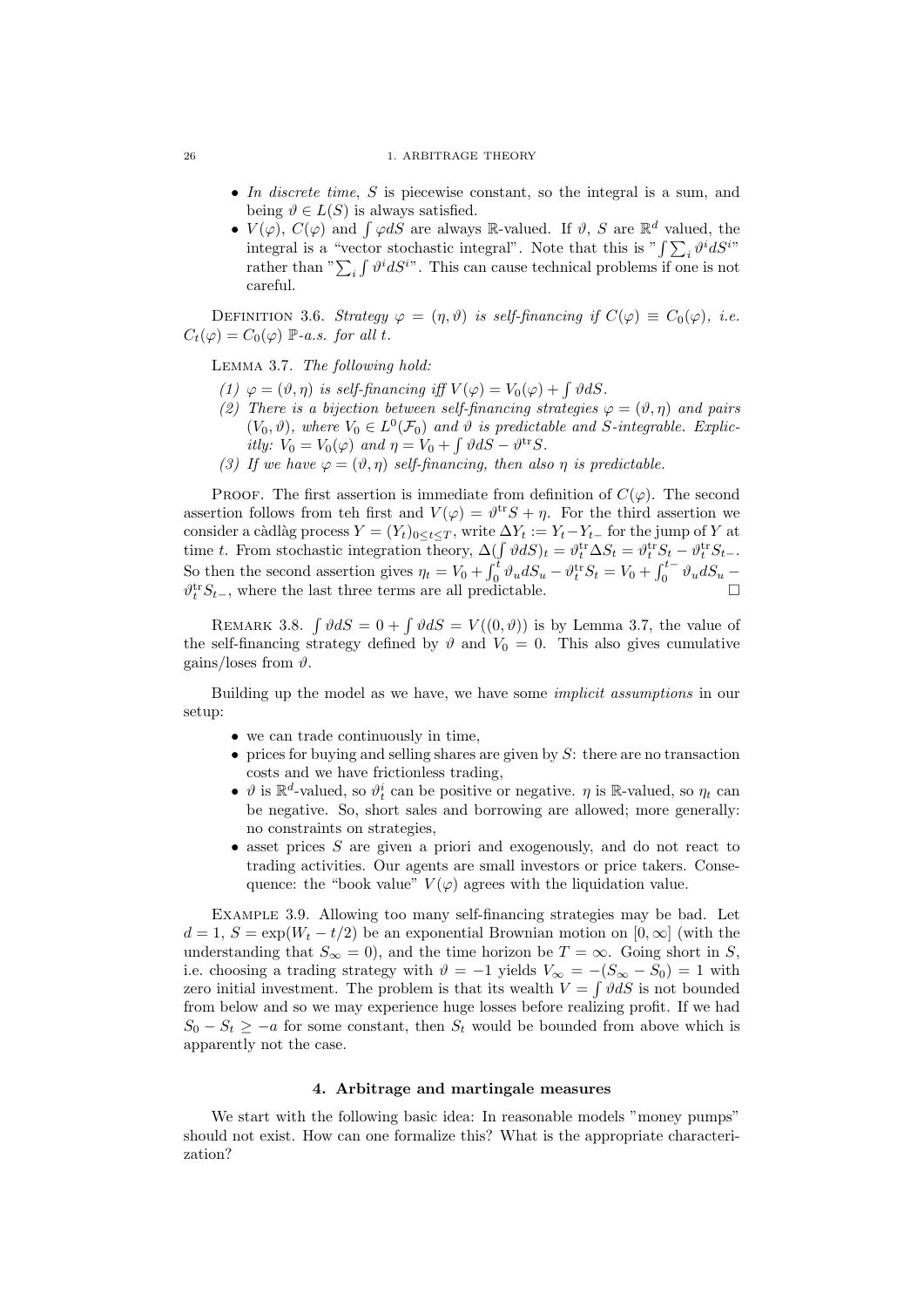We use the standard model as outlined in the previous section, so we have a probability space  $(\Omega, \mathcal{F}, \mathbb{F}, P)$  over time horizon  $[0, T]$ , a bank account  $B \equiv 1$  and S which is adapted,  $\mathbb{R}^d$ -valued and càdlàg.

By Lemma 3.7 we have that any  $\mathbb{R}^d$ -valued, predictable, S-integrable  $\vartheta$  gives (for  $V_0 := 0$ ) a self-financing strategy with value/wealth  $V(\vartheta) = \int \vartheta dS = G(\vartheta)$ . We now call  $\vartheta$  admissible,  $\vartheta \in \Theta_{adm}$ , if the process  $G(\vartheta)$  is uniformly bounded from below, i.e. if  $G_t(\vartheta) \ge -a$  for all t, P-a.s., for some  $a \ge 0$ . In other words, we have that all debts are bounded. Note that a does not depend on  $\omega$ , but may depend on ϑ.

DEFINITION 4.1 (Simple strategy).  $\vartheta \in b\mathcal{E}$ :  $\vartheta = \sum_{i=1}^{n} h_i 1_{((\tau_{i-1}, \tau_i])}$ , with  $n \in \mathbb{N}$ , stopping times  $0 \leq \tau_0 < \tau_1 < \cdots < \tau_n < T$  and  $h^i$  that is  $\mathbb{R}^d$ -valued, bounded and  $\mathcal{F}_{\tau_{i-1}}$ -measurable. We write  $\vartheta \in b\mathcal{E}_{det}$  if in addition the  $\tau_i$  (but not the  $h_i$ ) are deterministic.

REMARK 4.2. For  $\vartheta \in b\mathcal{E}$ ,  $\int \vartheta dS$  is well defined for any  $\mathbb{R}^d$ -valued stochastic process, with  $G(\theta) = \int_0^T \theta_u dS_u = \sum_{i=1}^n h_i (S_{\tau_i} - S_{\tau_{i-1}})$ . In a model with finite discrete time,  $b\mathcal{E}$  equals all bounded, predictible  $\mathbb{R}^d$ -valued  $\vartheta$ .

DEFINITION 4.3 (Simple arbitrage opportunity). Let  $\vartheta \in \delta \mathcal{E}$  be admissible, with  $G_T(\vartheta) \in L^0_+\setminus\{0\}, \ i.e. \, G_T(\vartheta) \geq 0 \, P\text{-}a.s. \, \text{ and } P[G_T(\vartheta) > 0] > 0. \, \text{ Then we call } \vartheta$  a simple arbitrage opportunity.

DEFINITION 4.4 (Arbitrage opportunity). Suppose S is a semimartingale; then an arbitrage opportunity is a strategy  $\vartheta$  that is predictable,  $\mathbb{R}^d$ -valued, S-integrable, admissible and with  $G_T(\vartheta) \in L^0_{\geq 0} \backslash \{0\}.$ 

DEFINITION 4.5 (Absence of arbitrage conditions). We define the following conditions:

 $(NA_{elem})$ :  $G_T(b\mathcal{E}) \cap L^0_{\geq 0} = \{0\}$ (**NA** $_{elem}^{adm}$ ):  $G_T(b\mathcal{E}_{adm}) \cap L_{\geq 0}^0 = \{0\}$ (NA):  $G_T(\Theta_{adm}) \cap L^0_{\geq 0} = \{0\}$ 

LEMMA 4.6. If there exists a probability measure  $Q \approx P$  such that S is a  $local Q-martingale, then (NA) and (NA<sub>elem</sub>) hold (and by extension also (NA<sub>elem</sub>)$ holds).

The proof of this lemma requires a result known as the Ansel-Stricker lemma, which we now state.

LEMMA 4.7 (Ansel-Stricker lemma). Suppose S is a semimartingale. If  $\vartheta$  is predictable and S-integrable, then the stochastic integral  $\int \vartheta dS$  is well defined and again a semimartingale. If in addition we require that  $\int \vartheta dS$  to be uniformly bounded from below,  $\int \vartheta dS$  is again a local martingale (and then, since it is bounded from below, it is a supermartingale by Fatou's Lemma).

REMARK 4.8. If S is a local martingale, then (if S has jumps),  $\int \vartheta dS$  can fail to be a local martingale.

PROOF OF ANSEL-STRICKER LEMMA. We are following a short proof presented by de Donno and Pratelli in [5]. We first prove a more general statement: let X be an adapted, càdlàg process and let  $(M^n)_{n\geq 0}$  be a sequence of martingales converging uniformly pathwise in probability to X together with a localizing sequence of stopping times  $(\eta^k)_{k\geq 0}$  (notice here again so called "stationarity", i.e.  $P[\eta_k = \infty] \to 1$ as  $k \to \infty$ ) and integrable random variables  $(\theta^k)_{k \geq 0}$ . Assume that  $X_t^{\eta_k} \geq \theta^k$ for all  $k \geq 0$  and that for all stopping times  $\tau$  the  $(\Delta M_{\tau}^n)^+ \leq (\Delta X_{\tau})^+$  and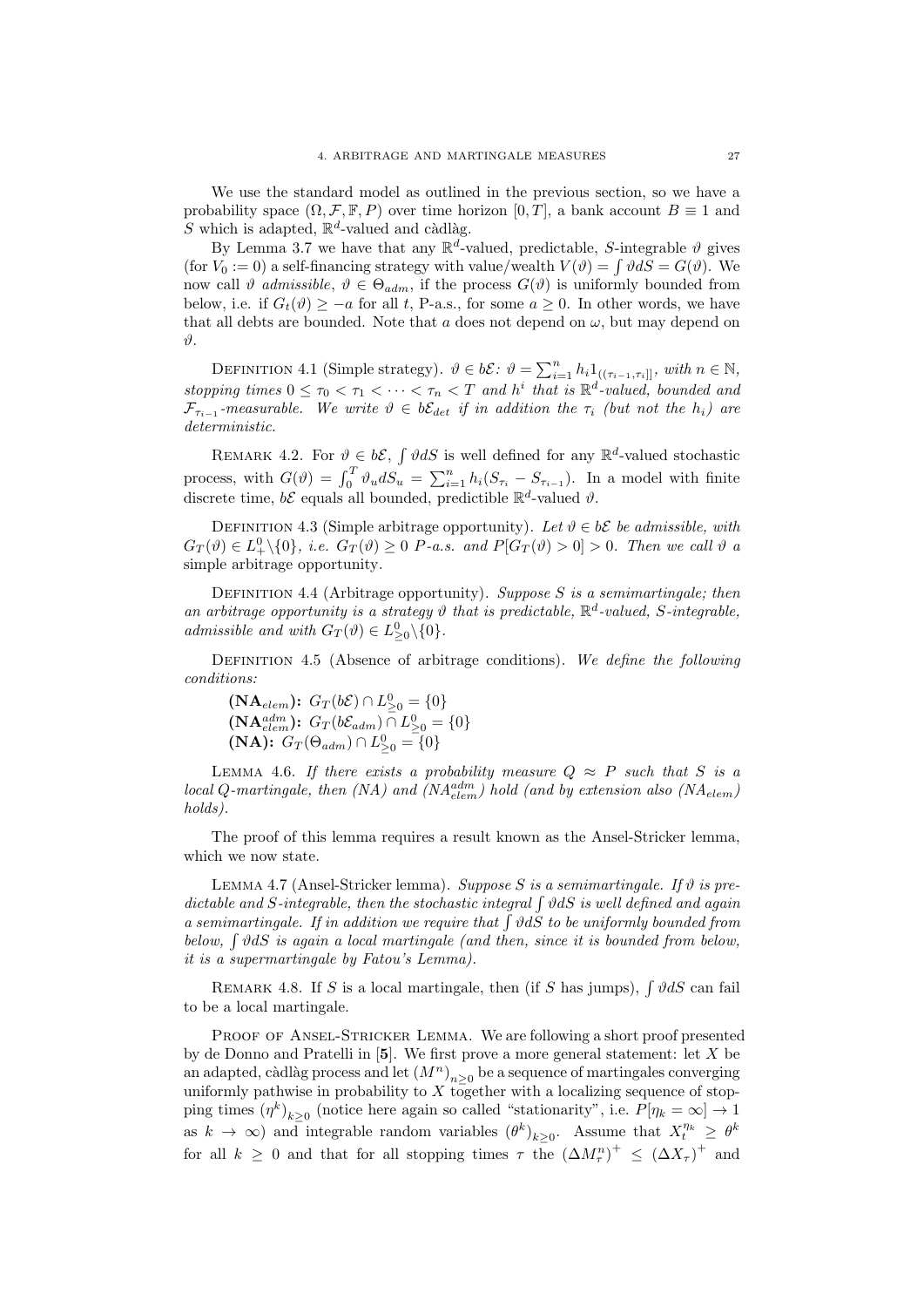$(\Delta M_{\tau}^n)^{\top} \leq (\Delta X_{\tau})^{\top}$  holds true, then X is a local martingale. For the proof define stopping times

$$
\tau_n := \inf\{t > 0 \mid X_t > n \text{ or } M_t^n > X_t + 1 \text{ or } M_t^n < X_t - 1\} \wedge T
$$

for  $n \geq 0$ . We can assume, by possibly passing to a subsequence, that  $\sum \mathbb{P}[\tau_n \leq \tau]$ 1]  $<\infty$ . We define  $\sigma_m := \inf_{n \geq m} \tau_n \wedge \eta^m$  and show now that  $X^{\sigma_m}$  is a martingale. The sequence  $(\sigma_m)_{m\geq 0}$  is additionally localizing by the previous construction, since  $\sum 1_{\{\tau_n\leq 1\}}$  is integrable and hence  $\mathbb{P}[\inf_{n\geq m}\tau_n=1]\to 1$  as  $m\to\infty$ .

At  $\sigma_m$  we can make assertions about the jumps of X by our two further assumptions: let  $m \geq 0$  be given, then

$$
(\Delta M_{t \wedge \sigma_m}^n)^- \leq (\Delta X_{t \wedge \sigma_m})^- \leq m - \theta^m
$$

for  $n \geq m$  by the second assumption. Since  $M_t^n \geq X_t - 1$  for  $n \geq m$  (notice that the jumps of  $M^n$  are bounded by the jumps of  $X$ ), we arrive at

$$
M_{t \wedge \sigma_m}^n \ge \theta_m - 1 - (m - \theta_m) = 2\theta_m - m - 1.
$$

This yields by Fatou's Lemma that  $X_{t \wedge \sigma_m}$  is integrable since  $M_{t \wedge \sigma_m}^n \to X_{t \wedge \sigma_m}$  in probability as  $n \to \infty$ . For  $t = T$  we obtain in particular  $X_{t \wedge \sigma_m}$  is integrable, and hence also  $\Delta X_{t \wedge \sigma_m}$  by  $X_{t \wedge \sigma}$  being bounded from below by an integrable random variable. Again by

$$
M_{t \wedge \sigma_m}^n \le m + 1 + (\Delta M_{t \wedge \sigma_m}^n)^+ \le m + 1 + (\Delta X_{t \wedge \sigma_m})^+
$$

for  $n \geq m$ , hence  $M_{t \wedge \sigma_m}^n \to X_{t \wedge \sigma_m}$  in  $L^1(\mathbb{P})$  for  $0 \leq t \leq T$  yielding that  $X^{\sigma_m}$  is a martingale.

We return now to the proof of the Ansel-Stricker Lemma: we assume by Remark 1.21 that S lies in  $\mathcal{H}^1$  and let  $\vartheta \in L(S)$  be given and define  $\vartheta_n := \vartheta 1_{\{ \|\vartheta\| \leq n \}}$ . Then by definition of the stochastic integral  $(\vartheta_n \bullet S) \to (\vartheta \bullet S)$  in the Emery topology, in particular  $(\vartheta_n \bullet S) \in \mathcal{H}^1$  for  $n \geq 1$ . All assumptions of the previous statement are fulfilled due to  $(\vartheta \bullet S)$  being bounded from below and jumps of approximations  $(\vartheta_n \bullet S)$  being bounded by jumps of  $(\vartheta \bullet S)$ .

PROOF OF LEMMA 4.6.  $S \in \mathcal{M}_{loc}(Q)$  and  $Q \approx P$  give us via Bichteler-Dellacherie that S is a P-semimartingale. We also have that  $b\mathcal{E}_{adm} \subseteq \Theta_{adm}$ . So it is enough to prove (NA) since this implies (NA $_{elem}^{adm}$ ). Now,  $S \in \mathcal{M}_{loc}(Q)$ , take  $\vartheta \in \Theta^{adm}$ , so  $\vartheta$  is S-integrable and predictable, so  $\int \vartheta dS$  is well defined. Moreover, since  $\vartheta$  is admissible,  $\int \vartheta dS$  is by Ansel-Stricker again in  $\mathcal{M}_{loc}(Q)$ , hence Q-supermartingale. So  $\mathbb{E}_{Q}[G_{T}(\vartheta)] \leq \mathbb{E}_{Q}[G_{0}(\vartheta)] = 0.$ 

Whence, if  $G_T(\vartheta) \geq 0$  P-a.s., then also (since  $Q \approx P$ )  $G_T(\vartheta) \geq 0$  Q-a.s.; but  $\mathbb{E}_{Q}[G_T(\vartheta)] \leq 0$ , so  $G_T(\vartheta) = 0$  Q-a.s. and also P-a.s. (since  $P \approx Q$ ).

To prove (NA<sub>elem</sub>) we use that in discrete time,  $G(\vartheta) = \int \vartheta dS$  is always a local martingale if S is a local martingale and  $\vartheta$  is predictable.

DEFINITION 4.9 ( $E(L)MM$ ). An equivalent (local) martingale measure for S is a probability measure  $Q \approx P$  such that S is a (local) Q-martingale.

With this definition, Lemma 4.6 says that if  $(ELMM)$  holds for  $S$ , then we have  $(NA)$ .

For the case of finite discrete time,  $S = (S_k)_{k=0,1,...T}$ , the converse holds, as we will shall see later. In general however, the converse is not true (for a counterexample in infinite discrete time and in continuous time; see  $[6, P5.1.7]$ ) Why does this happen? The key point is that if one can trade infinitely often, one can do "doubling strategies".

To exclude such phenomena, we must forbid not only arbitrage opportunities, but also "limit arbitrage opportunities". For that, we look first at

$$
G_T(b\mathcal{E}) - L_{\geq 0}^{\infty}(P) = \{ Y = G_T(\vartheta) - b \, | \, \vartheta \in b\mathcal{E}, b \in L_{\geq 0}^{\infty}(P) \},
$$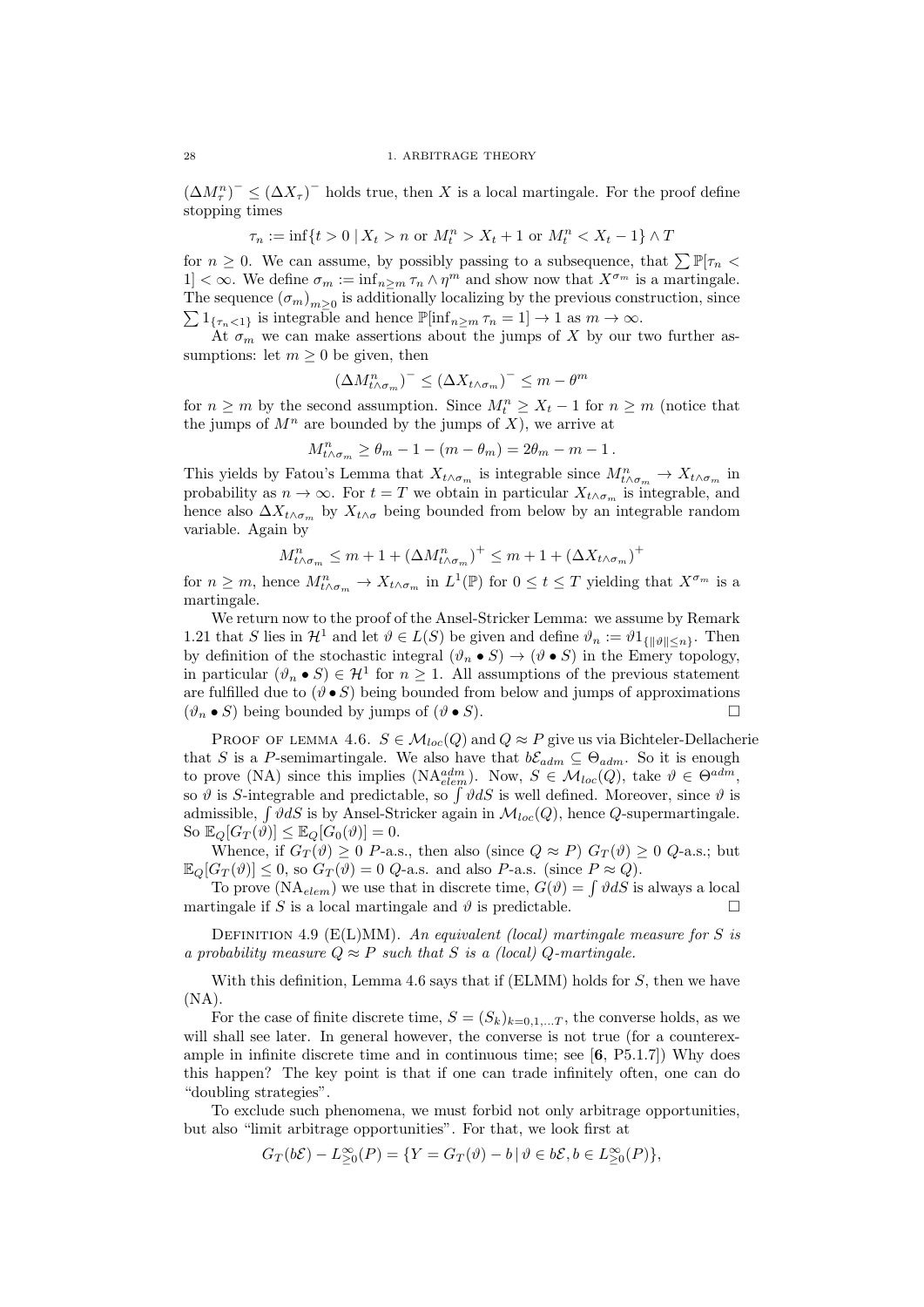the set of all payoffs starting with wealth 0, doing elementary bounded self-financing trading and discarting a bounded amount b. Intuitively, nothing of that type should be non-negative (except 0), otherwise we again have a "money pump".

Recall from functional analysis (see any book on functional analysis):

- for  $p \in [1, \infty)$ , the dual space  $(L^p)^*$  of  $L^p$  is  $L^q$  with  $\frac{1}{p} + \frac{1}{q} = 1$ . This does not hold for  $p = \infty$ .
- the pairing between  $L^p$  and  $L^q$ , for  $p \in [1,\infty]$  is given by  $(Y,Z) := \mathbb{E}[YZ]$ for  $Y \in L^p$ ,  $Z \in L^q$ .
- on  $L^p$  for  $p \in [1,\infty]$  we denote by  $\sigma(L^p,L^q)$  the coarsest topology on  $L^p$ which makes linear functionals  $Y \mapsto (Y, Z)$  continuous for all  $Z \in L^q$ . Hence  $Y_n \to Y$  in  $\sigma(L^p, L^q)$  iff  $\mathbb{E}[Y_n Z] \to \mathbb{E}[YZ], \forall Z \in L^q$ .
- vice versa the dual space of  $L^p$  with the  $\sigma(L^p, L^q)$ -topology is  $L^q$ .
- for  $p \in [1,\infty]$  the  $\sigma(L^p,L^q)$  coincides with the so-called weak topology, since  $L^q$  is the dual space (with respect to the norm topology) of  $L^p$ .
- on dual spaces one often speaks of the weak- $*$ -topology, i.e. view  $L^p$  as the dual of  $L^q$ , then the weak- $*$ -topology is the coarsest topology on  $L^p$  which makes all linear functionals  $Y \mapsto (Y, Z)$  continuous for all  $Z \in L<sup>q</sup>$ . Hence, for  $1 < p < \infty$ , weak and weak-\*-topology are the same. For  $p = 1$ , we only have the weak topology  $\sigma(L^1, L^{\infty})$  (since  $L^1$  is not a dual space), and  $Y_n \to Y$  in  $\sigma(L^1, L^{\infty})$  iff  $\mathbb{E}[Y_n Z] \to \mathbb{E}[YZ]$  for all  $Z \in L^{\infty}$ . For  $p = \infty$ , we only have the weak-\*-topology  $\sigma(L^{\infty}, L^{1})$  (since  $L^{1}$  is not the norm-dual of  $L^{\infty}$ );  $Z_n \to Z$  in  $\sigma(L^{\infty}, L^1)$  iff  $\mathbb{E}[YZ_n] \to \mathbb{E}[YZ] \,\forall Y \in L^1$ .
- we shall not use two many words but simply write  $\sigma(L^p, L^q)$ -topologies.
- The Hahn-Banach theorem for  $\sigma(L^p, L^q)$ -topologies reads as follows: let  $C \subset L^p$  be a  $\sigma(L^p, L^q)$ -closed, convex cone and  $x \notin C$ , then there is a  $l \in L^q$  such that  $l(x) > 0 \ge l(C)$ .
- Another important fact: for  $p \in [1,\infty)$  a convex subset of  $L^p$  is weakly closed (i.e. closed in  $\sigma(L^p, L^q)$ ) if and only if it is (strongly) closed in  $L^p$ , i.e. with respect to the norm topology. Hence the case of  $\sigma(L^{\infty}, L^{1})$  is of particular interest.

We can quite easily prove the following theorem on the existence of equivalent separating measures.

THEOREM 4.10 (Kreps/Yan). Fix  $p \in [1,\infty]$  and set q conjugate to p. Suppose  $C \subseteq L^p$  is a convex cone with  $C \supseteq -L_{\geq 0}^p$  and  $C \cap L_{\geq 0}^p = \{0\}$ . If C is closed in  $\sigma(L^p, L^q)$ , then there exists  $Q \approx P$  with  $\frac{dQ}{dP} \in L^q(P)$  and  $\mathbb{E}_Q[Y] \leq 0$  for all  $Y \in C$ .

SKETCH OF PROOF. Any  $x \in L^p_{\geq 0} \setminus \{0\}$  is disjoint from C, so we can by the Hahn-Banach-theorem strictly separate x from C by some  $z_x \in L^q$ . Then the cone property gives us  $\mathbb{E}[z_x Y] \leq 0, \forall Y \in C$  and  $C \supseteq -L_{\geq 0}^p$  gives  $z_x \geq 0$ . The strict separation implies  $z_x \neq 0$ , so that we can normalise to  $\mathbb{E}[z_x] = 1$ .

We next form the family of sets  $\{\Gamma_x := \{z_x > 0\} | x \in L^p_{\geq 0} \setminus \{0\}\}.$  Then one can find a countable subfamily  $(\Gamma_{x_i})_{i\in\mathbb{N}}$  with  $P[\cup_i \Gamma_{x_i}] = 1$ . For suitably chosen weights  $\gamma_i > 0$ ,  $i \in \mathbb{N}$ , one gets that  $z := \sum_{i=1}^{\infty} \gamma_i z_{x_i}$  is  $z > 0$  P-a.s.,  $z \in L^q$  and  $\mathbb{E}[zY] \leq 0, \forall Y \in C.$  Normalise to get  $\mathbb{E}[z] = 1$  and then  $dQ := zdP$  does the job.

THEOREM 4.11 (Stricker). Fix  $p \in [1,\infty]$ , q conjugate to p and suppose S is an adapted, càdlàg process and that  $S_t \in L^p(P)$  for all  $t \in [0,T]$ . Denote by  $\overline{\cdots}$ the closure in  $L^p$  for  $1 \leq p < \infty$ , or the weak-\*-closure, i.e. the closure in the  $\sigma(L^{\infty}, L^{1})$ -topology for  $p = \infty$ . Then are equivalent:

(1)  $\overline{G_T(b\mathcal{E}_{det}) - L^{\infty}_+(P)} \cap L^p_+(P) = \{0\}$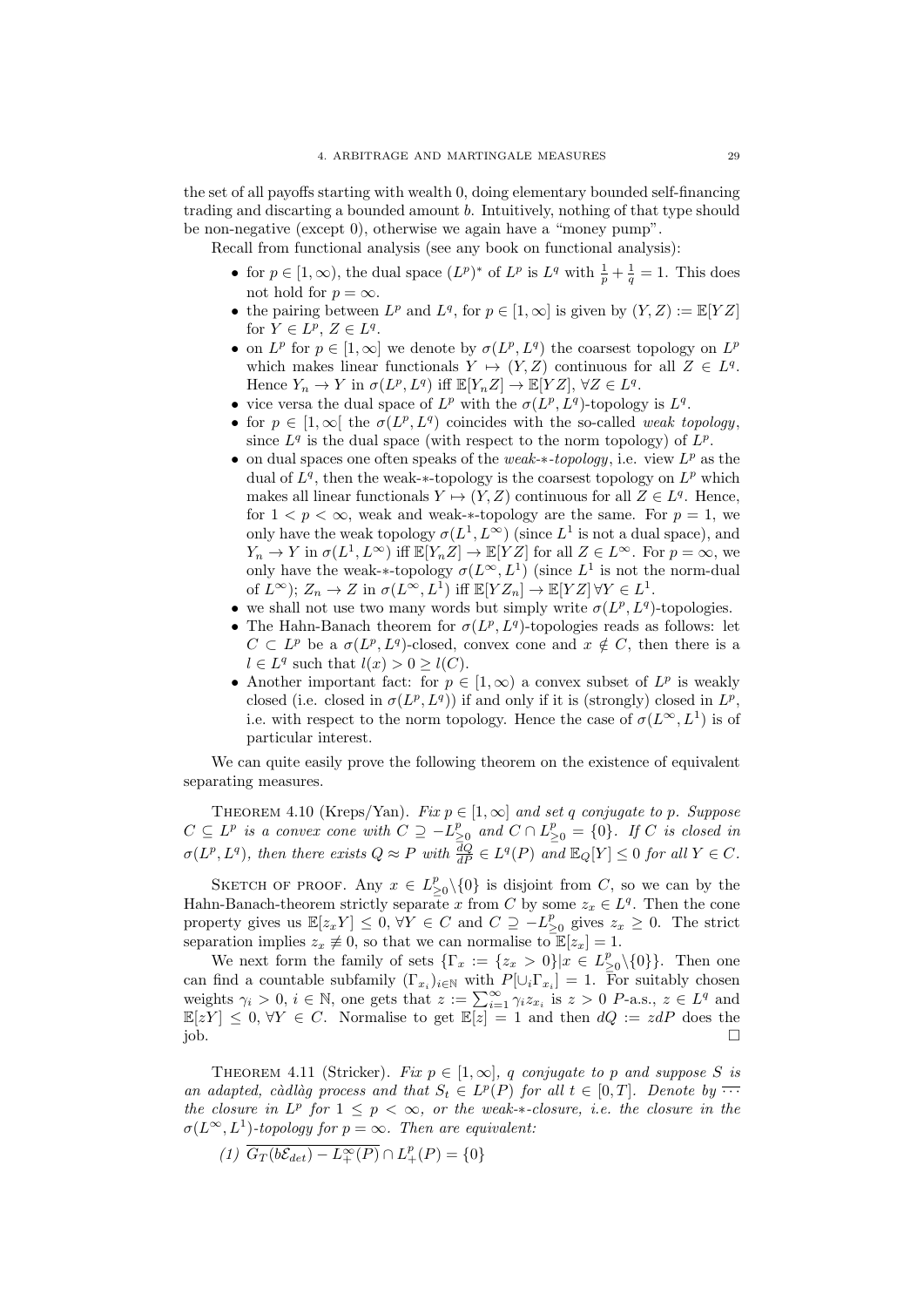## (2) The propery (EMM) holds for S, i.e. there exists  $Q \approx P$  for S with density  $\frac{dQ}{dP} \in L^q(P)$

PROOF OF STRICKER'S THEOREM. As for direction "2)  $\Rightarrow$  1)": S is a Q-martingale and  $\sigma \in b\mathcal{E}_{det}$  is bounded, so  $G_{\bullet}(\vartheta) = \sum_{i=1}^{n} h^{i}(S_{t_i} \wedge \sigma - S_{t_{i-1}} \wedge \sigma)$  is again a  $Q$ martingale. This gives us that  $\mathbb{E}_Q[G_T(\vartheta)] = 0$  and  $\mathbb{E}_Q[G_T(\vartheta) - b] \leq 0$  if  $b \geq 0$ and bounded. But then, since  $\frac{dQ}{dP} \in L^q(P)$ , we also get  $\mathbb{E}_Q[Y] \leq 0$  for all  $Y \in \overline{G_T(b\mathcal{E}_{det}) - L^{\infty}_{\geq 0}(P)}$ . So if also  $Y \in L^p_{\geq 0}(P)$ , we get  $Y = 0$  almost surely.

For "1)  $\Rightarrow$  2)" we have the following consideratin: the set  $G_T(b\mathcal{E}_{det})$  is a convex cone in  $L^p(P)$ , so

$$
C:=\overline{G_T(b\mathcal{E}_{det})-L_{\geq 0}^{\infty}(P)}
$$

is again a convex cone, C contains  $-L_{\geq 0}^p(P)$  and C is closed in  $\sigma(L^p, L^q)$ . But also  $C \cap L_{\geq 0}^p(P) = \{0\}$ . Then the Kreps-Yan Theorem gives the existence of the probability measure  $Q \approx P$  with  $\mathbb{E}_Q[Y] \leq 0$  for all  $Y \in C$  and hence  $\mathbb{E}[G_T(\vartheta)] \leq 0$ for all  $\vartheta \in b\mathcal{E}_{det}$ .

We can now take  $\vartheta := \pm I_{A_s} I_{(s,t]}$  with  $s \le t, A_s \in \mathcal{F}_s$  to get

$$
\mathbb{E}_Q[\pm I_{A_s}(S_t - S_s)] \le 0
$$

for all  $A_s \in \mathcal{F}_s$ . This gives us  $\mathbb{E}_Q[S_t - S_s | \mathcal{F}_s] = 0$ , which is the martingale property of S under Q. Also,  $S_t \in L^1(Q)$  by Hölder, as  $S_t \in L^p(P)$ ,  $\frac{dQ}{dP} \in L^q(P)$ .

Remark 4.12. Looking back at Stricker's Theorem 4.11 we see that it has the following pros and cons:

- $+$ : works for any adapted, càdlàg process S, proof is nice and simple, strategies from  $b\mathcal{E}$  are reasonably realistic.
- -: need integrability for  $S(S_t ∈ L^p(P))$ , strategies in b $\mathcal E$  are not admissible in general. The closure with respect to  $\sigma(L^{\infty}, L^{1})$  is quite weak and therefore it might be very reasonable to look for alternative hypotheses on the price process.

Example 4.13 (Counterexample in infinite discrete time). We now show that  $(NA_{elem})$  does not imply (EMM) by giving a counterexample. Start with  $(Y_n)_{n\in\mathbb{N}}$ under P that are independent, taking values in  $\pm 1$ , with  $P[Y_n = +1] = \frac{1}{2}(1 + \alpha_n)$ . Set  $S_0 := 1$  and  $\Delta S_n := S_n - S_{n-1} = \beta_n Y_n$ . Choose  $\mathbb{F} = \mathbb{F}^S = \mathbb{F}^Y$ .

The only way to get S to be a  $(Q, \mathbb{F})$ -martingale is to have  $Q[Y_n = +1|\mathcal{F}_{n-1}] =$  $\frac{1}{2}$ . So all  $(Y_n)$  must be under Q independent and symmetric around 0, i.e. iid under Q with  $Q[Y_n = +1] = \frac{1}{2}$ . Kakutani's dichotomy theorem (see Williams) then gives us that  $Q \approx P$  if and only if

$$
\sum_{n=1}^{\infty} \alpha_n^2 < \infty.
$$

Otherwise, we must have  $Q \perp P$ . So if we take  $\sum \alpha_n^2 = +\infty$ , then (EMM) does not hold.

 $\sum |\beta_n| < \infty$  implies that S is bounded. [Exercise: Show that there exists an What is the role of  $\beta_n$ ? It has not been important so far, we just note that arbitrage opportunity in  $b\mathcal{E}$  if and only if  $\exists$  arbitrage opportunity with  $\vartheta$  of the form  $\vartheta = h \mathbb{1}_{((\sigma,\tau)]}$  for stopping times  $\sigma \leq \tau$  and h bounded  $\mathcal{F}_{\sigma}$ -measurable (see [6,  $L5.1.5$ ])]. We now choose

$$
\beta_n=3^{-n}
$$

so that for each n, we get that  $\sum_{k>n}^{\infty} \beta_k < \beta_n$ . A simple consequence of this is that for  $m > n$ ,  $sign(S_m - S_n) = sign(Y_{n+1})$ 

We now claim that there does not exist an arbitrage opportunity in  $b\mathcal{E}$ . Take  $\vartheta = h1_{((\sigma,\tau)]}$  and consider  $A_n = {\sigma = n, \tau > n} \in \mathcal{F}_n$ . Then  $G_\infty(\vartheta) = \int_0^\infty \vartheta_u dS_u$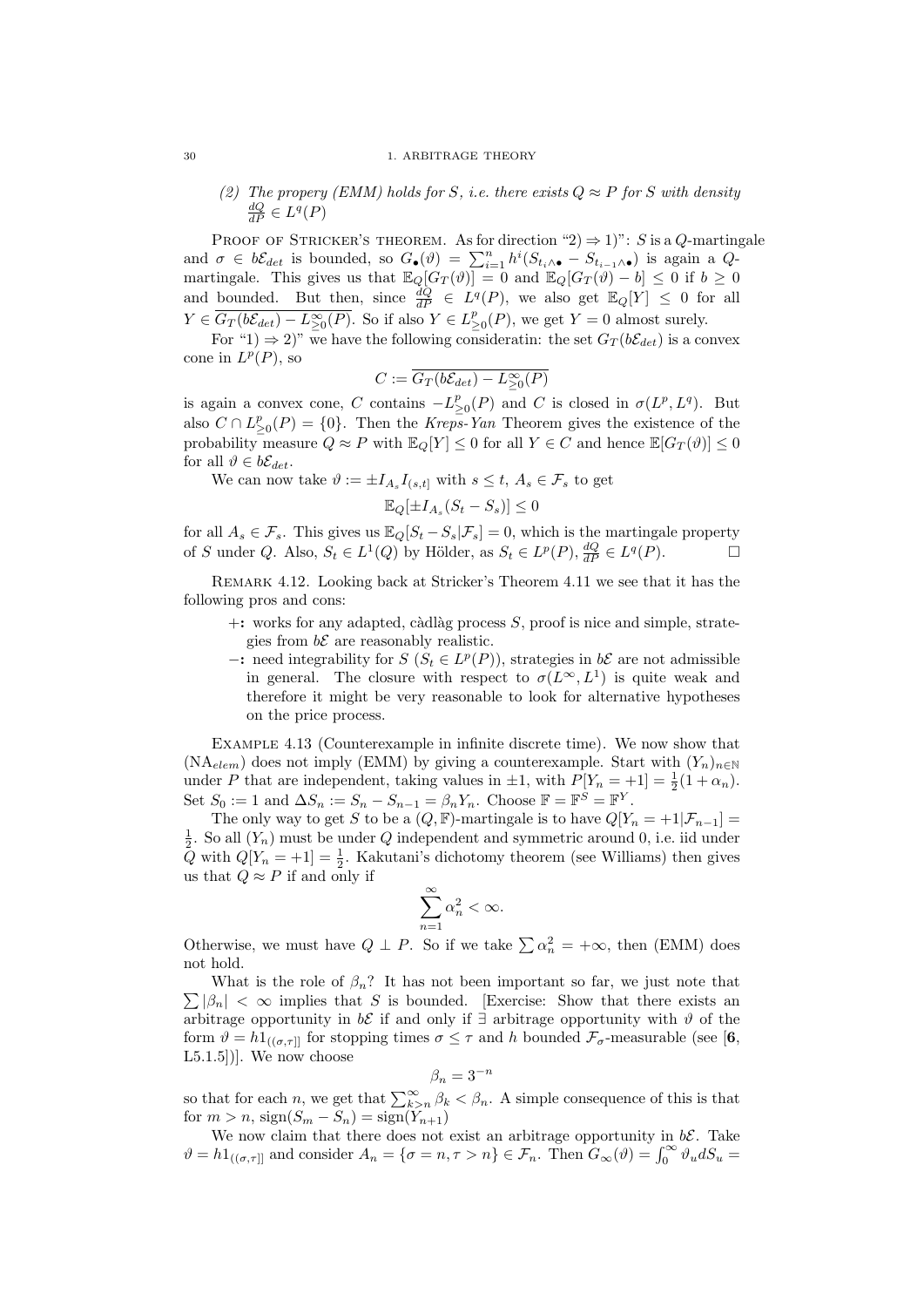$h(S_{\tau} - S_{\sigma})$  has sign $(h(S_{\tau} - S_{\sigma})) = \text{sign}(hY_{n+1})$  on  $A_n$ . So if  $G_{\infty}(\vartheta) \geq 0$  P-a.s., we have for all n sign( $hY_{n+1}$ )  $\geq 0$ .

But this is not possible:  $A_n \in \mathcal{F}_n$ , h is  $\mathcal{F}_{\sigma}$ -measurable, so  $hI_{A_n}$  is  $\mathcal{F}_n$ -measurable; and  $Y_{n+1}$  is independent of  $\mathcal{F}_n$  with values  $\pm 1$ . So we can only have

$$
\text{sign}(hI_{A_n}Y_{n+1})I_{A_n} \ge 0
$$

if  $hI_{A_n} = 0$ . This is for all n, so we get that  $h \equiv 0$ ,  $\vartheta \equiv 0$  and as a result  $G_{\infty}(\vartheta) \equiv 0$ .

## 5. No free lunch with vanishing risk (NFLVR)

Suppose  $S$  is a semimartingale (with no integration conditions) and recall the space  $\Theta_{adm}$  of admissible strategies. Condition

(NA):  $G_T(\Theta_{adm}) \cap L^0_{\geq 0} = \{0\}$ 

can be easily shown to be equivalent to  $(G_T(\Theta_{adm}) - L_{\geq 0}^0) \cap L^{\infty} \cap L_{\geq 0}^0 = \{0\}$  or equivalently

(NA): 
$$
C \cap L_{\geq 0}^0 = \{0\}
$$
, with  $C := (G_T(\Theta_{adm}) - L_{\geq 0}^0) \cap L^{\infty}$ .

Defined as above, C consists of bounded payoffs one can be dominated by final wealth of an admissible, self-financing strategy with 0 investment capital.

Instead of the hypothesis on  $\sigma(L^p, L^q)$ -closedness in the Kreps-Yan-Theorem we only speak of intuitive norm closures: notice that for  $1 \leq p < \infty$  norm and  $\sigma(L^p, L^q)$  closures coincide for convex sets, whereas only in the case  $p = \infty$  a (big) gap appears.

DEFINITION 5.1. A semimartingale  $S = (S_t)_{0 \leq t \leq T}$  satisfies (NFLVR) (no free lunch with vanishing risk) if

$$
\overline{C}^{L^{\infty}(\mathbb{P})}\cap L_{\geq 0}^{0}=\{0\},
$$

where  $\overline{\cdots}^{L^{\infty}(\mathbb{P})}$  denotes the norm closure in  $L^{\infty}(\mathbb{P})$ .

PROPOSITION 5.2. For semimartingale S are equivalent:

- $(1)$  (NFLVR)
- (2) Any sequence  $g_n = G_T(\vartheta^n)$  in  $G_T(\Theta_{adm})$  with  $G_T(\vartheta^n) = g_n^- \to 0$  in  $L^{\infty}$ converges to 0 in  $L^0$ .
- $(3)$  S satisfies  $(NA)$  plus one of the following:
	- (a) (NUBPR) (no unbounded profit with bounded risk) The set

$$
\mathcal{G}^1 := \{ G_T(\vartheta) \mid \vartheta \in \Theta_{adm} \text{ is } 1\text{-admissible} \}
$$

is bounded in  $L^0$ .

 $-1$ 

(b) For every sequence  $\epsilon_n \searrow 0$  and every sequence  $(\vartheta^n)$  of strategies with  $G_{\bullet}(\vartheta^n) \geq -\epsilon_n$ , we have  $G_T(\vartheta^n) \to 0$  in  $L^0$ .

PROOF. See [6]. We show first  $(NFLVR) \Leftrightarrow (NA) + (NUBPR)$ : if we have  $(NA)$ , then any  $\vartheta \in \Theta_{adm}$  with  $G_T(\vartheta) \geq -c$  also has  $G_{\bullet}(\vartheta) \geq -c$ .

Making a short overview of notation, we have for  $C := (G_T(\Theta_{adm}) - L_{\geq 0}^0) \cap L^{\infty}$ and S semimartingale:

(NFLVR):  $\overline{C}^{L^{\infty}(P)} \cap L^{0}_{\geq 0} = \{0\},\,$ (NA):  $C \cap L^0_{\geq 0} = \{0\},\$ (NUBPR): The set

$$
\mathcal{G}^1 := \{ G_T(\vartheta) \mid \vartheta \in \Theta_{adm} \text{ is 1-admissible} \}
$$

is bounded in  $L^0$ .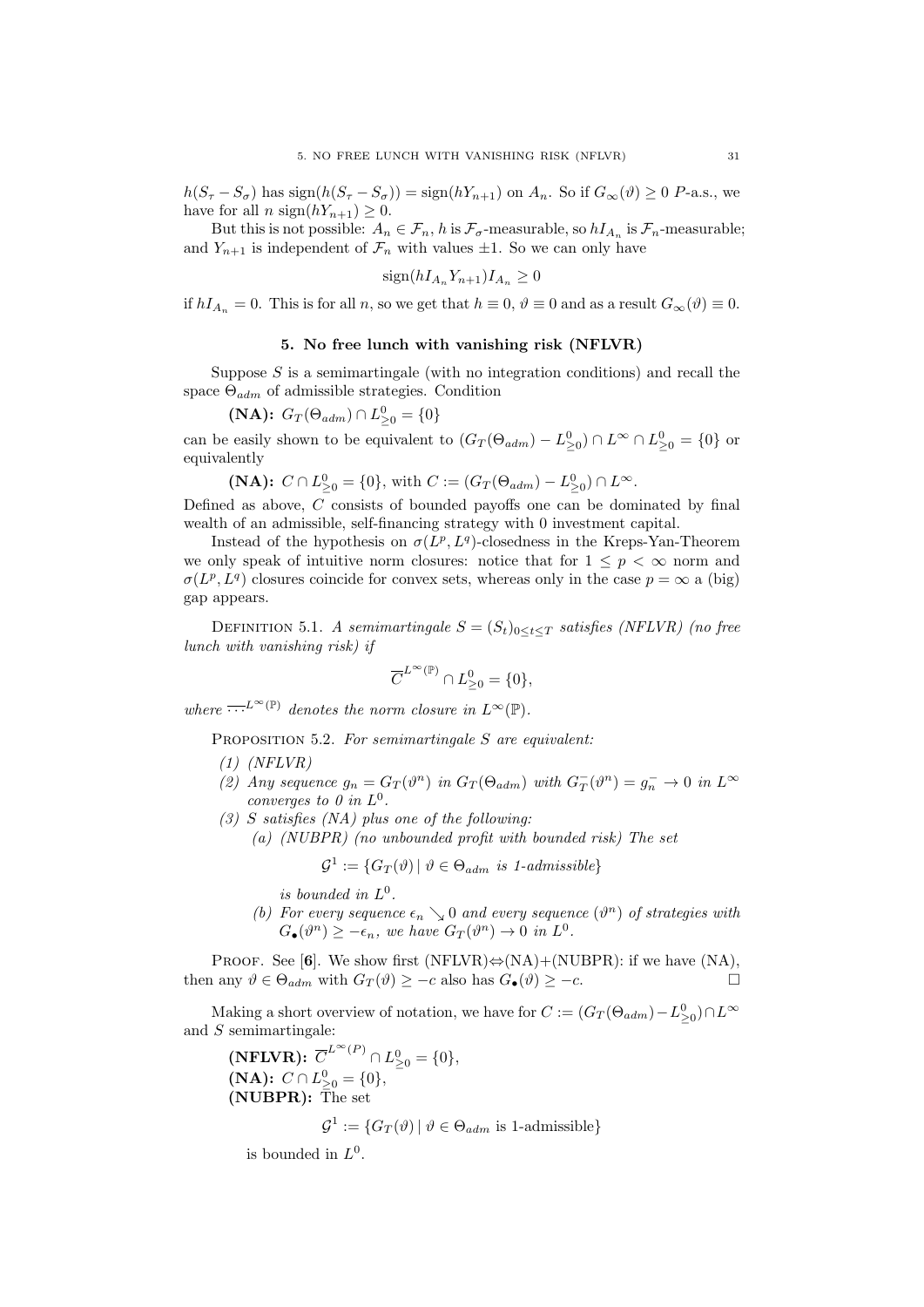The formulation of the next result needs the concept of a  $\sigma$ -martingale, which is already familiar to us since it is related to the fact that not every stochastic integral  $(\phi \bullet S)$  along a local martingale is a local martingale.

DEFINITION 5.3 (σ-martingale). An  $\mathbb{R}^d$ -valued process X is a σ-martingale (under  $\mathbb{P}$ ) if  $X = \int \psi \, dM = \psi \bullet M$  for an  $\mathbb{R}^d$ -valued local martingale (under  $\mathbb{P}$ ) and an R-valued predictable M-integrable  $\psi$  with  $\psi > 0$ .

Clearly,  $X$  being a martingale implies it is a local martingale, which implies it is a  $\sigma$ -martingale. The converse does not hold in genera, see Michel Emery's famous example:  $\sigma$ -martingales come with the generality of stochastic integration – it can be seen a cumulative effect of re-scaling of infinitesimal increments of martingales.

However, we have the following important remark: suppose X is a  $\sigma$ -martingale and bounded below. Then the Ansel-Stricker theorem gives that  $X$  is also a local martingale (and even supermartingale).

Example 5.4. See [6, Example 7.3.4] for further details: consider a probability space carrying one Bernoulli random variable  $B$  and an independent, exponentially distributed random time T with  $\mathbb{P}[T \geq x] = \exp(-x)$ . Then we can define a stochastic process M via

$$
M_t := 1_{\{t \ge T\}} B
$$

for  $t \geq 0$ . We equip the probability space with the natural filtration generated by  $M$ . Apparently  $M$  is a martingale with respect to its natural filtration, since

(5.1) 
$$
E[(M_t - M_s)g((M_u)_{u \le s})] = E[\int_0^\infty B1_{\{s \le x < t\}} g((1_{\{u \ge x\}}B)_{u \le s}) \exp(-x)dx]
$$
  
=  $E[B(\exp(-s) - \exp(-t)] = 0$ 

for  $0 \leq s \leq t$ .

Define now  $H_t := \frac{1}{t}$ , then this deterministic process is M-integrable since the process

$$
(H1_{\{\|H\|\leq n\}} \bullet M) \to X
$$

in the semimartingale topology, where

$$
X_t = 1_{\{t \ge T\}} \frac{B}{T},
$$

for  $t \geq 0$ . This is true since X is a finite variation process, hence a semimartingale, and the process  $(H1_{\{|H\|>n\}} \bullet M)$  converges to 0 in the semimartingale topology, since

$$
E[\left|\frac{B}{T}\right|1_{\{T\leq 1/n\}}] \to 0
$$

as  $n \to \infty$ . The process X looks a bit like a martingale having again jumps as multiples of B, but there are some integrability issues: first we observe that

$$
E[|X_t|] = \int_0^t \frac{1}{x} \exp(-x) dx = \infty.
$$

This can be easily strengthened since for every stopping time  $\tau \neq 0$  with respect to the natural filtration it even holds that  $E[|X_\tau|] = \infty$ . Hence it also cannot be a local martingale, but X apparently is a  $\sigma$ -martingale.

THEOREM 5.5 (Fundamental theorem of asset pricing). For semimartingales  $S = (S_t)_{0 \leq t \leq T}$  the following statements are equivalent:

(1) S satisfies (NFLVR),

- (2) S admits an equivalent separating measure, i.e. the property (ESM) holds for S: there exists  $Q \approx P$  with  $\mathbb{E}_{Q}[G_{T}(\vartheta)] \leq 0$ , for all  $\vartheta \in \Theta_{adm}$ ,
- (3) S admits an equivalent  $\sigma$ -martingale measure (E $\sigma$ MM), i.e. the property (E $\sigma$ MM) holds for S: there exists  $Q \approx P$  such that S is a  $Q$ - $\sigma$ -martingale.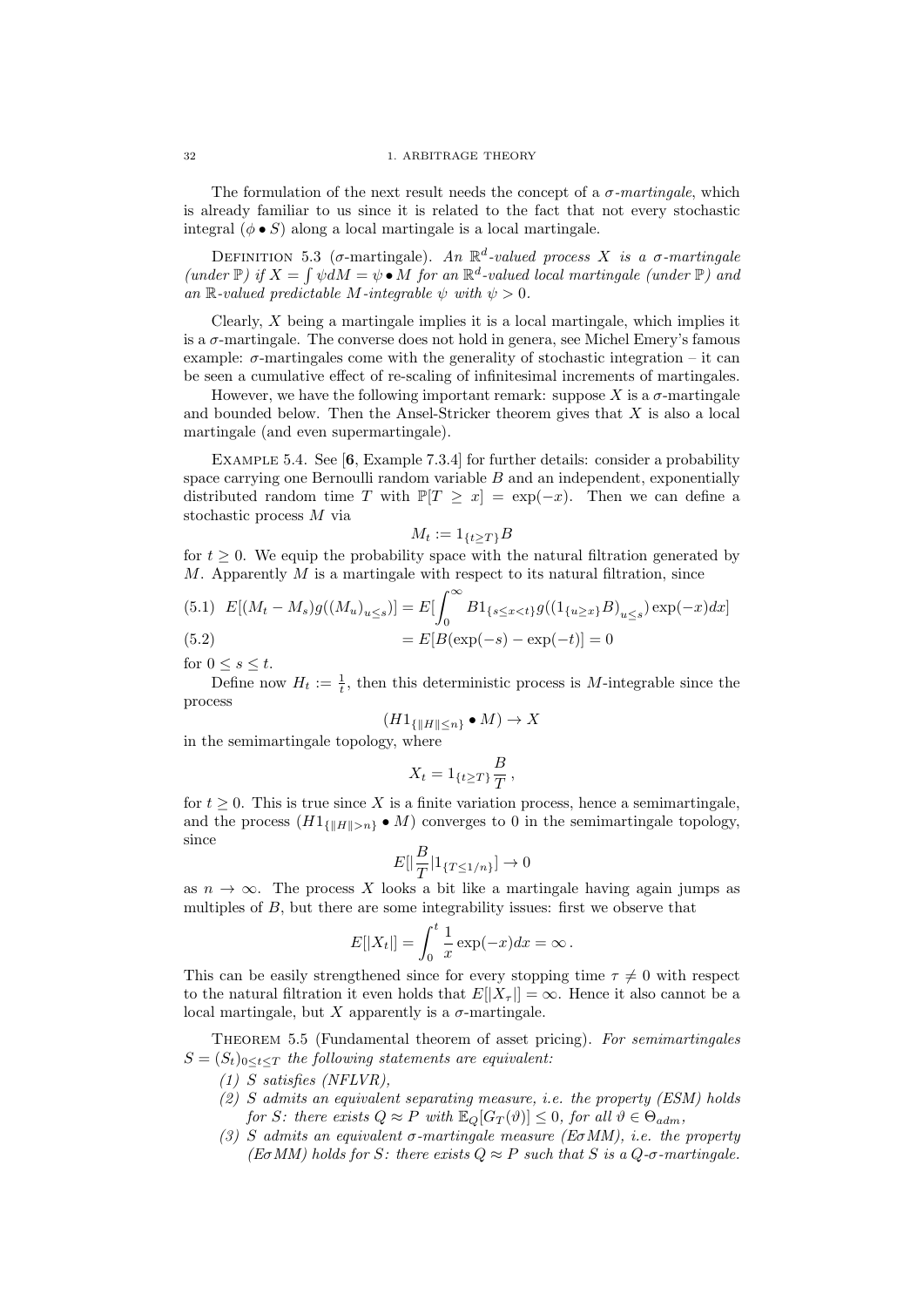Remark 5.6. This theorem can be viewed as the "converse" of Lemma 4.6: (NFLVR) implies the existence of an E $\sigma$ MM. Any process S satisfying (EMM) or (ELMM) satisfies (ESM) as shown by using the Ansel-Stricker theorem. Conversely, if  $S$  is (locally) bounded, then any equivalent separating measure is an equivalent (local) martingale measure, as seen in the proof of theorem 4.11. But if  $S$  is unbounded (i.e. has unbounded jumps, so that it can't be made bounded, even by localizing), an equivalent separating measure need not be an equivalent  $\sigma$ martingale measure. However, one can show that the set of equivalent  $\sigma$ -martingale measures is dense in the set of all equivalent separating measures, see [6] for a proof. We shall see a proof of all this later.

The main mathematical ingredient of Theorem 5.5 is the following important and surprising fact:

THEOREM 5.7. If the semimartingale  $S = (S_t)_{0 \leq t \leq T}$  satisfies (NFLVR), then the set

$$
C = (G_T(\Theta_{adm}) - L_{\geq 0}^0) \cap L^{\infty}
$$

is weak<sup>\*</sup>-closed in  $L^{\infty}$ , i.e. closed in the  $\sigma(L^{\infty}, L^{1})$ -topology.

PROOF OF THEOREM 5.7. The proof relies on functional analysis and results and techniques from stochastic calculus for general (discontinuous) semimartingales. See [6] or [8] for the proof.

SKETCH. The direction "3)  $\Rightarrow$  1)" is proven in the same way as Theorem 4.11 by means of the Ansel-Stricker Lemma.

The direction "1)  $\Rightarrow$  2)" can be seen as follows: by Theorem 5.7, (NFLVR) implies that C is closed in  $\sigma(L^{\infty}, L^{1})$ . As C is also a convex subset of  $L^{\infty}$ , and  $C \supseteq -L^{\infty}_{geq 0}$ , and  $C \cap L^{\infty}_{\geq 0} = \{0\}$ , we conclude by Theorem 4.10, that there exists  $Q \approx P$  such that  $\mathbb{E}_Q[Y] \leq 0$  for all  $Y \in C$ , i.e. an equivalent separating measure. This easily implies  $\mathbb{E}_Q[G_T(\vartheta)] \leq 0$ , for all  $\vartheta \in \Theta_{adm}$  (use:  $G_T(\vartheta) \wedge n \in C$ ,  $n \to \infty$ ). Direction "2)  $\Rightarrow$  3)" follows by the previous remark.

## 6. No arbitrage in finite discrete time

For the case of finite discrete time, results are easier. Let us denote in this section in a discrete way:  $S = (S_k)_{k=0,1,\dots,T}$  be an  $\mathbb{R}^d$ -valued process adapted to  $\mathbb{F}$  $(\mathcal{F}_k)_{k=0,1,\dots,T}$  and recall that F-predictable processes are simply  $\vartheta = (\vartheta_k)_{k=1,\dots,T}$ (or set  $\vartheta_0 := 0$ ) with  $\vartheta_k$   $\mathcal{F}_{k-1}$ -measurable for all k. Then  $G_k(\vartheta) = \sum_{j=1}^k \vartheta_j^{\text{tr}}(S_j (S_{j-1}) = \sum_{j=1}^{k} \vartheta_j^{\text{tr}} \Delta S_j, k = 0, 1, \ldots, T.$  Here:

$$
\Theta = \{ \text{all predictable } \mathbb{R}^d \text{-valued } \vartheta \},
$$
  

$$
\Theta_{adm} = \{ \vartheta \in \Theta | G_{\bullet}(\vartheta) \ge -a \text{ for some } a \ge 0 \}.
$$

With the above notation, the classical no arbitrage (NA) condition then becomes

(NA):  $G_T(\Theta_{adm}) \cap L^0_{\geq 0} = \{0\}$ 

LEMMA 6.1. In finite discrete time:  $(NA) \Leftrightarrow G_T(\Theta) \cap L^0_{\geq 0} = \{0\}.$ 

PROOF. The direction " $\Leftarrow$ " is clear, since  $G_T(\Theta) \supseteq G_T(\Theta_{adm})$ . For " $\Rightarrow$ " we need to show that any arbitrage from a general  $\vartheta \in \Theta$  can also be realized by an admissible  $\vartheta' \in \Theta_{adm}$ . So we suppose that  $\vartheta \in \Theta$  with  $G_T(\vartheta) \cap L^0_{\geq 0} \setminus \{0\}$  is not empty. Assume that  $G(\vartheta) \ngeq 0$ , since otherwise we can take  $\vartheta = \vartheta'$ .

Let  $n_0 := \max\{k \in \{0, 1, \ldots, T\} | P[G_k(\vartheta) < 0] > 0\}$  be the "last time when  $\vartheta$ violates 0-admissibility". Then  $0 < n_0 < T$  and  $A := \{G_{n_0}(\vartheta) < 0\} \in \mathcal{F}_{n_0}$  has  $P[A] > 0$ . Take  $\vartheta' := I_A I_{\{n_0+1,\dots,T\}} \vartheta$ , i.e. on A, after  $n_0$ , we trade with  $\vartheta$ . This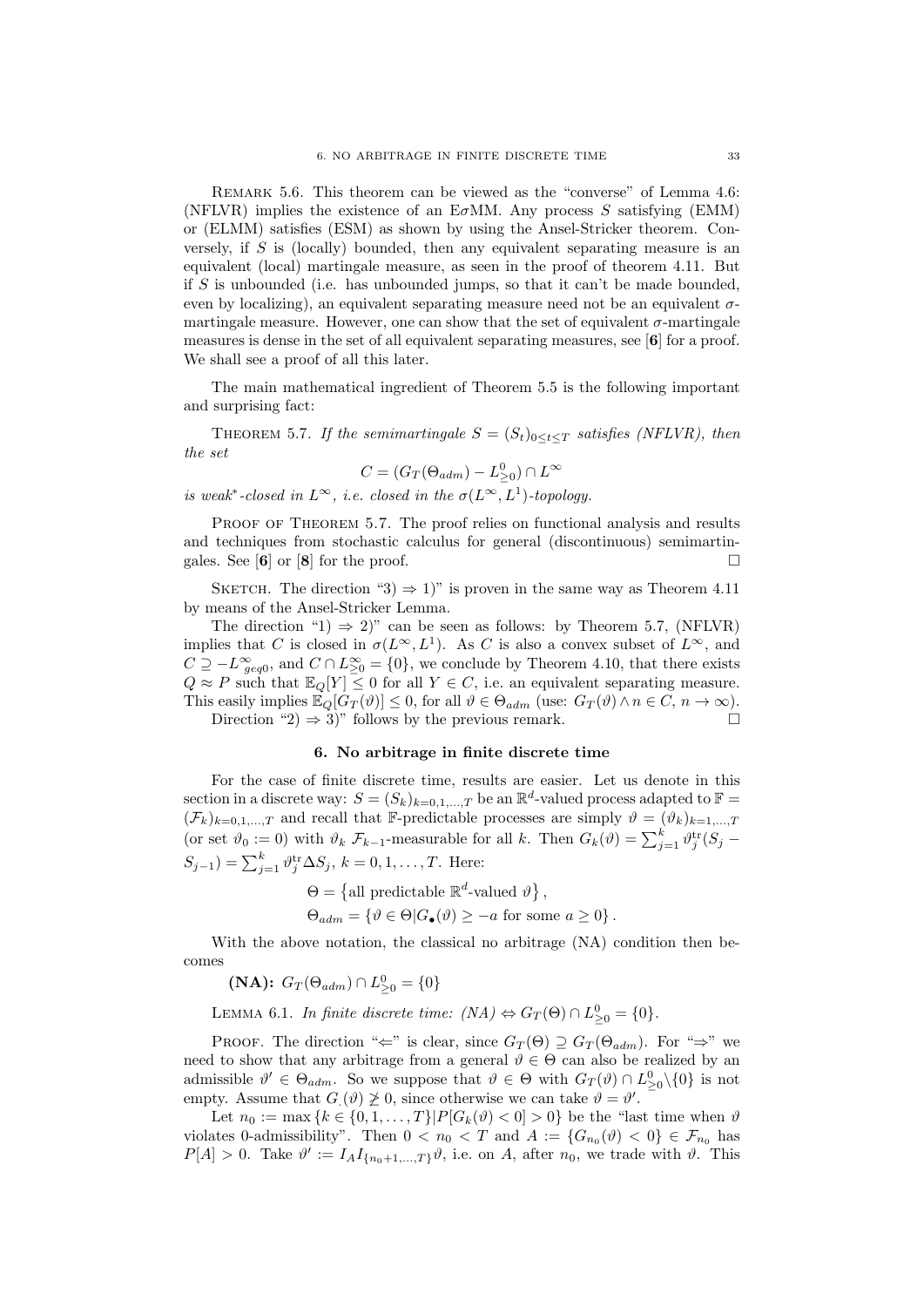gives us that  $G_k(\vartheta') = I_A I_{\{k > n_0\}} \sum_{j=n_0+1}^k \vartheta_j^{\text{tr}} \Delta S_j = I_A I_{\{k > n_0\}} (G_k(\vartheta) - G_{n_0}(\vartheta)) \ge$ 0 by definition of  $n_0$ , A; so  $\vartheta'$  is 0-admissible.

Moreover,  $G_T(\vartheta') = I_A(G_T(\vartheta) - G_{n_0}(\vartheta))$  is in  $L^0_{\geq 0}$  like  $G_T(\vartheta)$  and greater than 0 on A with  $P[A] > 0$ , so  $G_T(\vartheta') \in L^0_{\geq 0} \setminus \{0\}.$ 

The key mathematical result in this section is

THEOREM 6.2. In finite discrete time, if S satisfies (NA), the set  $C' := G_T(\Theta) L_{\geq 0}^0$  is closed in  $L^0$ .

In finite discrete time, this translates to the Dalang-Morton-Willinger theorem

THEOREM 6.3 (Dalang/Morton/Willinger). For an  $\mathbb{R}^d$ -valued adapted process  $S = (S_k)_{k=0,...,T}$  in finite discrete time, are equivalent:

- (1) S satisfies (NA), i.e.  $G_T(\Theta_{adm}) \cap L^0_+ = \{0\},\$
- (2) There exists and equivalent measure  $Q \approx P$  such that S is a Q-martingale, i.e. (EMM) holds for S.

PROOF. For the direction "2)  $\Rightarrow$  1)" see Lemma 4.6. As for direction "1)  $\Rightarrow$ 2)": (NA) is invariant under a change to an equivalent probability measure, so change to  $R \approx P$ , such that  $S_k \in L^1(R)$  for all k. We then drop the R notation and work without loss of generality under the assumption that  $S$  is  $P$ -integrable. By Lemma 6.1, (NA) is equivalent to  $G_T(\Theta) \cap L^0_{\geq 0} = \{0\}.$ 

Setting  $C' := G_T(\Theta) - L^0_{\geq 0}$ , (NA) is equivalent to  $C' \cap L^0_{\geq 0} = \{0\}$ . Set  $C := C' \cap L^1$ . This set is convex,  $\subseteq L^1$ ,  $\supseteq -L^1_{\geq 0}$  and  $C \cap L^1_{\geq 0} = \{0\}$ . By (NA) and Theorem 6.2, C is closed in  $L^1$  (notice that  $\bar{C}'$  is closed in  $\bar{L}^0$ , which is an even weaker topology), hence also in  $\sigma(L^1, L^{\infty})$  since it is convex. So the Kreps-Yan theorem gives  $Q \approx P$  such that  $\mathbb{E}[Y] \leq 0$ , for all  $Y \in C$ . Choose  $\vartheta := \pm I_{A_k \times \{k,\ldots,k\}}$ with  $A_k \in \mathcal{F}_k$  and  $k \leq l$  to get  $G_T(\vartheta) = \pm I_{A_k}(S_l - S_k)$ . As in proof of Theorem 4.11, this shows that S is a Q-martingale.

REMARK 6.4. In the proof, we could choose for instance

$$
dR = \text{const} \cdot \exp\{-\sum_{k=0}^{T} |S_k|\}dP.
$$

Then  $R \approx P$ ,  $\mathbb{E}_R[|S_k|] < \infty$ , for all k and  $\frac{dR}{dP} \in L^{\infty}$ . Then the Kreps-Yan theorem gives and equivalent martingale measure  $Q$  for  $S$  with  $\frac{dQ}{dR} \in L^{\infty}$ , and so we even have even have an equivalent martingale measure with  $\frac{dQ}{dP} \in L^{\infty}$ .

In finite discrete time, we have:

- (1) The space  $G_T(\Theta) = \{\sum_{j=1}^T \vartheta_j^{\text{tr}} \Delta S_j | \vartheta \text{ predictable } \mathbb{R}^d\text{-valued}\}\$  of all final values of stochastic integrals with respect to S is always closed in  $L^0$ .
- (2) If S satisfies (NA), then  $G_T(\Theta) L^0_{\geq 0}$  is also closed in  $L^0$  (see Theorem 6.2).

Proofs are not difficult, but are notationally involved; use induction over time and dimension of  $S$  (when doing induction over dimension, we want to exclude 0 integrals for non-0 strategies).

## 7. No arbitrage in Itô process model

We start with a general probability space  $(\Omega, \mathcal{F}, \mathbb{F}, P)$  with  $\mathbb{R}^n$ -valued Brownian motion  $W$ . Consider the *undiscounted model* with bank account  $B$  and  $d$  stocks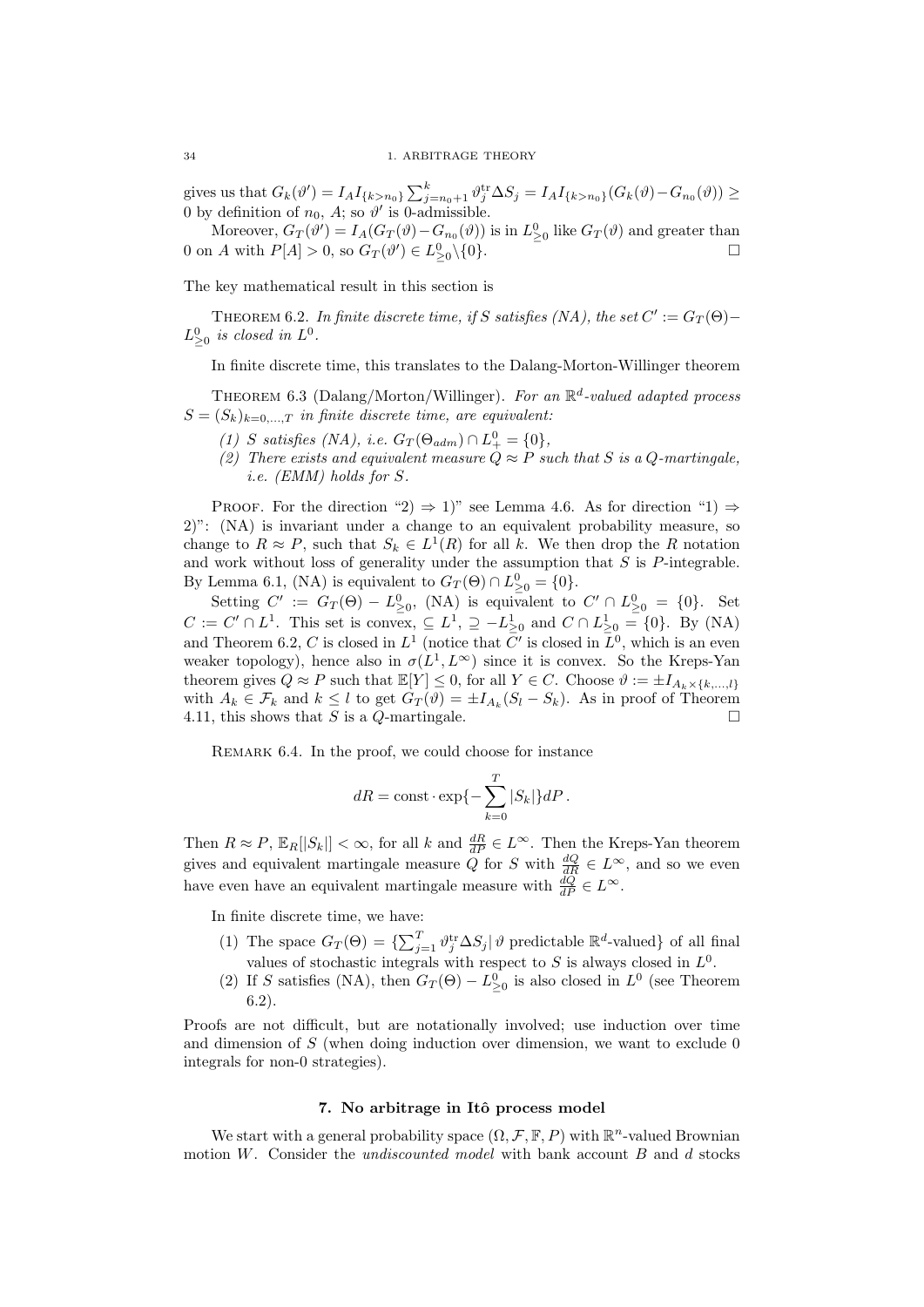$S = (S_i)_{i=1,\ldots,d}$ , given by

$$
dB_t = B_t r_t dt, \quad B_0 = 1
$$
  

$$
dS_t^i = S_t^i \mu_t^i dt + S_t^i \sum_{j=1}^n \sigma_t^{ij} dW_t^j, \quad S_0^i = s_0^i > 0
$$

We assume  $r, \mu, \sigma$  all predictable and suitably integrable processes. Pass to discounted prices  $\tilde{B} := \frac{B}{B} \equiv 1$  and  $\tilde{S} := \frac{S}{B}$ . These then satisfy

$$
d\tilde{S}^i_t = \tilde{S}^i_t (b^i_t dt + \sum_{j=1}^n \sigma^{ij}_t dW^j_t), \ \tilde{S}^i_0 = s^i_0 > 0, \text{with } b^i_t = \mu^i_t - r_t
$$

Compactly we write  $d\tilde{S}_t = \tilde{S}_t(b_t dt + \sigma_t dW_t)$  with  $b_t \in \mathbb{R}^d$ ,  $\sigma_t \in \mathbb{R}^{d \times n}$ ,  $\tilde{S}_t \in \mathbb{R}^d$  or  $\tilde{S}_t = \text{diag}(\tilde{S}_t).$ 

Assume  $d \leq n$  (so we have more sources of uncertainty than risky assets available for trading) and rank $(\sigma_t) = d$  P-a.s. for all t. Introduce now  $\overline{\lambda}_t :=$  $\sigma_t^{\text{tr}}(\sigma_t \sigma_t^{\text{tr}})^{-1} b_t \in \mathbb{R}^n$  to get

$$
d\tilde{S}_t = \tilde{S}_t \sigma_t (\overline{\lambda}_t dt + dW_t).
$$

We call  $\overline{\lambda}$  the multi-dimensional instantaneous market price of risk.

What is the structure of martingale measures? We start with some probability measure  $Q \approx P$ . The density process is defined as  $Z^{Q} = (Z_{t}^{Q})_{0 \leq t \leq T}$  with  $Z_{t}^{Q} =$  $\frac{dQ}{dP}\big|_{\mathcal{F}_t}$ , choosing a càdlàg version. Introduce the stochastic logarithm

$$
L^{Q} := \int \frac{1}{Z_{-}^{Q}} dZ^{Q} \in \mathcal{M}_{0,loc}(P)
$$

to get  $Z^Q = Z_0^Q \mathcal{E}(L^Q)$ ,  $dZ_t^Q = Z_{t-}^Q dL_t^Q$  (which could be discontinuous since we did not assume F generated by a Brownian motion).

REMARK 7.1. Notice that  $Z^Q$  is a strictly positive martingale by equivalence of  $P \approx Q$ , hence  $Z^Q \geq 0$  by the Absorption Theorem 1.15. Therefore the stochastic integral is well-defined along the càglàd process  $Z_$  and leads to a local martingale by local boundedness of the integrand.

 $\tilde{S}$  is a continuous semimartingale with canonical decomposition  $\tilde{S} = \tilde{S}_0 +$  $M + A$  with  $M = \int_0^{\cdot} \tilde{S}_s \sigma_s dW_s$  and  $A = \int_0^{\cdot} \tilde{S}_s \sigma_s \overline{\lambda}_s ds$ . This gives us  $\langle M, M \rangle =$  $\langle M^i, M^k \rangle_{i,k=1,\dots,d}$  as  $\langle M, M \rangle = \int_0^{\cdot} \tilde{S}_s \sigma_s \sigma_s^{\text{tr}} \tilde{S}_s ds$  and so we see that  $A \ll \langle M, M \rangle$  in the sense that  $dA_t = d\langle M, M \rangle_t \lambda_t$  with  $\lambda_t \in \mathbb{R}^d$ :

$$
dA_t = \tilde{S}_t b_t dt = \tilde{S}_t \sigma_t \sigma_t^{\text{tr}} \tilde{S}_t \tilde{S}_t^{-1} (\sigma_t \sigma_t^{\text{tr}})^{-1} b_t dt = d\langle M, M \rangle \lambda_t
$$

with

$$
\lambda_t := \tilde{S}_t^{-1} (\sigma_t \sigma_t^{\text{tr}})^{-1} b_t \, .
$$

The process

$$
K = \int \lambda^{tr} d\langle M, M \rangle \lambda = \int b^{tr} (\sigma \sigma^{tr})^{-1} b dt
$$

is often called the *mean-variance tradeoff* process. We also have that  $K = \int \overline{\lambda}^{tr} \overline{\lambda} dt =$  $\int |\overline{\lambda}_t|^2 dt$ .

 $\tilde{S}$  defined as above is called an Itô process model with coefficients b (or  $\mu$  and  $r$ ),  $\sigma$ .

Continuous model:  $S = S_0 + M + A$  is a continuous semimartingale with its canonical decomposition into a continuous local martingale M and a predictable process A. We say S satisfies the stucture condition (SC') if  $A \ll \langle M \rangle$  in the sense that  $dA = d\langle M\rangle\lambda$  for some predictable  $\lambda$ . We say that  $\tilde{S}$  satisfies (SC) if it (SC')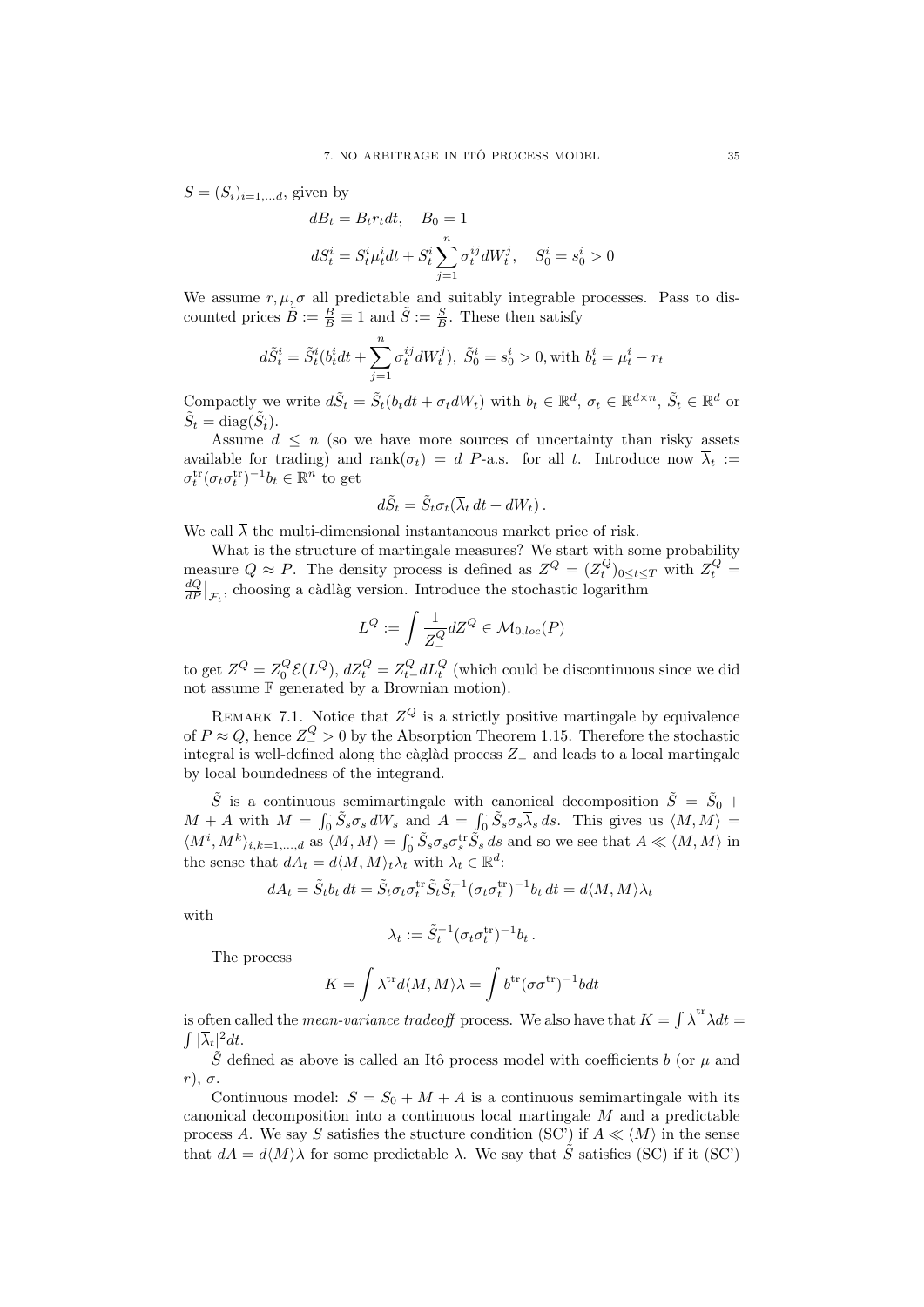is true and if  $\lambda$  is in  $L^2_{loc}(M)$ . The last condition means that  $\int \lambda^{tr} d\langle M, M \rangle \lambda$  is finite-valued (i.e.  $K$  is finite valued).

REMARK 7.2. Suppose  $\tilde{S}$  is a continuous semimartingale. Then  $\tilde{S}$  satisfies the structure condition (SC) if and only if  $\tilde{S}$  satisfies (NUPBR).

Suppose we have a continuous model and that (SC) holds. If  $Q \approx P$  is an equivalent local martingale measure for  $\tilde{S}$ , what can be said about  $L^{Q}$ ?

Since  $M \in \mathcal{M}_{0,loc}^2(P)$  (after all a continuous local martingale), we can use the Kunita-Watanabe decomposition to write  $L^Q = \int \gamma^Q dM + N^Q$  with  $N^Q \in$  $\mathcal{M}_{0,loc}(P)$  and  $N^Q \perp M$  (so again, because M is continuous,  $\langle N^Q, M \rangle \equiv 0$ ).

LEMMA 7.3.  $Q \approx P$  is an equivalent local martingale measure for  $\tilde{S}$  iff  $\gamma^Q =$  $-\lambda$ . In the Itô process case we have  $\gamma^{Q} = -\tilde{S}^{-1}(\sigma \sigma^{\text{tr}})^{-1}b$ .

PROOF. By Bayes' rule, we have that  $Q \approx P$  an equivalent martingale measure for  $\tilde{S}$  iff  $Z^Q \tilde{S}$  is in  $\mathcal{M}_{loc}(P)$ . Using Itô's formula, we compute

$$
d(Z^{Q}\tilde{S}) = Z_{-}^{Q}d\tilde{S} + \tilde{S}dZ^{Q} + d\langle Z^{Q}, \tilde{S} \rangle
$$
  
=  $Z_{-}^{Q}dM + \tilde{S}dZ^{Q} + Z_{-}^{Q}dA + Z_{-}^{Q}d\langle L^{Q}, \tilde{S} \rangle$ 

The first two terms of the right hand side are local martingales, so for  $Z^Q\tilde{S}$  to be a martingale in  $\mathcal{M}_{loc}(P)$ ,  $A + \langle L^Q, M \rangle$  must be in  $\mathcal{M}_{loc}(P)$ . Since A and  $\langle \bullet \rangle$  are predictable and of finite variation, this is equivalent to saying  $A + \langle L^Q, M \rangle \equiv 0$ , or  $0 \equiv \int d\langle M, M \rangle \lambda + \int d\langle M, M \rangle \gamma^Q = \int d\langle M, M \rangle (\lambda + \gamma^Q).$ 

COROLLARY 7.4. Equivalent local martingale measures Q for  $\tilde{S}$  are parametrized via

$$
\frac{Z^Q}{Z_0^Q} = \mathcal{E}\left(-\int \lambda dM + N^Q\right)
$$

with  $N^Q \in \mathcal{M}_{loc,0}(P)$ ,  $N^Q \perp M$  under P as long as the right hand side is a strictly positive martingale.

More precisely, if Q is an equivalent local martingale measure, then  $Z^Q$  has the above form with some such  $N^Q$ . We also have the converse, so if  $N^Q$  is as above, then the corresponding  $Z^Q := Z_0^Q \mathcal{E}(-\int \lambda dM + N^Q)$  gives an equivalent local martingale measure, if  $Z^Q > 0$  and if we also have that  $Z^Q$  is a true Pmartingale on  $[0, T]$ .

REMARK 7.5. The simplest choice of  $N^Q$  is  $N^Q \equiv 0$ . The corresponding process is then (taking  $Z_0^Q := 1$ )  $\hat{Z} := \mathcal{E}(-\int \lambda dM) = \exp\{-\int \lambda dM - \frac{1}{2}K\}$ . If this is a true P-martingale, then the corresponding equivalent local martingale measure  $\hat{P}$ is called the minimal martingale measure.

REMARK 7.6. Since  $N^Q \perp M$ , Yor's formula gives  $\frac{Z^Q}{Z^Q}$  $\frac{Z^Q}{Z_0^Q} = \mathcal{E}(-\int \lambda dM + N^Q) =$  $\hat{Z} \mathcal{E}(N^Q)$ .

What can we say if  $\tilde{S}$  is in addition also an Itô process model?

LEMMA 7.7. Suppose  $\tilde{S}$  is an Itô process model with b,  $\sigma$ . Suppose  $\mathbb{F} = \mathbb{F}^W$ and  $N \in \mathcal{M}_{0, loc}(P)$ . Then  $N \perp M$  under P iff  $N = \int \gamma dW$  with  $\gamma$  predictable,  $\mathbb{R}^n$ -valued and  $\sigma \gamma \equiv 0$ .

PROOF.  $N = \int \gamma dW$  by Itô's representation theorem.  $N \perp M$  under P if and only if  $\langle N, M \rangle \equiv 0$ , i.e. if and only if  $0 \equiv \langle \int \gamma dW, \int S \sigma dW \rangle = \int S \sigma \gamma dt$ .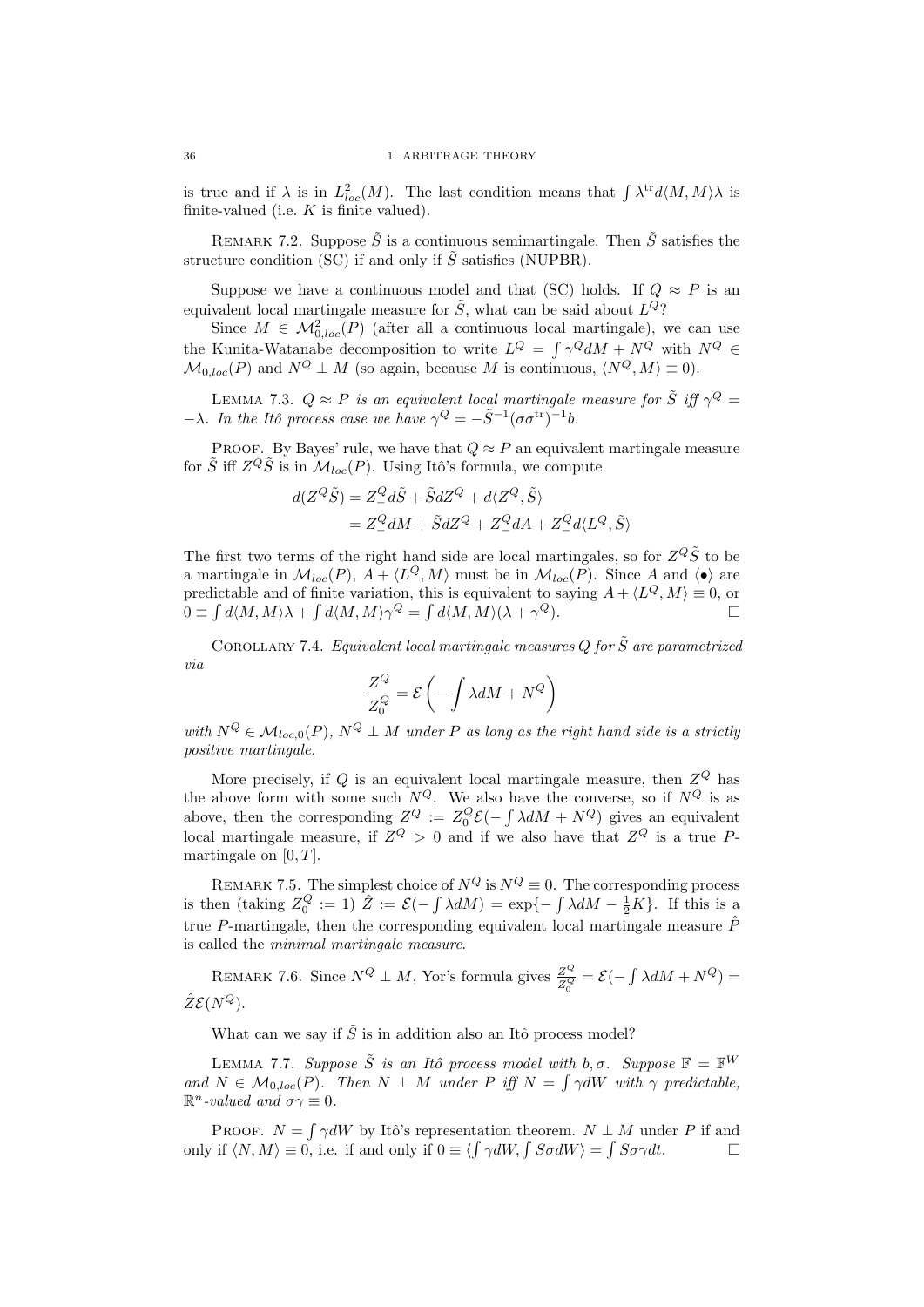COROLLARY 7.8. Suppose  $\tilde{S}$  is an Itô process model with b,  $\sigma$ . If  $\mathbb{F} = \mathbb{F}^W$ , then equivalent local martingale measures Q are parametrized via processes  $\gamma$  from the kernel of  $\sigma$  by

$$
Z^{Q} = \mathcal{E}\left(-\int (\sigma \sigma^{\text{tr}})^{-1} b \sigma dW + \int \gamma dW\right)
$$

with  $\sigma\gamma \equiv 0$  as long as the right hand side is a strictly positive martingale.

**Note:** If  $d = n$ , then there is at most one equivalent local martingale measure for S, since  $\sigma \gamma \equiv 0$  implies  $\gamma \equiv 0$ , since  $\sigma$  is now invertible.

A special case of the above is the Black-Scholes model:  $d = n = 1, \mu, r, \sigma > 0$ are all constants, so we have a unique candidate for the density process of the equivalent local martingale measure:  $\hat{Z} = \mathcal{E}(-\int \frac{\mu - r}{\sigma} dW) = \mathcal{E}(-\frac{\mu - r}{\sigma}W)$ . Since all coefficients are constant,  $\hat{Z}$  is a true P-martingale, so  $\hat{P}$  is an equivalent local martingale measure, and  $d\tilde{S}_t = \tilde{S}_t \sigma d\hat{W}_t$  is even a true  $\hat{P}$ -martingale; so  $\hat{P}$  is even an equivalent martingale measure.

## 8. No arbitrage in (exponential) Lévy models

A Lévy process L is a stochastically continuous  $\mathbb{R}^d$ -valued with stationary, independent increments. Following  $[11]$  we can choose a càdlàg version of a Lévy process. Additionally we know that the logarithm of the characteristic function of  $L$  is of Lévy-Khintchine form.

We analyze how a Lévy process  $L$  looks like with respect to an equivalent  $\sigma$ -martingale measure:

THEOREM 8.1. Let L be a one dimensional Lévy process and assume that  $S =$  $\exp(L)$  is a  $\sigma$ -martingale, then S is already a martingale

PROOF. By the Ansel-Stricker Lemma a bounded from below  $\sigma$ -martingale is in fact a local martingale, and hence a super-martingale. We therefore have that

$$
E[\exp(L_t)] \leq 1,
$$

for  $t \geq 0$ , by the super-martingale property. Since L is a Lévy process we know that the Lévy exponent  $\kappa$  is at least well defined on the strip in  $\mathbb C$  of complex numbers u with real part  $0 \leq \text{Re}(u) < 1$  and has Lévy-Khintchine form there. We are interested in showing that  $\kappa(u) \to 0$  as  $u \nearrow 1$ , which then yields the martingale property. Due to  $\kappa$ 's Lévy-Khintchine form there are numbers  $b \in \mathbb{R}$ ,  $c > 0$  and a Radon measure  $\nu$  on  $\mathbb{R} \setminus \{0\}$  such that

$$
\kappa(u) = bu + \frac{c^2}{2}u^2 + \int_{\|\xi\| \ge 1} (\exp(u\xi) - 1)\nu(d\xi) + \int_{\|\xi\| \le 1} (\exp(u\xi) - 1 - u\xi)\nu(d\xi)
$$

for  $0 \le u < 1$ . The first, second and fourth summand are continuous in u as  $u \nearrow 1$ by continuity of polynomials and dominated convergence. The third summand can be split in two parts (on the positive and negative real line, respectively), where we can conclude by dominated convergence on the negative real line and by monontone convergence on the positive real line by the fact that  $\kappa(u) \leq 0$  as  $u \in [0,1]$  by convexity of the moment generating function.  $\Box$ 

A slightly more complicated situation is given when we look at Lévy processes themselves. We can conclude the same result, however, we cannot use the Ansel-Stricker Lemma.

THEOREM 8.2. Let L be a Lévy process. Assume that L is a  $\sigma$ -martingale, then it is a martingale.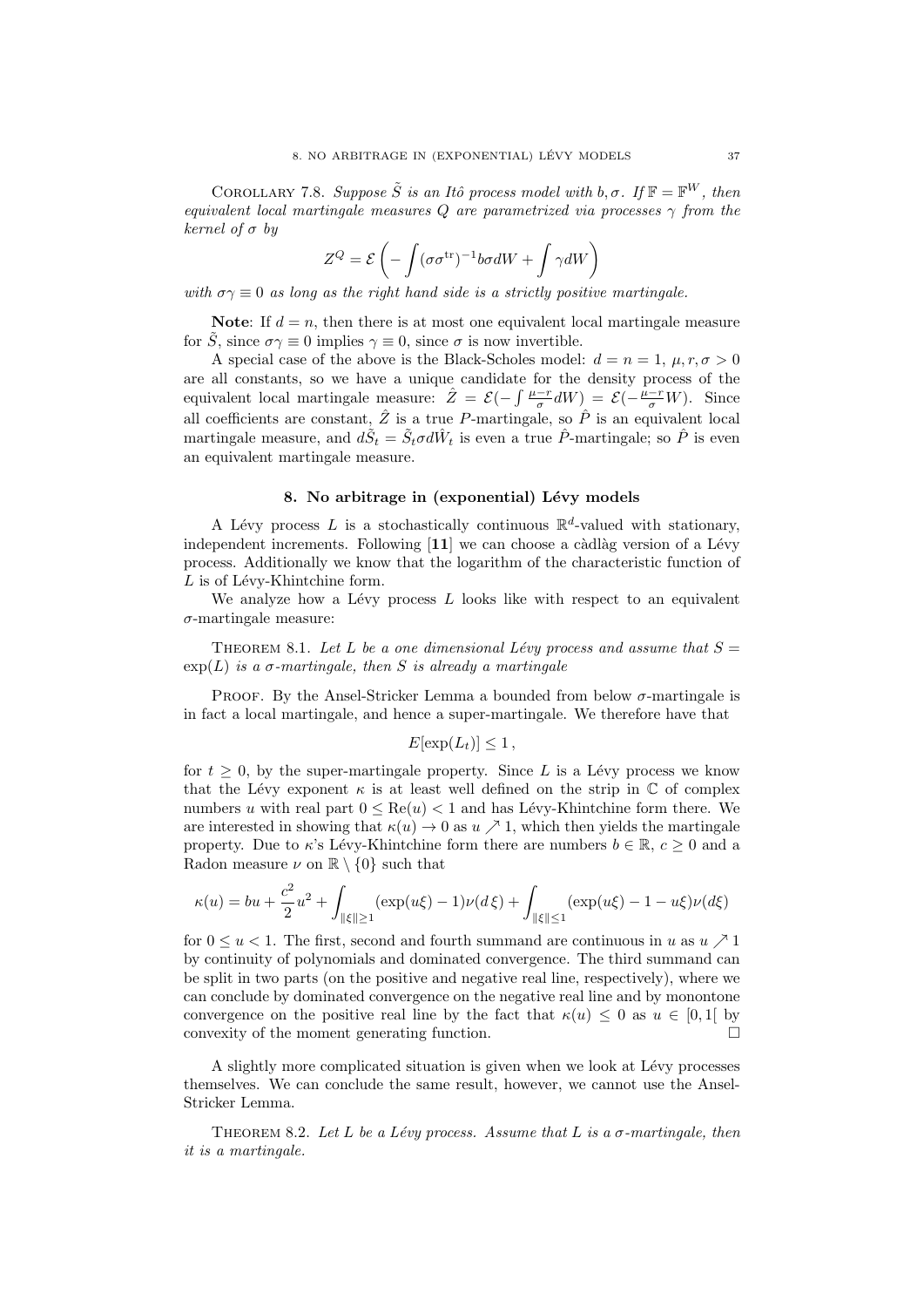PROOF. A  $\sigma$ -martingale L is a semi-martingale such that there is an increasing sequence of predictable sets  $D_n \nearrow \Omega \times [0,1]$  with  $(1_{D_n} \bullet L)$  is a local martingale (take the definition of  $\sigma$ -martingales as limit of stochastic integrals of the form  $(H1_{\{|H\|\leq n\}} \bullet M)$  for some predictable strategy  $H \in L(M)$ ). For every n we can hence choose a localizing sequence of stopping times  $\tau_{nm}$  such that  $(1_{D_n} \bullet L^{\tau_{nm}})$ actually are martingales. The compensator (i.e. the predictable process  $\tilde{A}$  uniquely associated by the Doob-Meyer decomposition to an increasing, locally integrable finite variation process A making the difference  $A-\tilde{A}$  a local martingale)  $\tilde{A} = t\nu$  of  $A = \sum_{s \leq t} 1_{\{\|\Delta L_s\| \geq 1\}}$  is always well-defined and deterministic due to independent increments and linear in time due to stationarity of increments. We do additionally have that

$$
\int_0^{\tau_{nm}} 1_{D_n}(s) \, ds \, 1_{\{\|\xi\| \ge 1\}} \nu
$$

is the compensator of  $\sum_{s\leq t}1_{\{\|(\Delta(1_{D_n}\bullet L^{\tau_{nm}})_s\|\geq 1\}}$ . If we integrate now  $s\mapsto \Delta(1_{D_n}\bullet L^{\tau_{nm}})_s$  $L$ )<sub>s</sub> with respect to this counting measure of the jumps we obtain

$$
\sum_{s\leq t}1_{\{\|(\Delta(1_{D_n}\bullet L^{\tau_{nm}})_s\|\geq 1\}}\Delta(1_{D_n}\bullet L^{\tau_{nm}})_s
$$

which in turn is integrable by martingality. Hence we obtain that  $\int_{\|\xi\| \geq 1} \xi \nu(d\xi)$  is finite, which proves the martingale property of L.

## 9. Pricing and hedging by replication

Assume that we have a standard model of a financial market  $(\Omega, \mathcal{F}, \mathbb{F}, P)$  over  $[0, T]$  with  $B \equiv 1$  and S a  $\mathbb{R}^d$ -valued semimartingale.

The basic question is: given  $H \in L^0(\mathcal{F}_T)$ , viewed as a random payoff of a contract at time T, what is its value at  $t \leq T$ ?

We are first going to explain the basic ideas, ignoring all of the (important!) technical details.

DEFINITION 9.1 (Replicating strategy). A replicating strategy for H is a selffinancing  $\varphi$  with  $V_T(\varphi) = H$  P-a.s.; we then call H replicable or obtainable by  $\varphi$ .

THEOREM 9.2 (Valuation of attainable payoffs I). If  $H \in L^0(\mathcal{F}_T)$  is replicable by  $\varphi$ , then its value at any time  $t \leq T$  is  $V_t(\varphi)$ , if there is no arbitrage.

PROOF. Take  $\varphi = (\vartheta, \eta)$  and fix t. Consider on [t, T] self-financing strategy with initial capital  $V_t(\varphi)$  and  $\vartheta$ ; see Lemma 3.7. Then we have on  $(t, T)$  zero cashflows (by self-financing) and in T exactly  $V_T(\varphi) = H$  P-a.s.. This is exactly the same as one has when simply holding the payoff on  $(t, T]$ . So values at time t must coincide, too. Otherwise we would have arbitrage.  $\Box$ 

REMARK 9.3. How can we compute  $V_t(\varphi)$  more easily? Note: H is attainable  $\Leftrightarrow$  $\exists$  self financing  $\varphi$  with  $V_T(\varphi) = H \ P$ -a.s.  $\Leftrightarrow H = V_0 + \int_0^T \vartheta_u dS_u \ P$ -a.s., i.e. H is up to  $V_0$  representable as a stochastic integral of S. Moreover,  $\varphi$  self-financing implies by Lemma 3.7 that  $V_t(\varphi) = V_0 + \int_0^t \vartheta_u dS_u$ , so if Q is an E $\sigma$ MM for S, then  $\int \vartheta dS$  is (for sufficiently integrable  $\vartheta$ ) a  $\widetilde{Q}$ -martingale, and so  $V_t(\varphi) = \mathbb{E}_Q[H|\mathcal{F}_t]$ ,  $0 \le t \le T$ .

THEOREM 9.4 (Valuation of attainable payoffs II). If  $H \in L^0(\mathcal{F}_T)$  is attainable by "reasonable" strategy  $\varphi$ , the value of H at any time  $t \leq T$ , if there is no arbitrage, is given by  $V_t(\varphi) = V_t^H := \mathbb{E}[H|\mathcal{F}_t]$  for any E $\sigma$ MM Q for S.

Example 9.5. Model:

- Bank account  $\tilde{B}_t = e^{rt}$
- Stock  $\tilde{S}_t = s_0 \exp{\lbrace \sigma W_t + (\mu \frac{1}{2}\sigma^2)t \rbrace}, 0 \le t \le T$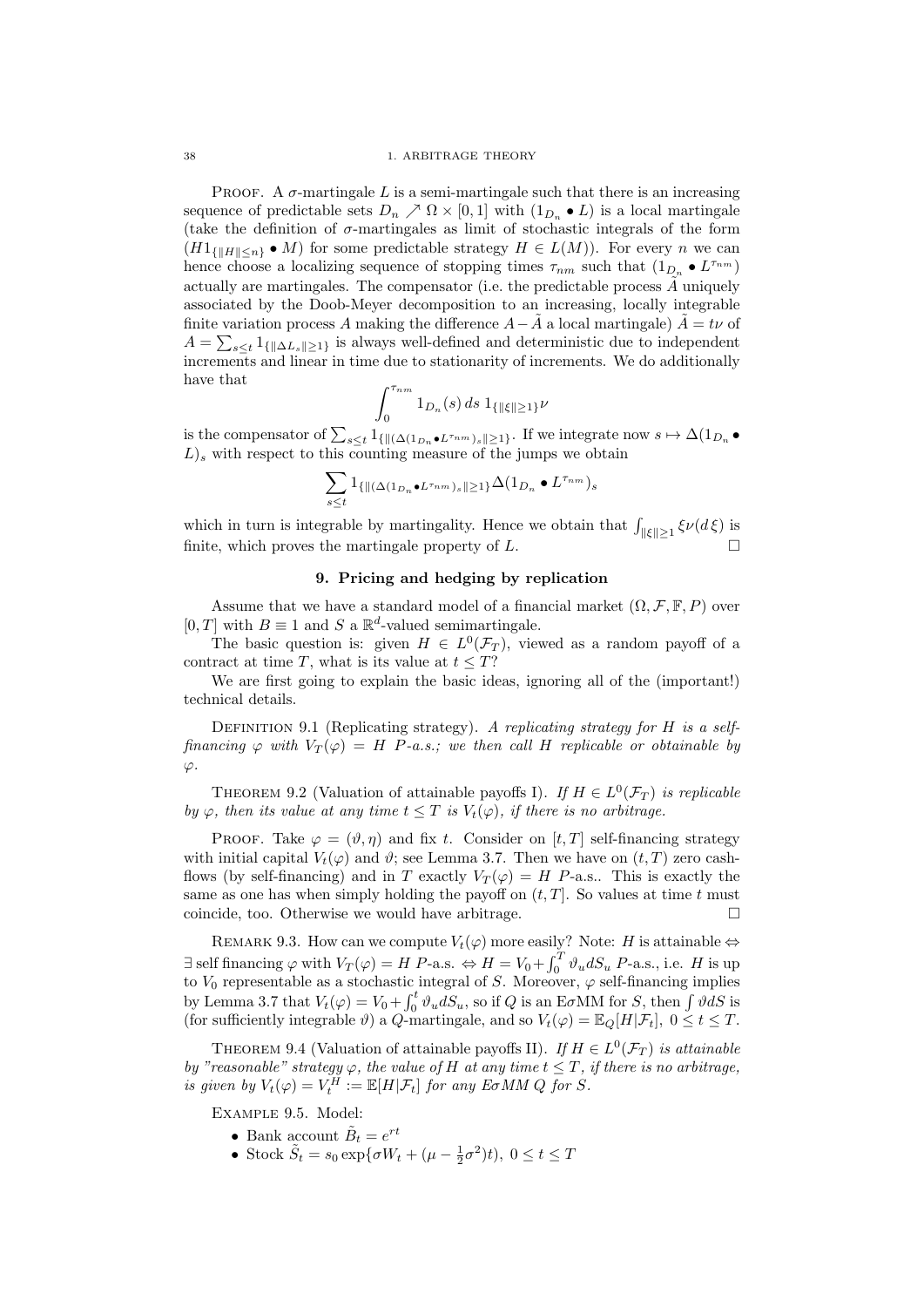The discounted stock price  $S = \frac{\tilde{S}}{\tilde{B}}$  $\frac{S}{\overline{B}}$  satisfies the SDE:  $dS_t = S_t((\mu - r)dt + \sigma dW_t)$ .

A European call option with maturity  $T$  and strike  $K$  has undiscounted payoff  $\tilde{H} = (\tilde{S}_T - K)^+$ . The discounted payoff is then  $H = \frac{\tilde{H}}{\tilde{B}_0}$ .  $\frac{\tilde{H}}{\tilde{B}_T} = (S_T - Ke^{-rT})^+$ . What is its value at  $t \leq T$ ?

Suppose  $\mathbb{F} = \mathbb{F}^W$  is generated by Brownian motion (augmented as usual). From Corollary 7.8, there is only one candidate for the density process of an ELMM, namely

$$
\hat{Z}_t = \mathcal{E}\left(-\frac{\mu-r}{\sigma}W\right)_T = \exp\left\{-\frac{\mu-r}{\sigma}W_t - \frac{1}{2}\left(\frac{\mu-r}{\sigma}\right)^2 t\right\}, \ \hat{Z} > 0
$$

is a true P-martingale on  $[0,T]$ ; so  $d\hat{P} := \hat{Z}_T dP$  gives  $\hat{P} \approx P$  on  $\mathcal{F}_T$ . By Girsanov,  $\hat{W}_t := W_t - \frac{\mu - r}{\sigma} t$ ,  $0 \le t \le T$ , is then a  $\hat{P}$ -Brownian motion, and  $dS_t = S_t \sigma d\hat{W}_t$ shows that  $S_t = s_0 \mathcal{E}(\sigma \hat{W})$  $t = s_0 \exp \left\{ \sigma \hat{W}_t - \frac{1}{2} \sigma^2 t \right\}$  is a true  $\hat{P}$ -martingale. In other words,  $\hat{P}$  is an EMM for S. Also,  $\hat{P}$  is the unique equivalent martingale measure.

We suspect that the model is arbitrage free and complete; so guess that  $H$  is "attainable" and we also guess its discounted value at time t is

$$
\hat{V}_t := \hat{\mathbb{E}}[H|\mathcal{F}_t] = \hat{\mathbb{E}}\left[ \left( S_t \exp\left\{ \sigma(\hat{W}_T - \hat{W}_t) - \frac{1}{2}\sigma^2(T-t) \right\} - Ke^{-rT} \right)^+ \Big| \mathcal{F}_t \right]
$$

 $S_t$  is  $\mathcal{F}_t$ -measurable and  $\hat{W}_T - \hat{W}_t$  is independent of  $\mathcal{F}_t$  and  $\sim \mathcal{N}(0, T - t)$ . Set  $S \sim \mathcal{N}(0, 1)$  under P so that we get

$$
\hat{V}_t = \hat{\mathcal{E}}\left[ \left( a e^{bZ-c} - d \right)^+ \right] = \hat{v}(t, S_t)
$$

with  $a = S_t$ ,  $b = \sigma$ √  $\overline{T-t}$ ,  $c = \frac{1}{2}\sigma^2(T-t)$  and  $d = Ke^{-rT}$ . Here the function  $\hat{v}$ can be computed explicitly.

The natural guess for the undiscounted value is then  $\tilde{V}_t = \hat{V}_t \cdot \tilde{B}_t = v(t, \tilde{S}_t)$ . Doing the computations gives

$$
v(t, \tilde{S}_t) = \tilde{S}_t \Phi(d_1) - Ke^{-r(T-t)} \Phi(d_2),
$$
 with  

$$
d_{1,2} = \frac{\log \frac{\tilde{S}_t}{Ke^{-r(T-t)}} \pm \frac{1}{2}\sigma^2(T-t)}{\sigma\sqrt{T-t}}
$$

with Φ being the standard normal cumulative distribution function

$$
\Phi(z) = \frac{1}{\sqrt{2\pi}} \int_{-\infty}^{z} e^{-\frac{1}{2}x^2} dx
$$

The above solution is known as the Black-Scholes formula; the derivation was awarded the Nobel prize in economics in 1997.

To justify  $\tilde{V}_t$  as a reasonable value for the option at time t, we still need to check whether H is *attainable* (in a good sense). One way exploits Itô's Representation theorem, as follows.

Since  $\mathbb{F} = \mathbb{F}^W = \mathbb{F}^{\hat{W}}$ , we have that any  $H \in L^1(\mathcal{F}_T, \hat{P})$  has a unique representation

$$
H = \hat{\mathbb{E}}[H] + \int_0^T \psi_u d\hat{W}_u = \hat{\mathbb{E}}[H] + \int_0^T \vartheta_u dS_u,
$$

where  $\int \psi d\hat{W} = \int \vartheta dS$  is a  $\hat{P}$ -martingale; this uses  $dS_t = S_t = S_t \sigma d\hat{W}_t$  via  $\vartheta_u =$  $\frac{\psi_u}{\sigma S_u}$ .

Moreover, if  $H \geq 0$  (as for the call option), then  $\int \vartheta dS \geq -\hat{\mathbb{E}}[H]$  shows that  $\varphi \hat{=}(\mathbb{E}[H], \vartheta)$  is 0-admissible. So: every  $H \in L^1_+(\mathcal{F}_T, P)$  can be written as final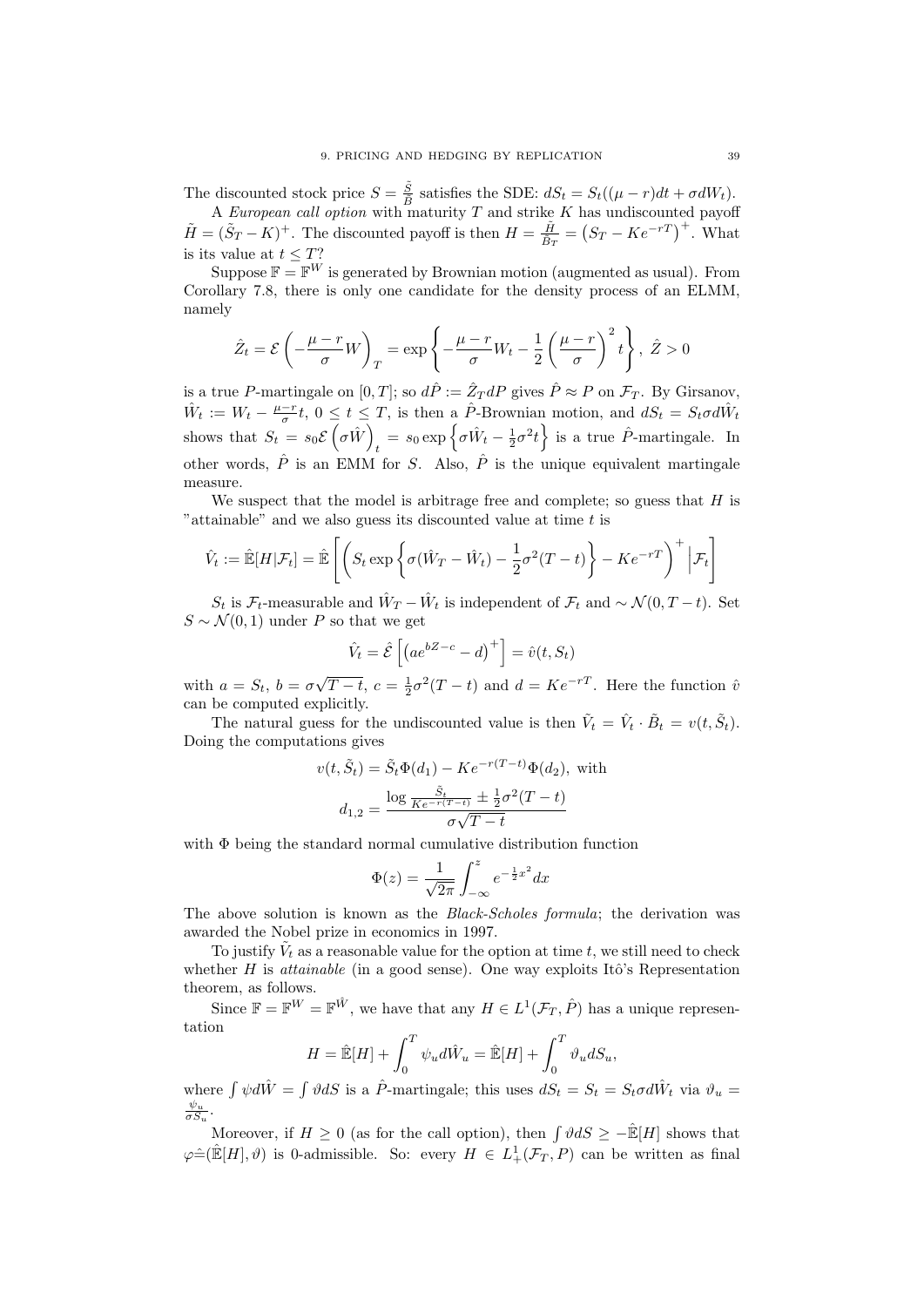value of some self-financing admissible strategy  $\varphi$  such that  $V(\varphi) = \mathbb{E}[H] + \int \vartheta dS$ is a  $\hat{P}$ -martingale. So this justifies calling such H attainable, and so we might say that  $(S, \mathbb{F} = \mathbb{F}^W)$  is complete.

An *alternative argument* shows that the call option  $H$  is "attainable"; it even works without specifying  $\mathbb{F}$  (of course, we must take  $\mathbb{F} \supseteq \mathbb{F}^S$  to have S adapted).

We start with the function  $v(t, x)$  from the Black-Scholes formula and check by computation that

$$
\frac{\partial v}{\partial t} + rx \frac{\partial v}{\partial x} + \frac{1}{2} \sigma^2 x^2 \frac{\partial^2 v}{\partial x^2} - rv = 0, \ v(T, x) = (x - K)^+.
$$

Now  $\tilde{S}_t = S_t \tilde{B}_t = e^{rt} S_t$  satisfies  $d\tilde{S}_t = \tilde{S}(rdt + \sigma d\hat{W}_t)$ , so applying Itô's formula gives:

$$
d\tilde{V}_t = dv(t, \tilde{S}_t) = (\dots)dt + (\dots) d\tilde{W}_t.
$$

Working out the calculations and using that  $v_t + v_x r x + \frac{1}{2} v_{xx} \sigma^2 x^2 = r v$  from the PDE in the drift term, we get

$$
d\tilde{V}_t = r\tilde{V}_tdt + \frac{\partial v}{\partial t}(t,\tilde{S}_t)\sigma \tilde{S}_td\tilde{W}_t = \frac{\partial v}{\partial t}(t,\tilde{S}_t)d\tilde{S}_t + (\tilde{V}_t - \frac{\partial v}{\partial t}(t,\tilde{S}_t)\tilde{S}_t)rdt.
$$

Because  $d\tilde{B}_t = r\tilde{B}_t dt$  we can rearrange the second term and get that  $\tilde{\vartheta}_t := \frac{\partial v}{\partial x}(t, \tilde{S}_t)$ ,  $\tilde{\eta}_t := \frac{1}{\tilde{B}_t}(v(t, \tilde{S}_t) - \tilde{\vartheta}\tilde{S}_t)$  to get  $d\tilde{V}_t = \tilde{\vartheta}_t d\tilde{S}_t + \tilde{\eta} d\tilde{B}_t$  and also  $\tilde{V}_t = v(t, \tilde{S} - t) =$  $\tilde{\vartheta}_t \tilde{S}_t + \tilde{\eta}_t \tilde{B}_t$ . This means that  $\tilde{\varphi} = (\tilde{\vartheta}, \tilde{\eta})$  is a strategy with undiscounted value process  $\tilde{V}(\tilde{\varphi}) = \tilde{V} = v(\bullet, \tilde{S}_{\bullet})$ , and which is self-financing due to above.

Moreover,  $\tilde{V}_T(\tilde{\varphi}) = v(T, \tilde{S}_T) = (\tilde{S}_T - K)^+ = \tilde{H}$  shows that  $\tilde{\varphi}$  replicates  $\tilde{H}$ . Finally,  $\tilde{\varphi}$  is even admissible since  $v \geq 0$ . So in that sense we see again that  $\tilde{H}$  is attainable and so its value at t is  $v(t, \tilde{S}_t)$ .

### 10. Superreplication and optional decomposition

The basic question we ask ourselves in this section is: How to hedge a nonattainable payoff in an incomplete market?

We use the standard model of  $(\Omega, \mathcal{F}, \mathbb{F}, P)$  and S on  $[0, T]$ . Denote by  $\mathbb{P}$  the set of all equivalent  $\sigma$  martingale measures for S and assume  $\mathbb{P} \neq \emptyset$ ; by the fundamental theorem of asset pricing, this guarantees (NFLVR).

Fix a payoff  $H \in L^0_{\geq 0}(\mathcal{F}_T)$ . Everything would work for  $H \geq -\text{const.}$  as well. We assume H is not attainable, so there is no self-financing strategy  $\varphi$  with  $V_T(\varphi)$  =  $H$  P-a.s. How do we hedge such an  $H$ ? Idea: look at strategies that produce at least H and try to find the cheapest one.

DEFINITION 10.1 (Superreplication price). The super-replication price of  $H \in$  $L_{\geq 0}^0(\mathcal{F}_T)$  is

$$
\Pi_s(H) = \inf \{ V_0 \in \mathbb{R} \mid \exists \vartheta \in \Theta_{adm} : V_0 + \int_0^T \vartheta_u dS_u \ge H \ P-a.s. \}
$$

$$
= \inf \{ V_0 \in \mathbb{R} \mid H - V_0 \in G_T(\Theta_{adm}) - L^0_{\geq 0} \}
$$

The intuition behind this definition is that we can sell H for  $\Pi_s(H)$  without risk, because  $(\Pi_s(H), \vartheta)$  is a self-financing admissible strategy which produces at least H by time T. We have to be careful, however, since  $\Pi_s(H)$  is an infimum; we do not know if it is attained. So we do not know if there exists a  $\vartheta \in \Theta_{adm}$  for  $V_0 := \Pi_s(H)$ .

LEMMA 10.2. Assume that  $\mathbb{P} \neq 0$ . Then for any payoff  $H \in L^0_{\geq 0}(\mathcal{F}_T)$  $\Pi_s(H) \geq \sup_{Q \in \mathbb{P}} \mathbb{E}_Q[H].$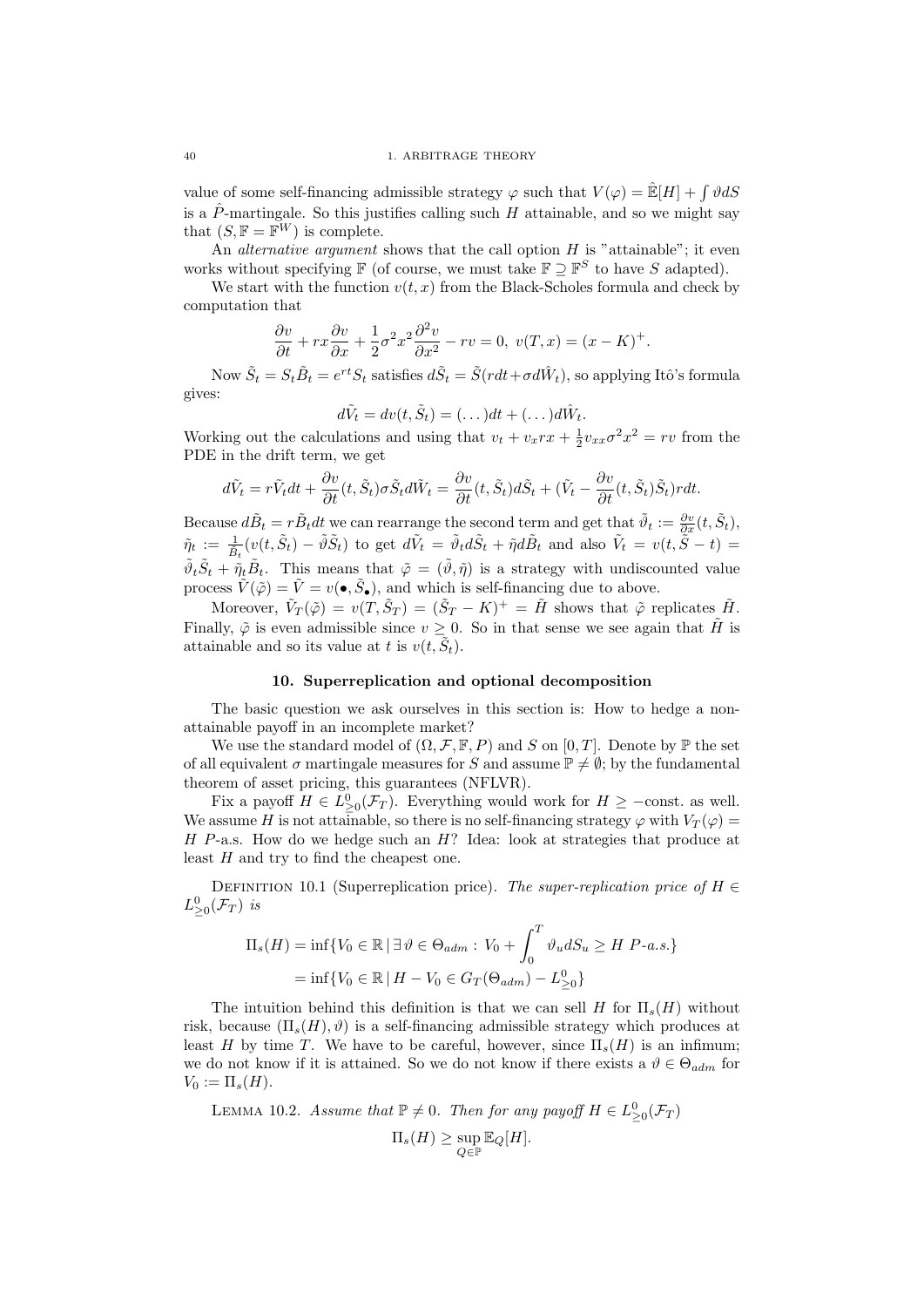PROOF. Without loss of generality suppose that

$$
B := \left\{ V_0 \in \mathbb{R} \mid \exists \, \vartheta \in \Theta_{adm} : V_0 + \int_0^T \vartheta_u dS_u \ge H \, P\text{-a.s.} \right\} \neq \emptyset,
$$

else  $\Pi_s(H) = \infty$ . So let  $V_0 \in B$  and take some  $\vartheta \in \Theta_{adm}$  such that  $V_0 + \int_0^T \vartheta_u dS_u \ge$ H P-a.s. Let  $Q \in \mathbb{P}$ , then  $S \in \mathcal{M}_{\sigma}(Q)$  is a  $\sigma$ -martingale under Q and  $G(\mathcal{V}) = \int \mathcal{V}dS$ is bounded below; The Ansel-Stricker Lemma gives us that  $G(\vartheta) \in \mathcal{M}_{loc}(Q)$  is a local martingale under Q and in particular a super-martingale. So we get

$$
\mathbb{E}_Q[H] \le V_0 + \mathbb{E}_Q[G_T(\vartheta)] \le V_0
$$

Hence, taking the supremum over  $Q$ , infimum over  $V_0$  we get

$$
\sup_{Q \in \mathbb{P}} \mathbb{E}_Q[H] \le \inf B = \Pi_s(H).
$$

Our goal now is to prove the equality in Lemma 10.2 and also that the infimum for  $\Pi_s(H)$  is attained. We fix  $H \in L^0_{\geq 0}(\mathcal{F}_T)$  and define the adapted process

$$
U_t := \operatorname*{\mathrm{ess\,sup}}_{Q\in\mathbb{P}} \mathbb{E}_Q[H|\mathcal{F}_t], \ 0\leq t\leq T
$$

which is the smallest random variable that dominates the set of random variables for any  $t \in [0, T]$ , i.e. the measurable version of the "supremum". If  $\mathcal{F}_0$  is trivial, then  $U_0 = \sup_{Q \in \mathbb{P}} \mathbb{E}_Q[H]$ .

PROPOSITION 10.3. Assume  $\mathbb{P} \neq \emptyset$  and  $H \in L^0_{\geq 0}(\mathcal{F}_T)$ . If  $\sup_{Q \in \mathbb{P}} \mathbb{E}_Q[H] < \infty$ then U is a Q-supermartingale for every  $Q \in \mathbb{P}$ , which allows for a càdlàg version.

PROOF. We argue that U has the supermartingale property: let  $s \leq t$ , we want to show that  $\mathbb{E}_Q[U_t|\mathcal{F}_s] \leq U_s$  for any  $Q \in \mathbb{P}$ . We fix  $Q \in \mathbb{P}$  and introduce for  $t\in[0,T]$ 

 $\zeta_t := \{ Z | Z \text{ is the density process w.r.t } Q \text{ of some } R \in \mathbb{P}, \text{ and } Z_s = 1 \text{ for } s \leq t \}$  $=\{Z | Z$  is the density process w.r.t Q of some  $R \in \mathbb{P}$ , with  $R = Q$  on  $\mathcal{F}_t\}$ 

Taking  $R = Q$  shows that  $1 \in \zeta_t$ , so it is not empty; and  $\zeta_t \subseteq \zeta_s$  for  $0 \le s \le t \le T$ . Moreover we claim  $\zeta_t = \begin{cases} \frac{Z_{t\vee \bullet}^R}{Z_R^R} \end{cases}$  $Z_t^R$  $|Z^R$  is density process w.r.t. Q of some  $R \in \mathbb{P}$ 

" $\subseteq$ ": Take  $Z \in \zeta_t$  with corresponding  $R \in \mathbb{P}$ . Then  $Z_t = 1$  and so:

$$
Z_{\bullet} = I_{\{\bullet \leq t\}} + Z_{\bullet} I_{\{\bullet > t\}} = \frac{Z_{t \vee \bullet}}{Z_t}
$$

" $\supseteq$ ": Take  $R \in \mathbb{P}$  with  $Q$  density process  $Z^R$ . Let  $Z_{\bullet} = Z_{t \vee \bullet}^R / Z_t^R$ . Then  $Z > 0$ ,  $Z_s = 1$  for  $s \le t$  and Z is like  $Z<sup>R</sup>$  a Q-martingale. Moreover, both S and  $SZ^R$  are both local Q-martingales (the first one since  $Q \in \mathbb{P}$ , the second by the Bayes rule because  $R \in \mathbb{P}$ ). So

.

$$
S_{\bullet}Z_{\bullet} = S_{\bullet}I_{\{\bullet \leq t\}} + \frac{S_{\bullet}Z_{\bullet}^R}{Z_t^R}I_{\{\bullet > t\}}
$$

is also a local Q-martingale. So  $dR' := Z_T dQ$  gives  $R' \in \mathbb{P}$  with  $Q$  density Z.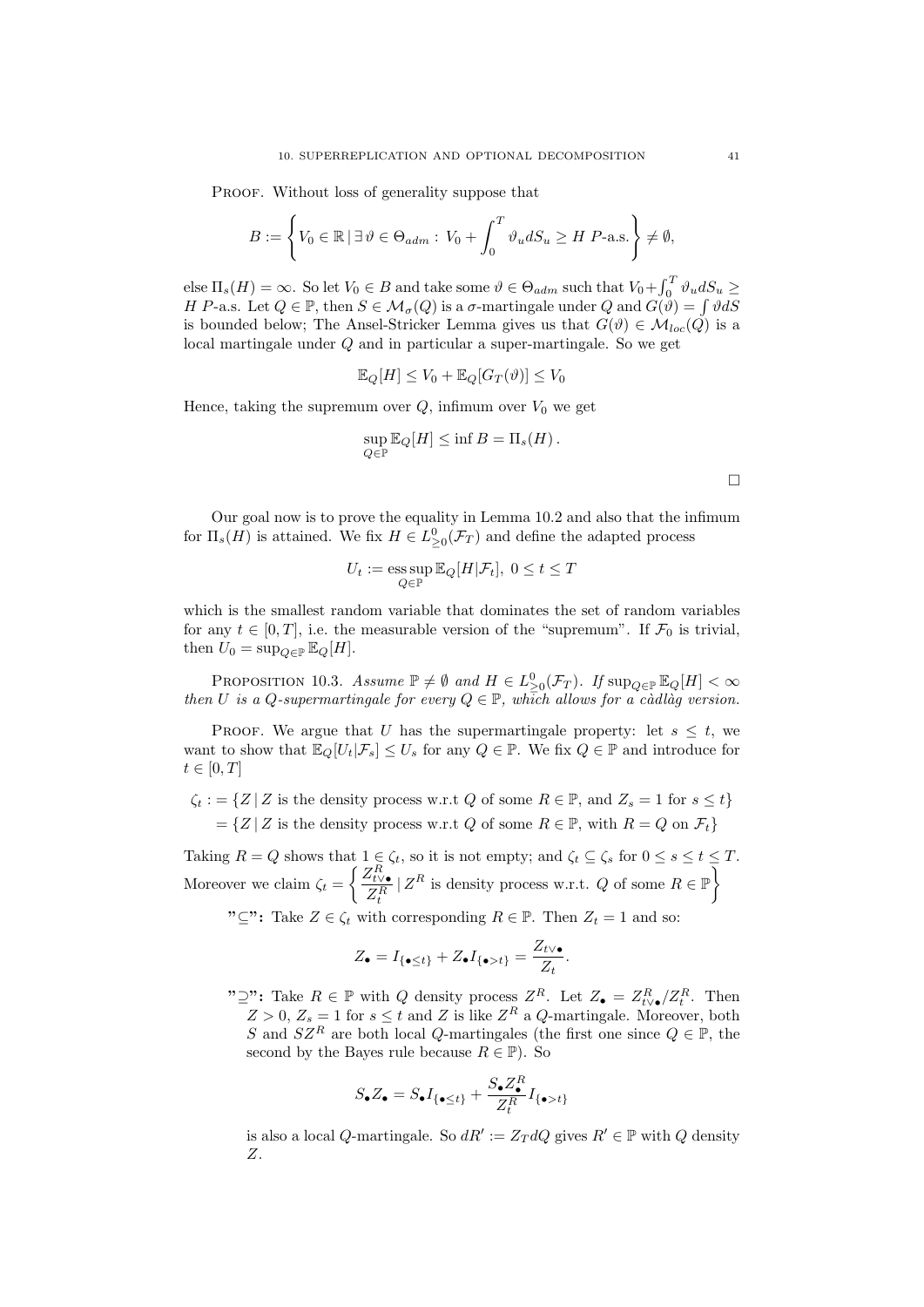Now we use Bayes rule again to write

$$
U_t = \operatorname*{ess\,sup}_{R \in \mathbb{P}} \mathbb{E}_R [H|\mathcal{F}_t] = \operatorname*{ess\,sup}_{R \in \mathbb{P}} \mathbb{E}_Q \left[ \frac{HZ_T^R}{Z_t^R} |\mathcal{F}_t \right] = \\ = \operatorname*{ess\,sup}_{Z \in \zeta_t} \underbrace{\mathbb{E}_Q [HZ_T|\mathcal{F}_t]}_{=: \Gamma_t(Z)}.
$$

We claim that the family  $\{\Gamma_t(Z)|Z \in \zeta_t\}$  is an upwards directed set: if Z and Z' are in  $\zeta_t$  and  $A \in \mathcal{F}_t$ , then apparently  $ZI_A + Z'I_{A^C}$  is again in  $\zeta_t$ . So with  $A := {\{\Gamma_t(Z) \geq \Gamma_t(Z')\}} \in \mathcal{F}_t$ , we get

$$
\max\{\Gamma_t(Z), \Gamma_t(Z')\} = \Gamma_t(Z)I_A + \Gamma_t(Z')I_{AC} = \mathbb{E}_Q[H(Z_tI_A + Z'_tI_{AC})|\mathcal{F}_t] = \Gamma_t(\overline{Z})
$$

with  $\overline{Z} := ZI_A + Z'I_{AC} \in \zeta_t$ . This is useful because the essential supremum of an upward directed family of random variables can be obtained as a monotone increasing limit of a sequence in that family.

So for each  $t \in [0, T]$  there is an increasing sequence  $(Z^{(n)})_{n \in \mathbb{N}} \subset \zeta_t$  with

$$
U_t = \lim_{n \to \infty} \mathbb{E}_Q[HZ_T^{(n)}|\mathcal{F}_t],
$$

hence we obtain

$$
\mathbb{E}_Q[U_t|\mathcal{F}_s] = \lim \mathbb{E}_Q \left[ \mathbb{E}_Q[HZ_T^{(n)}|\mathcal{F}_t]|\mathcal{F}_s \right] \le \underset{Z \in \zeta_s}{\text{ess sup }} \mathbb{E}_Q[HZ_T|\mathcal{F}_s] = U_s,
$$

where the inequality follows from  $Z^{(n)} \in \zeta_t \subseteq \zeta_s$ . By a similar argument we obtain that  $t \mapsto E_Q[U_t]$  is càdlàg, hence there is a càdlàg version of U by martingale regularisation.

So we have that  $U = (U_t)_{0 \leq t \leq T}$  is a Q-supermartingale for any  $Q \in \mathbb{P}$ . One concrete example of such a process is as follows: take  $x \in \mathbb{R}$ ,  $\vartheta$  an  $\mathbb{R}^d$ -valued, predictable, S-integrable process and  $C$  an increasing càdlàg, adapted process with  $C_0 = 0$ . Define

$$
V^{x,\vartheta,C}:=x+\int\vartheta dS-C
$$

and interpret this as the value process of a generalised strategy  $(x, \vartheta, C)$ ; x is the initial value,  $\vartheta$  describes the trading and  $C_t$  is the amount spent for consumption on [0, t]. Note that  $C \geq 0$  and

$$
V^{x,\vartheta,C} + C = x + \int \vartheta dS,
$$

so if  $V^{x,\vartheta,C}$  is bounded below, then  $\vartheta \in \Theta_{adm}$ .

Whenever  $\vartheta \in \Theta_{adm}$ ,  $\int \vartheta dS$  is by Ansel-Stricker a Q-supermartingale for all  $Q \in \mathbb{P}$ . The same is then true for  $V^{x,\vartheta,C}$  if this process is uniformly (in  $t,\omega$ ) bounded below; note that

$$
0\leq C\leq \mathrm{const}+\int \vartheta dS
$$

shows that C is Q-integrable. Hence each  $V^{x,\vartheta,C}$  with  $V^{x,\vartheta,C} \geq \text{const.}$  is a Qsupermartingale, for all  $Q \in \mathbb{P}$ . This is the *only* such example.

THEOREM 10.4 (Optional decomposition, Kramkov). Suppose  $\mathbb{P} \neq \emptyset$ . Suppose  $U = (U_t)_{0 \le t \le T}$  is an adapted, càdlàg process  $U_t \ge 0$  with the property that U is a Q-supermartingale for all  $Q \in \mathbb{P}$ . Suppose  $\mathcal{F}_0$  is trivial. Then there is some  $x \in \mathbb{R}$ ,  $\vartheta \in \Theta_{adm}$  and an adapted, increasing, càdlàg process C with  $C_0 = 0$  such that

$$
U = V^{x, \vartheta, C} = x + \int \vartheta dS - C
$$

(In fact,  $x = U_0$ .)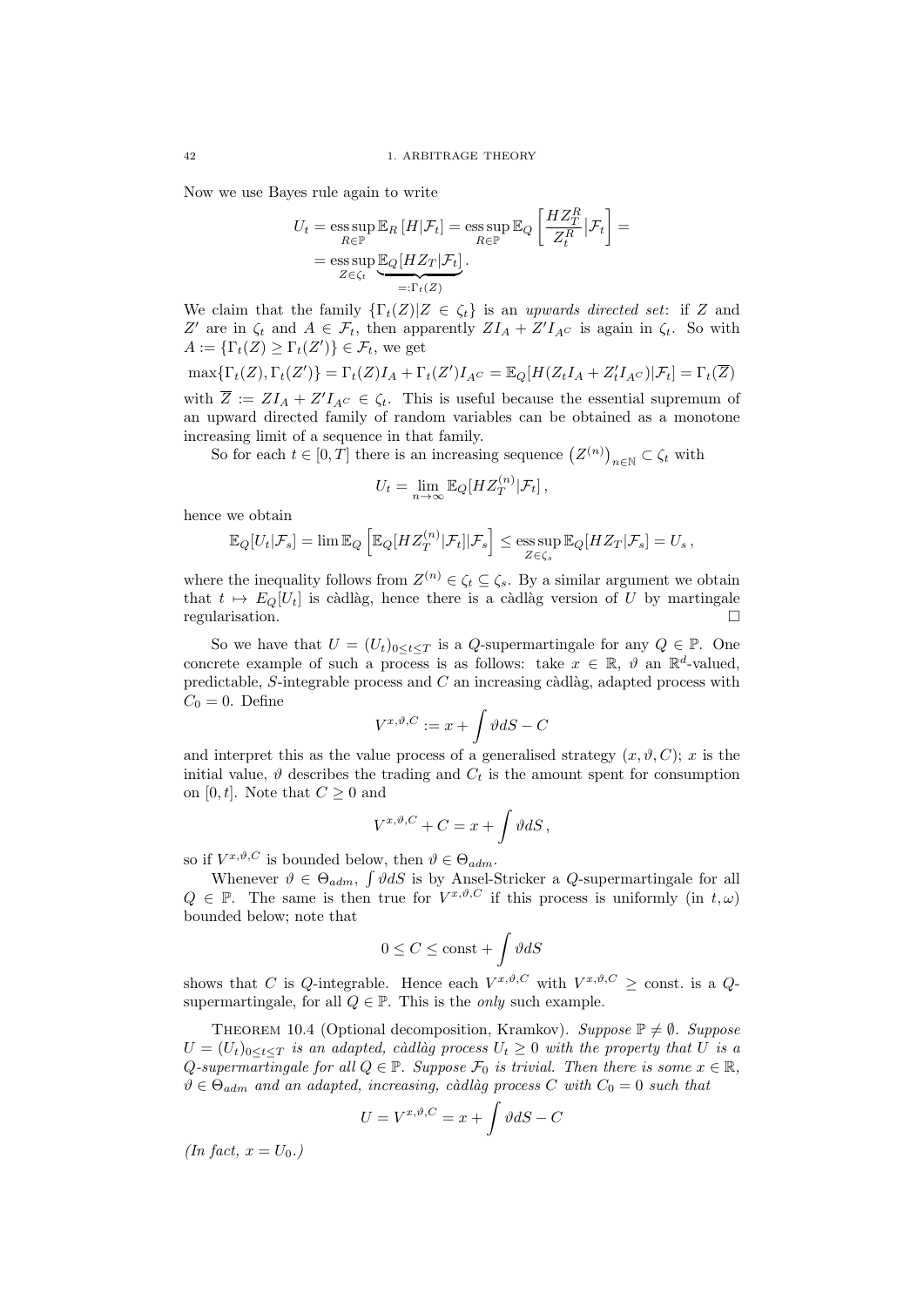REMARK 10.5. If  $\mathcal{F}_0$  is non-trivial, we must allow  $x \in L^0_{\geq 0}(\mathcal{F}_0)$ .

An immediate consequence of the above theorem is the hedging duality:

THEOREM 10.6. Suppose  $\mathbb{P} \neq \emptyset$  and  $\mathcal{F}_0$  is trivial. For any  $H \in L^0_{\geq 0}(\mathcal{F}_T)$  we then have

$$
\Pi_s(H) = \inf \{ V_0 \in \mathbb{R} | H - V_0 \in G_T(\Theta_{adm}) - L^0_{\geq 0} \} = \sup_{Q \in \mathbb{P}} \mathbb{E}_Q[H].
$$

Moreover, the infimum is attained as a minimum if  $\sup_{O \in \mathbb{Q}} \mathbb{E}[H] < \infty$ .

PROOF. " $\geq$ ": Follows from Lemma 10.2"

" $\leq$ ": is trivial if  $RHS = +\infty$ . So suppose that sup<sub> $Q \in \mathbb{F}[H] < \infty$ ; with</sub>  $U_0 := \operatorname{ess\,sup}_{Q \in \mathbb{P}} \mathbb{E}_Q[H|\mathcal{F}_0],$  this means by Proposition 10.3 that U is a Q-supermartingale,  $\forall Q \in \mathbb{P}$ , so  $U = U_0 + \int \vartheta dS - C$  by Theorem 10.4 with  $\vartheta \in \Theta_{adm}, C \nearrow$ , null at 0. So  $C_T \geq 0$  and so  $H - U_0 = U_T - U_0 =$  $\int_0^T \vartheta dS - C_T \in G_T(\Theta_{adm}) - L^0_{\geq 0}$  shows (by using the definition of  $\Pi_s(H)$ ) that  $V_0 \leq U_0 = \sup_{Q \in \mathbb{P}} \mathbb{E}_Q[H]$ , the argument also shows that the infimum is attained by  $V_0 = U_0$ .

$$
\Box
$$

REMARK 10.7. Here,  $C = \hat{B}$  is predictable; in general (i.e. discountinuous  $\mathbb{F}$ ), C is only optional. As  $\hat{B} \neq C$  - we add an extra term from  $\langle N, \hat{N} \rangle$  to it.

Recall the hedging duality:

$$
\Pi_s(H) = \inf \left\{ V_0 \in \mathbb{R} | H - V_0 \in G_T(\Theta_{adm}) - L^0_{\geq 0} \right\} = \sup_{Q \in \mathbb{P}} \mathbb{E}[H]
$$

with the infimum obtained if the right hand side is finite.

- REMARK 10.8. Super-replication as a conceptual approach is natural, nice, mathematically beautiful; it also comes up as an auxiliary tool in other problems.
	- As an approach to hedging/pricing, it is rather extreme: seller charges enough to reduce his own risk to 0 (because he achieves  $V_T(\varphi) \geq H$  P-a.s. with  $\varphi$  admissible and self-financing). All the risk in the deal is with the buyer.
	- $\Pi_s(H)$  is a nice price for the seller, but buyer might be unhappy; e.g. can have H bounded  $\geq 0$  with  $\Pi_s(H) = ||H||_{L^{\infty}}$  (if S is driven by a Brownian motion and H comes from Poisson jumps), or  $\Pi_s((S_T - K)^+) = S_0$  (for certain stochastic volatility models). So buyers might be hard to find.
	- We can similarly define a buyer price  $\Pi_b(H) = -\Pi_s(-H)$ , at least if H is bounded.
	- Combining above results shows that reasonable (arbitrage-free) prices/values for H form an interval between  $\inf_{Q \in \mathbb{P}} \mathbb{E}_Q[H]$  and  $\sup_{Q \in \mathbb{P}} \mathbb{E}_Q[H]$ . More precisely: if  $H$  is traded at any  $x$  from the *open* interval, this gives no arbitrage in the market extended by  $(x, H)$ . Trading at any price outside the closed interval will introduce arbitrage. The behaviour for "boundary prices" depends on S.
	- All of the above is OK for  $H$  bounded; unbounded  $H$  need technical care.
	- Up to suitable choices of sign, the superreplication price gives an example of a so-called convex risk measure.
	- We can use the optional decomposition to characterize attainable payoffs. We call  $H \in L^0_{\geq 0}(\mathcal{F}_T)$  attainable, if  $H = V_T(V_0, \vartheta) = V_0 + G_T(\vartheta)$  P-a.s. for some  $V_0 \in \overline{\mathbb{R}}, \vartheta \in \Theta_{adm}$  such that  $G(\vartheta) = \int \vartheta dS$  is a martingale under  $Q^*$  for some EMM  $Q^*$  (it is always a  $Q$ -supermartingale, for all  $Q \in \mathbb{P}$ ).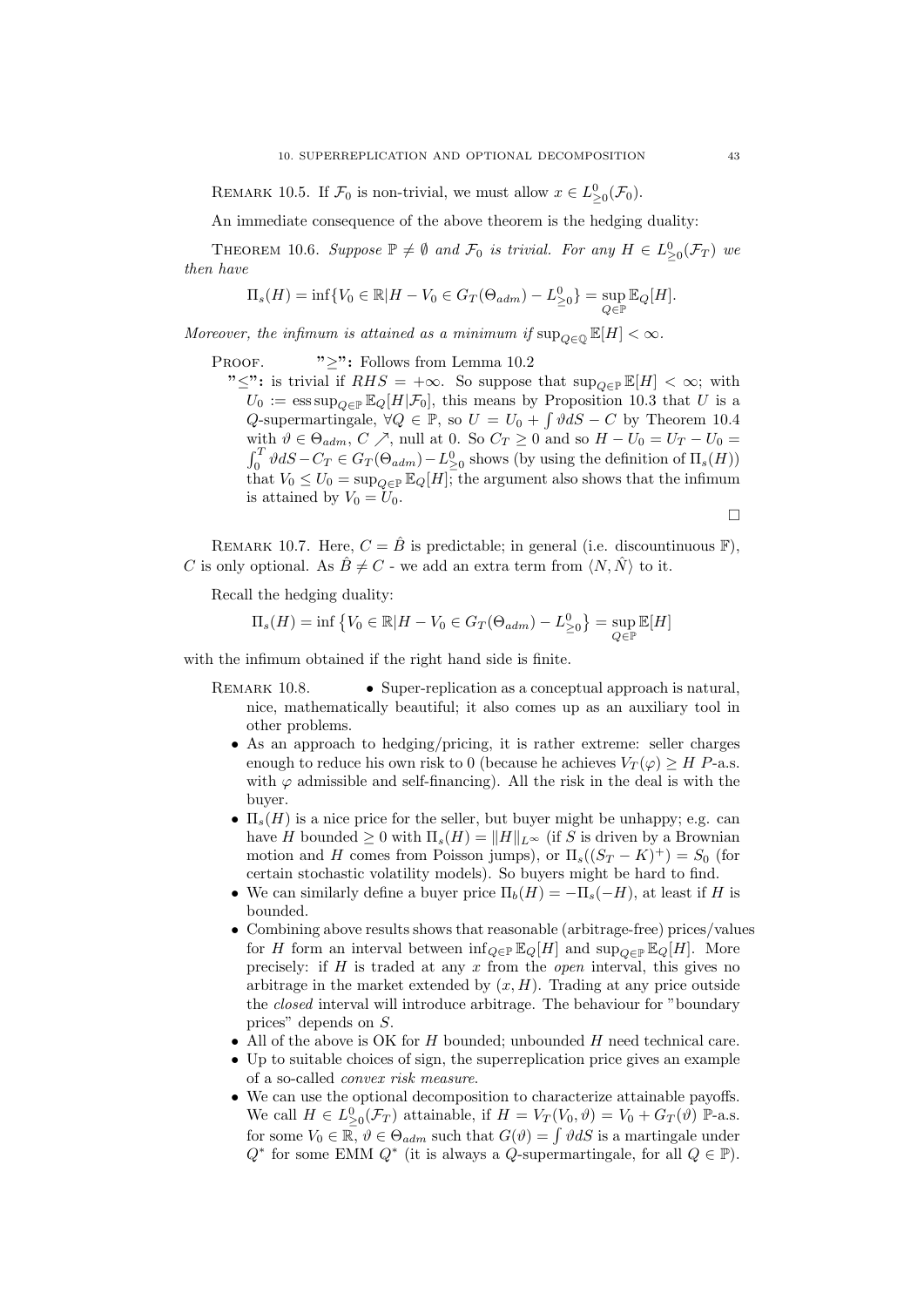### 44 1. ARBITRAGE THEORY

Then, for  $\mathcal{F}_0$  trivial, one can show that H is attainable (in the above sense) if and only if  $\sup_{Q \in \mathbb{P}} \mathbb{E}_Q[H] < \infty$  and is attained in some  $Q^*$ .

### 11. American Options

With a European option, the time of the payoff is fixed (usually  $T$ ). With an American option, the owner/holder can also choose the time of the payoff. How can we model, value and hedge such a product?

We use the usual model of  $(\Omega, \mathcal{F}, P)$ ,  $\mathbb{F} = (\mathcal{F}_t)_{0 \leq t \leq T}$ ,  $B \equiv 1$  and  $S = (S_t)_{0 \leq t \leq T}$ an  $\mathbb{R}^d$ -valued semimartingale. We impose absence of arbitrage via  $\mathbb{P} \neq \emptyset$ .

An American option is described by its payoff process  $U = (U_t)_{0 \leq t \leq T}$  (discounted as usual); U is F-adapted, càdlàg,  $\geq 0$ . Then  $U_{\tau}$  is the payoff due at time  $\tau$  if the owner decides to exercise the option at  $\tau$ . The owner/holder chooses  $\tau$ . but it must be a stopping time to exclude prophets and clairvoyance, with values  $\tau \in [0, T]$ .

**Notation:**  $S_{t,T}$  is the set of all stopping times  $\tau$  with values in  $[t, T]$ .

Consider the seller/writer of an American option at time  $t \in [0, T]$ . What can she do?

- If option has already been exercised: nothing.
- Otherwise: suppose the owner chooses to exercise at  $\tau$ . Then the seller faces a payoff (at  $\tau$ ) of  $U_{\tau}$ . To be safe, the seller would like to be able to super-replicate this, from t on; so he needs  $\exp_{\Omega \subseteq \mathbb{P}} \mathbb{E}_{\Omega}[U_{\tau} | \mathcal{F}_{t}].$  But the seller does not know  $\tau$ , so to be safe, he will also need to maximise over  $\tau \in \mathcal{S}_{t,T}$ . This prepares him for the worst case.

So, the natural selling price at  $t$  is:

$$
\overline{V}_t := \operatorname*{ess\,sup}_{Q \in \mathbb{P}, \tau \in \mathcal{S}_{0,T}} I_{\{\tau \geq t\}} \mathbb{E}_{Q}[U_{\tau}|\mathcal{F}_t] = \operatorname*{ess\,sup}_{Q \in \mathbb{P}, \tau \in \mathcal{S}_{t,T}} \mathbb{E}_{Q}[U_{\tau}|\mathcal{F}_t], 0 \leq t \leq T.
$$

PROPOSITION 11.1. Suppose  $\mathbb{P} \neq \emptyset$  and  $\mathcal{F}_0$  is trivial. If

$$
\overline{V}_0 = \sup_{Q \in \mathbb{P}, \tau \in \mathcal{S}_{0,T}} \mathbb{E}[U_\tau] < \infty \,,
$$

then  $\overline{V}$  is a Q-super-martingale for all  $Q \in \mathbb{P}$ . Moreover, it is the smallest of all càdlàg processes  $V' \geq U$  such that V' is Q-super-martingale, for all  $Q \in \mathbb{P}$ .

PROOF. Similar to Proposition 10.3: fix  $Q \in \mathbb{P}$  and set

 $\zeta_t := \{\text{all density processes } Z \text{ w.r.t. } Q \text{ of some } R \in \mathbb{P}, \text{ with } R = Q \text{ on } \mathcal{F}_t\}$ 

Then get as in proof of Proposition 10.3 that  $\overline{V}_t = \operatorname*{ess\,sup}_{Z \in \zeta_t, \tau \in \mathcal{S}_{t,T}} \underbrace{\mathbb{E}_{Q}[Z_{\tau}U_{\tau}|\mathcal{F}_t]}$  $=:\Gamma_t(Z,\tau)$ .

Moreover, the family  $\{\Gamma_t(Z,\tau) | Z \in \zeta_t, \tau \in \mathcal{S}_{t,T}\}\$ is upward directed: For  $\Gamma_t(Z^i,\tau_i)$ , set  $A := \{\Gamma_t(Z^1, \tau_1) \geq \Gamma_t(Z^2, \tau_2)\} \in \mathcal{F}_t$ , so  $\overline{Z} : Z^1 I_A + Z^2 I_{AC}$  is in  $\zeta_t$  (see Proposition 10.3) and  $\overline{\tau} := \tau_1 I_A + \tau_2 I_{A}c$  is in  $\mathcal{S}_{t,T}$ , and then  $\max(\Gamma_t(Z^1, \tau_1), \Gamma_t(Z^2, \tau_2)) =$  $\Gamma_t(\overline{Z}, \overline{\tau}).$ 

So for  $s \leq t$ , we get:

$$
\overline{V}_t = \operatorname*{ess\,sup}_{Z \in \zeta_t, \tau \in \mathcal{S}_{t,T}} \Gamma_t(Z, \tau) = \lim_{n \to \infty} \mathbb{E}_Q[Z^n_{\tau_n} U_{\tau_n} | \mathcal{F}_t],
$$

and so (by using, in the first equality, monotone convergence due to the set being upward directed)

$$
\mathbb{E}_Q[\overline{V}_t|\mathcal{F}_s] = \lim_{n \to \infty} \mathbb{E}_Q \left[ \mathbb{E}_Q[Z^n_{\tau_n} U_{\tau_n}|\mathcal{F}_t]|\mathcal{F}_s \right] \le \underset{Z \in \zeta_t, \tau \in \mathcal{S}_{s,T}}{\text{ess}\sup} \mathbb{E}_Q[Z_\tau U_\tau|\mathcal{F}_s] = \overline{V}_s,
$$

which gives us the super-martingale property, and also  $\overline{V} \geq 0$  and then  $\mathbb{E}_{Q}[\overline{V}_{t}] \leq$  $\overline{V}_0 < \infty$ .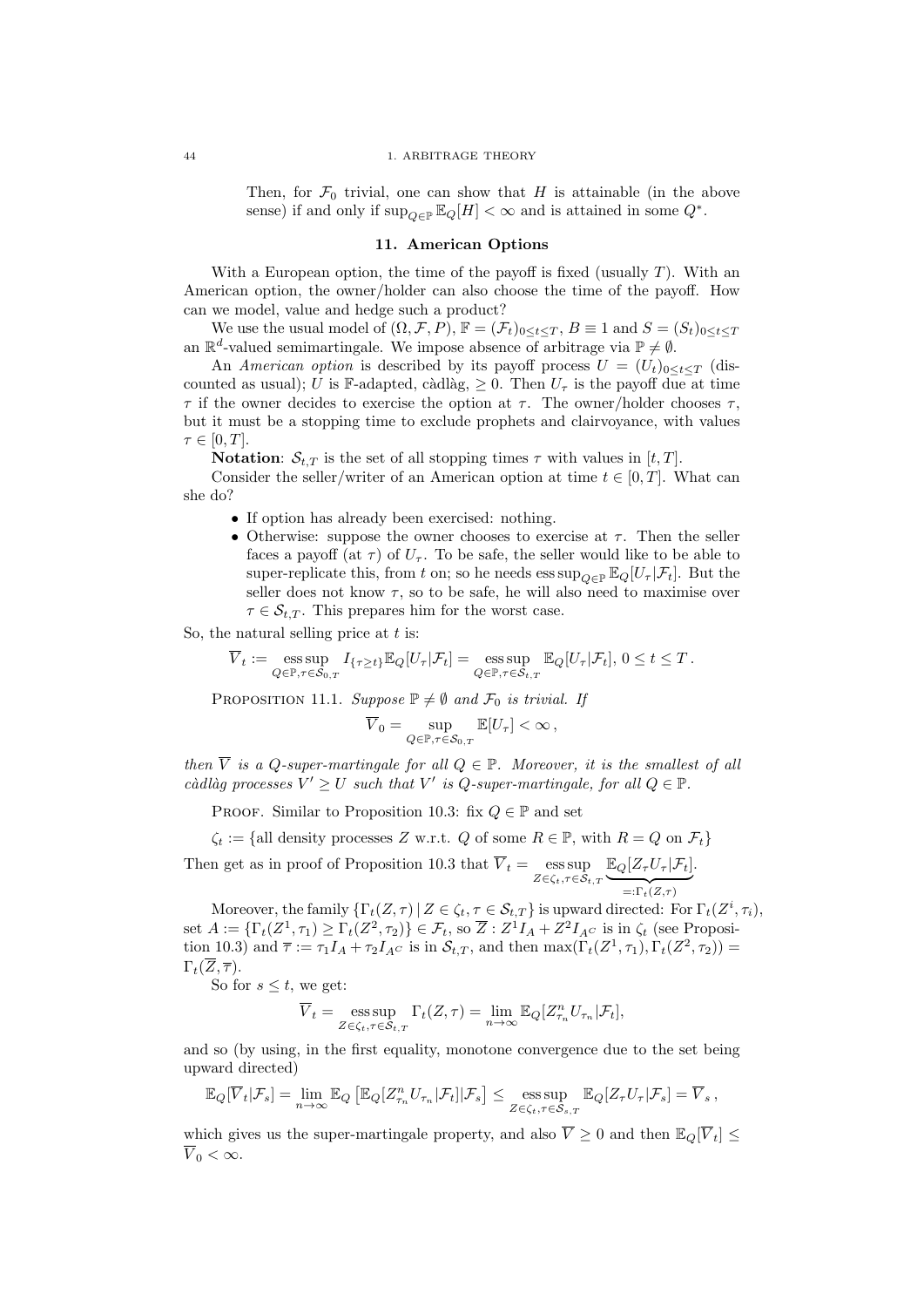We now prove the minimality of  $\overline{V}$ : Since  $t \in \mathcal{S}_{t,T}$ , we get  $\overline{V} \geq U$  in the sense that  $\overline{V}_t \geq U_t$  P-a.s., for all  $t \in [0,T]$ . If V' satisfies this as well and is a Q-super-martingale, for all  $Q \in P$ , and càdlàg, then  $V'_t \geq \mathbb{E}_Q[V'_\tau | \mathcal{F}_t] \geq \mathbb{E}_Q[U_\tau | \mathcal{F}_t]$ , for all  $Q \in \mathbb{P}$ , for all  $\tau \in \mathcal{S}_{t,T}$ , where the first inequality follows from the stopping theorem and the second one since  $V' \geq U$  and both are càdlàg. So we get that  $V'_t \ge \operatorname{ess\,sup}_{Q \in \mathbb{P}, \tau \in \mathcal{S}_{t,T}} \mathbb{E}_{Q}[U_\tau | \mathcal{F}_t] = \overline{V}_t$  P-a.s., for all t.

REMARK 11.2. One has to show that  $\overline{V}$  has version which is càdlàg. This is important for the comparison between V' and  $\overline{V}$ . This is also important since we want  $\overline{V}_{\tau} \ge U_{\tau}$ , for all  $\tau \in \mathcal{S}_{0,T}$ .

We now look at generalised strategies with consumption,  $x \in \mathbb{R}, \vartheta \in \Theta_{adm}, C$ adapted, increasing càdlàg, null at 0, with  $V^{x,\vartheta,C} = x + \int \vartheta dS - C$ . We also introduce for the American option the super-replication price at 0 as:

$$
\Pi_s(U) := \inf \{ V_0 \in \mathbb{R} \, | \, \exists \vartheta \in \Theta_{adm} \text{ with } V_0 + G(\vartheta) \geq U \} .
$$

Note that we want  $V_0+G_\tau(\vartheta) \ge U_\tau$  a.s. for all stopping times; which is well defined as  $G(\vartheta)$ , U are both càdlàg.

THEOREM 11.3. Suppose 
$$
\mathbb{P} \neq \emptyset
$$
 and  $\mathcal{F}_0$  trivial. If

$$
\overline{V}_0 = \sup_{Q \in \mathbb{P}, \tau \in \mathcal{S}_{0,T}} \mathbb{E}_Q[U_\tau] < \infty \,,
$$

then it holds that

(1) there exists a generalized strategy with consumption  $(x, \vartheta, C)$  with  $V^{x, \vartheta, C} \geq$ U and  $(x, \vartheta, C)$  is minimal in the sense that for any  $(x', \vartheta', C')$  with  $V^{x',\vartheta',C'} \geq U$ , we have  $V^{x,\vartheta,C} \leq V^{x',\vartheta',C'}$ . Moreover, we can take  $x = \overline{V}_0 = \sup_{Q \in \mathbb{P}, \tau \in \mathcal{S}_{0,T}} \mathbb{E}_Q[U_\tau].$ 

(2) the super-replication price is  $\Pi_s(U) = \overline{V}_0 = \sup{\{\mathbb{E}_Q[U_\tau] \mid Q \in \mathbb{P}, \tau \in \mathcal{S}_{0,T}\}}$ .

PROOF. By Proposition 11.1,  $\overline{V} \geq U$  is a *Q*-supermartingale, for all  $Q \in \mathbb{P}$ . So existence of  $(x, \vartheta, C)$  is immediate from the optional decomposition Theorem 10.4, and also  $x = \overline{V}_0$ . The minimality:  $V' := V^{x', \vartheta', C'}$  is a Q-supermartingale for all  $Q \in \mathbb{P}$ . So if also  $V' \geq U$ , then  $\overline{V} \leq V'$  by Proposition 11.1.

If  $V^{x,\vartheta,0} = x + G(\vartheta) \geq U$ , then for any  $Q \in \mathbb{P}$ :  $\mathbb{E}_{Q}[U_{\tau}] \leq x + \mathbb{E}_{Q}[G_{\tau}(\vartheta)] \leq x$ , for all  $\tau \in \mathcal{S}_{0,T}$ , as  $G(\vartheta)$  is Q-supermartingale. So  $\Pi_s(U) \geq \overline{V}_0$ . For the " $\leq$ " part, take  $(x, \vartheta, C)$  from part 1) with  $x = \overline{V}_0$  to get  $\vartheta \in \Theta_{adm}$  with  $x + G(\vartheta) = V^{x, \vartheta, 0} \ge$  $V^{x,\vartheta,C} \geq U$  by 1), and so  $\Pi_s(U) \leq x = \overline{V}_0$ .

**Interpretation**: The initial capital  $x = \overline{V}_0 = \sup_{Q \in \mathbb{P}, \tau \in \mathcal{S}_{0,T}} \mathbb{E}_Q[U_\tau]$  allows construction of self-financing strategy  $(x, \vartheta)$  whose value process  $V(x, \vartheta) = x +$  $\int \vartheta dS \geq V^{x,\vartheta,C} \geq U$  always lies above U, so following  $(x,\vartheta)$  keeps the option seller safe and allows him to make the payoff  $U_{\tau}$ , no matter which  $\tau$  is chosen by the option holder. Depending on the  $\tau$ , the option seller might make a profit of:  $x + G_\tau(\vartheta) - U_\tau = V_\tau^{x, \vartheta, C} - U_\tau + C_\tau \geq C_\tau.$ 

The same reasoning holds at any time t instead of 0; then starting with  $\overline{V}_t$  at t leads to profit of  $C_{\tau}-C_t \geq 0$  for  $\tau \in \mathcal{S}_{t,T}$ , since C is decreasing.

If  $\mathbb{P} = \{Q^*\}\$ is a singleton (so that, as we know from finite discrete time, we have a complete market), then

$$
\overline{V}_t = \operatorname*{ess\,sup}_{\tau \in \mathcal{S}_{t,T}} \mathbb{E}_{Q^*}[U_\tau | \mathcal{F}_t], \ 0 \le t \le T.
$$

Finding this is the classical optimal stopping problem. If one has a Markov structure, this further reduces to the free boundary problem, which is a PDE problem with an unknown boundary.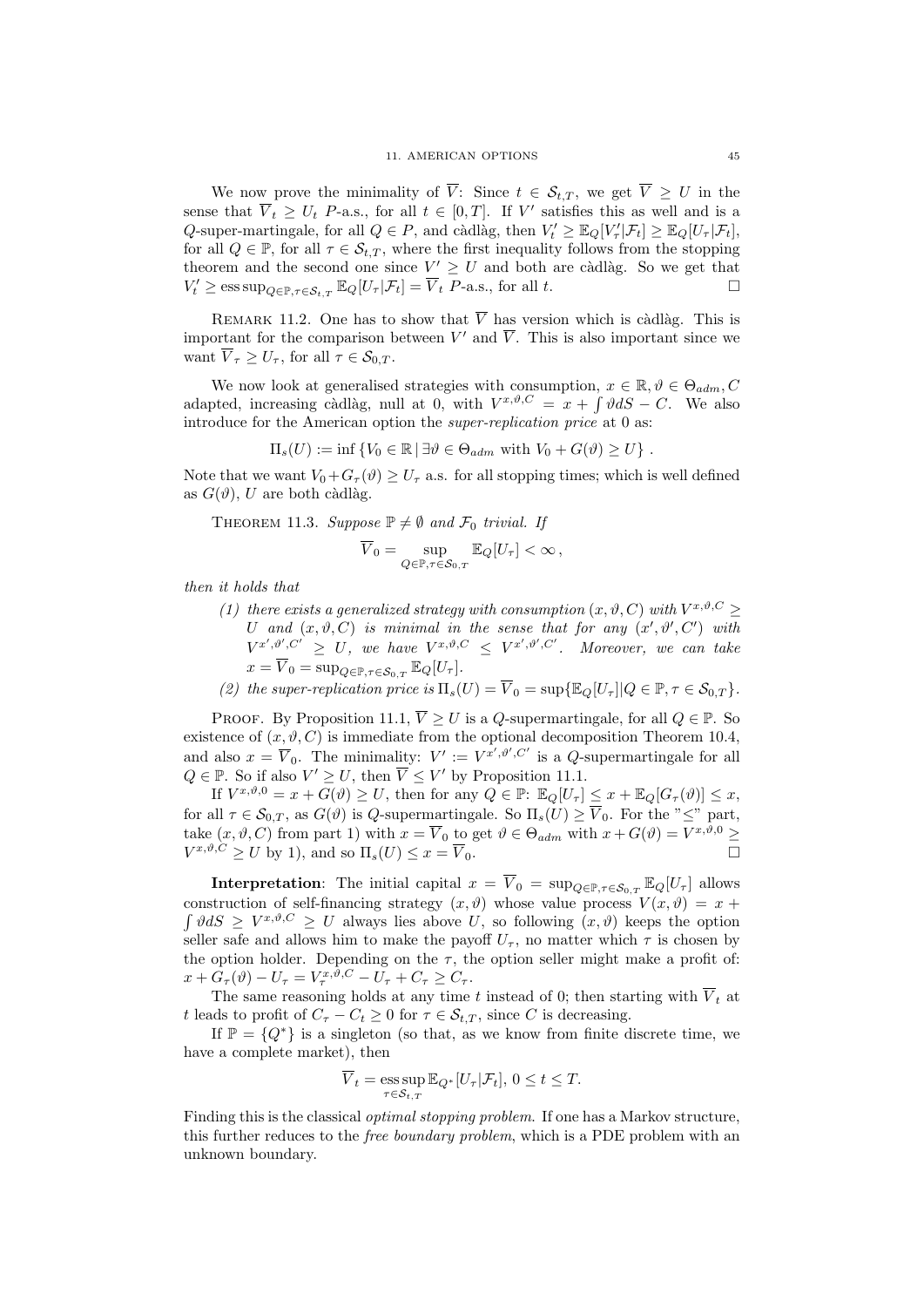For general  $\mathbb{P}$ , finding  $\overline{V}$  is usually difficult. A frequent approach, especially in the Lévy setting is to start with a  $P$ -Lévy model for  $S$  and then look for a  $Q \in \mathbb{P}$  such that S (or log S) is also Q-Lévy. Then we try to work out  $V_t^Q :=$  $\text{ess sup}_{\tau \in \mathcal{S}_{t,T}} \mathbb{E}_Q[U_\tau | \mathcal{F}_t], 0 \leq t \leq T.$ 

The next step is to use  $V^Q$  as the price process of U. This is partly all right, since it gives no arbitrage; usually, however, there is no hedging strategy to guarantee that one can stay above  $U$  in a self-financing way.

For *finite discrete time*, the results are more explicit, since we can construct  $\overline{V}$  by backward recursion. For  $Q \in \mathbb{P}$ , denote by  $Z^Q = \left( Z_k^Q \right)$  $_{k=0,...,T}$  the density process of Q w.r.t. P. Define the process J recursively backward by  $J_T = U_T$  and for  $k = 0, 1, \ldots, T - 1$ :

$$
J_k = \max \left\{ U_k, \underset{Q \in \mathbb{P}}{\mathrm{ess \, sup}} \, \mathbb{E}_Q[J_{k+1}|\mathcal{F}_k] \right\}
$$

Note: by Bayes' rule we obtain  $\mathbb{E}_Q[J_{k+1}|\mathcal{F}_k] = \mathbb{E}_P\left[J_{k+1}\frac{Z^Q_{k+1}}{Z^Q_k}|\mathcal{F}_k\right]$  and this needs only the one-step transition probabilities of  $Q$  between  $k$  and  $k + 1$ .

THEOREM 11.4. Assume  $\mathbb{P} \neq \emptyset$  and final discrete time. Then  $J = \overline{V}$ , so that  $\overline{V}$  has a recursive representation.

PROOF. All the conditional expectations are well defined in  $[0, \infty]$ , and we get from  $\overline{V}$  the supermartingale property (for each Q) and the minimality as in proposition 11.1, even without integrability.

- "≥": By construction,  $J \geq U$  and for each  $Q \in \mathbb{P}$ ,  $J_k \geq \mathbb{E}_Q[J_{k+1}|\mathcal{F}_k]$ , i.e., J has the Q-supermartingale property for all  $Q \in \mathbb{P}$ . But  $\overline{V}$  is minimal, so  $J \geq \overline{V}$ .
- "=": Induction:  $J_T = U_T = \overline{V}_T$ , and if  $J_{k+1} \leq \overline{V}_{k+1}$ , we get for all  $Q \in \mathbb{P}$ that  $\mathbb{E}_Q[J_{k+1}|\mathcal{F}_k] \leq \mathbb{E}_Q[\overline{V}_{k+1}|\mathcal{F}_k] \leq \overline{V}_k$  by Proposition 11.1; so  $J_k =$  $\max \left\{ \overline{U}_k, \operatorname{ess\,sup}_{Q \in \mathbb{P}} \mathbb{E}_Q[J_{k+1} | \mathcal{F}_k] \right\} \leq \max(U_k, \overline{V}_k) = \overline{V}_k.$

$$
\Box
$$

If the market is complete, so we have  $\mathbb{P} = \{Q^*\}$ , the recursion becomes

$$
\overline{V}_k = \max\{U_k, \mathbb{E}_{Q^*}[\overline{V}_{k+1}|\mathcal{F}_k]\}.
$$

**Financial interpretation:** At time  $k$ , the option holder can either exercise the option (and get  $U_k$ ) or he can continue to hold the option for at least one time step. Then the value at time  $k+1$  will be  $\overline{V}_{k+1}$ , and viewed as a time  $k+1$  payoff, that has a time k value of  $\text{ess sup}_{Q \in \mathbb{P}} \mathbb{E}_Q[\overline{V}_{k+1}|\mathcal{F}_k]$ . As the option holder is free to choose his decision at k, the value of the contract for him at k is the maximum of the two possibilities.

REMARK 11.5. In the complete market case  $\mathbb{P} = \{Q^*\}$ , the optional decomposition of  $\overline{V}$  is given by the Doob-Meyer decomposition of the  $Q^*$ -supermartingale  $\overline{V}$ . Indeed,  $\overline{V}$  is a  $Q^*$ -supermartingale, so by Doob-Meyer  $\overline{V} = "Q^*$ -(local) martingale" − "increasing predictable process"; and since  $\mathbb{P} = \{Q^*\}, S$  has the martingale representation property, so the above  $Q^*$ -martingale is a stochastic integral of  $S$ , which gives us the optional decomposition and even  $C$  predictable.

EXAMPLE 11.6 (American call option). Suppose  $\mathbb{P} = \{Q^*\}\$  and  $S = \frac{\tilde{S}}{\tilde{S}}$  $\frac{S}{\tilde{B}}$  is a true  $Q^*$ -martingale. Consider  $\tilde{U}_t = (\tilde{S}_t - K)^+$ ,  $0 \le t \le T$ . Then: if  $\tilde{B}$  is increasing (i.e. the interest rates are non-negative), then

$$
\tilde{V}_t = \tilde{B}_t \mathbb{E}_{Q^*} \left[ \frac{(\tilde{S}_T - K)^+}{\tilde{B}_T} \big| \mathcal{F}_t \right] = \tilde{B}_t \mathbb{E}_{Q^*} \left[ \frac{\tilde{U}_T}{\tilde{B}_T} \big| \mathcal{F}_t \right].
$$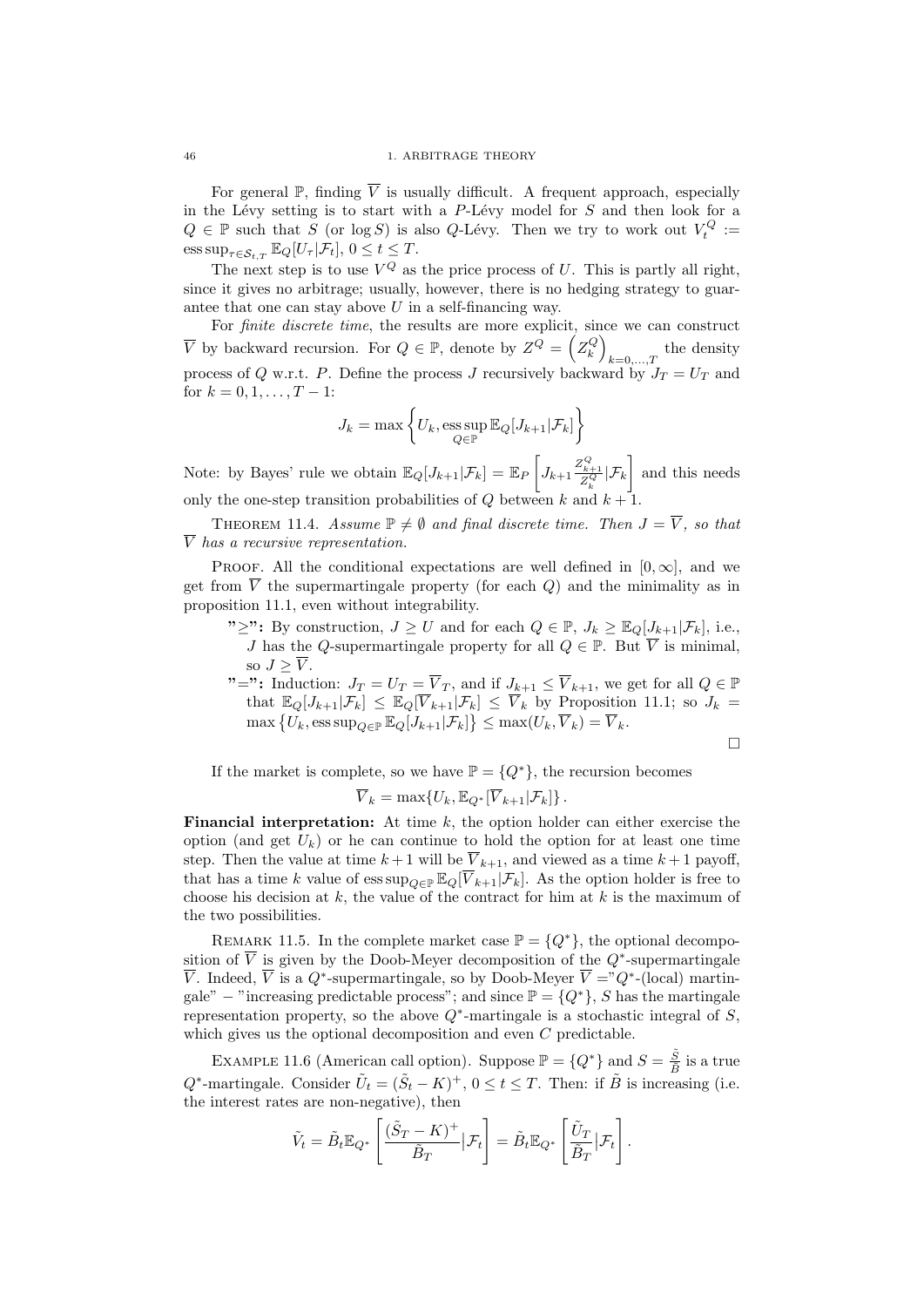So: American call option has the same value as a European call option.

PROOF. An important point is that S is a  $Q^*$ -martingale and  $x \mapsto (x - K)^+$  is convex; so we get a submartingale, and it is never optimal to stop a submartingale early. More precisely:

$$
\frac{\tilde{U}_{\tau}}{\tilde{B}_{\tau}} = \left(S_{\tau} - \frac{K}{\tilde{B}_{\tau}}\right)^{+} \ge \left(S_{\tau} - \frac{K}{\tilde{B}_{t}}\right)^{+}
$$

and so

$$
\mathbb{E}_{Q^*}[\frac{\tilde{U}_{\tau}}{\tilde{B}_{\tau}}|\mathcal{F}_t] \geq \mathbb{E}_{Q^*}[(S_{\tau}-\frac{K}{\tilde{B}_t})^+|\mathcal{F}_t] \geq (\mathbb{E}_{Q^*}[S_{\tau}-\frac{K}{\tilde{B}_t}|\mathcal{F}_t])^+ = (S_t+\frac{K}{\tilde{B}_t})^+ = \frac{\tilde{U}_t}{\tilde{B}_t}.
$$

So  $\frac{\tilde{U}}{\tilde{B}}$  is a  $Q^*$ -submartingale, so that  $\mathbb{E}_{Q^*}\left[\frac{\tilde{U}_T}{\tilde{B}_T}\right]$  $\frac{\tilde{U}_T}{\tilde{B}_T}|\mathcal{F}_\tau\right]\geq \frac{\tilde{U}_\tau}{\tilde{B}_\tau}$  $\frac{U_{\tau}}{\tilde{B}_{\tau}}$ , for all  $\tau \in \mathcal{S}_{t,T}$ , hence by conditioning on  $\mathcal{F}_t$ ,  $\mathbb{E}_{Q^*}\left[\frac{\tilde{U}_T}{\tilde{B}_T}\right]$  $\frac{\tilde{U}_T}{\tilde{B}_T} | \mathcal{F}_t \Big] \ge \operatorname{ess\,sup}_{\tau \in \mathcal{S}_{t,T}} \mathbb{E}_{Q^*} \left[ \frac{\tilde{U}_\tau}{\tilde{B}_\tau} \right]$  $\frac{\tilde{U}_{\tau}}{\tilde{B}_{\tau}}|\mathcal{F}_{t}\bigg]$ , whence we get the desired equality.  $\Box$ 

Now we replace the call by the put, i.e.  $(x-K)^+$  by  $(K-x)^+$ . Then one might naively expect (since we again have a convex function) that the same result holds for the American put as well, but this is not so (the problem is that  $\tilde{B}$  being increasing no longer helps us in the proof). One can even show (e.g. for the binomial tree): if the interest rate  $r$  is positive, then for some  $K$  the American put has a strictly higher value than a European put. However, if we model dividends by negative rates, we end up with the same phenomenon in the case of the American put.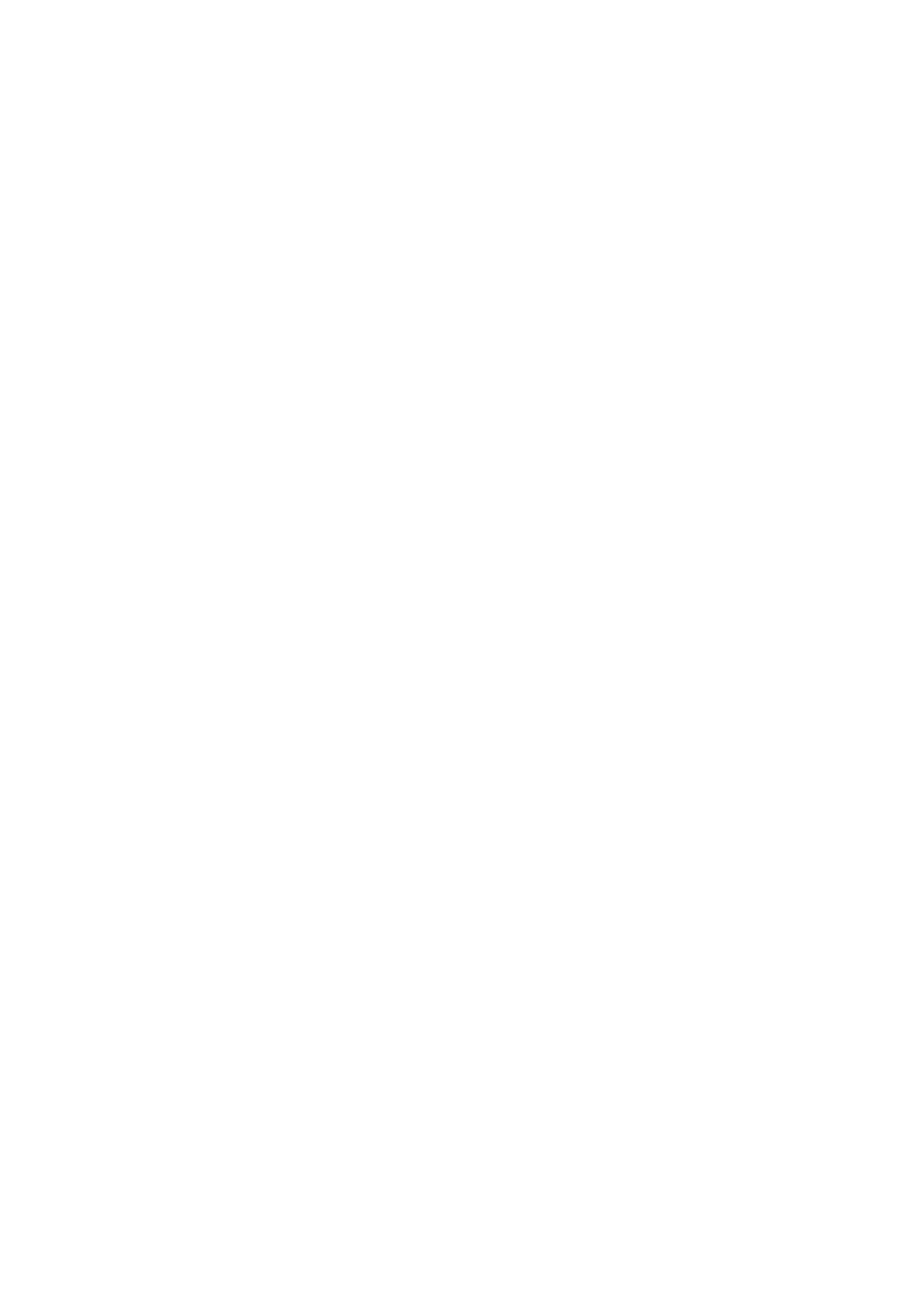# CHAPTER 2

# Utility Optimization

### 1. Utility optimization in discrete models

We consider the complete and incomplete case in a one period model with a general utility function and some particular examples. This section is preparatory and should provide a feeling for the type of problem, which we are going to treat.

DEFINITION 1.1. A real valued function  $u: I \to \mathbb{R}$  is called utility function if  $I = ]0, \infty[$  or  $I = ]-\infty, \infty[$  and u is an increasing, strictly concave  $C^2$ -function. We shall denote dom(u) := I and we define  $u(x) = -\infty$  for  $x \notin dom(u)$ . Furthermore we shall assume that  $\lim_{x\downarrow 0} u(x) = -\infty$  if  $\text{dom}(u) = ]0, \infty[$ .

REMARK 1.2. In the sequel we shall impose further conditions on utility functions guaranteeing the existence of optimal solutions. For the presentation of the problem this is not necessary.

We consider a financial market  $(S_n^0, \ldots, S_n^d)_{n=0,1}$  on  $(\Omega, \mathcal{F}, P)$  with one period and aim to solve the following optimization problem for a given utility function  $u : dom(u) \to \mathbb{R}$  and  $x \in dom(u)$ .

$$
E_P(u(\frac{1}{S_1^0}V_1(\phi)) \to \max, V_0(\phi) = x,
$$

where  $\phi$  is running over all self-financing trading strategies. This leads to the following one dimensional optimization problem

$$
a \mapsto E_P(u(x + a(\widetilde{S}_1 - \widetilde{S}_0))),
$$

which can be solved by classical analysis. We see immediately that the existence of an optimal strategy  $\hat{a}(x)$  for a fixed  $x \in \text{dom}(u)$  leads to

$$
E_P(u'(x+\widehat{a}(x)(\widetilde{S}_1-\widetilde{S}_0))(\widetilde{S}_1-\widetilde{S}_0))=0.
$$

This is in turn means that the vector can be normalized to a probability measure Q, i.e.

$$
\frac{dQ}{dP} = \frac{1}{\lambda}u'(x + \widehat{a}(x)(\widetilde{S}_1 - \widetilde{S}_0)),
$$

which is a martingale measure since  $E_Q(\widetilde{S}_1 - \widetilde{S}_0) = 0$ . Therefore the existence of an optimizer leads to arbitrage-free markets.

Next we consider the general situation in discrete models, i.e. finite  $\Omega$ . Given a financial market  $(S_n^0, \ldots, S_n^d)_{n=0,\ldots,N}$  on  $(\Omega, \mathcal{F}, P)$  and a utility function u, then we define the *utility optimization problem* as determination of  $U(x)$  for  $x \in dom(u)$ , i.e.

$$
\sup_{\substack{\phi \text{ trading strategy} \\ \phi \text{ self financing}}} E(u(\frac{1}{S_N^0}V_N(\phi)) =: U(x).
$$
  

$$
V_0(\phi) = x
$$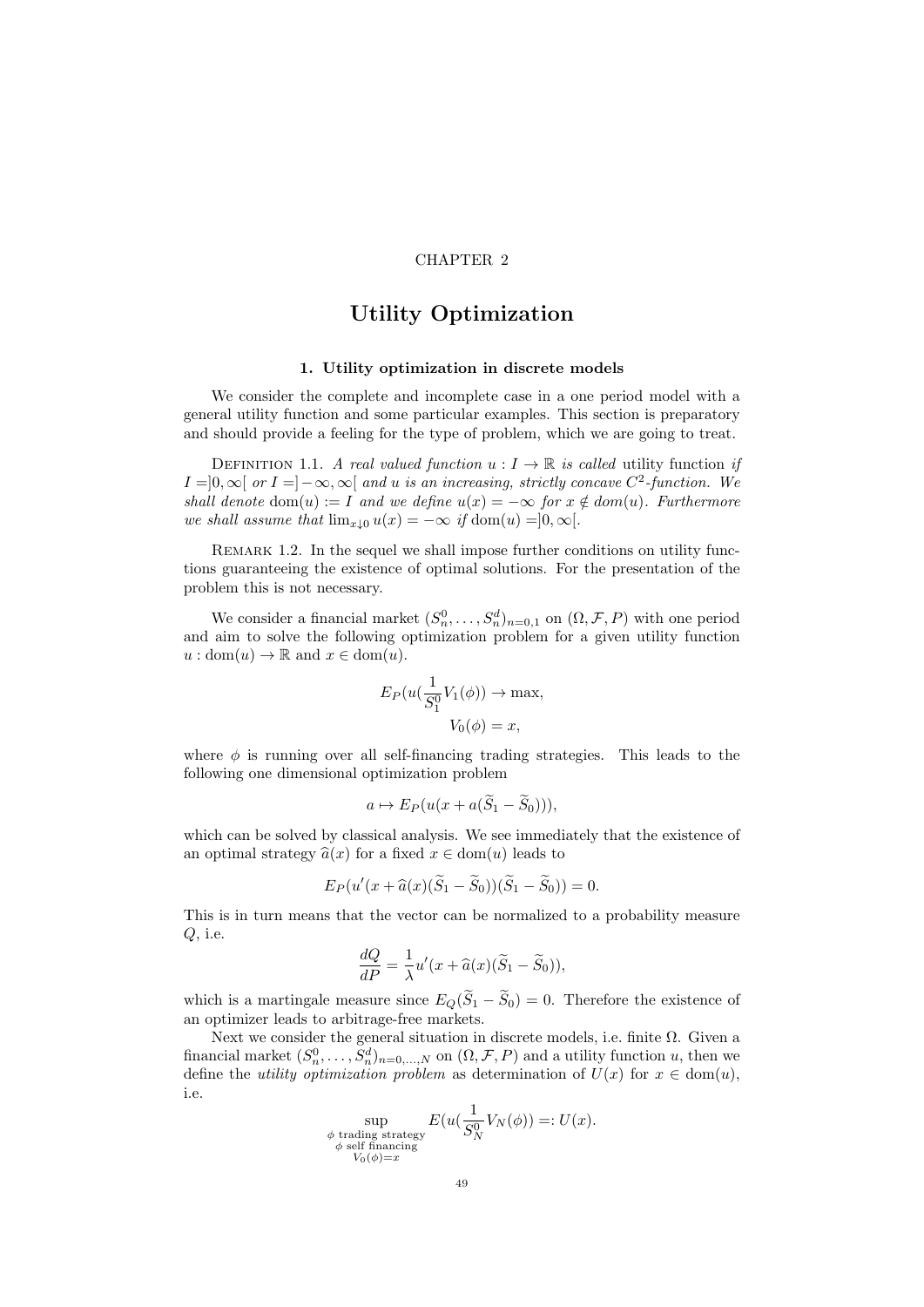We say that the utility optimization problem at  $x \in \text{dom}(u)$  is solvable if  $U(x)$  is finitely valued and if we find an optimal self financing trading strategy  $\hat{\phi}(x)$  for  $x \in \text{dom}(u)$  such that

$$
U(x) = E(u(\frac{1}{S_N^0}V_N(\hat{\phi}(x))),
$$
  

$$
V_0(\hat{\phi}(x)) = x.
$$

We shall introduce three methods for the solution of the utility optimization problem, where the number of variables involved differ.

We assume that  $\mathcal{F} = 2^{\Omega}$  and  $P(\omega) > 0$  for  $\omega \in \Omega$ . We then have three characteristic dimensions: the dimension of all random variables  $|\Omega|$  (the number of paths), then the dimension of discounted outcomes at initial wealth 0, denoted by dim  $K$ , and the number of martingale measures m. We have the basic relation

$$
m + \dim \mathcal{K} = |\Omega|.
$$

- the pedestrian method is an unconstraint extremal value problem in dim  $\mathcal K$ variables.
- the Lagrangian method yields an unconstraint extremal value problem in  $|\Omega| + m$  variables.
- the duality method (martingale approach) yields an unconstraint extremal value problem in  $m$  variables. Additionally one has to transform the dual value function to the original, which is a one dimensional extremal value problem.

In financial mathematics usually dim  $K \gg m$ , which means that the duality method is of particular importance.

1.1. Pedestrian's method. We can understand utility optimization as unrestricted optimization problem. Define  $S$  the vector space of all predictable strategies  $(\phi_n)_{n=0,\dots,N}$ , then the utility optimization problem for  $x \in \text{dom}(u)$  is equivalent to solving the following problem

$$
F_x: \left\{ \begin{array}{c} \mathcal{S} \to \mathbb{R} \cup \{-\infty\} \\ (\phi_n)_{n=0,\ldots,N} \mapsto E(u(x+(\phi \cdot \widetilde{S})_N)) \\ \sup_{\phi \in \mathcal{S}} F_x(\phi) = U(x) \end{array} \right.
$$

This is an ordinary extremal value problem for every  $x \in \text{dom}(u)$ . Let  $(\widehat{\phi_n})_{n=0,\dots,N}$ be an optimal strategy, then necessarily

$$
\operatorname{grad} F_x((\widehat{\phi}_n)_{n=0,\ldots,N}) = 0
$$

and therefore we can in principle calculate the optimal strategy. From this formulation we take one fundamental conclusion.

THEOREM 1.3. Let the utility optimization problem at  $x \in \text{dom}(u)$  be solvable and let  $(\widehat{\phi}_n)_{n=0,\ldots,N}$  be an optimal strategy, so

$$
\sup_{\phi \in \mathcal{S}} F_x(\phi) = U(x) = F_x(\widehat{\phi}),
$$

then  $\mathcal{M}^e(\widetilde{S}) \neq \emptyset$ .

PROOF. We calculate the directional derivative with respect to  $1_A$  for  $A \in$  $\mathcal{A}(\mathcal{F}_{i-1})$  for  $i=1,\ldots,N$ ,

$$
\frac{d}{ds}|_{s=0} E(u(x+(\widehat{\phi}\cdot\widetilde{S})_N + s1_A\Delta S_i))
$$
  
=  $E(u'(x+(\widehat{\phi}\cdot\widetilde{S})_N)1_A\Delta S_i).$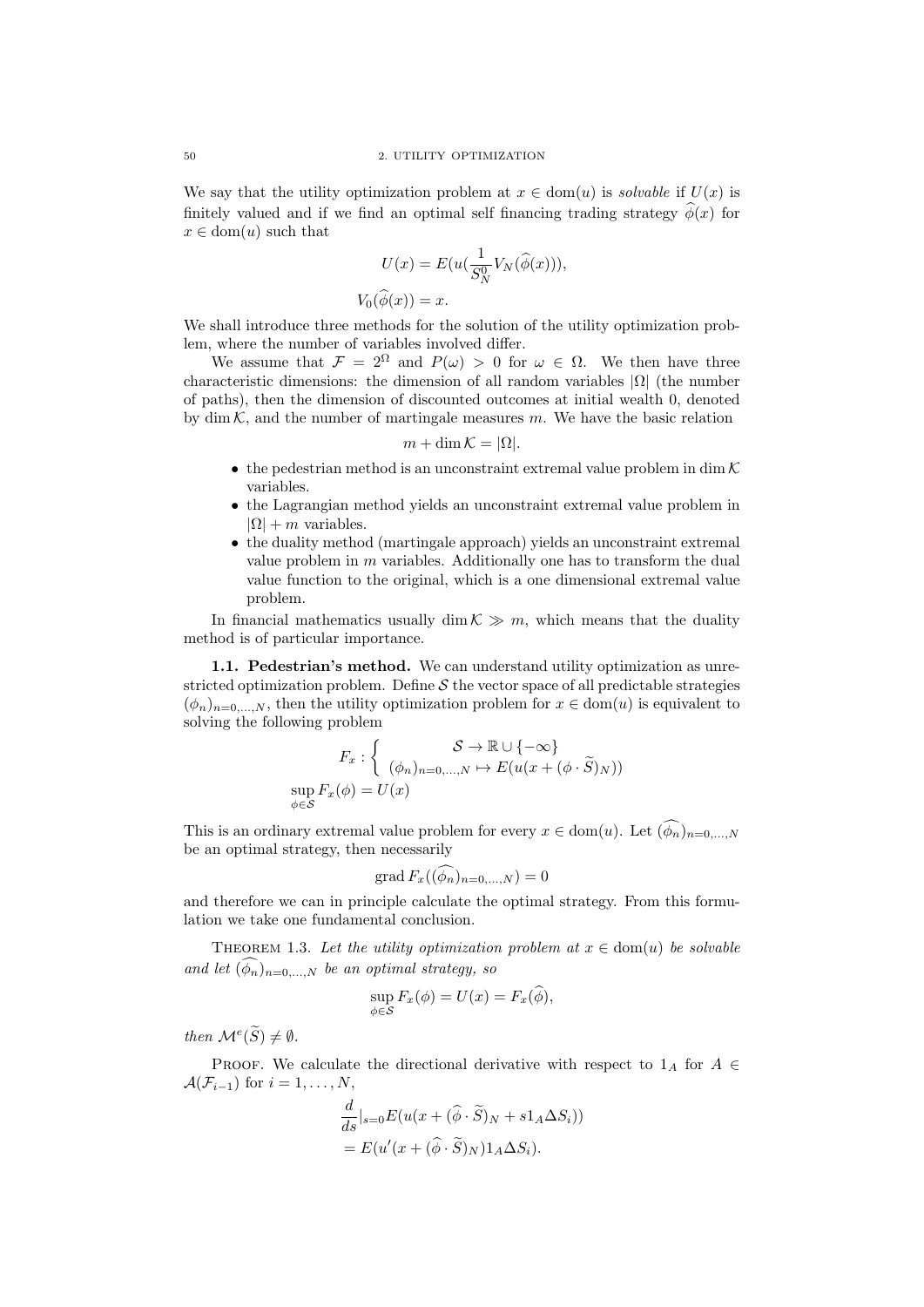Since  $(\phi_n)_{n=0,\dots,N}$  is an optimizer we necessarily have that the directional derivatives in direction of the elements  $1_A\Delta S_i$  vanish. We define

$$
\lambda := E(u'(x + (\widehat{\phi} \cdot \widetilde{S})_N)) > 0
$$

since  $u'(y) > 0$  for  $y \in \text{dom}(U)$ . Consequently

$$
\frac{dQ}{dP} := \frac{1}{\lambda}u'(x + (\widehat{\phi} \cdot \widetilde{S})_N)
$$

defines a probability measure equivalent to P. Hence we obtain from the gradient condition that

$$
E_Q(1_A(S_i - S_{i-1})) = 0
$$

for all  $A \in \mathcal{A}(\mathcal{F}_{i-1})$  and  $i = 1, \ldots, N$ , which means

$$
E(S_i|\mathcal{F}_{i-1})=S_{i-1}
$$

for  $i = 1, ..., N$ , therefore  $Q \in \mathcal{M}^e(\widetilde{S})$ .  $(\widetilde{S})$ .

Besides baby examples the pedestrian's method is not really made for the solution of the utility optimization problem, since equations become very complicated and the internal structure does not really get clear. Nevertheless the above conclusion is of high importance, since it will be a basic assumption from now on.

CONDITION 1.4. We shall always assume  $\mathcal{M}^e(\widetilde{S}) \neq \emptyset$ .

Furthermore we can easily formulate a basis existence and regularity result by the pedestrian's method (which allows to make nice general conclusions).

PROPOSITION 1.5. Assume  $\mathcal{M}^e(\widetilde{S}) \neq \emptyset$  and  $\lim_{x \to \infty} u'(x) = 0$  if  $\text{dom}(u) = \mathbb{R}$ , then the utility optimization problem for  $x \in \text{dom}(u)$  has a unique solution  $\widehat{X}(x) \in$  $x + \mathcal{K}$ , which is also the unique local maximum, and  $x \mapsto \hat{X}(x)$  is  $C^1$  on dom(u). If  $x \notin \text{dom}(u)$ , then  $\sup_{\phi \in \mathcal{S}} F_x(\phi) = -\infty$ .

PROOF. The functional  $X \mapsto E_P(u(X))$  is  $C^2$ , strictly concave and increasing. Assume that there are two optimizers  $\widehat{X}_1(x) \neq \widehat{X}_2(x) \in x + \mathcal{K}$ , then

$$
E_P(u(t\widehat{X}_1(x) + (1-t)\widehat{X}_2(x))) > tE_P(u(\widehat{X}_1(x)) + (1-t)E_P(u(\widehat{X}_2(x))) = U(x)
$$

for  $t \in ]0,1[$ , which is a contradiction. The argument also yields that two local maxima have to coincide. Therefore the optimizer is also the unique local maximum.

Since  $\widetilde{S}$  is a martingale, the space K of outcomes with zero investment has the property that for  $X \in L^2(\Omega, \mathcal{F}, P)$ 

$$
X \in \mathcal{K} \Longleftrightarrow E_Q(X) = 0
$$

for all  $Q \in \mathcal{M}^a(\widetilde{S})$ . Given an equivalent martingale measure  $Q \in \mathcal{M}^e(\widetilde{S})$ , then we prove that for any  $x \in \text{dom}(u)$ 

$$
\lim_{\substack{Y \in \mathcal{K} \\ E_Q(|Y|) \to \infty}} E_P(u(x+Y)) = -\infty.
$$

Assume that it were bounded from below by M, so we can find  $Y_n \in \mathcal{K}$  such that  $E_P(u(x+Y_n)) \geq M$  and  $E_Q(|Y|) \geq n$ . Since  $Y_n \in \mathcal{K}$  we have

$$
E_Q(Y_n)=0
$$

and  $Y_n$  has positive and negative components. Hence

$$
E_Q((Y_n)_+) \geq \frac{n}{2}, E_Q((Y_n)_-) \geq \frac{n}{2}.
$$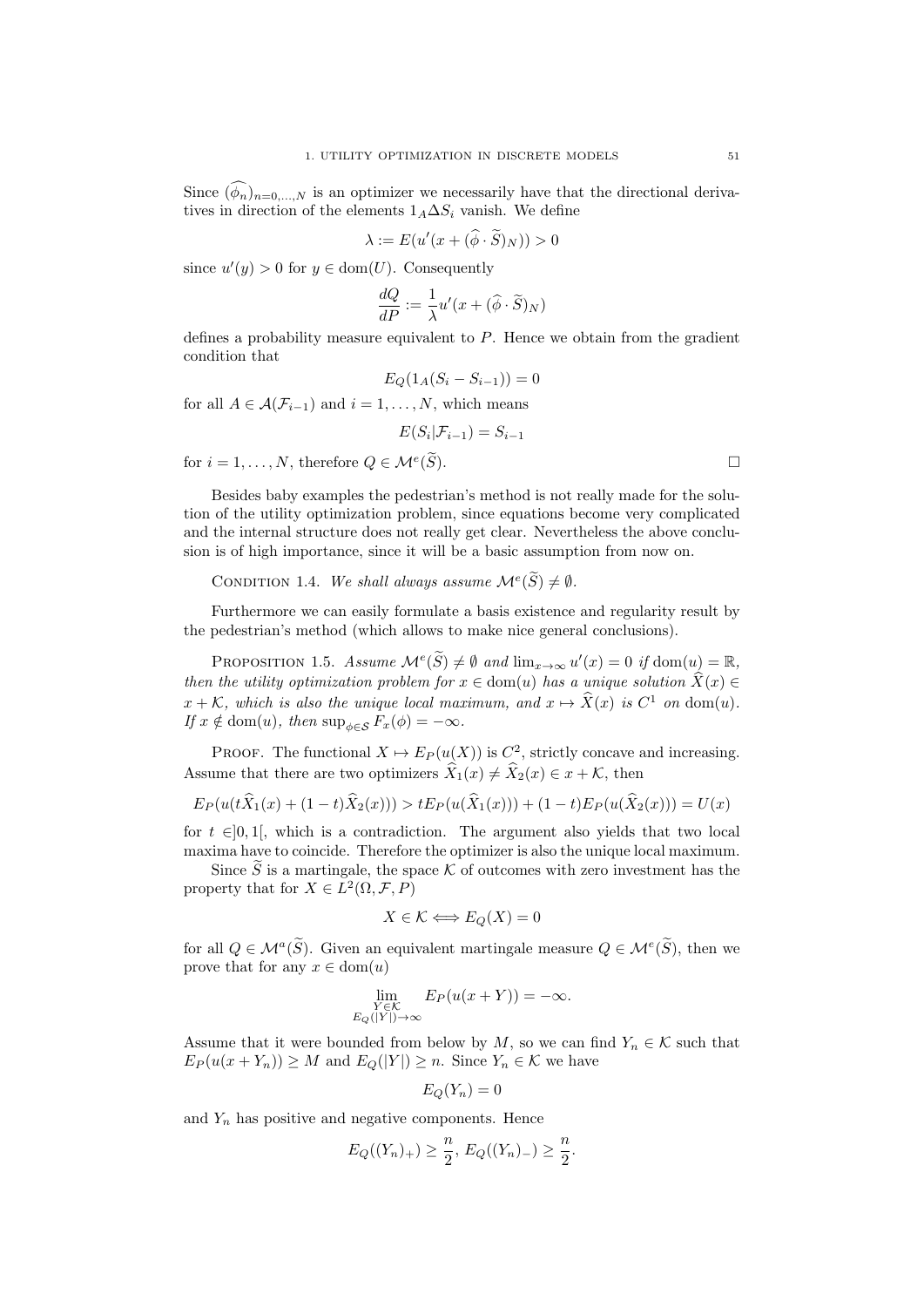We can choose the sequence  $Y_n$  such that the smallest components form a sequence decreasing to −∞ and the sequence of largest components form a sequence increasing to  $\infty$ . We have

$$
|\frac{\max Y_n}{\min Y_n}| \le M_1 < \infty
$$

for all  $n \geq 1$ . If dom $(u) = ]0, \infty[$ , the assertion is trivial since  $-\infty$  is reached after finitely many steps. If  $dom(u) = \mathbb{R}$ , then

$$
E_P(u(x+Y)) \le E_P(\max u(Y_n)) - E_P(u(Y_n) - \le u(a_n) - b_n u(c_n))
$$

with  $a_n \uparrow \infty$  (largest component of  $Y_n$ ),  $c_n \downarrow -\infty$  (smallest component of  $Y_n$ ),  $b_n \in ]\epsilon, 1]$  (probability  $Q(Y_n = \min Y_n) > 0$ ) and  $|\frac{a_n}{c_n}| \leq M_1$ . Hence we obtain the result, since  $u'$  increases in negative direction strictly more than in positive direction.

Consequently the function  $Y \mapsto E_P(u(x+Y))$  has a maximum on K.

If  $x \notin \text{dom}(u)$ , then for any  $Y \in \mathcal{K}$ , there are negative components and therefore  $E_P(u(x+Y)) = -\infty.$ 

For the regularity assertion we take a basis of K denoted by  $(f_i)_{i=1,\dots,\dim K}$  and calculate the derivative with respect to this basis at the unique existing optimizer  $\widehat{Y}(x) = \widehat{X}(x) - x,$ 

$$
E_P(u'(x+\widehat{Y}(x))f_i)=0
$$

for  $i = 1, \ldots, \dim \mathcal{K}$ . Calculating the second derivative we obtain the matrix

 $(E_P(u''(x+Y)f_if_j))_{i,j=1,\ldots,\dim K}$ 

which is invertible for any  $Y \in \mathcal{K}$ , since  $u''$  is strictly negative. Therefore  $x \mapsto \hat{X}(x)$ is  $C^1$  on dom(u).

1.2. Duality methods. Since we have a dual relation between the set of martingale measures and the set  $K$  of claims attainable at price 0, we can formulate the optimization problem as constraint problem: for any  $X \in L^2(\Omega, \mathcal{F}, P)$ 

$$
X \in \mathcal{K} \Longleftrightarrow E_Q(X) = 0
$$

for  $Q \in \mathcal{M}^a(\widetilde{S})$  and for any probability measure Q

$$
Q \in \mathcal{M}^a(\widetilde{S}) \Longleftrightarrow E_Q(X) = 0
$$

for all  $X \in \mathcal{K}$ . Therefore we can formulate the problem as constraint optimization problem and apply the method of Lagrangian multipliers.

First we define a function  $H: L^2(\Omega, \mathcal{F}, P) \longrightarrow \mathbb{R}$  via

$$
H(X) := E_P(u(X))
$$

for a utility function u. For  $x \in \text{dom}(u)$  we can formulate the constraints

$$
U_x := \mathcal{K} + x = \{ X \in L^2(\Omega, \mathcal{F}, P) \text{ such that } E_Q(X) = x \text{ for } Q \in \mathcal{M}^a(\widetilde{S}) \}.
$$

Consequently the utility optimization problem reads

$$
\sup_{X \in U_x} E_P(u(X)) = U(x)
$$

for  $x \in \text{dom}(u)$ . Hence we can treat the problem by Lagrangian multipliers, i.e. if  $\widehat{X} \in U_x$  is an optimizer, then

(LM)  
\n
$$
u'(\widehat{X}) - \sum_{i=1}^{m} \widehat{\eta_i} \frac{dQ_i}{dP} = 0
$$
\n
$$
E_{Q_i}(\widehat{X}) = x
$$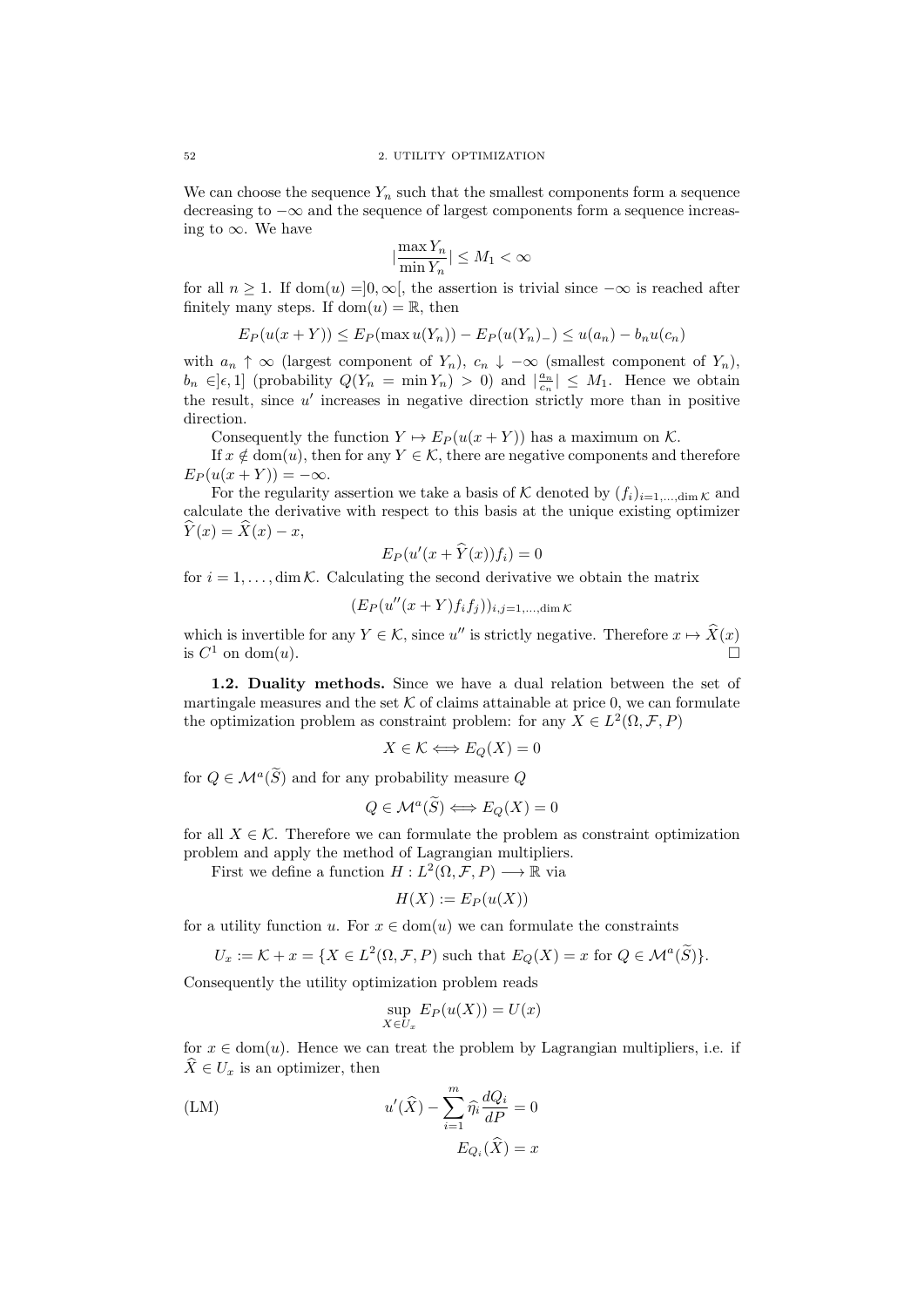for  $i = 1, \ldots, m$ ,  $\mathcal{M}^a(\tilde{S}) = \langle Q_1, \ldots, Q_m \rangle$  and some values  $\hat{\eta}_i$ . This result is obtained<br>by taking the gradient of the function by taking the gradient of the function

$$
X \mapsto E_P(u(X) - \sum_{i=1}^m \eta_i(\frac{dQ_i}{dP}X - x))
$$

with respect to some basis. We can choose the  $\hat{\eta}_i$  positive, since  $u'(\hat{X})$  represents a positive multiple of an equivalent martingale program. Notice that by assumption positive multiple of an equivalent martingale measure. Notice that by assumption  $u'(x) > 0$  for all  $x \in \text{dom}(u)$ , and  $u'(\widehat{X})$  is finitely valued.

LEMMA 1.6. If  $(\widehat{X}, \widehat{\eta}_1, \ldots, \widehat{\eta}_m)$  is a solution of the Lagrangian multiplier equation (LM), then the multipliers  $\hat{\eta}_i > 0$  are uniquely determined and  $\sum_{i=1}^m \hat{\eta}_i > 0$ .<br>Cover  $x \in \text{dom}(u)$ , the man  $x \mapsto (\hat{\mathfrak{D}}(x))$ , i.e.  $C^1$ Given  $x \in \text{dom}(u)$ , the map  $x \mapsto (\widehat{\eta}_i(x))_{i=1,\dots,m}$  is  $C^1$ .

PROOF. The coefficients  $\hat{\eta}_i$  are uniquely determined and the inverse function orem together with the previous result vields the  $C^1$ -dependence. theorem together with the previous result yields the  $C^1$ -dependence.

The Lagrangian  $\widetilde{L}$  is given through

$$
\widetilde{L}(X,\eta_1,\ldots,\eta_m)=E_P(u(X))-\sum_{i=1}^m\eta_i(E_{Q_i}(X)-x)
$$

for  $X \in L^2(\Omega, \mathcal{F}, P)$  and  $\eta_i \geq 0$ . We introduce  $y := \eta_1 + \cdots + \eta_m$  and  $\mu_i := \frac{\eta_i}{y}$  (we can assume  $y > 0$  since the value for  $\eta_i$  we are looking for has to satisfy  $y > 0$ ). Therefore

$$
L(X, y, Q) = E_P(u(X)) - y(E_Q(X) - x)
$$

for  $X \in L^2(\Omega, \mathcal{F}, P)$ ,  $Q \in \mathcal{M}^a(\widetilde{S})$  and  $y > 0$ . We define

$$
\Phi(X) := \inf_{\substack{y>0\\Q\in \mathcal{M}^a(\widetilde{S})}} L(X, y, Q)
$$

for  $X \in L^2(\Omega, \mathcal{F}, P)$  and

$$
\psi(y,Q) = \sup_{X \in L^2(\Omega,\mathcal{F},P)} L(X,y,Q)
$$

for  $y > 0$  and  $Q \in \mathcal{M}^a(S)$ . We can hope for

$$
\sup_{X \in L^{2}(\Omega, \mathcal{F}, P)} \Phi(X) = \inf_{y > 0} \inf_{Q \in \mathcal{M}^{a}(\widetilde{S})} \psi(y, Q) = U(x).
$$

by a mini-max consideration.

REMARK 1.7. Where does the minimax consideration stem from? Look at  $X \mapsto$  $L(X, \eta_1, \ldots, \eta_m)$  for fixed  $\eta_1, \ldots, \eta_m$ , then we obtain something strictly concave as sum of two concave functions, where one is strictly concave. Look at  $(\eta_1, \ldots, \eta_m) \mapsto$  $\widetilde{L}(X, \eta_1, \ldots, \eta_m)$  for fixed  $X \in L^2(\Omega, \mathcal{F}, P)$ , then we obtain something affine.

LEMMA 1.8. Let u be a utility function and  $(S_n^0, S_n^1, \ldots, S_n^d)_{n=0,\ldots,N}$  be a financial market, which is arbitrage-free, then

$$
\sup_{X \in L^2(\Omega, \mathcal{F}, P)} \Phi(X) = U(x).
$$

PROOF. We can easily prove the following facts:

$$
\Phi(X) = -\infty \text{ if } E_Q(X) > x
$$

for at least one  $Q \in \mathcal{M}^a(\widetilde{S})$ . Furthermore

$$
\Phi(X) = E_P(u(X)) \text{ if } E_Q(X) \le x
$$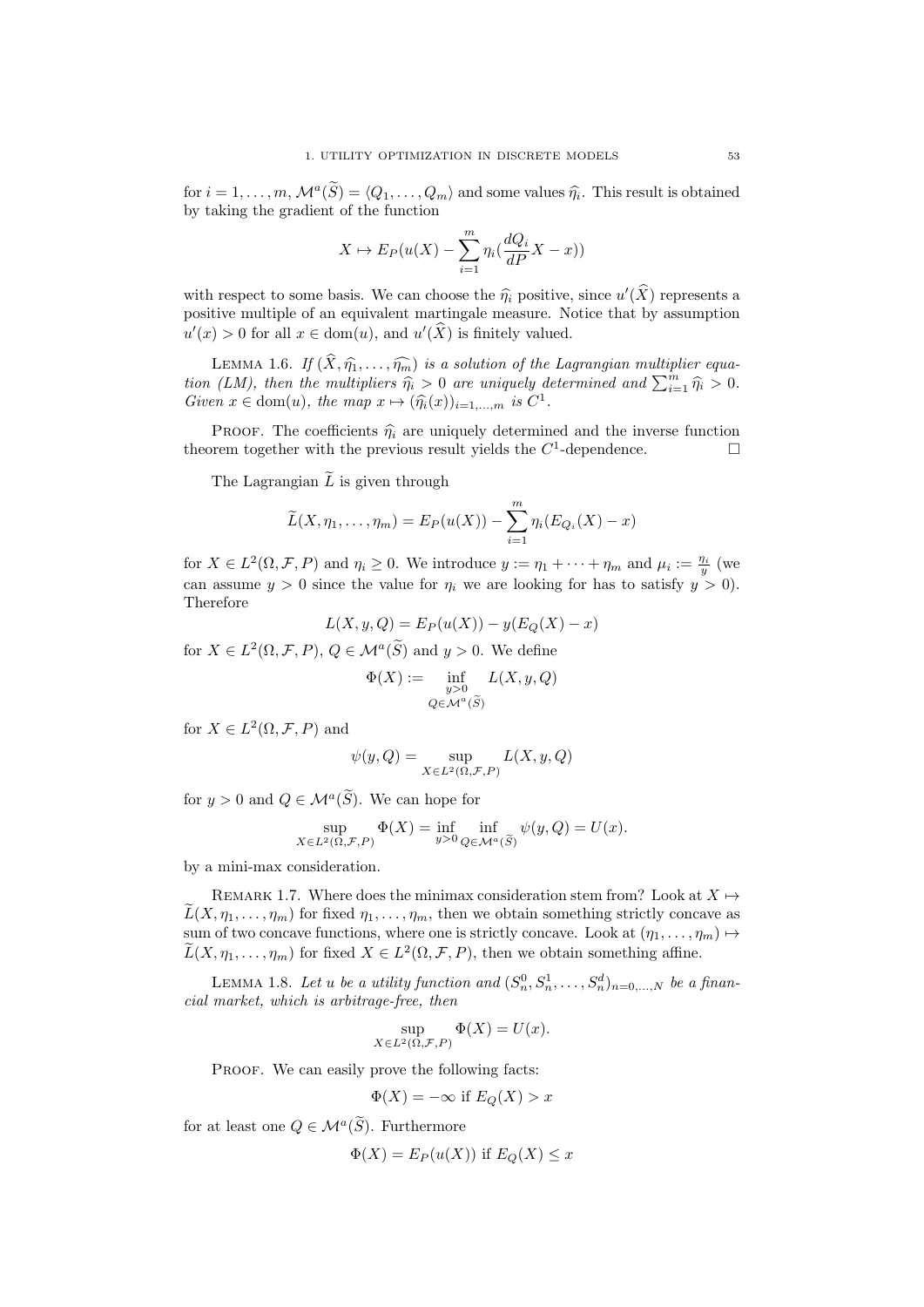for all  $Q \in \mathcal{M}^a(\widetilde{S})$ . Consequently

$$
\sup_{X \in L^{2}(\Omega, \mathcal{F}, P)} \Phi(X) = \sup_{\substack{X \in L^{2}(\Omega, \mathcal{F}, P) \\ E_{Q}(X) \le x \text{ for } Q \in \mathcal{M}^{a}(\widetilde{S})}} E_{P}(u(X)) = U(x)
$$

since  $u$  is increasing.

For the proof of the minimax statement we need to calculate  $\psi$ , which is done in the next lemma. Therefore we assume the generic conditions for conjugation as stated in the Appendix.

LEMMA 1.9. Given an arbitrage-free financial market  $(S^0, \ldots, S^d)$ , the function

$$
\psi(y,Q)=\sup_{X\in L^2(\Omega,\mathcal{F},P)} L(X,y,Q)
$$

can be expressed by the conjugate function  $v$  of  $u$ ,

$$
\psi(y, Q) = E_P(v(y\frac{dQ}{dP})) + yx.
$$

PROOF. By definition we have

$$
L(X, y, Q) = E_P(u(X)) - y(E_Q(X) - x)
$$

$$
= E_P(u(X) - y\frac{dQ}{dP}X) + yx.
$$

If we fix  $Q \in \mathcal{M}^a(\tilde{S})$  and  $y > 0$ , then the calculation of the supremum over all random variables yields

$$
E_P(u(X) - y\frac{dQ}{dP}X)
$$
  
=  $E_P(\sup_{X \in L^2(\Omega, \mathcal{F}, P)} u(X) - y\frac{dQ}{dP}X)$   
=  $E_P(v(y\frac{dQ}{dP}))$ 

by definition of the conjugate function.

DEFINITION 1.10. Given the above setting we call the optimization problem

$$
V(y) := \inf_{Q \in \mathcal{M}^a(\widetilde{S})} E_P(v(y\frac{dQ}{dP}))
$$

the dual problem and V the dual value function for  $y > 0$ .

Next we formulate that the dual optimization problem has a solution.

Lemma 1.11. Let u be a utility function under the above assumptions and assume  $\mathcal{M}^e(\tilde{S}) \neq \emptyset$ , then there is a unique optimizer  $\hat{Q}(y)$  such that

$$
V(y) = \inf_{Q \in \mathcal{M}^a(\widetilde{S})} E_P(v(y\frac{dQ}{dP})) = E_P(v(y\frac{dQ(y)}{dP})).
$$

Furthermore

$$
\inf_{y>0}(V(y)+xy)=\inf_{\substack{y>0\\Q\in \mathcal{M}^a(\widetilde{S})}}(E_P(v(y\frac{dQ}{dP}))+xy).
$$

PROOF. Since v is strictly convex,  $C^2$  on  $]0,\infty[$  and  $v'(0) = -\infty$  we obtain by compactness the existence of an optimizer  $\hat{Q}(y)$  and by  $v'(0) = -\infty$  that the optimizer is an equivalent martingale measure (since one can decrease the value of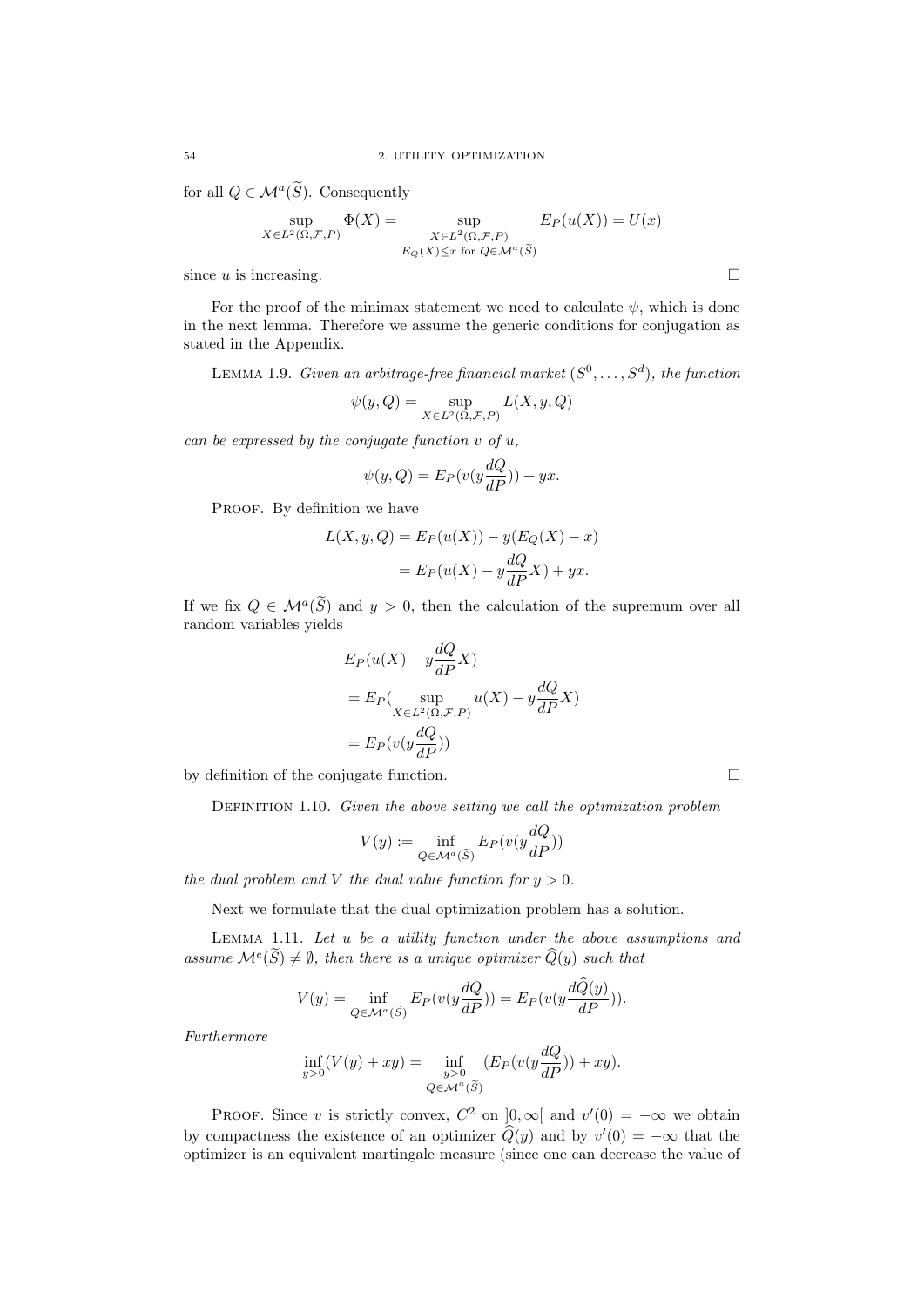$v(y\frac{dQ}{dP})$  by moving away from the boundary). By strict convexity the optimizer is also unique. The gradient condition for  $\widehat{Q}(y)$  reads as follows

$$
E_P(v'(\widehat{Q}(y))\left(\frac{d\widehat{Q}(y)}{dP} - \frac{dQ}{dP}\right)) = 0
$$

for all  $Q \in \mathcal{M}^a(\tilde{S})$ . The function V shares the same qualitative properties as v and therefore we can define the concave conjugate. Fix  $x \in \text{dom}(u)$  and take the optimizer  $\hat{y} = \hat{y}(x) > 0$ , then

$$
\inf_{y>0} (V(y) + xy) = V(\hat{y}) + x\hat{y} \le \inf_{Q \in \mathcal{M}^a(\widetilde{S})} E_P(v(y\frac{dQ}{dP})) + xy
$$
  

$$
\le E_P(v(y\frac{dQ}{dP})) + xy
$$

for all  $Q \in \mathcal{M}^a(\widetilde{S})$  and  $y > 0$ , so

$$
\inf_{y>0} (V(y) + xy) \le \inf_{\substack{y>0\\ Q \in \mathcal{M}^a(\widetilde{S})}} (E_P(v(y\frac{dQ}{dP})) + xy).
$$

Take  $y_1 > 0$  and  $Q_1 \in \mathcal{M}^e(\widetilde{S})$  for some  $\epsilon > 0$  such that

$$
\inf_{y>0} (V(y) + xy) + 2\epsilon \ge V(y_1) + xy_1 + \epsilon
$$
\n
$$
\ge E_P(v(y_1 \frac{dQ_1}{dP})) + xy_1
$$
\n
$$
\ge \inf_{\substack{y>0\\Q \in \mathcal{M}^a(\widetilde{S})}} (E_P(v(y \frac{dQ}{dP})) + xy).
$$

Since this holds for every  $\epsilon > 0$  we can conclude.

THEOREM 1.12. Let  $(S^0, \ldots, S^d)$  be an arbitrage-free market and u a utility function with the above properties, then

$$
U(x) = \inf_{\substack{y>0\\Q\in\mathcal{M}^a(\widetilde{S})}} (E_P(v(y\frac{dQ}{dP})) + xy)
$$

and the mini-max assertion holds.

PROOF. Fix  $x \in \text{dom}(u)$  and take an optimizer  $\hat{X}$ , then there are Lagrangian multipliers  $\hat{\eta}_1, \dots, \hat{\eta}_m \ge 0$  such that  $\hat{y} := \sum_{i=1}^m \hat{\eta}_i > 0$  and

$$
\widetilde{L}(\widehat{X},\widehat{\eta_1},\ldots,\widehat{\eta_m})=U(x),
$$

and the constraints are satisfied so  $E_{Q_i}(X) = x$  and X is an optimizer. We define a measure  $\widehat{Q}$  via

$$
u'(\widehat{X}) = \widehat{y}\frac{d\widehat{Q}}{dP}.
$$

Since

$$
u'(\widehat{X}) - \widehat{y} \sum_{i=1}^{m} \frac{\widehat{\eta_i}}{\widehat{y}} \frac{dQ_i}{dP} = 0
$$

by the Lagrangian multipliers method, we see that

$$
\widehat{y}\frac{d\widehat{Q}}{dP} = \widehat{y}\sum_{i=1}^{m}\frac{\widehat{\eta_{i}}}{\widehat{y}}\frac{dQ_{i}}{dP}
$$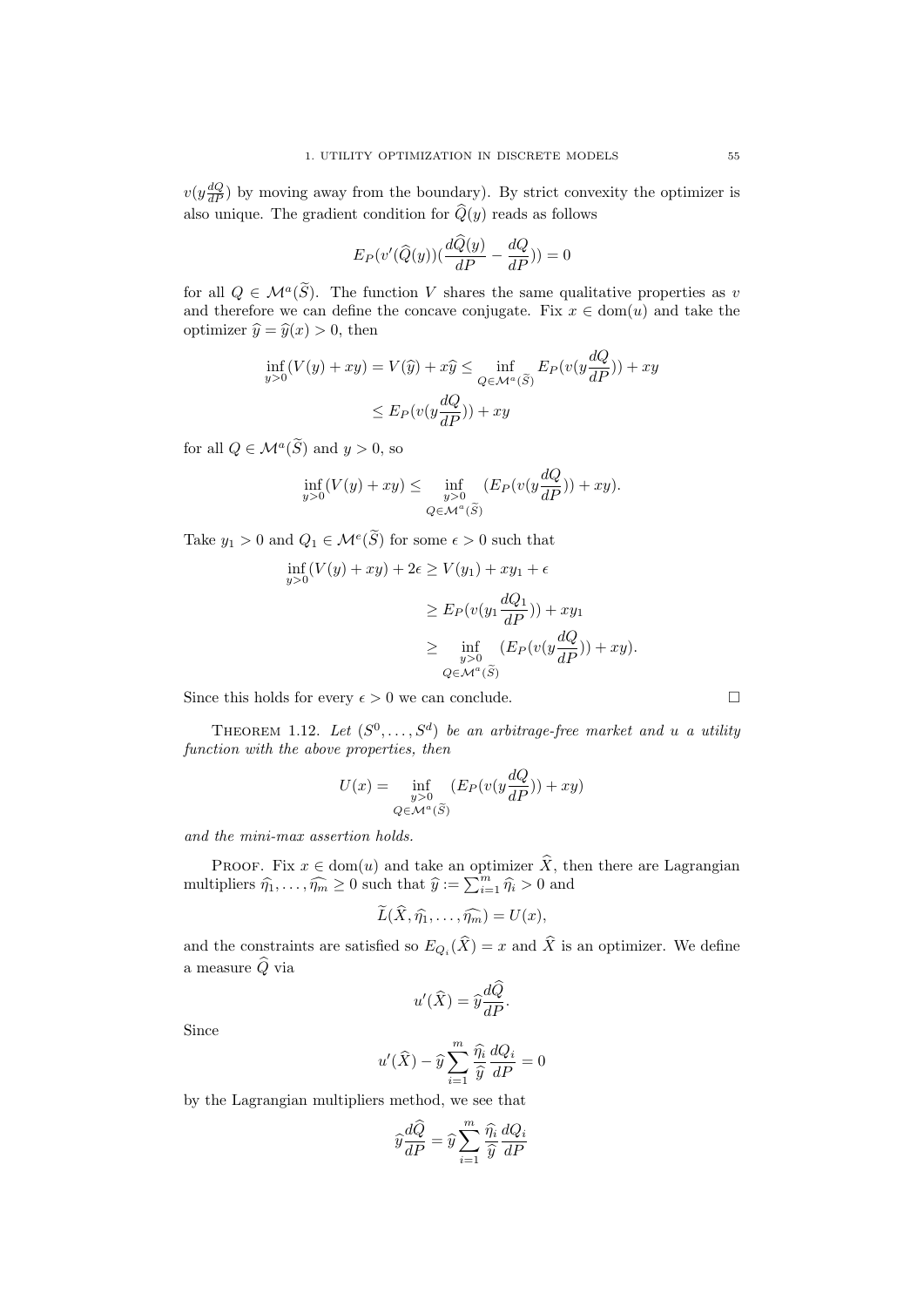and therefore  $\widehat{Q} \in \mathcal{M}^e(\widehat{S})$  (its Radon-Nikodym derivative is strictly positive). Furthermore

$$
E_P(v(\hat{y}\frac{d\hat{Q}}{dP})) + x\hat{y} = \inf_{Q \in \mathcal{M}^a(\widetilde{S})} (E_P(v(\hat{y}\frac{dQ}{dP})) + x\hat{y}),
$$

since  $v'(y) = -(u')^{-1}(y)$  and  $Q_* \in \mathcal{M}^e(\widetilde{S})$  is a minimum if and only if

$$
E_P(v'(y\frac{dQ_*}{dP})(\frac{dQ_*}{dP} - \frac{dQ}{dP})) = 0
$$

for all  $Q \in \mathcal{M}^a(\tilde{S})$ . This is satisfied by  $\hat{y}$  and  $\hat{Q}$ . By definition of v we obtain

$$
E_P(v(\widehat{y}\frac{dQ}{dP})) + x\widehat{y} = \sup_{X \in L^2(\Omega, \mathcal{F}, P)} L(X, \widehat{y}, \widehat{Q})
$$
  
=  $L(\widehat{X}, \widehat{y}, \widehat{Q}),$ 

since  $u'(\widehat{X}) = \widehat{y}\frac{dQ}{dP}$ ,  $v(y) = u((u')^{-1}(y) - y(u')^{-1}(y))$ , so  $v(\widehat{y}\frac{dQ}{dP}) = u(\widehat{X}) - \frac{dQ}{dP}\widehat{y}\widehat{X}$ . However  $L(X, \hat{y}, Q) = U(x)$  by assumption on optimality of X. Therefore

$$
E_P(v(\hat{y}\frac{dQ}{dP})) + x\hat{y} = U(x)
$$

and  $\hat{y}$  is the minimizer since

$$
E_P(v'(\hat{y}\frac{d\hat{Q}}{dP})\frac{d\hat{Q}}{dP}) = -x
$$

by assumption. Calculating with the formulas for  $v$  yields

$$
\inf_{y>0} (E_P(v(y\frac{dQ}{dP}))) + xy) = \inf_{y>0} (E_P(v(y\frac{dQ}{dP})) + xy)
$$

$$
= U(x)
$$

$$
= E_P(u(\widehat{X}))
$$

by definition.  $\Box$ 

This Theorem enables us to formulate the following duality relation. Given a utility optimization problem for  $x \in \text{dom}(u)$ 

$$
\sup_{Y \in \mathcal{K}} E_P(u(x+Y)) = U(x),
$$

then we can associate a dual problem, namely

$$
\inf_{Q \in \mathcal{M}^a(\widetilde{S})} E_P(v(y \frac{dQ}{dP})) = V(y)
$$

for  $y > 0$ . The main assertion of the minimax considerations is that

$$
\inf_{y>0}(V(y) + xy) = U(x),
$$

so the concave conjugate of  $V$  is  $U$  and since  $V$  shares the same regularity as  $U$ , also  $U$  is the convex conjugate of  $V$ . First we solve the dual problem (which is much easier) and obtain  $y \mapsto \widehat{Q}(y)$ . For given  $x \in \text{dom}(u)$  we can calculate  $\widehat{y}(x)$ and obtain

$$
V(\widehat{y}(x)) + x\widehat{y}(x) = U(x)
$$

$$
u'(\widehat{X}(x)) = \widehat{y}(x) \frac{d\widehat{Q}(\widehat{y}(x))}{dP}.
$$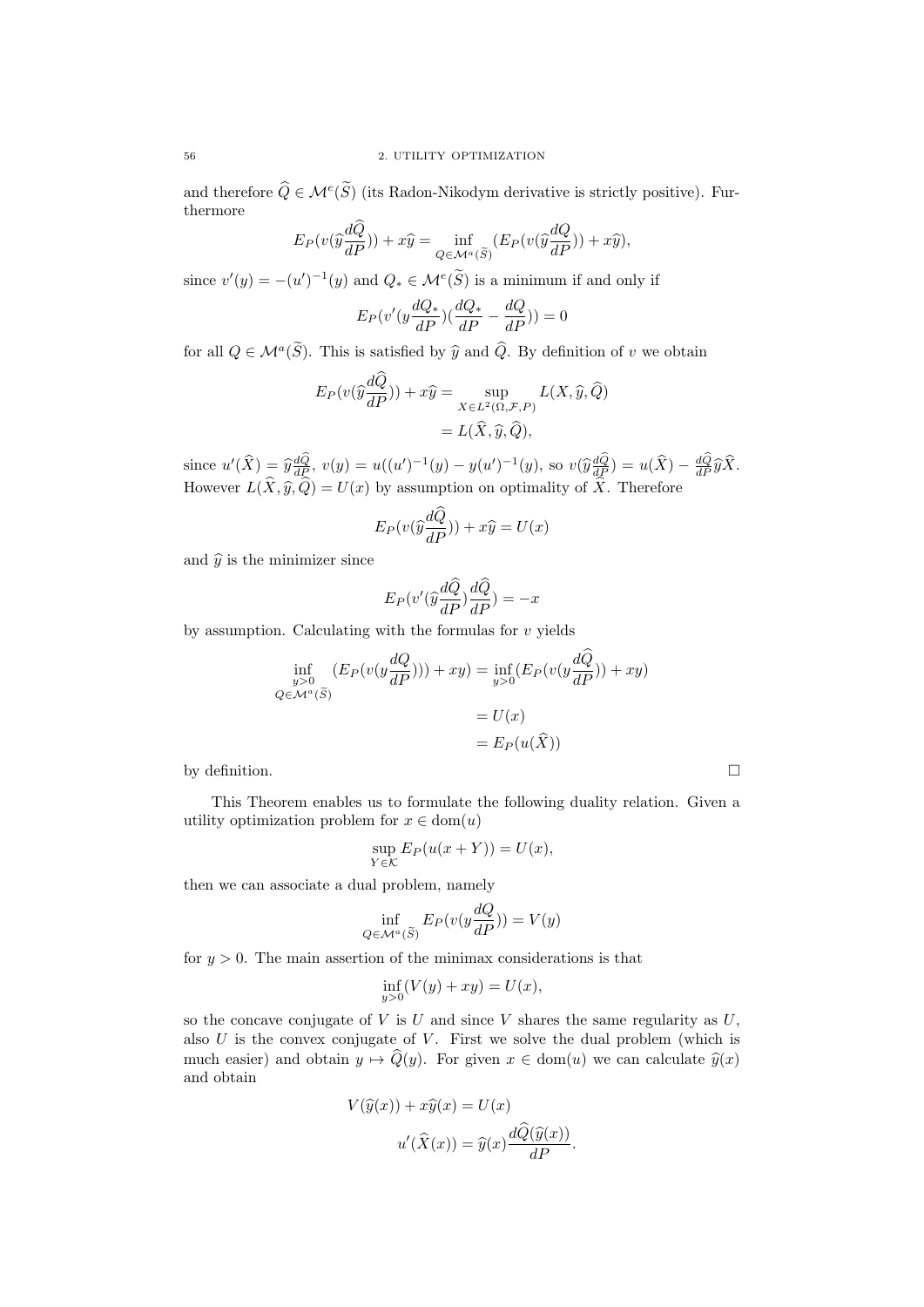### 2. Some ideas from optimal stochastic control

Recall the basic problem: maximise  $\mathbb{E}[u(V_T(x, \vartheta))]$  over all  $\vartheta \in \Theta_{adm}^x$ . Here, we have that  $\Theta_{adm}^x = \{\text{predictable } S\text{-integrable } \mathbb{R}^d\text{-valued } \vartheta \text{ with } \int \vartheta dS \geq -x\}.$ With no loss of generality we can also impose that  $(u(V_T(x, \vartheta)))^-\in L^1(P)$ .

We now fix  $t \in [0, T]$ ,  $\vartheta \in \Theta_{adm}^x$  and define

$$
\Theta(t,\vartheta) := \left\{ \psi \in \Theta_{adm}^x | \psi = \vartheta \text{ on } [0,t] \right\}.
$$

The key idea now is to look at all the conditional problems to maximize  $\mathbb{E}[u(V_T(x,\psi))|\mathcal{F}_t]$ over all  $\psi \in \Theta(t, \vartheta)$  (for every  $\vartheta \in \Theta_{adm}^x$ ). So we define the maximal conditional expected utility, given the initial wealth and an initial strategy  $\vartheta$ , i.e.

$$
J_t(\vartheta) := \operatorname*{ess\,sup}_{\psi \in \Theta(t,\vartheta)} \underbrace{\mathbb{E}[u(V_T(x,\psi)) | \mathcal{F}_t]}_{=: \Gamma_t(\psi)}.
$$

If  $\mathcal{F}_0$  is trivial, then for all  $\vartheta \in \Theta_{adm}^x$  we have

$$
J_0(\vartheta) = J_0 = \sup_{\psi \in \vartheta_{adm}^x} \mathbb{E}[u(V_T(x,\psi))] = U(x),
$$

where this  $U$  corresponds to the one from the previous chapter.

REMARK 2.1. One should be careful with the conditions on u and  $\vartheta$  to ensure in the sequel that there are no integrability problems, e.g.  $u \geq 0$  or u bounded above might be useful assumptions. We do not take care of the exact details here.

The main result is then the following version of the martingale optimality principle from stochastic calculus (dynamic programming principle):

THEOREM 2.2 (Martingale Optimality Principle  $(MOP)$  - with suitable integrability). The following hold:

(1) For every  $\vartheta \in \Theta_{adm}^x$ , the process

 $(J_t(\vartheta))_{0\leq t\leq T}$ 

is a P-supermartingale.

(2) A strategy  $\vartheta^* \in \Theta_{adm}^x$  is optimal, i.e.

$$
\mathbb{E}[u(V_T(x, \vartheta^*))] = \sup_{\vartheta \in \Theta_{adm}^x} \mathbb{E}[u(V_T(x, \vartheta))]
$$

if and only if  $(J_t(\vartheta^*))_{0 \leq t \leq T}$  is a P-martingale.

PROOF. First we check that  $\{\Gamma_t(\psi)|\psi \in \Theta(t, \vartheta)\}\$ is upward directed: for  $t \in$ [0, T],  $A \in \mathcal{F}_t$ ,  $\psi^1, \psi^2 \in \Theta(t, \vartheta)$ , we have  $\psi^1 I_A + \psi^2 I_{A^c} \in \Theta(t, \vartheta)$  so with  $A :=$  $\{\Gamma_t(\psi^1) \geq \Gamma_t(\psi^2)\} \in \mathcal{F}_t$ , we get  $\max\{\Gamma_t(\psi^1), \Gamma_t(\psi^2)\} = \Gamma_t(\psi^1 I_A + \psi^2 I_{A^c}).$ 

So there exists an sequence  $(\psi^n)_{n\in\mathbb{N}}$  in  $\Theta(t, \vartheta)$  with  $J_t(\vartheta) = \bigwedge^{\infty} -\lim_{n\to\infty} \Gamma_t(\psi^n)$ and so monotone convergence holds:

$$
\mathbb{E}[J_t(\vartheta)|\mathcal{F}_s] = \lim_{n \to \infty} \mathbb{E}[\Gamma_t(\psi^n)|\mathcal{F}_s] = \lim_{n \to \infty} \frac{\mathbb{E}[V_t(\psi^n)|\mathcal{F}_s]}{\mathbb{E}[u(V_T(x,\psi^n))|\mathcal{F}_s]}
$$
  

$$
\leq \underset{\psi \in \Theta(s,\vartheta)}{\text{ess sup }} \Gamma_s(\psi) = J_s(\vartheta).
$$

Integrability of  $J(\vartheta)$  goes analogously; one needs control on  $J_0$ , e.g.  $U \geq 0$  or  $J_0 = U(x) < \infty$  work.

Now we take  $\vartheta^* \in \Theta_{adm}^x$ ; then  $J(\vartheta^*)$  is a P-supermartingale by 1). So  $J(\vartheta^*)$ is a P-martingale if and only if it has constant expectation; and on  $[0, T]$  this is equivalent to:

$$
\mathbb{E}[u(V_T(x,\vartheta^*))] = \mathbb{E}[J_T(\vartheta^*)] = J_0 = \sup_{\psi \in \Theta_{adm}^x} \mathbb{E}[u(V_T(x,\psi))].
$$

This means that  $\vartheta^*$  is optimal.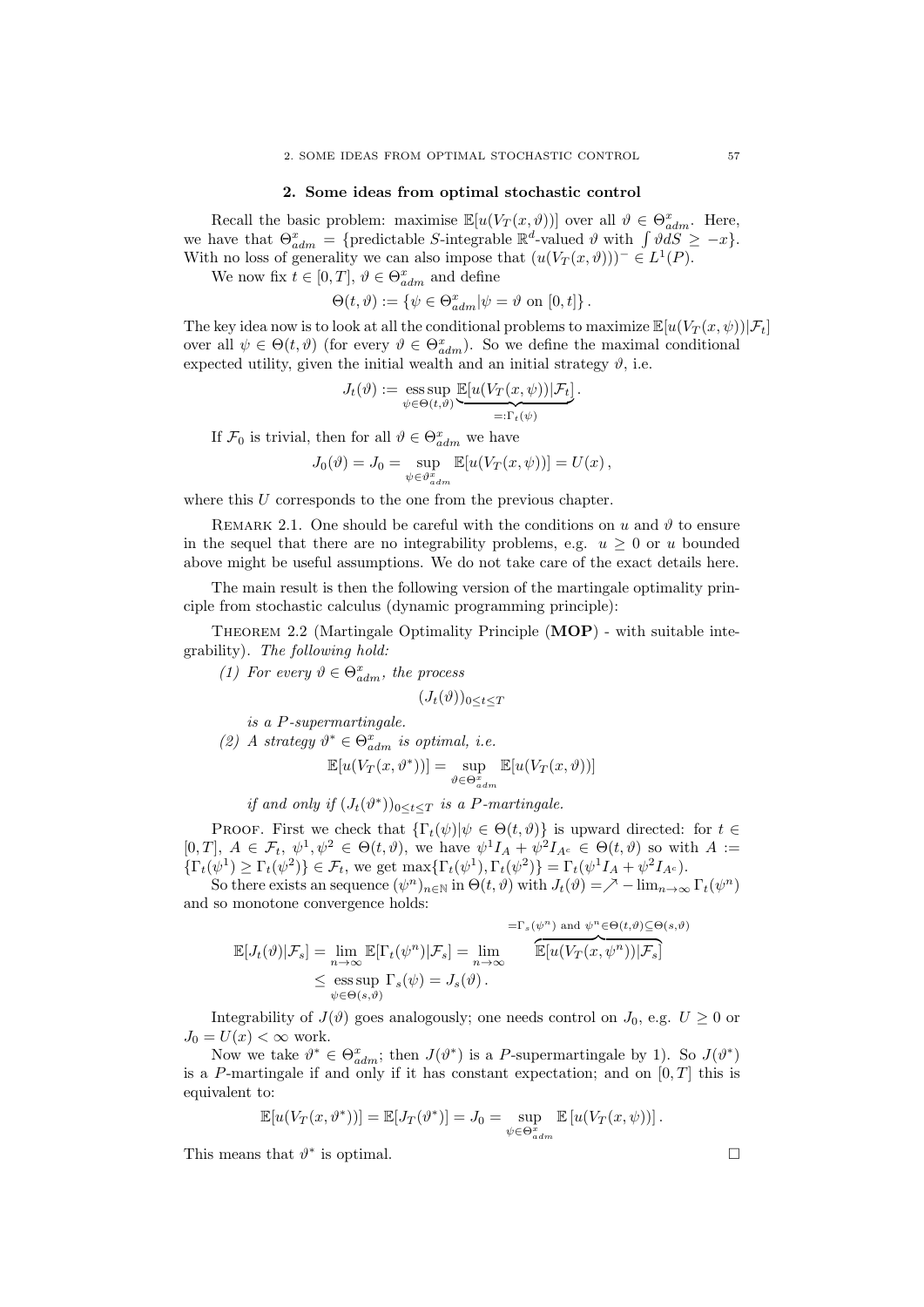REMARK 2.3. Note that 2) includes the condition  $\vartheta^* \in \Theta^x_{adm}$ . So if we just exhibit some predictible S-integrable  $\overline{\vartheta}$  s.t.  $J(\overline{\vartheta})$  is a P-martingale, we can only conclude optimality of  $\overline{\vartheta}$  after we check that  $\overline{\vartheta} \in \Theta^x_{adm}$ . [This is quite often not handled properly in applications.]

Now we want to exploit theorem 2.2 to get more information on  $\vartheta^*$ . First, we can prove that  $J(\vartheta)$  has a càdlàg version; we use that and decompose uniquely (by Doob-Meyer) as  $J(\vartheta) = J_0 + M(\vartheta) - B(\vartheta)$  with  $M(\vartheta) \in M_{0,loc}, B(\vartheta)$  predictable, increasing, null at  $t = 0$ . Can we say even more?

We look at

$$
J_t(\vartheta) = \operatorname*{ess\,sup}_{\psi \in \Theta(t,\vartheta)} \mathbb{E}\left[u(V_T(x,\psi))|\mathcal{F}_t\right] = \operatorname*{ess\,sup}_{\psi \in \Theta(t,\vartheta)} \mathbb{E}\left[u(V_t(x,\vartheta) + \int_t^T \psi_u dS_u)|\mathcal{F}_t\right].
$$

We expect that each of the conditional expectations, and hence also  $J_t(\vartheta)$  is an  $\mathcal{F}_t$ -measurable functional of  $V_t(x, \vartheta)$ . So we also expect that  $B_t(\vartheta)$  depends on  $\vartheta$ ,  $V_t(x, \vartheta)$  in a "nice" way.

From theorem 2.2,  $B(\vartheta)$  is always increasing for each  $\vartheta$  and it is constant (null) for optimal  $\vartheta^*$ . In other words, the "drift"  $b(\vartheta)$ " is always  $\geq 0$ , and  $\equiv 0$  for  $\vartheta^*$ . This can be exploited to obtain (non-linear) PDEs for the solution of the optimization problem.

The Merton Problem. Setup: We have a bank account  $\tilde{B}$  and a stock  $\tilde{S}$ with:

$$
d\tilde{B}_t = \tilde{B}_t r dt, \ \tilde{B}_0 = 1
$$
  

$$
d\tilde{S}_t = \tilde{S}_t \left(\mu dt + \sigma dW_t\right), \ \tilde{S}_0 > 0
$$

for  $\mu, r \in \mathbb{R}, \sigma \in \mathbb{R}^+$ .

For finite time horizon  $T$ , we want to maximize the expected utility for final wealth,  $\mathbb{E}[u(V_T(x, \vartheta))] = \max_{\vartheta}$ ! We do this by re-parametrizing: u is defined on  $(0, \infty)$ , so  $V(x, \vartheta)$  must be > 0, so we can describe a strategy not via number of shares ( $\vartheta$ ) but by fractions of wealth  $(\pi)$ .

Call  $V(x, \vartheta)$ ,  $\tilde{V}(x, \vartheta)$  the discounted and undiscounted wealth in terms of  $\vartheta$ , and define  $\pi_t := \frac{\vartheta_t \tilde{S}_t}{\tilde{V}_t(x,\vartheta)} = \frac{\vartheta_t S_t}{V(x,\vartheta)}$ .  $\pi_t$  is the fraction at time t of total wealth that is invested in stock; the fraction  $1 - \pi_t$  is in the bank account.

Call  $X^{\pi} := \tilde{V}(x, \vartheta)$  the undicounted wealth expressed with  $\pi$ , with x fixed. The self-financing condition for  $X^{\pi}$  is then:  $dV(x, \theta) = \theta dS$ , so

$$
d\left(\frac{X^{\pi}}{\tilde{B}}\right)=\frac{\pi X^{\pi}}{\tilde{B}S}dS=\frac{X^{\pi}}{\tilde{B}}\pi\frac{dS}{S}
$$

and so

$$
dX_t^{\pi} = d\left(\tilde{B}_t \frac{X_t^{\pi}}{\tilde{B}_t}\right) = \tilde{B}_t d\left(\frac{X_t^{\pi}}{\tilde{B}_t}\right) + \frac{X_t^{\pi}}{\tilde{B}_t} d\tilde{B}_t = \pi_t X_t^{\pi} \frac{dS_t}{S_t} + X_t^{\pi} r dt
$$
  
=  $r X_t^{\pi} dt + \pi_t X_t^{\pi} ((\mu - r) dt + \sigma dW_t).$ 

It is our goal to maximize  $\mathbb{E}[U(X_T^{\pi})]$  over all allowed  $\pi = (\pi)_{0 \leq t \leq T}$  in the sequel. For this purpose fix  $t \in [0, T]$ , strategy  $\pi$  and another strategy  $\psi$  with  $\psi = \pi$  on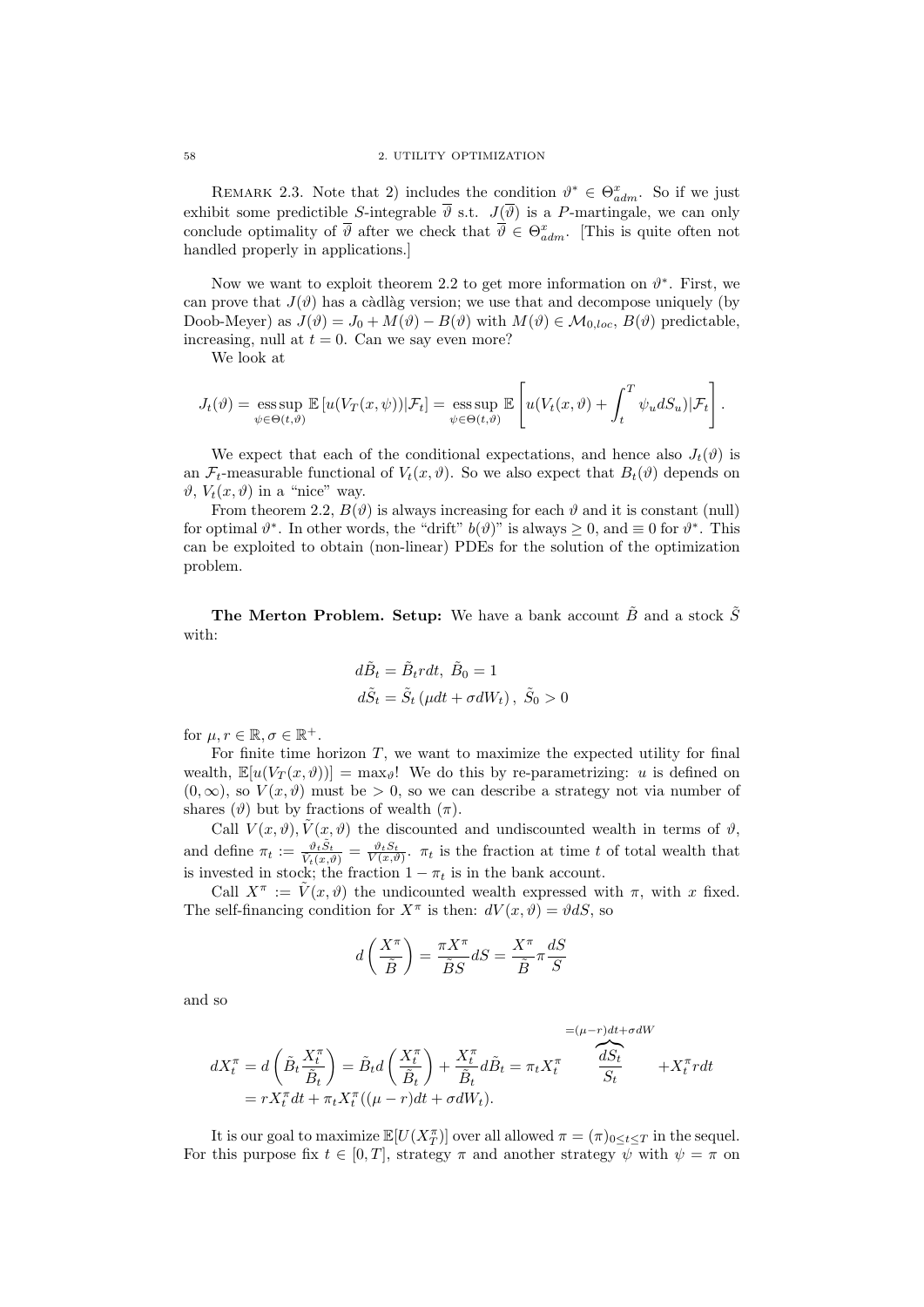$[0, t]$ . Consider

$$
\Gamma_t(\psi) = \mathbb{E}[U(X_T^{\psi})|\mathcal{F}_t] = \mathbb{E}\left[U(X_t^{\pi} + \int_t^T dX_u^{\psi})|\mathcal{F}_t\right]
$$
  
= 
$$
\mathbb{E}\left[U(X_t^{\pi} + \int_t^T (rX_u^{\psi} + \psi_u X_u^{\psi}(\mu - r))du + \psi_u X_u^{\psi} \sigma dW_u)|\mathcal{F}_t\right].
$$

Our filtration  $\mathbb F$  is generated by  $\tilde{S}$ ,  $\tilde{B}$  or equivalently by W. Recall that W has the Markov property, so "the situation is Markovian": it seems plausible that

- $\Gamma_t(\psi)$  should only depend on the current wealth  $X_t^{\pi}$  and
- it is sufficient to consider strategies  $\psi$  which only depend on current wealth,  $\psi_t = g(t, X_t^{\psi})$ , since the optimal strategy has to be of this type. Notice that this defines a stochastic differential equation for X.

So it is natural to guess that also after optimisation, this persists; we guess that

$$
J_t(\pi) = \operatorname*{ess\,sup}_{\psi \in \Theta(t,\vartheta)} \mathbb{E}[U(X_T^{\psi}) | \mathcal{F}_t] = k(t, X_t^{\pi})
$$

for some function  $k(t, x)$ . What do we get then?

Assume  $k$  is nice and use Itô's formula. This gives:

$$
dJ(\pi) = k_t dt + k_x \underbrace{dX^{\pi}}_{=\cdots} + \frac{1}{2} k_{xx} \underbrace{d\langle X^{\pi}\rangle}_{=\pi^2 (X^{\pi})^2 \sigma^2 dt}.
$$

So we get:

$$
dJ_t(\pi) = \underbrace{k_x(t, X_t^{\pi}) \pi_t X_t^{\pi} \sigma dW_t}_{=dM_t(\pi)} + \underbrace{\left(\frac{\partial k}{\partial t} + \frac{\partial k}{\partial x}rx + \frac{\partial k}{\partial x}px(\mu - r) + \frac{1}{2}\frac{\partial^2 k}{\partial x^2}p^2x^2\sigma^2\right)}_{=-dB_t(\pi) = -b(t, \pi_t, X_t^{\pi})dt} dt.
$$

By the martingale optimality principle,  $B(\pi)$  is always increasing and constant at optimal  $\pi^*$ ; so  $b(\pi)$  (respectively  $-b(\pi)$ ) is always  $\geq 0 \leq 0$ ), and  $= 0$  at optimal π ∗ .

Treating  $p=\hat{x}_t$  and  $x=\hat{X}_t^{\pi}$  as independent variables leads us to guess that  $k(t, x)$ should satisfy

$$
\sup_{p>0} \left( k_t(t,x) + rxk_x(t,x) + (\mu - r)pxk_x(t,x) + \frac{1}{2}\sigma^2 p^2 x^2 k_{xx}(t,x) \right) = 0.
$$

This is the so called Hamilton-Jacobi-Bellman (HJB) equation for our control problem. It is a nonlinear PDE. Since  $k(T, X_T^{\pi}) = J_T(\pi) = u(X_T^{\pi})$  we impose  $k(T, x) = u(x)$  for  $x > 0$  as our boundary condition.

The idea now is to try and solve the HJB equation to come up with a candidate for the optimal strategy,  $\pi^*$ .

If we formally maximise over p we get the optimiser  $p^*(t,x) = -\frac{\mu - r}{\sigma^2} \frac{k_x(t,x)}{x k_{xx}(t,x)}$  $\frac{\kappa_x(t,x)}{xk_{xx}(t,x)}$ . Plugging this in yields the HJB equation in the form:

$$
0 = k_t(t, x) + r x k_x(t, x) - \frac{1}{2} \frac{(\mu - r)^2}{\sigma^2} \frac{(k_x(t, x))^2}{k_{xx}(t, x)}, \ k(T, x) = U(x).
$$

This is a nonlinear second order PDE for  $k$ . Conceptually, we should now to the following:

- (1) Find a sufficiently smooth solution  $k(t, x)$  to the HJB equation.
- (2) Define function  $p^*(t, x)$  from k as above.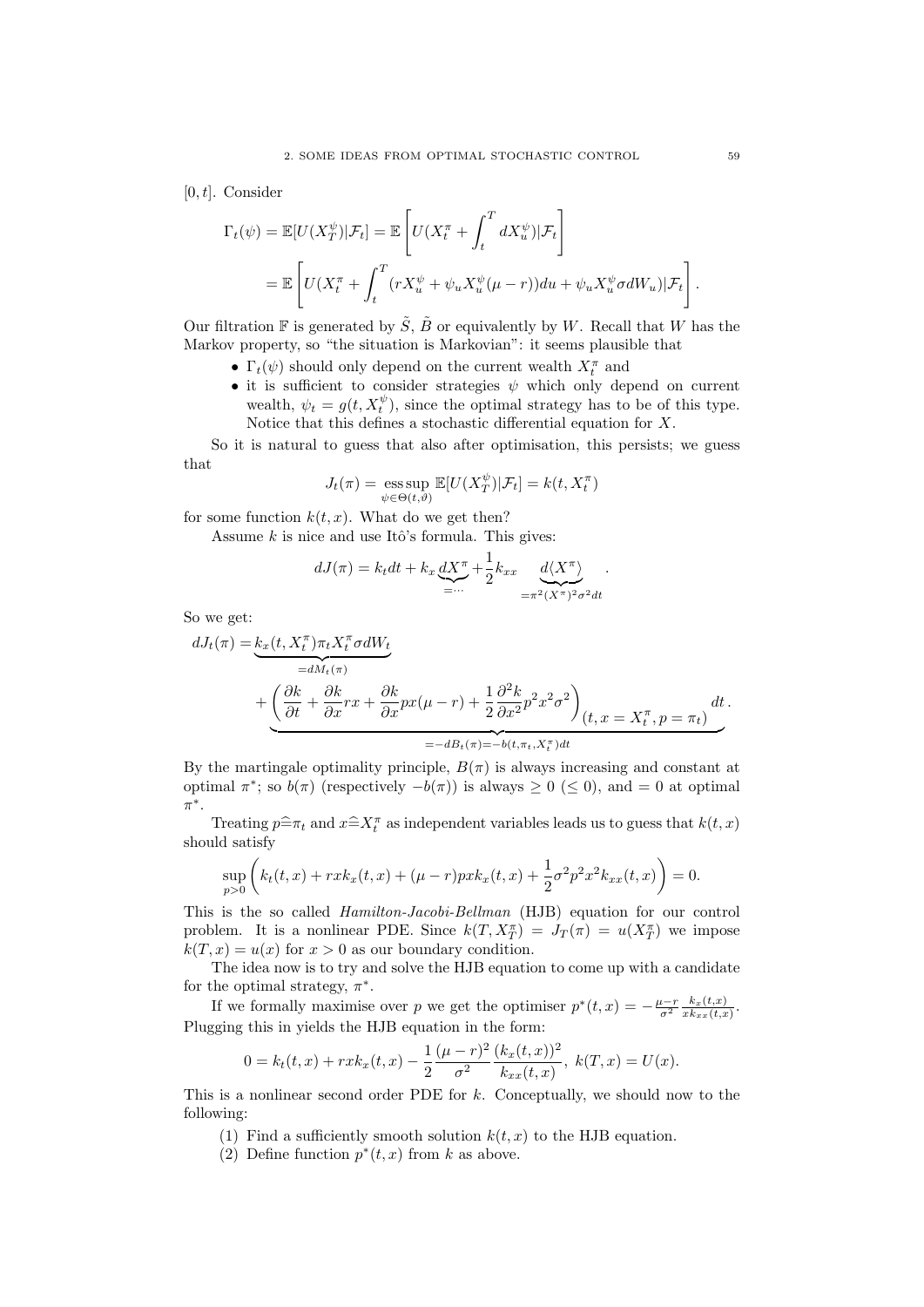#### 60 2. UTILITY OPTIMIZATION

- (3) Consider the SDE:  $dX_t = rX_t dt + p^*(t, X_t)X_t((\mu r)dt + \sigma dW_t)$  obtained by using the "candidate strategy"  $p^*(t, X_t)$  for  $\pi^*$  (and writing the selffinancing equation), and prove that this has a solution  $X^*$ .
- (4) Define  $\pi_t^* := p^*(t, X_t^*)$  and show that  $\pi^*$  is an allowed strategy. (Then, by 3),  $X^{\pi^*} = X^*$ .
- (5) Prove that  $\pi^*$  is optimal, either by direct argument (by comparing it to all other allowed  $\pi$ ), or by showing that  $X^* = X^{\pi^*}$  is such that  $(J(\pi^*) =$  $k(\bullet, X_{\bullet}^{\pi^*}) = k(\bullet, X_{\bullet}^*)$  is a martingale.

The most difficult step is usually the first one.

EXAMPLE 2.4. For power utility  $u(x) = \frac{1}{\gamma} x^{\gamma}$  with  $\gamma < 1, \gamma \neq 0$ , we can solve the PDE explicitly. This goes as follows. the wealth dynamics

$$
\frac{dX_t^{\pi}}{X_t^{\pi}} = rdt + \pi_t((\mu - r)dt + \sigma dW_t), \ X_0^{\pi} = x
$$

give

$$
X_t^{\pi} = x\mathcal{E}\left(rs + \int \pi_s((\mu - r)ds + \sigma dW_s)\right)_t
$$

and so, for  $\psi \in \Theta(t, \pi)$ ,

$$
X_T^{\psi} = X_t^{\pi} \mathcal{E} \left( rs + \int \psi_s ((\mu - r) ds + \sigma dW_s) \right)_{t,T}
$$

So,

$$
\Gamma_t(\psi) = \mathbb{E}[U(X_T^{\psi})|\mathcal{F}_t] = \begin{bmatrix} X_T^{\psi} = X_t^{\pi} \frac{X_T^{\psi}}{X_t^{\pi}} \\ U(x) = \frac{1}{\gamma} x^{\gamma} \end{bmatrix} = \frac{1}{\gamma} (X_t^{\pi})^{\gamma} \overbrace{\mathbb{E}[U(\mathcal{E}(\cdots \psi)_{t,T})|\mathcal{F}_t]}^{\equiv : \overline{\Gamma}_t(\psi)}.
$$

So of course we set

$$
J_t(\pi) = \frac{1}{\gamma} (X_t^{\pi})^{\gamma} \operatorname{ess} \sup_{\psi \in \Theta(t,\vartheta)} \overline{\Gamma}_t(\psi)
$$

and we guess that  $k(t, x) = \frac{1}{\gamma} x^{\gamma} f(t)$ .

Then  $k_t = \frac{1}{\gamma} x^{\gamma} \dot{f}(t)$ ,  $k_x = x^{\gamma - 1} f(t)$ ,  $k_{xx} = (\gamma - 1)x^{\gamma - 2} f(t)$  and plugging this into the HJB equation yields

$$
0 = \frac{1}{\gamma} x^{\gamma} \left( \dot{f}(t) + \gamma r f(t) - \frac{1}{2} \frac{(\mu - r)}{\sigma^2} \frac{\gamma}{\gamma - 1} f(t) \right), \frac{1}{\gamma} x^{\gamma} = \frac{1}{\gamma} x^{\gamma} f(T), \text{ or } f(T) = 1.
$$

This ODE for  $f$  can be solved explicitly. The explicit candidate for the optimal strategy is then  $\pi_t^* = p^*(t, X_t^*) = -\frac{\mu-r}{\sigma^2} \frac{1}{\gamma-1} = \frac{\mu-r}{\sigma^2(1-\gamma)}$  which prescribes to always hold a fixed proportion of total wealth (the so called *Merton proportion*) in the stock (and the rest in the bank account). One can check that this strategy is allowed and optimal.

The strategy  $\pi^*$  being constant still involves trading, because the corresponding ϑ ∗ (optimal number of shares) is not constant. In case of the Merton problem one could also argue directly that the strategy can neither depend on time nor on current wealth, hence it has to be constant. Given this fact, it is easy to calculate the value of  $\pi$  directly. The solution of the HJB-equation is just making precise this type of reasoning.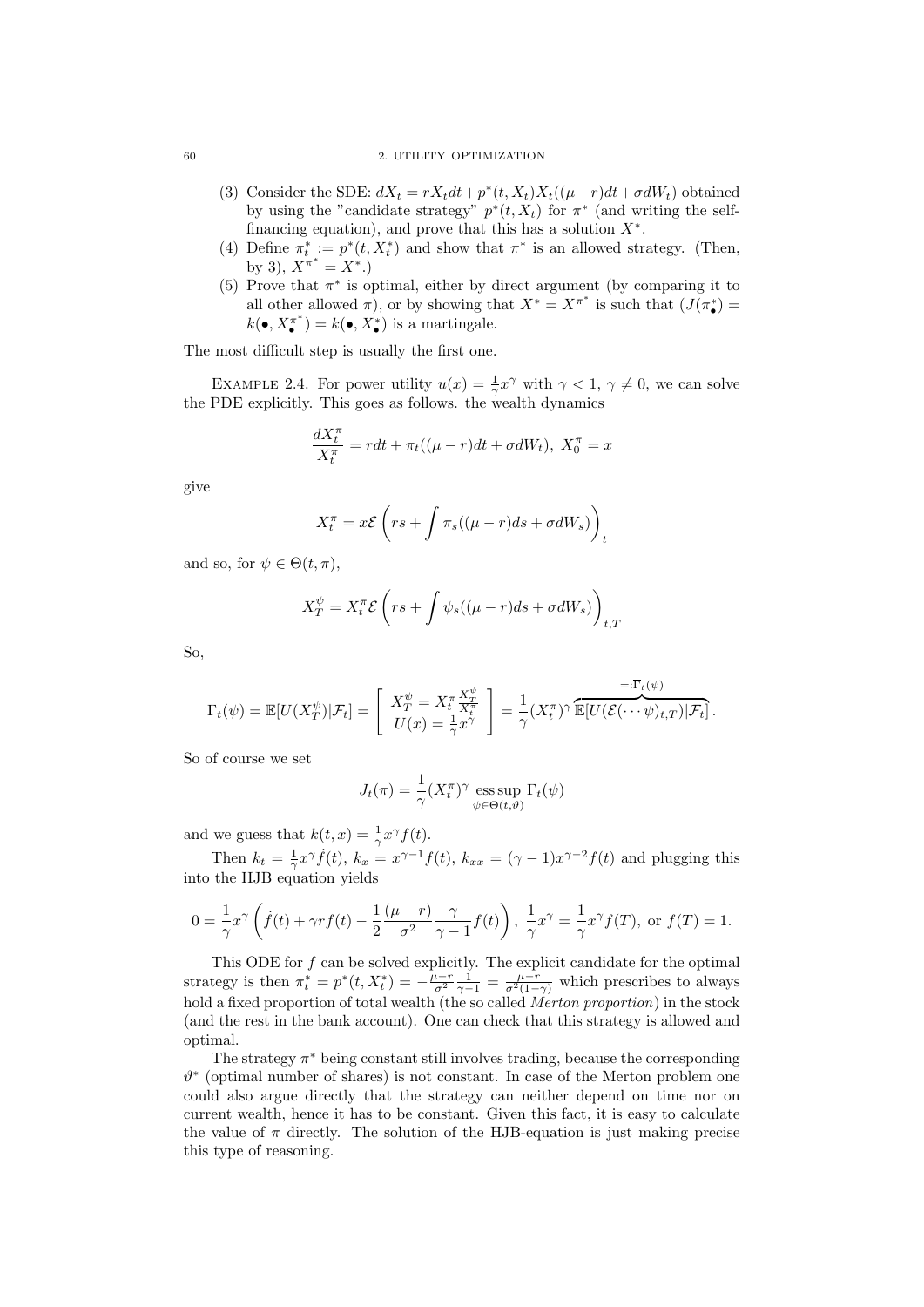### 3. Utility Optimization for general semi-martingale models

In this section we study the basic problem of an optimal portfolio choice with preferences given by expected utility. We take the standard model with finite time  $T < \infty$ ,  $(\Omega, \mathcal{F}, (\mathcal{F}_t)_{0 \leq t \leq T}, P)$  a filtered probability space satisfying the usual conditions,  $B \equiv 1$  the bank account and the discounted asset prices  $S = (S_t)_{0 \le t \le T}$ . where S is an  $\mathbb{R}^d$ -valued semimartingale. We impose absence of arbitrage via  $\mathbb{P} \neq \emptyset$ .

We fix an initial capital  $x > 0$  and consider a self-financing strategy  $(x, \vartheta)$ , where  $\vartheta$  is an  $\mathbb{R}^d$ -valued predictable S-integrable process. We impose that the strategy  $\vartheta$  is  $-x$ -admissible so that the wealth process

$$
V(x,\vartheta) = x + (\vartheta \bullet S) \ge 0.
$$

Our goal is to find a  $-x$ -admissible strategy  $\vartheta$ , so that this strategy maximizes the expected utility from terminal wealth over  $\vartheta$ , i.e. maximize  $\mathbb{E}[U(V_T(x, \vartheta))]$ , where U is a utility function on  $\mathbb{R}_+$ .

REMARK 3.1. Note that imposing  $(x, \vartheta)$  to be a  $-x$ -admissible strategy ties up with dom $(U) = \mathbb{R}_+$  and we could have just imposed that  $V_T(x, \vartheta) \geq 0$ . Moreover, if dom $(U) = (-a, \infty)$  with  $0 < a < \infty$ , then we can just translate by a, but if dom $(U) = \mathbb{R}$ , finding a good class of allowed strategies becomes tricky (see Biagini/Frattelli, Biagini/Cerny).

# **3.1. Basics on utility functions.** For  $x > 0$  we introduce

 $v(x) := \{V(x, \vartheta) = x + (\vartheta \bullet S) \mid (x, \vartheta)$  0-admissible, self-financing strategy}

DEFINITION 3.2. A utility function is a strictly increasing, strictly concave map  $U \in C^1(\mathbb{R}_+;\mathbb{R})$  satisfying the Inada conditions:

(1) 
$$
U'(0) := \lim_{x \searrow 0} U'(x) = +\infty,
$$
  
(2)  $U'(\infty) := \lim_{x \to \infty} U'(x) = 0.$ 

Suppose  $U$  is a utility function and define

$$
u(x) := \sup_{V \in v(x)} \mathbb{E}[U(V_T(x, \vartheta))],
$$

for which we will assume that  $u(x_0) < \infty$  for some  $x_0 > 0$ .

REMARK 3.3. U quantifies the subjective preferences by assigning to a monetary amount z a subjective utility of  $U(z)$ . The fact that U is increasing means that more is better and the concavity of  $U$  captures the idea of risk aversion or the effect that an extra dollar means more to a beggar than to a millionaire.

For a given  $x > 0$ ,  $u(x)$  can be interpreted as the maximal expected utility one can obtain via investment from an initial wealth  $x$  and the standing assumption implies that the optimisation problem is well-posed for at least one  $x_0$ .

Note that U is defined on  $\mathbb{R}_+$  and  $V_T \geq 0$ , but  $U(0) \in [-\infty, \infty)$  exists (as a limit  $x \to 0$ ), so that  $U(V_T(x, \vartheta))$  is well-defined in  $[-\infty, \infty)$ .

Moreover we set  $\mathbb{E}[U(V_T)] := -\infty$  if  $(U(V_T))^{-1} \notin L^{1}(P)$ , since  $u(x) \ge U(x) > 0$  $-\infty$  for any  $x > 0$ , i.e. we do not lose any information if we exclude such strategies.

If U is unbounded and S allows arbitrage, then  $u \equiv +\infty$ , so the problem just makes sense in an arbitrage-free model.

The standing assumption, i.e.  $u(x_0) < \infty$  for some  $x_0 > 0$ , implies that  $u(x) < \infty$  for any  $x > 0$ .

For  $y > 0$  we introduce the conjugate or Legendre transform of  $-U(-)$  in the sense of convex analysis,

$$
J(y) := \sup_{x>0} (U(x) - xy),
$$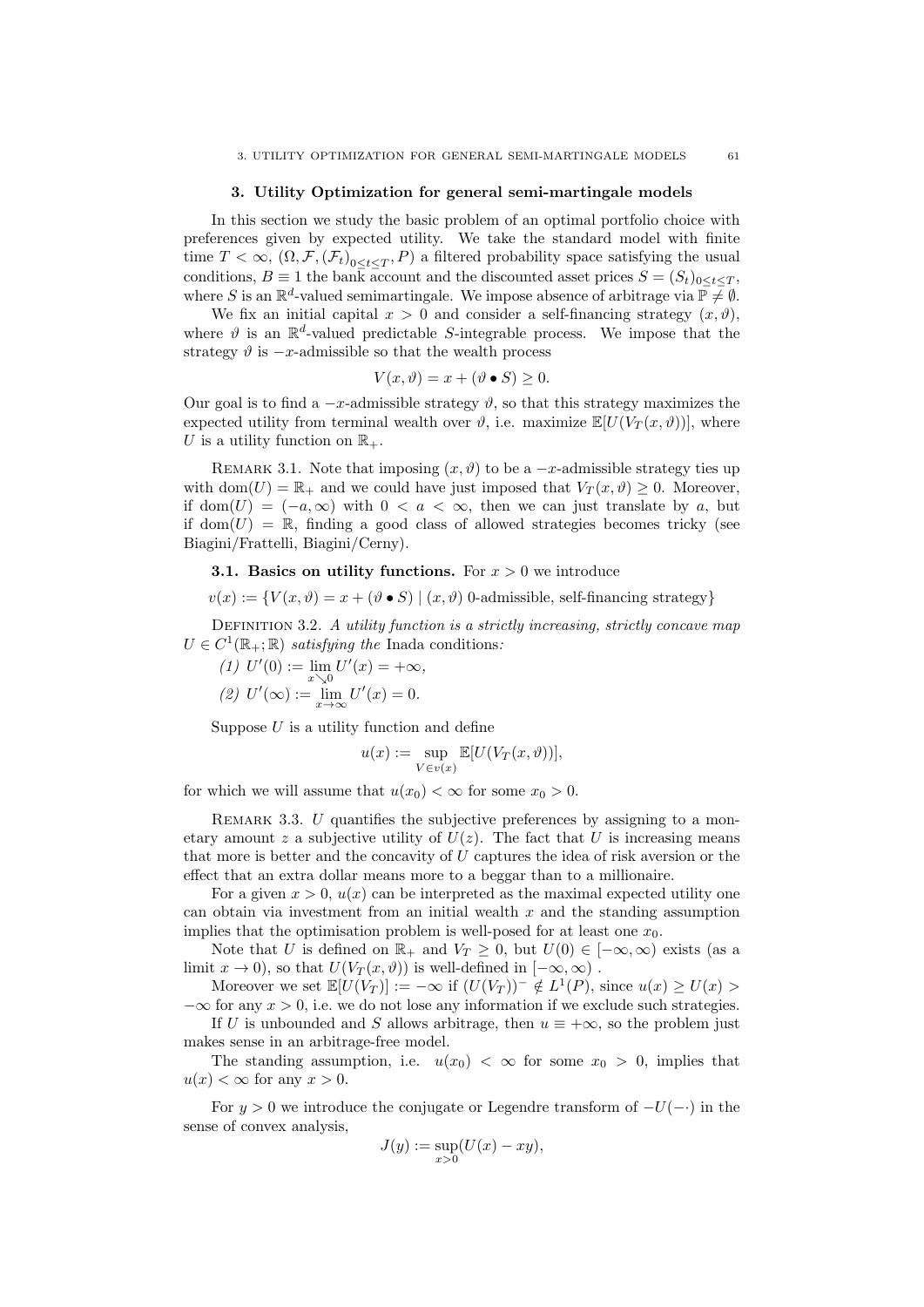(see Rockafellar Chapter 12) and denote by  $I := (U')^{-1}$  the inverse of the derivative of U.

LEMMA 3.4 (Conjugacy relation).  $J \in C^1(\mathbb{R}_+;\mathbb{R})$  is strictly decreasing, strictly convex,  $J'(0) = -\infty$ ,  $J'(\infty) = 0$ ,  $J(0) = U(\infty)$  and  $J(\infty) = U(0)$ . Moreover for any  $x > 0$  we have the conjugacy relation

$$
U(x) = \inf_{y>0} (J(y) + xy),
$$

in addition  $J' = -I$  and for any  $y > 0$  we have

$$
J(y) = U(I(y)) - yI(y).
$$

PROOF. (SKETCH).  $J$  is clearly decreasing and convex, as it is a supremum of convex (even affine) functions. To show that  $J \in C^1(\mathbb{R}_+;\mathbb{R})$  we assume that  $U \in C^2(\mathbb{R}_+;\mathbb{R})$ . Then  $I \in C^1(\mathbb{R}_+;\mathbb{R})$  and for a fixed  $y > 0$ ,  $\sup_{x>0} (U(x) - xy)$  is attained in  $x = I(y)$ , so that

$$
J(y) = U(I(y)) - I(y)y.
$$

This last expression shows that  $J \in C^1(\mathbb{R}_+;\mathbb{R})$  and

$$
J'(y) = U'(I(y)) I'(y) - I'(y)y - I(y) = -I(y).
$$

EXAMPLE 3.5. Classical utility functions on  $\mathbb{R}_+$  are

$$
U(x) := \log(x),
$$

with corresponding conjugate

$$
J(y) = \sup_{x>0} (U(x) - xy) = -\log(y) - 1;
$$

and for  $\gamma \in (-\infty, 1) \setminus \{0\},\$ 

$$
U(x) := \frac{1}{\gamma}(x^{\gamma} - 1),
$$

with Legendre transform

$$
J(y) = \sup_{x>0} (U(x) - xy) \sum_{x=y^{\frac{1}{\gamma-1}}} \frac{1-\gamma}{\gamma} y^{\frac{\gamma}{\gamma-1}} - \frac{1}{\gamma}.
$$

Note that for  $\gamma$  < 0, U is bounded from above by zero, while for  $\gamma > 0$ , U is unbounded. Moreover, for  $\gamma \to 0$  we obtain the first case.

**3.2.** Abstract formulation and the dual problem. Let  $U$  be a utility function as above and  $x > 0$ , the primal problem is

$$
u(x) = \sup_{V \in v(x)} \mathbb{E}[U(V_T)].
$$

Consider the set of positions that can be superreplicated from initial wealth  $x > 0$ , with  $-x$ -admissible self-financing strategies, i.e.

$$
\mathcal{C}(x) := \left\{ f \in L^0_+(\mathcal{F}_T) \mid \exists V \in v(x) : f \le V_T \right\} = (x + G_T(\Theta^x_{adm}) - L^0_+) \cap L^0_+,
$$

where

$$
\Theta_{adm}^x := \{ \vartheta = (\vartheta_t)_{0 \le t \le T} \mid \vartheta \in \Theta_{adm} : (\vartheta \bullet S) \ge -x \}.
$$

Note that  $v(x)_{T} \subseteq C(x)$  and if  $f \in C(x)$  then  $\mathbb{E}[U(f)] \leq u(x)$ , for the latter take some  $V \in v(x)$  so that  $V_T \ge f$ ; since U is increasing we have  $U(f) \le U(V_T)$  and hence  $\mathbb{E}[U(f)] \leq \mathbb{E}[U(V_T)] \leq u(x)$ .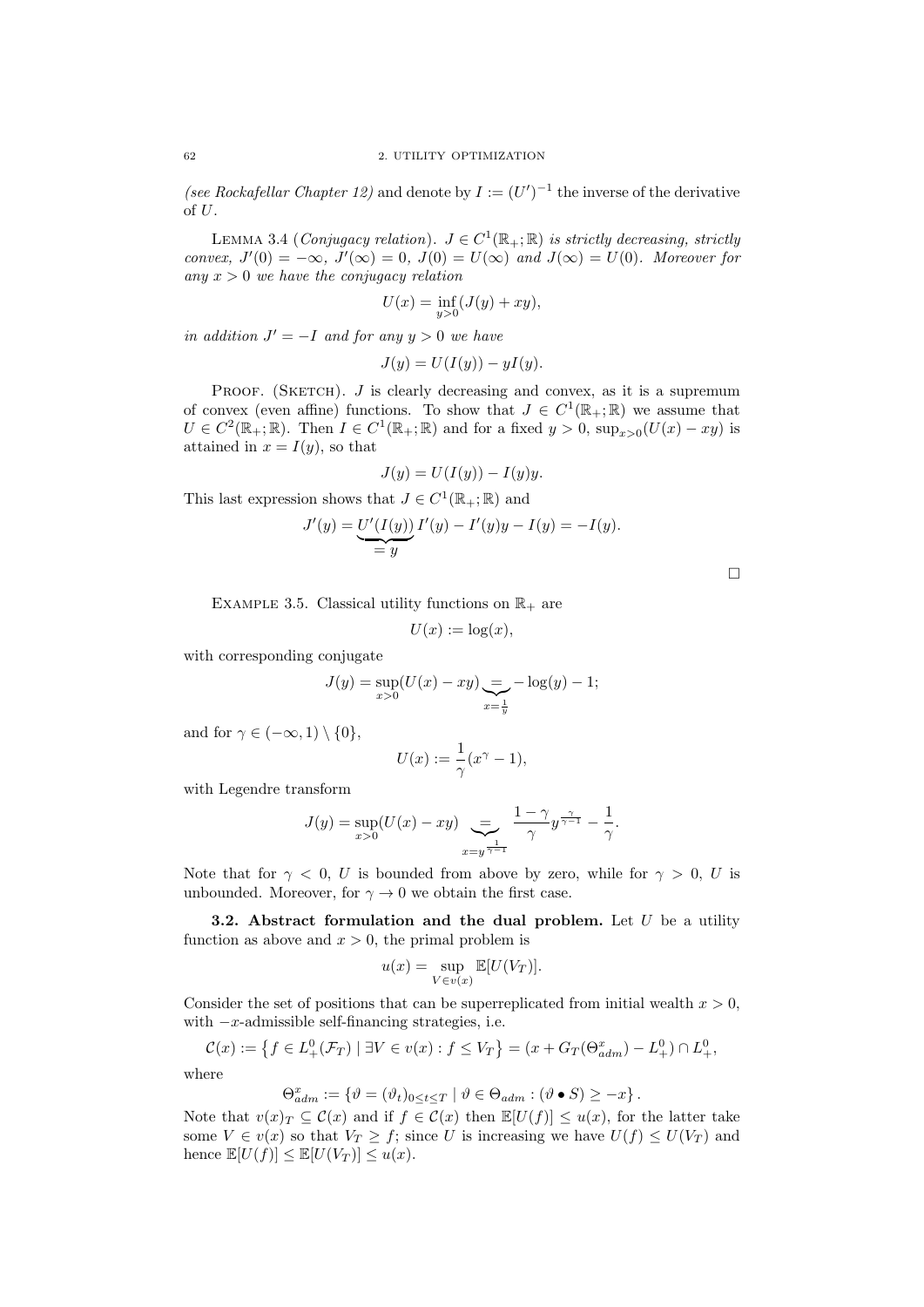So the primal problem can be written as

$$
u(x) = \sup_{f \in \mathcal{C}(x)} \mathbb{E}[U(f)].
$$

As we shall see,  $\mathcal{C}(x)$  is easier to describe than  $v(x)$ . Note also that if  $f^* \in \mathcal{C}(x)$  is optimal, then there is some  $\vartheta^* \in \Theta_{adm}^x$  so that

$$
f^* \le x + G_T(\vartheta^*)
$$

and  $V(x, \theta^*) \in v(x)$  is a solution to the primal problem, because

$$
u(x) = \mathbb{E}[U(f^*)] \le \mathbb{E}[U(V_T(x, \vartheta^*))] \le u(x).
$$

In order to gain more information about the primal problem we want to introduce a suitable dual problem using the conjugacy relation of  $U$  and  $J$ , and exploiting the absence of arbitrage condition. Take  $Q \in \mathbb{P}(\neq \emptyset)$  and denote by Z the density process of Q with respect to P, then  $S \in \mathcal{M}_{loc}(Q)$  is a local martingale with respect to Q.

Let  $V = V(x, \vartheta) \in v(x)$ , then  $(\vartheta \bullet S)$  is well-defined and bounded below by  $-x$ , hence by Ansel-Stricker  $(\vartheta \bullet S) \in \mathcal{M}_{loc}(Q)$  is a local martingale with respect to Q, so it is also a Q-super-martingale.

Moreover, since  $Z$  is a density process of an equivalent probability measure we have  $Z > 0$  and  $\mathbb{E}[Z_0] = 1$ . So, if  $\mathcal{F}_0$  is trivial or if we insist on  $Q = P$  on  $\mathcal{F}_0$ , then  $Z_0 \equiv 1.$ 

This motivates the following set: for  $z > 0$  we introduce the family of all  $(\mathcal{F}_t)_{t\in[0,T]}$ -adapted, positive, RCLL processes Z starting at z such that for any  $V \in v(1)$ , ZV is a P-supermartingale, i.e.

 $\mathcal{Z}(z) := \{ Z \mid Z \geq 0 \text{ adapted}, \text{c\`adl\`ag} : Z_0 = z, \forall V \in v(1) : ZV \text{ P-super-martingale} \}.$ 

Note that for any  $x > 0$ ,  $v(x) = xv(1)$ ; so the last condition is equivalent to saying that for any  $V \in v(x)$ , ZV is a P-super-martingale.

REMARK 3.6. Any  $Z \in \mathcal{Z}(z)$  is itself a super-martingale, to see this take  $(x, \vartheta) = (1, 0)$ , then  $V(1, 0) \equiv 1 \in v(1)$  so that  $ZV = Z$  is a super-martingale. Moreover,  $\mathcal{Z}(z)$  contains all density processes  $Q \in \mathbb{P}$  with  $Q = P$  on  $\mathcal{F}_0$ . Finally,  $\mathcal{Z}(z) = z\mathcal{Z}(1).$ 

This set allows us to derive the dual problem in the following way: let  $x, z > 0$ ,  $V \in v(x)$  and  $Z \in \mathcal{Z}(z)$ , then ZV is a P-super-martingale starting at  $Z_0V_0 = zx$ , so

$$
\mathbb{E}[Z_T V_T] \leq zx.
$$

Recall the Legendre transform of U, i.e. for any  $y > 0$ ,

$$
J(y) = \sup_{x>0} (U(x) - xy) \ge U(x) - xy,
$$

to obtain, using the super-martingale property that

$$
\mathbb{E}[U(V_T)] \le \mathbb{E}[J(Z_T) + V_T Z_T] \le \mathbb{E}[J(Z_T)] + zx.
$$

Taking the supremum over  $V \in v(x)$  and the infimum over  $Z \in \mathcal{Z}(z)$  yields the following expression

$$
u(x)\leq \inf_{Z\in \mathcal{Z}(z)}\mathbb{E}[J(Z_T)]+zx.
$$

So, for  $z > 0$  it is a natural dual problem to look for

$$
j(z) := \inf_{Z \in \mathcal{Z}(z)} \mathbb{E}[J(Z_T)].
$$

Remark 3.7. The primal problem maximizes a concave functional, while the dual problem minimizes a convex functional.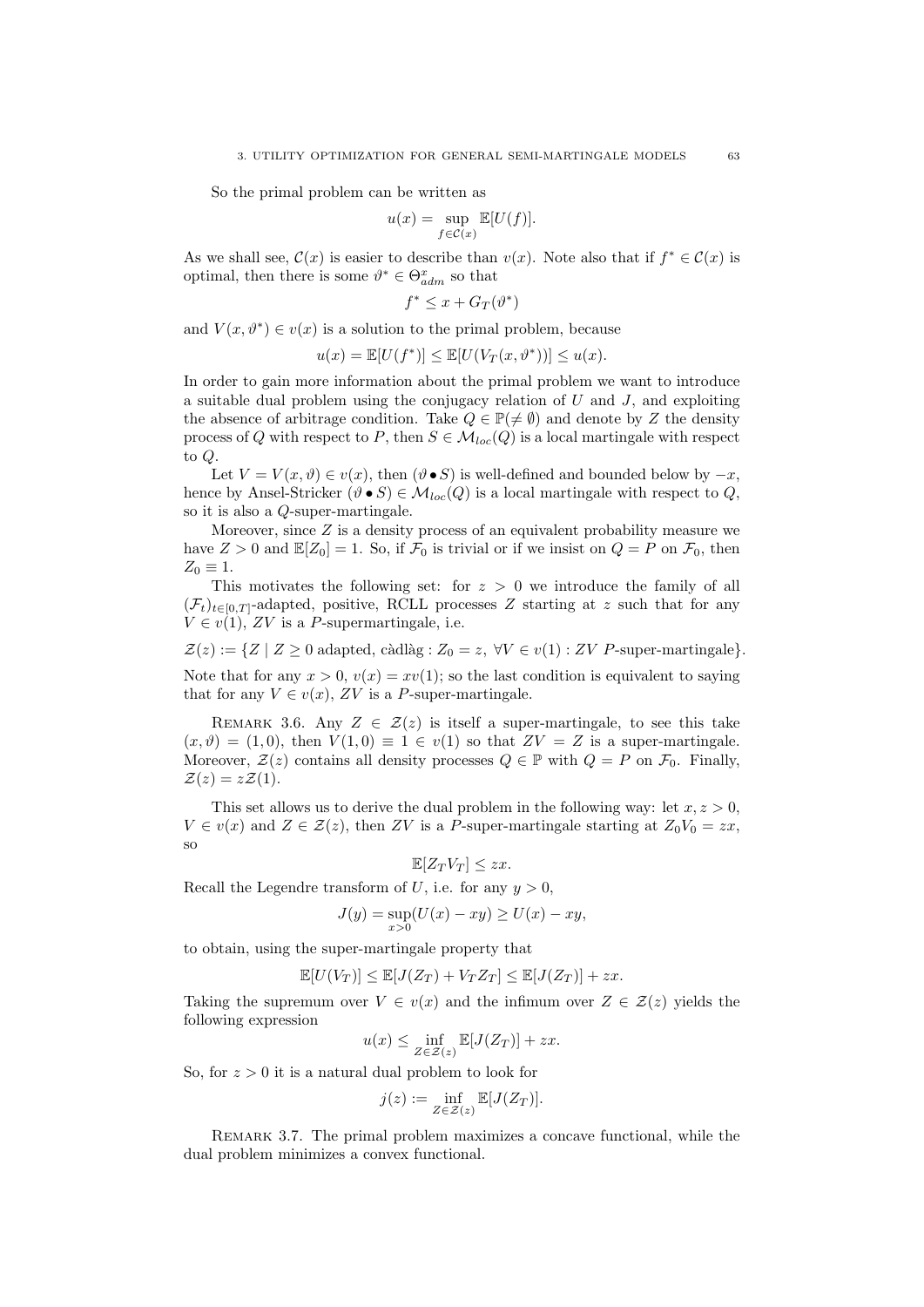In analogy to  $\mathcal{C}(x)$ , we introduce the set

$$
\mathcal{D}(z) := \left\{ h \in L_+^0 \mid \exists Z \in \mathcal{Z}(z) : h \le Z_T \right\}
$$

to get the abstract equivalent version of the dual problem

$$
j(z) = \inf_{h \in \mathcal{D}(z)} \mathbb{E}[J(h)],
$$

this follows from the following two observations:  $\mathcal{Z}(z)_T \subseteq \mathcal{D}(z)$  and if  $h \in \mathcal{D}(z)$ , then  $\mathbb{E}[J(h)] \geq j(z)$ .

Moreover, note that if we fix  $z > 0$  we obtain that

$$
j(z) \ge \sup_{x>0} (u(x) - xz),
$$

and if we fix  $x > 0$  we get

$$
u(x) \le \inf_{z>0} (j(z) + zx).
$$

This is very reminiscent of the conjugacy relation between  $U$  and  $J$ . We will see that we actually get equalities above, plus solvability of the primal as well as the dual problem at the expense of one extra assumption on  $U$ .

3.3. Solving the (abstract) dual problem. The main goal of this section will be to show that if  $j(z) < \infty$ , then there is a unique optimizer  $h_z^* \in \mathcal{D}(z)$  of the abstract dual problem, i.e.

$$
\mathbb{E}[J(h_z^*)] = j(z),
$$

in other words, the mapping  $h \mapsto \mathbb{E}[J(h)]$  on  $\mathcal{D}(z)$  attains its infimum in  $h_z^*$ .

This would be immediate if we could show that for some topology  $\mathcal{D}(z)$  were compact and  $h \mapsto \mathbb{E}[J(h)]$  continuous. This does not work, however, we can show that  $\mathcal{D}(z)$  is closed and convex in  $L^0$  and the function is convex and lower semicontinuous with respect to the topology of convergence in probability.

One of the key properties of compactness is that for a given sequence we can extract a convergent subsequence. In problems with convexity, one often works with convex combinations. For any sequence  $(a_n)_{n\in\mathbb{N}}$  in some real vector space, e.g.  $L^0$ , denote by

$$
\operatorname{conv}\left((a_k)_{k\geq n}\right)
$$
  
:=  $\left\{\sum_{k=n}^{\infty} \lambda_k a_k \, \big| \, \forall k \geq n : \lambda_k \geq 0, \lambda_k \neq 0 \text{ for finitely many } k \geq n, \sum_{k=n}^{\infty} \lambda_k = 1\right\}$ 

the convex hull spanned by the subsequence  $(a_k)_{k\geq n}$ .

LEMMA 3.8 (Komlós). Let  $(X_n)_{n\in\mathbb{N}}$  be a sequence of positive random variables in some probability space,  $X_n \geq 0$  for any  $n \in \mathbb{N}$ . Then there is a sequence  $(\tilde{X}_n)_{n \in \mathbb{N}}$ , such that for any  $n \in \mathbb{N}$ ,  $\tilde{X}_n \in conv((X_k)_{k \geq n})$ , and a random variable X taking values in  $[0, \infty]$  such that

$$
\tilde{X}_n \xrightarrow[n \to \infty]{P-a.s.} X
$$

converges P-a.s.

PROOF. See, e.g., [6].

PROPOSITION 3.9 (*Topological properties of*  $\mathcal{D}(z)$ ). For any  $z > 0$ ,  $\mathcal{D}(z) \subset L^0_+$ is a closed and convex subset.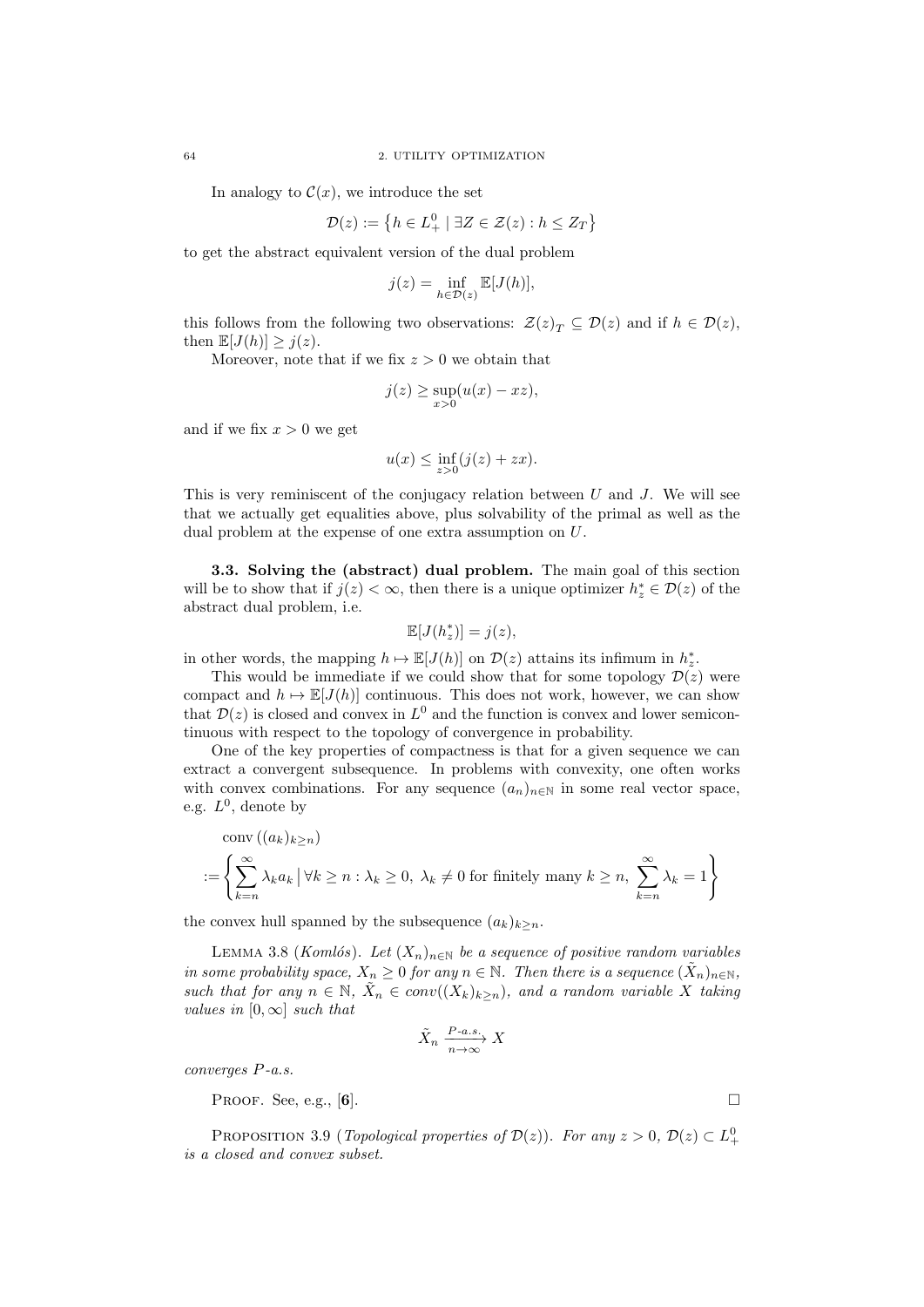PROOF. Note that  $\mathcal{D}(z)$  is convex, since  $\mathcal{Z}(z)$  is convex. We just need to argue that  $\mathcal{D}(z)$  is closed with respect to the topology of convergence in probability. Let  $(h_n)_{n\in\mathbb{N}}\subset\mathcal{D}(z)$  such that

$$
h_n \xrightarrow[n \to \infty]{L^0} h
$$

for some  $h \in L^0$ . First we notice that  $h \geq 0$ , since  $h_n \geq 0$  for any  $n \in \mathbb{N}$ ; so that we just need to prove that there is some  $Z \in \mathcal{Z}(z)$  such that  $h \leq Z_T$ .

Proving the existence of Z uses the above Komlós-type result: for any  $n \in \mathbb{N}$ choose some  $Z^n \in \mathcal{Z}(z)$  such that  $h_n \leq Z^n_T$ . By Lemma 3.8 we can construct out of these sequences new sequences  $(\tilde{h}_n)_{n\in\mathbb{N}}$  and  $((\tilde{Z}_r^n)_{n\in\mathbb{N}})_{r\in\mathbb{Q}\cap[0,T]}$ , where  $\tilde{h}_n \in$ conv $((h_k)_{k\geq n})$  and  $\tilde{Z}_r^n \in \text{conv}((Z_r^n)_{k\geq n})$  for any  $n \in \mathbb{N}$  and  $r \in \mathbb{Q} \cap [0,T]$ , such that the convergence to the respective limit random variables

$$
\tilde{h}_n \xrightarrow[n \to \infty]{P-a.s.} h_{\infty} \quad and
$$
  

$$
\forall r \in \mathbb{Q} \cap [0, T] : \tilde{Z}_r^n \xrightarrow[n \to \infty]{P-a.s.} Z_r^{\infty}
$$

holds simultaneously, this can be done using a diagonal argument.

Claim.  $h_{\infty} = h$  P-a.s.

PROOF. We know that  $h_n \xrightarrow[n \to \infty]{L^0} h$  and  $\tilde{h}_n \in conv((h_k)_{k \geq n})$  for any  $n \in \mathbb{N}$ , so  $\tilde{h}_n \xrightarrow[n \to \infty]{P-a.s.} h$ . Hence  $\tilde{h}_n \xrightarrow[n \to \infty]{L^0} h_\infty$  and  $\tilde{h}_n \xrightarrow[n \to \infty]{L^0} h$ , so  $h_\infty = h$  P-a.s. Claim.  $h \leq Z_T^{\infty}$  P-a.s.

PROOF. For any  $n \in \mathbb{N}$ , we know that  $h_n \leq Z_T^n$ . So  $\tilde{h}_n \leq \sup_{k \geq n} Z_T^k$ , hence  $h_{\infty} \leq \liminf_{n \to \infty} Z_T^n$ , and  $\liminf_{n \to \infty} Z_T^n = Z_T^{\infty}$  $T T$  P-a.s.

It remains to show that there is some  $Z \in \mathcal{Z}(z)$  so that  $Z_T^{\infty} \leq Z_T$  P-a.s. We want to construct Z out of  $\tilde{Z}^n$ . For this we notice that for any  $n \in \mathbb{N}, \tilde{Z}^n \in \mathcal{Z}(z)$ , since  $\mathcal{Z}(z)$  is convex; so  $Z_0^{\infty} = z$  and if we take rational  $r \leq s$  we obtain for any  $V \in v(1)$ 

$$
\mathbb{E}[\underbrace{Z_s^{\infty}V_s}_{\text{lim}} \mid \mathcal{F}_r] \underbrace{\leq}_{\text{Fatou}} \liminf_{n \to \infty} \mathbb{E}[\tilde{Z}_s^n V_s \mid \mathcal{F}_r] \underbrace{\leq}_{\tilde{Z}^n \in \mathcal{Z}(z)} \liminf_{n \to \infty} \tilde{Z}_r^n V_r = Z_r^{\infty} V_r.
$$

So, by taking  $V = 1$ , we see that  $Z^{\infty}V$  is indeed a P-super-martingale on  $\mathbb{Q} \cap [0, T]$ . Define Z by setting

$$
Z_t := \lim_{\substack{r \searrow t \\ \mathbb{Q} \cap [0,T]}} Z_r^{\infty},
$$

so that  $Z_T = Z_T^{\infty}$  and  $Z_0 = Z_0^{\infty} = z$ . Moreover Z is an càdlàg P-supermartingale (see Dellacherie/Meyer Theorem VI.2). We still need to show that for any  $V \in v(1)$ , ZV is actually a P-supermartingale, so let  $V \in v(1)$  and  $t \geq s$ , with  $s \in \mathbb{Q}$  then

$$
\mathbb{E}[\underbrace{Z_tV_t}_{\lim\limits_{r\searrow t}\tilde{Z}_t^\infty V_r} \mid \mathcal{F}_s]\underbrace{\le}_{\text{Fatou}}\liminf_{r\searrow t}\mathbb{E}[\tilde{Z}_r^\infty V_r \mid \mathcal{F}_s]=Z_sV_s\,,
$$

which completes the proof.  $\Box$ 

PROPOSITION 3.10. The mapping  $h \mapsto \mathbb{E}[J(h)]$  on  $\mathcal{D}(z)$  is lower semicontinuous in  $L^0$ .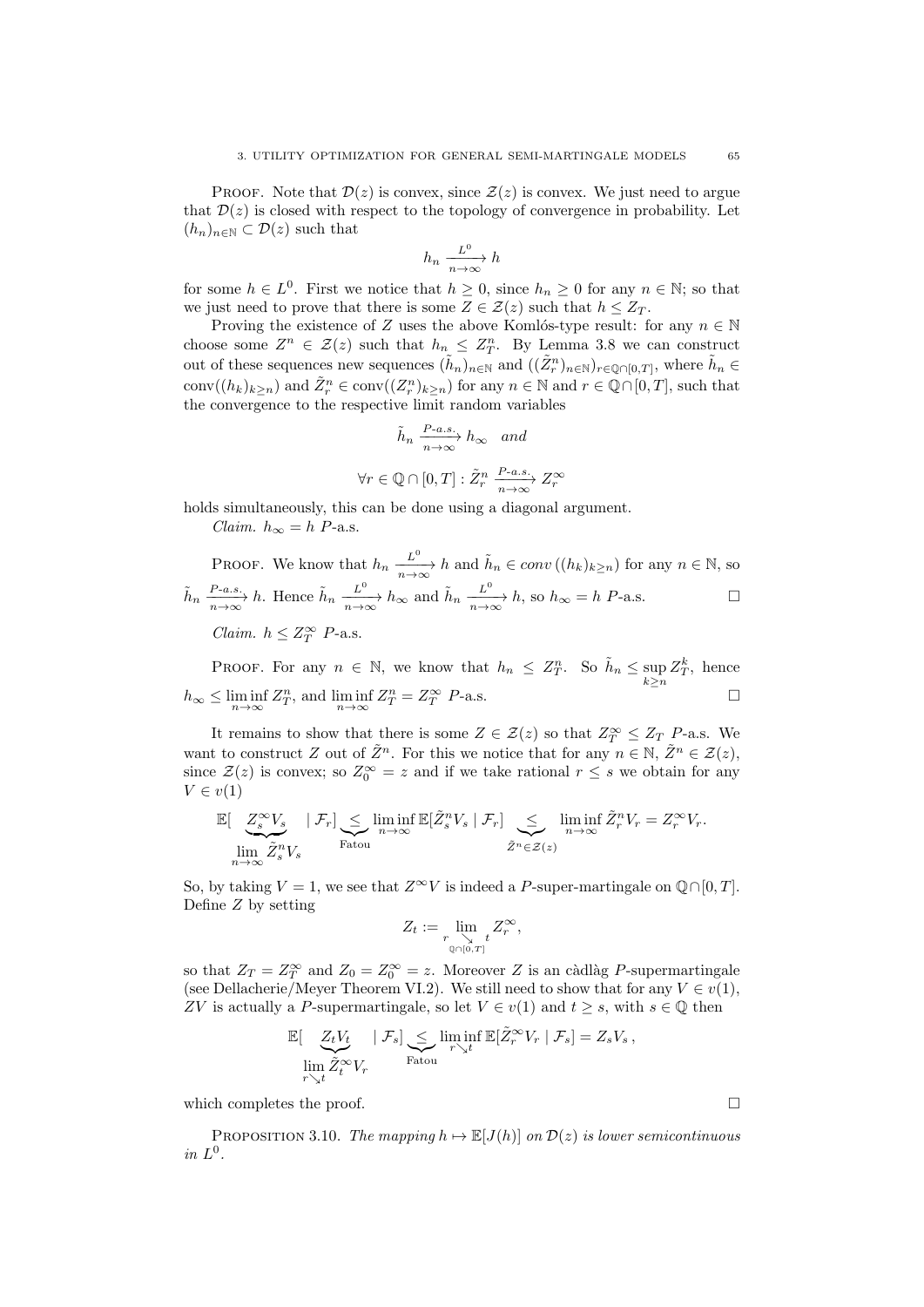PROOF. Let  $h \mapsto F(h) := \mathbb{E}[J(h)]$  and  $(h_n)_{n \in \mathbb{N}} \subset \mathcal{D}(z)$  such that  $h_n \frac{L^0}{n \to \infty} h$ , we need to show that

$$
F(h) \le \liminf_{n \to \infty} F(h_n).
$$

Decompose  $J(h) = (J(h))^+ - (J(h))^-\$  into its positive and negative parts and note that by Fatou's lemma we obtain

$$
\mathbb{E}[(J(h))^+]\leq \liminf_{n\to\infty}\mathbb{E}[(J(h_n))^+].
$$

The result follows from the following observation,

*Claim.*  $\{(J(h))^{-} \mid h \in \mathcal{D}(z)\}\$ is P-uniformly integrable.

PROOF. Without loss of generality we may assume that  $J(\infty) = -\infty$ , else we have a uniform bound  $(J(h))^- \leq -J(\infty)$ , since J is decreasing. Define  $\varphi$  :=  $(-J)^{-1} : \mathbb{R} \longrightarrow [0, \infty)$ , then  $\varphi \geq 0$ ,  $\varphi$  is increasing and

$$
\lim_{x \to \infty} \frac{\varphi(x)}{x} = \lim_{y \to \infty} \frac{\varphi(-J(y))}{-J(y)} = \lim_{y \to \infty} \frac{y}{-J(y)} = \lim_{y \to \infty} \frac{1}{-J'(y)} \underset{\text{Lemma 6.1}}{=} \infty.
$$

Using that  $(x)^{-} = \max(-x, 0)$  we obtain

$$
\varphi((J(h))^{-}) \leq \varphi(-J(h)) + \varphi(0) = h + \varphi(0)
$$

for any  $h \in \mathcal{D}(z)$ . Hence,

$$
\sup_{h\in\mathcal{D}(z)}\mathbb{E}[\underbrace{\varphi((J(h))^-)}_{\leq h+\varphi(0)}]\leq \sup_{h\in\mathcal{D}(z)}\mathbb{E}[\underbrace{h}_{\leq Z_T,\ Z\in\mathcal{Z}(z)}]+\varphi(0)\leq \sup_{Z\in\mathcal{Z}(z)}\underbrace{\mathbb{E}[Z_T]}_{\leq z}+\varphi(0)<\infty.
$$

By the Theorem of de la Vallée-Poussin we conclude that  ${(J(h))^- | h \in \mathcal{D}(z)}$  is *P*-uniformly integrable, whence the claim.  $\Box$ 

 $\Box$ 

THEOREM 3.11 (Solution of the dual problem). For any  $z > 0$  such that  $j(z) <$  $\infty$  there is a unique  $h_z^* \in \mathcal{D}(z)$  satisfying  $j(z) = \mathbb{E}[J(h_z^*)]$ .

PROOF. We assume  $z > 0$  with  $j(z) < \infty$ . To construct a solution we take any sequence  $(h_n)_{n\in\mathbb{N}}\subset\mathcal{D}(z)$  such that for any  $n\geq 2$ ,

$$
\infty > \mathbb{E}[J(h_{n-1})] > \mathbb{E}[J(h_n)],
$$

and  $\mathbb{E}[J(h_n)] \leq j(z) + \frac{1}{n}$  for  $n \geq 1$ . Note that  $h_n \geq 0$ , so by Komlos Lemma we can get a sequence  $(\tilde{h}_n)_{n \in \mathbb{N}}$ , where  $\tilde{h}_n \in \text{conv}((h_k)_{k \geq n})$  and  $\tilde{h}_n \xrightarrow[n \to \infty]{P-a.s.} h$ . So  $\tilde{h}_n \xrightarrow[n \to \infty]{L^0} h$ , hence  $h \in \mathcal{D}(z)$ , since  $\mathcal{D}(z)$  is closed in  $L^0$  according to Lemma 3.9. Moreover h has values in  $[0, \infty)$ , since it can be dominated by some  $Z_T$  with  $Z \in \mathcal{Z}(z)$ .

Moreover, since a)  $(\tilde{h}_n)_{n\in\mathbb{N}}\subset\mathcal{D}(z)$ , b) J is convex and c)  $(\mathbb{E}[J(h_n)])_{n\in\mathbb{N}}$ ) is decreasing, we obtain

$$
j(z) \stackrel{a)}{\leq} \mathbb{E}[J(\tilde{h}_n)] \stackrel{b)}{\leq} \sup_{k \geq n} \mathbb{E}[J(h_k)] \stackrel{c)}{=} \mathbb{E}[J(h_n)] \searrow j(z).
$$

So,

$$
j(z) \stackrel{\text{by def}}{\leq} \mathbb{E}[J(h)] \stackrel{\text{by lower semi-continuity}}{\leq} \liminf_{n \to \infty} \mathbb{E}[J(\tilde{h}_n)] \leq \liminf_{n \to \infty} \mathbb{E}[J(h_k)] = j(z).
$$
  
Finally set  $h := h_z^*$  to be the optimizer.

COROLLARY 3.12. The mapping j is decreasing and strictly convex on  $\{j < \infty\},\$ and continuous in the interior of  ${j < \infty}$ .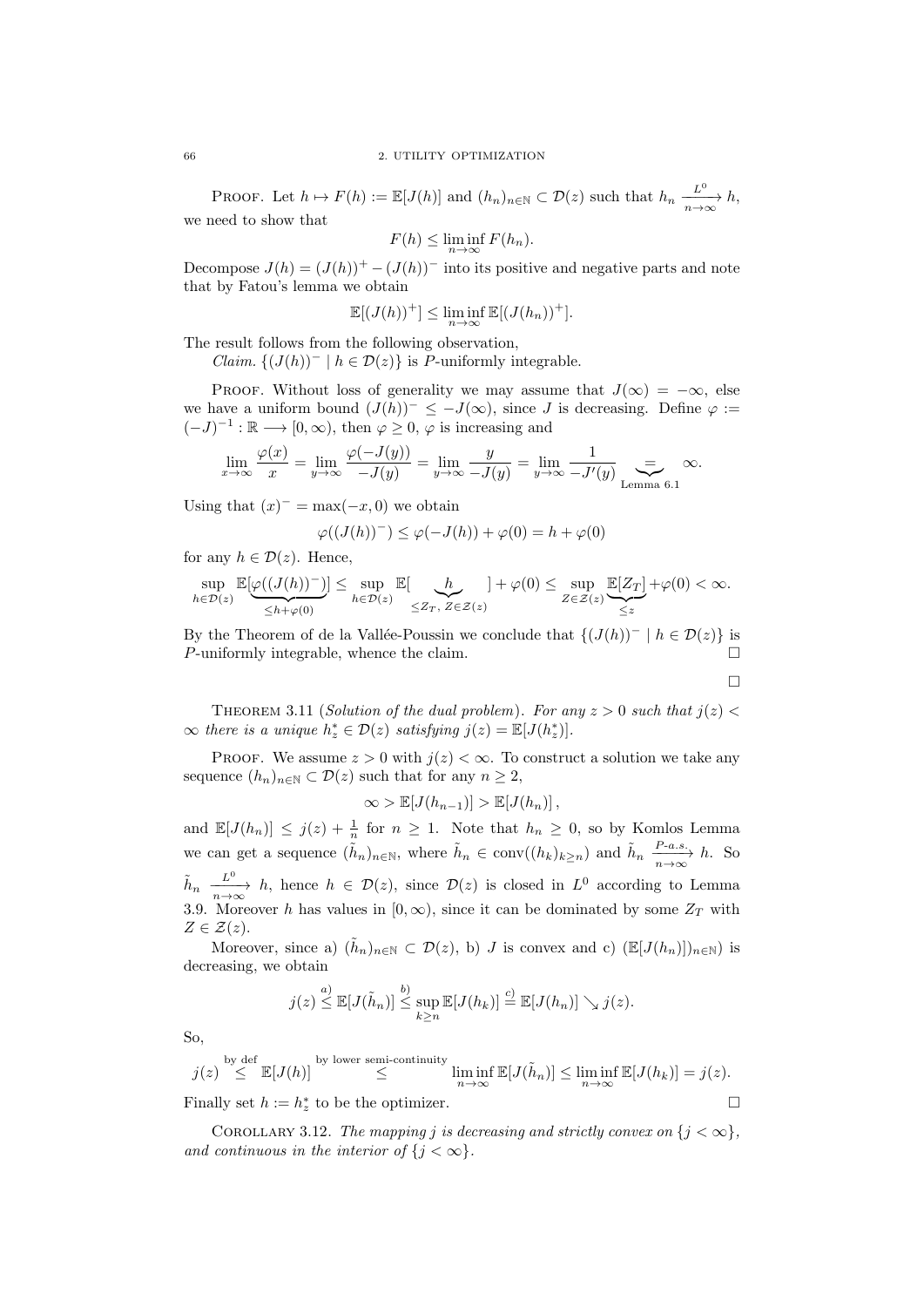PROOF. To show convexity take  $z, z' \in \{j < \infty\}$  such that  $z \neq z'$ . We know that  $h_z^* \neq h_{z'}^*$ . Take some  $t \in (0,1)$ , set  $w := tz + (1-t)z'$  and  $\bar{h} := th_z^* + (1-t)h_{z'}^*$ . Furthermore  $\bar{h} \in \mathcal{D}(w)$  and therefore

$$
j(w) \leq \mathbb{E}[J(\bar{h})] \sum_{J(\bar{h}) < tJ(h_z^*) + (1-t)J(h_{z'}^*)} tj(z) + (1-t)j(z'),
$$

which gives us convexity of j and also  $w \in \{j < \infty\}$ , since the right hand side above is finite.

Moreover, any convex function is continuous in the interior of the set on which it is finite (see Rockafellar Theorem 10.1).

To show that j is decreasing, it suffices to observe that  $\mathcal{D}(z) = z\mathcal{D}(1) \subseteq \mathcal{D}(z')$ for  $z \leq z'$ . Since  $j(z) = \inf_{h \in \mathcal{D}(z)} \mathbb{E}[J(h)]$ , that means that for  $z' \geq z$ , we are taking the infimum over a bigger set, so  $j(z)$  is decreasing.

**3.4. From dual to primal problem: idea and motivation.** Fix  $x, z > 0$ and let  $f \in \mathcal{C}(x)$  and  $h \in \mathcal{D}(z)$ . By definition of J we first obtain

$$
U(f) \leq J(h) + fh.
$$

Let  $V \in v(x)$  and  $Z \in \mathcal{Z}(z)$  such that  $f \leq V_T$  and  $h \leq Z_T$ , then ZV is a Psupermartingale and

$$
\mathbb{E}[fh] \le \mathbb{E}[V_T Z_T] \le xz.
$$

So,

$$
u(x) \leq j(z) + xz.
$$

Each side provides a bound on the other side. Let us try to obtain equality everywhere. Note that by Lemma 3.4 we can write

$$
J(y) = U(I(y)) - yI(y),
$$

so to get equality in the second inequality we need

$$
\mathbb{E}[hI(h)]=xz.
$$

Suppose we can achieve this for some  $h \in \mathcal{D}(z)$ , then for those  $h \in \mathcal{D}(z)$  we obtain  $\mathbb{E}[U(I(h))] = \mathbb{E}[J(h)] + \mathbb{E}[hI(h)] = \mathbb{E}[J(h)] + xz \geq j(z) + xz \geq \inf_{z>0}(j(z) + xz) \geq u(x),$ 

Note that if we take  $h = h_z^*$ , then

$$
\mathbb{E}[J(h_z^*)] + xz = j(z) + xz,
$$

if we take  $z_x > 0$  so that  $j'(z_x) = -x$ , i.e. the minimizer of the mapping  $z \mapsto$  $j(z) + zx$ , then

$$
j(z_x) + x z_x = \inf_{z>0} (j(z) + xz).
$$

Finally, if  $I(h_z^*) \in \mathcal{C}(x)$  we get

$$
u(x) \geq \mathbb{E}[U(I(h_z^*))]
$$

by definition. So,

 $\mathbb{E}[U(I(h_z^*))] = \mathbb{E}[J(h_z^*)] + \mathbb{E}[h_z^*I(h_z^*)] = \mathbb{E}[J(h_z^*)] + xz = j(z) + xz \ge u(x) \ge \mathbb{E}[U(I(h_z^*))],$ that is we get equality everywhere, which means that  $I(h_z^*)$  must be optimal for the primal problem.

REMARK 3.13. The primal problem is a resource allocation problem, i.e. how to optimally choose a portfolio to maximize expected utility with respect to the physical measure. It turns out that the optimal portfolio  $\hat{X}$  is chosen such that  $U'(\hat{X})$  is a multiple of a Radon-Nikodym derivative of an equivalent martingale measure. High positions in the optimal portfolio correspond via  $U'$  to relatively low values of the Radon-Nikodym derivative, i.e. prices of Arrow-Debreu assets which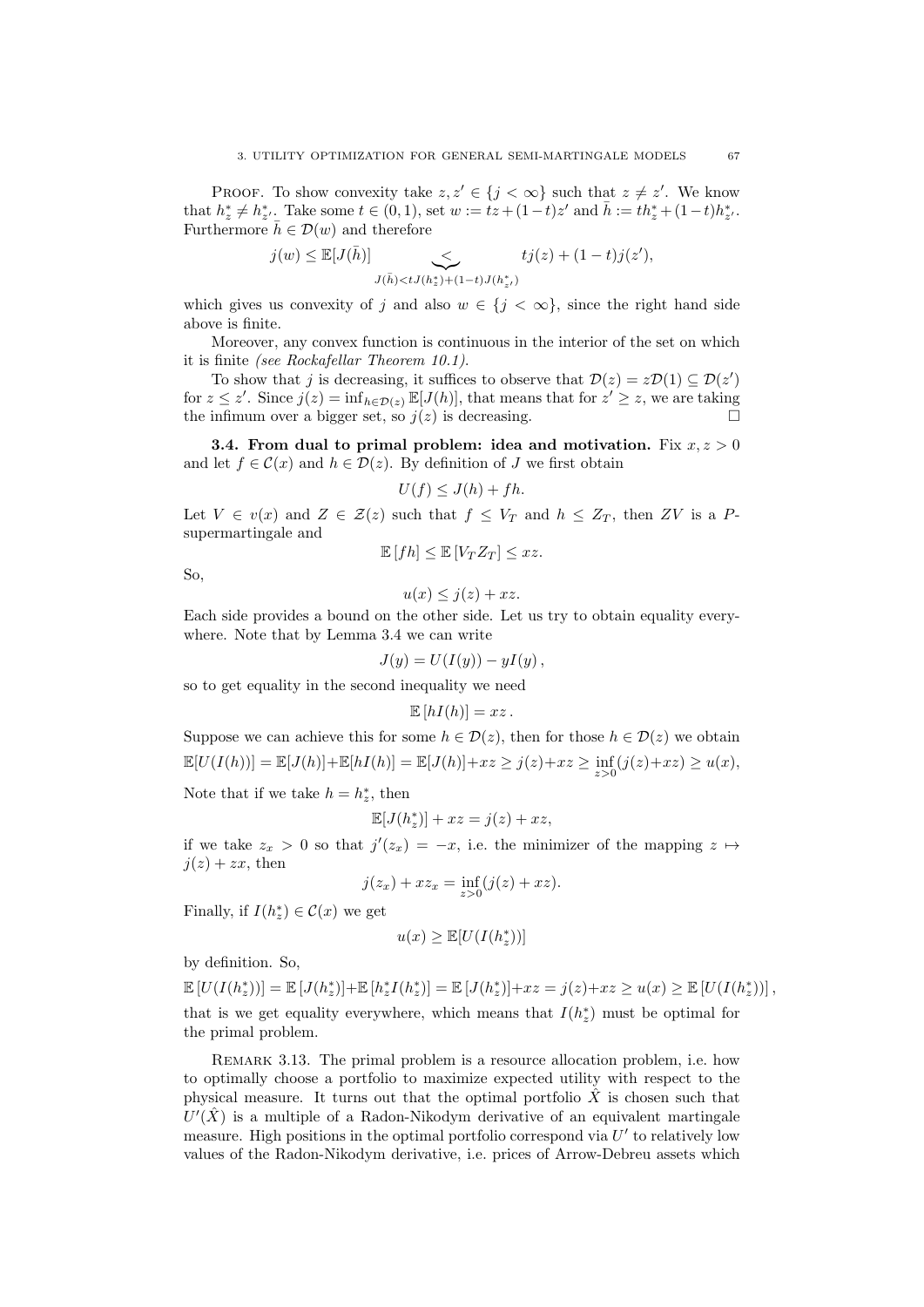are relative to its probability small. In other words: optimal investments avoid states, where the Arrow-Debreu prices are high in comparison to the probability of the state.

We can also interpret the dual problem in a similar way: the dual problem minimizes  $h \mapsto E[U(I(h)) + xz - hI(h)]$ . If we interpret  $I(h)$  as option payoff at time T, then minimization of the previous functional translates into minimization of expected utility of the payoff  $I(h)$  for the buyer, where the price of the option should be equal to x. The market acts as "seller" of this option with premium x and minimal expected utility for the buyer. One can see the option payoff as functional, which translates levels of marginal utility proportional to Arrow-Debreu prices into capital according to  $I = (U')^{-1}$ . Note that  $xz - hI(h)$  should also be seen as additional utility of the position: if  $E[xz - hI(h)] < 0$ , then one can reduce the position further by increasing z, so necessarily the price of the option will be at most x. This is a reasonable interpretation since buying an optimal portfolio always needs a selling counterpart.

By reverse engineering we obtain a recipe for solving the primal problem,

- (1) Start with  $x > 0$  and define  $z_x > 0$  via  $-j'(z) = x$ .
- (2) Solve the dual problem for  $z_x > 0$  to get the dual optimizer  $h_{z_x}^* \in \mathcal{D}(z)$ and define  $f_x^* := I(h_{z_x}^*)$ .
- (3) Show that  $\mathbb{E}[h_{z_x}^* I(h_{z_x}^*)] = xz_x$ .
- (4) Show that  $f_x^* \in \mathcal{C}(x)$ .

If we can achieve this, then the computations above show that  $\mathbb{E}[U(f_x^*)] = u(x)$ , i.e.  $f_x^*$  solves the primal utility maximization problem. In addition we also obtain that

$$
u(x) = \inf_{z>0} (j(z) + zx)
$$
 and  $j(z) = \sup_{x>0} (u(x) - zx)$ ,

i.e. the conjugacy relation extends is the original conjugacy relation between  $U$  and J.

**3.5. Auxiliary results.** We first want to define  $z_x > 0$  given  $x > 0$  via

$$
-j'(z) = x,
$$

so we need to study j, which in turn is linked to  $h_z^*$ .

LEMMA 3.14. The mapping  $(0, \infty) \longrightarrow L^0_+$ ,  $z \mapsto h_z^*$  is continuous in the interior of  $\{j < \infty\}$ .

PROOF. Suppose by contradiction that this is not the case, i.e. there is some  $z \in (\lbrace j < \infty \rbrace)^{\circ}$ , a sequence  $(z_n)_{n \in \mathbb{N}} \subset (\lbrace j < \infty \rbrace)^{\circ}$  converging to z and an  $\epsilon > 0$ such that

$$
\limsup_{n \to \infty} P\left[ |h_{z_n}^* - h_z^*| > \epsilon \right] \ge \epsilon.
$$

Using Chebychev's inequality we obtain

$$
P\left[h_z^* > \frac{1}{\epsilon}\right] \le \epsilon \mathbb{E}\left[h_z^*\right] \le \epsilon z
$$

and analogously for any  $n \in \mathbb{N}$ 

$$
P\left[h^*_{z_n} > \frac{1}{\epsilon}\right] \le \epsilon \mathbb{E}\left[h^*_{z_n}\right] \le \epsilon z.
$$

So, by shrinking  $\epsilon$  if necessary, we may assume that

$$
\limsup_{n \to \infty} P\left[ |h^*_{z_n} - h^*_{z}| > \epsilon, \ h^*_{z} + h^*_{z_n} \le \frac{1}{\epsilon} \right] \ge \epsilon.
$$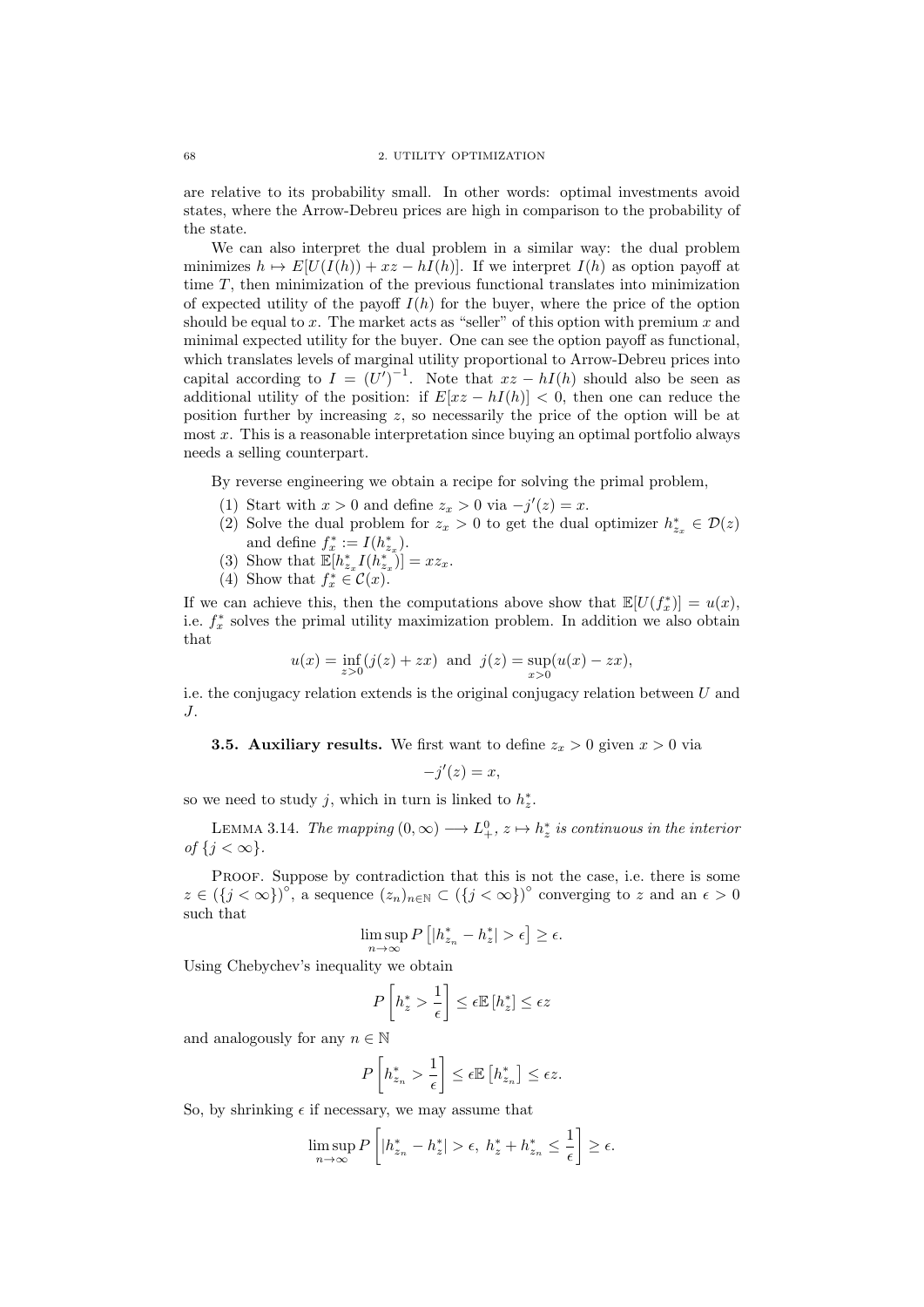Define the sequence  $(h_n)_{n \in \mathbb{N}} \subset L^0_+$  by

$$
h_n := \frac{1}{2}(h_{z_n}^* + h_z^*).
$$

Since J is convex we obtain that

$$
J(h_n) \leq \frac{1}{2}(J(h_{z_n}^*) + J(h_z^*)).
$$

Moreover, since  $\limsup_{n \to \infty} P\left[ |h_{z_n}^* - h_z^*| > \epsilon, h_z^* + h_{z_n}^* \geq \frac{1}{\epsilon} \right]$  $\epsilon$  $\left[\right] \geq \epsilon$  and J is strictly convex there is some  $\eta > 0$  so that

$$
\limsup_{n \to \infty} P\left[J(h_n) \le \frac{1}{2}(J(h_{z_n}^*) + J(h_z^*)) - \eta\right] \ge \eta > 0.
$$

For any  $n \in \mathbb{N}$  we get

 $J(h_n) \leq \frac{1}{2}$ 

$$
\mathbb{E}[J(h_n)] \leq \mathbb{E}\left[\left(\frac{1}{2}(J(h_{z_n}^*) + J(h_z^*)) - \eta\right)\mathbb{1}_{\{J(h_n) \leq \frac{1}{2}(J(h_{z_n}^*) + J(h_z^*)) - \eta\}}\right] + \mathbb{E}\left[J(h_n)\mathbb{1}_{\{J(h_n) > \frac{1}{2}(J(h_{z_n}^*) + J(h_z^*)) - \eta\}}\right] + \mathbb{E}\left[J(h_n)\mathbb{1}_{\{J(h_n) > \frac{1}{2}(J(h_{z_n}^*) + J(h_z^*)) - \eta\}}\right] + \mathbb{E}\left[J(h_{z_n}^*) + J(h_{z_n}^*)\right] - \eta P\left[J(h_n) \leq \frac{1}{2}(J(h_{z_n}^*) + J(h_z^*)) - \eta\right].
$$

Hence, using the continuity of the map j on  $\{j < \infty\}$  due to Corollary 3.12, we obtain

$$
\liminf_{n \to \infty} \mathbb{E}[J(h_n)] \le \frac{1}{2} \left( \underbrace{\liminf_{n \to \infty} j(z_n)}_{=j(z)} + j(z) \right) - \eta \limsup_{n \to \infty} \underbrace{P[J(h_n) \le \frac{1}{2} (J(h_{z_n}^*) + J(h_z^*) - \eta)}_{\ge \eta} \le j(z) - \eta^2.
$$

Since  $(h_n)_{n\in\mathbb{N}}\subset L^0_+$  we can use Lemma 3.8 to obtain a sequence  $(\tilde{h}_n)_{n\in\mathbb{N}}\in$ conv $((h_k)_{k\geq n})$  such that  $\tilde{h}_n \xrightarrow[n\to\infty]{P\text{-a.s.}} h$ , and  $h \in L^0_+$ .

*Claim.* For any  $\delta > 0$  we have  $h \in \mathcal{D}(z + \delta)$ .

PROOF. Let  $\delta > 0$ . Since  $z_n \longrightarrow z$ , there is some  $N \in \mathbb{N}$  such that for any  $n \geq N$ ,  $z_n \leq z + \delta$ . Hence, for any  $n \geq N$  we have  $h_n \in \mathcal{D}(z + \delta)$  and by convexity of  $\mathcal{D}(z+\delta)$  we also obtain  $\tilde{h}_n \in \mathcal{D}(z+\delta)$ . So  $h \in \mathcal{D}(z+\delta)$ , by closedness of  $\mathcal{D}(z + \delta)$ .

So, for any  $\delta > 0$ ,

$$
j(z+\delta) \sum_{h \in \mathcal{D}(z+\delta)} \mathbb{E}[J(h)] \sum_{\substack{\mathbf{P} \text{rop. } 3.10}} \liminf_{n \to \infty} \mathbb{E}[J(\tilde{h}_n)] \sum_{J \text{ is convex}} \liminf_{n \to \infty} \mathbb{E}[J(h_n)] \leq j(z) - \eta^2.
$$

On the other hand, by continuity of  $j$ ,

$$
j(z) - \eta^2 \ge j(z + \delta) \xrightarrow[\delta \searrow 0]{} j(z),
$$

which is a contradiction, since  $\eta > 0$ .

As mentioned before, we will need to assume an extra condition on U in order to ensure solvability of both the primal and dual problem.

DEFINITION 3.15. U has reasonable asymptotic elasticity  $(RAE)$  if

$$
AE(U):=AE_{+\infty}(U):=\limsup_{x\to\infty}\frac{xU'(x)}{U(x)}<1.
$$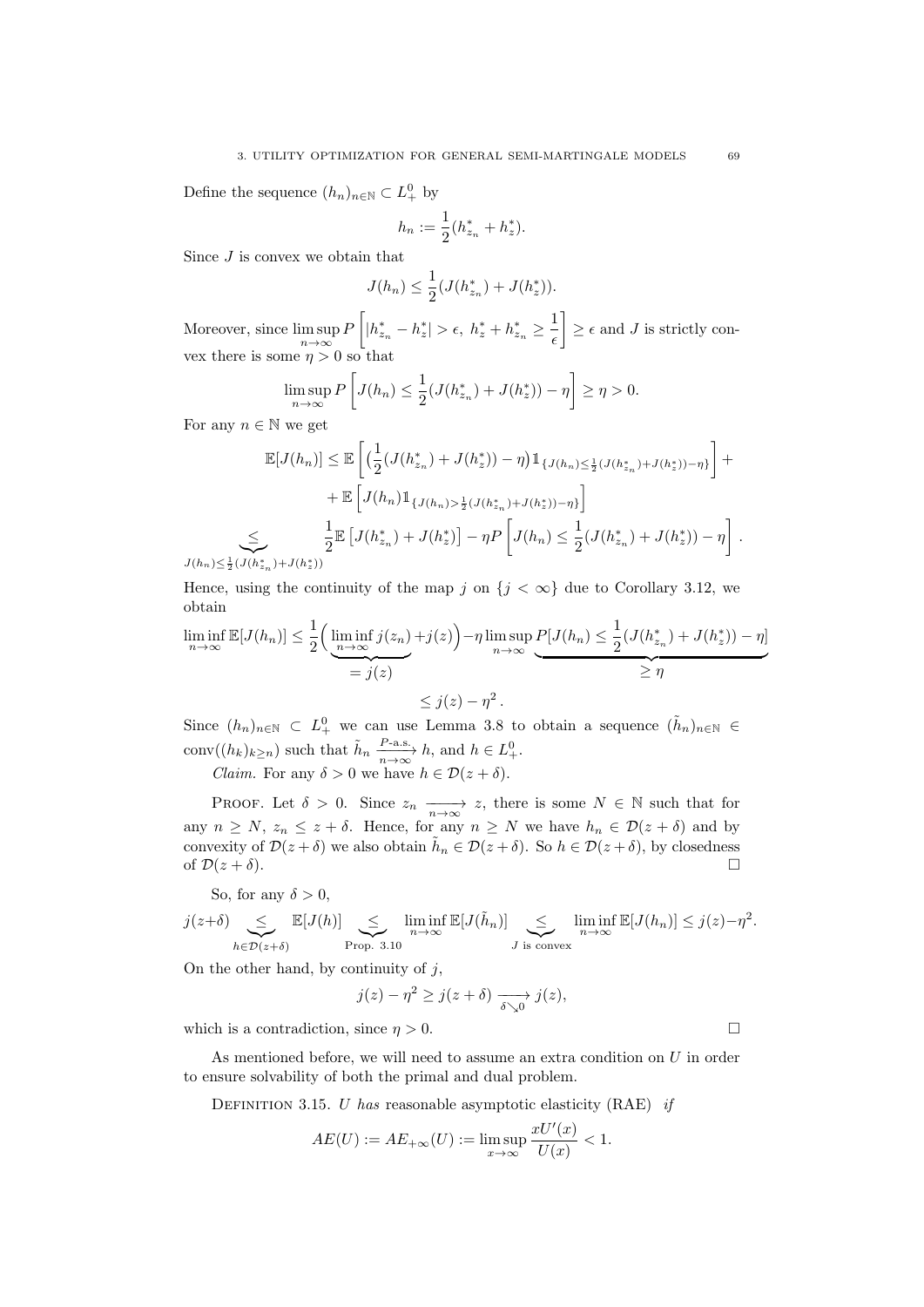REMARK 3.16. The intuition behind this definition is the following,  $U'(x)$  can be interpreted as the marginal increase in utility, since  $U'(x) \approx U(x+1) - U(x)$ and  $U(x+1) - U(x)$  measures the increase in utility when wealth increases from x to  $x + 1$ . Similarly,

$$
\frac{U(x+1)}{x} \approx \frac{1}{x} \sum_{j=2}^{\lfloor x+1 \rfloor} (U(j) - U(j-1)) + \frac{1}{x} U(1)
$$
  

$$
\overline{O(\frac{1}{x})}
$$

measures the average increase of utility when wealth increases successively from 1 to  $x + 1$ . Moreover, U is concave, so

$$
U(j) - U(j-1) \approx U'(j-1) \ge U'(x),
$$

so that

$$
\frac{U(x+1)}{x} \ge U'(x).
$$

In fact, one can prove that  $AE(U) \leq 1$ . Having equality, i.e.  $AE(U) = 1$ , would mean that for large  $x$ , the marginal utility and the average increase of utility are almost the same, so U would behave asymptotically linear, and this is unreasonable.

EXAMPLE 3.17. If  $U(x) = \log(x)$  then

$$
AE(U) = \limsup_{x \to \infty} \frac{xU'(x)}{U(x)} = \limsup_{x \to \infty} \frac{x\frac{1}{x}}{\log(x)} = 0,
$$

so log satisfies (RAE).

If  $U(x) = \frac{1}{\gamma} x^{\gamma}$  with  $\gamma \in (-\infty, 1) \setminus \{0\}$  then

$$
AE(U) = \limsup_{x \to \infty} \frac{xU'(x)}{U(x)} = \limsup_{x \to \infty} \frac{xx^{\gamma - 1}}{\gamma^{-1}x^{\gamma}} = \gamma < 1,
$$

so U satisfies (RAE).

Finally, if  $U(x) = \frac{x}{\log(x)}$ , then

$$
AE(U) = \limsup_{x \to \infty} \frac{xU'(x)}{U(x)} = \limsup_{x \to \infty} \left(1 - \frac{1}{\log x}\right) = 1,
$$

so this  $U$  does not satisfy (RAE). Note also that this  $U$  behaves asymptotically linear.

LEMMA 3.18. If U satisfies (RAE) then there is some  $y_0 > 0$  and a constant  $C > 0$  such that

$$
-J'(y) \le C \frac{J(y)}{y}
$$

for any  $y \in (0, y_0)$ .

PROOF. For any  $y > 0$ , we can write by Lemma 3.4

$$
J(y) = U(I(y)) - yI(y),
$$

where  $I = (U')^{-1} = J'$ . Since U has (RAE) we can find some  $x_0 > 0$  and a  $\beta < 1$ so that

$$
xU'(x) \le \beta U(x),
$$

for any  $x > x_0$ .

Moreover, since both, I and U' are decreasing, taking  $x = I(y)$  gives  $y \le y_0 :=$  $U'(x_0)$ . So

$$
I(y)y \le \beta U(I(y)) = \beta J(y) + \beta y I(y)
$$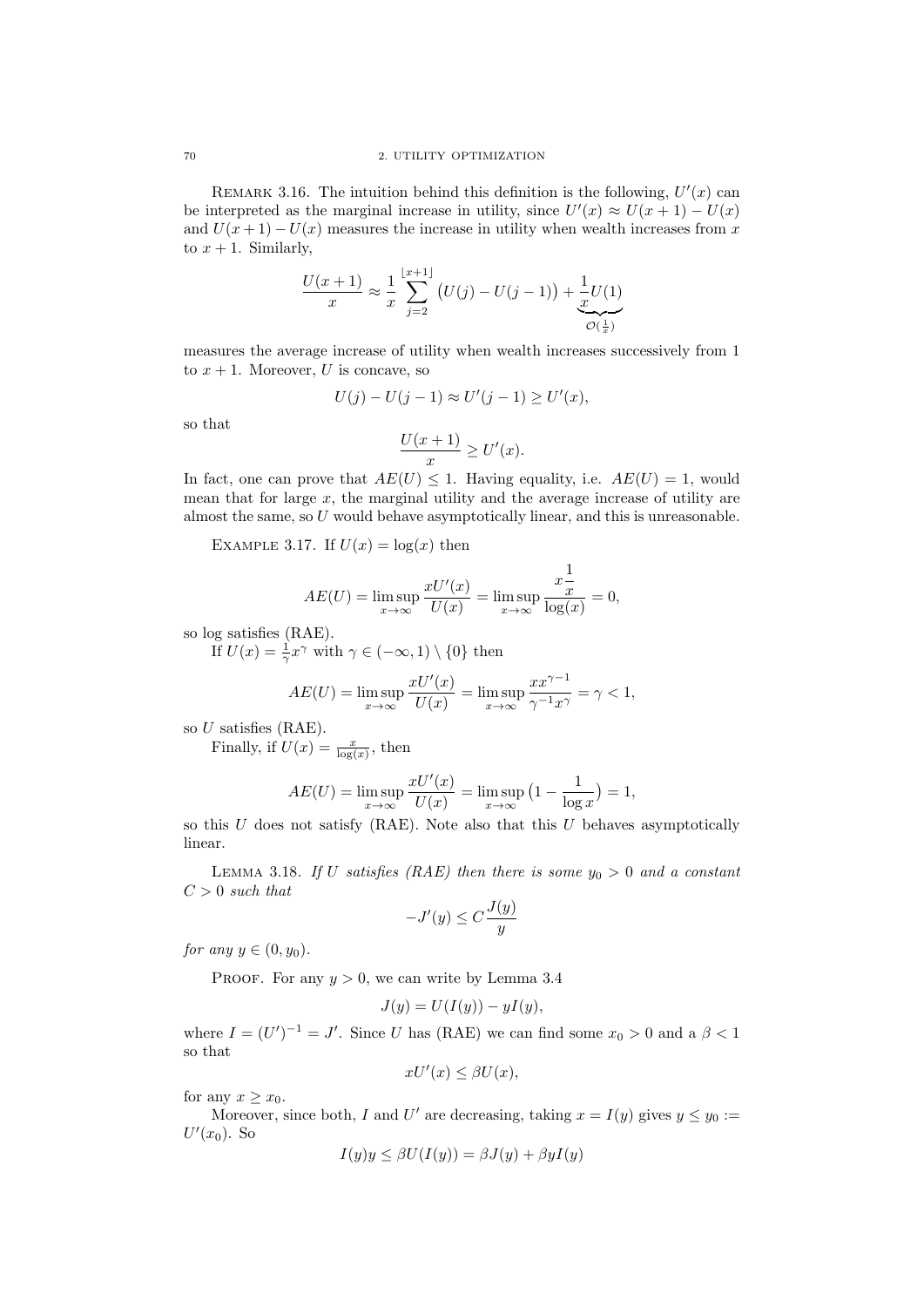So,

$$
-J'(y) = I(y) \le \frac{\beta}{1-\beta} \frac{J(y)}{y}
$$

for any  $0 < y \leq y_0$ .

LEMMA 3.19. If U has (RAE) then the mapping  $(0, \infty) \longrightarrow \mathbb{R}, z \mapsto \mathbb{E}[h_z^*(h_z^*)]$ is continuous in the interior of  ${j < \infty}$ .

PROOF. By Lemma 3.14 we know that the mapping  $(0, \infty) \longrightarrow L^0_+$ ,  $z \mapsto h^*_z$ is continuous in the interior of  $\{j < \infty\}$ . Hence,  $z \mapsto h_z^* I(h_z^*)$  is continuous on  $({j < \infty})^{\circ}$ , since I is continuous. Let  $z \in ({j < \infty})^{\circ}$  and  $(z_n)_{n \in \mathbb{N}} \subset ({j < \infty})^{\circ}$ such that  $z_n \xrightarrow[n \to \infty]{} z$ . Then,

$$
\lim_{n \to \infty} \mathbb{E}[h_{z_n}^* I(h_{z_n}^*)] = \mathbb{E}[h_z^* I(h_z^*)]
$$

holds, if we can show that  $(h_{z_n}^* I(h_{z_n}^*))_{n \in \mathbb{N}}$  is uniformly integrable.

We will argue that  $(h_{z_n}^* I(h_{z_n}^*) \mathbb{1}_{\{h_{z_n}^* \geq y_0\}})_{n \in \mathbb{N}}$  and  $(h_{z_n}^* I(h_{z_n}^*) \mathbb{1}_{\{h_{z_n}^* \leq y_0\}})_{n \in \mathbb{N}}$  are uniformly integrable if  $y_0$  is suitably chosen.

*Claim.*  $(h_{z_n}^* I(h_{z_n}^*) 1\!\!1_{\{h_{z_n}^* \geq y_0\}})_{n \in \mathbb{N}}$  is uniformly integrable for any  $y_0 > 0$ .

PROOF. Let  $z' > 0$  such that  $|z_n| \leq z'$  for any  $n \in \mathbb{N}$ . Then  $(h_{z_n})_{n \in \mathbb{N}} \subset \mathcal{D}(z')$ . By Lemma 3.4 we obtain for any  $n \in \mathbb{N}$ 

$$
h_{z_n}^* I(h_{z_n}^*) 1\!\!1_{\{h_{z_n}^*\geq y_0\}} = (U(I(h_{z_n}^*)) - J(h_{z_n}^*)) 1\!\!1_{\{h_{z_n}^*\geq y_0\}} \leq U(I(y_0)) + (J(h_{z_n}^*))^-.
$$

As in the proof of Proposition 3.10 we can show that  $\{(J(h))^-|h \in \mathcal{D}(z')\}$  is uniformly integrable, which gives the result.

*Claim.*  $(h_{z_n}^* I(h_{z_n}^*) 1\!\!1_{\{h_{z_n}^* \lt y_0\}})_{n \in \mathbb{N}}$  is uniformly integrable for a suitably chosen  $y_0 > 0.$ 

PROOF. Since U has (RAE) there is  $y_0 > 0$  and  $C > 0$  such that

$$
yI(y) = -yJ'(y) \le CJ(y)
$$

for any  $0 < y \leq y_0$ . So

$$
\underbrace{h^*_{z_n} I(h^*_{z_n}) \mathbbm{1}_{\{h^*_{z_n} < y_0\}}}_{\geq 0} \leq C |J(h^*_{z_n})|.
$$

Moreover,  $((J(h_{z_n}^*))^-)_{n\in\mathbb{N}}$  is uniformly integrable, as argued above. Hence it is enough to show that  $((J(h_{z_n}^*))^+)_{n\in\mathbb{N}}$  is uniformly integrable to conclude that  $(|J(h_{z_n}^*)|)_{n\in\mathbb{N}}$  and hence also  $(h_{z_n}^*/(h_{z_n}^*)1_{\{h_{z_n}^*\lt\t\lt y_0\}})_{n\in\mathbb{N}}$  are uniformly integrable.

To show this note that  $h_{z_n}^*$  $\frac{L^0}{n \to \infty} h_z^*$  so that

$$
J(h_{z_n}^*) \xrightarrow[n \to \infty]{L^0} J(h_z^*),
$$

and therefore also for the positive parts

$$
(J(h_{z_n}^*))^+ \xrightarrow[n \to \infty]{L^0} (J(h_z^*))^+.
$$

Moreover, since j is continuous on  ${j < \infty}$ <sup>°</sup> we obtain

$$
\mathbb{E}[J(h_{z_n}^*)] = j(z_n) \xrightarrow[n \to \infty]{} j(z) = \mathbb{E}[J(h_z^*)],
$$

which implies that

$$
\mathbb{E}[(J(h_{z_n}^*))^+]\xrightarrow[n\to\infty]{}\mathbb{E}[(J(h_z^*))^+].
$$

By Scheffé's theorem we conclude that

$$
(J(h_{z_n}^*))^+ \xrightarrow[n \to \infty]{L^1} (J(h_z^*))^+,
$$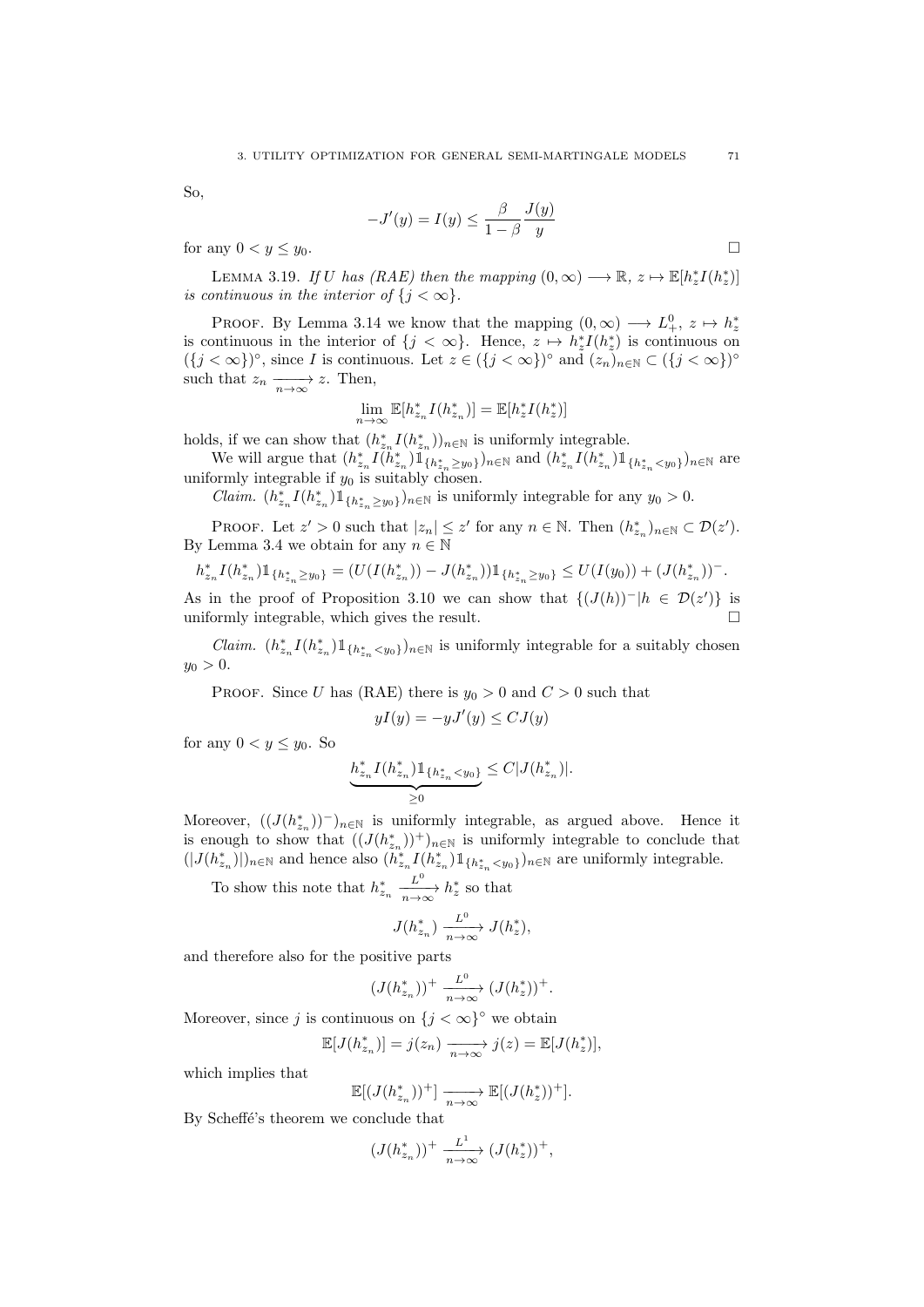which implies that  $((J(h_{z_n}^*))^+)_{n\in\mathbb{N}}$  is uniformly integrable.

Both claims together with  $y_0 > 0$  as in the second claim give the desired result.

REMARK 3.20. A slight variation of above arguments also gives

$$
\lim_{n \to \infty} \mathbb{E}[h_{z_n}^* I(\mu_n h_{z_n}^*)] = \mathbb{E}[h_z^* I(h_z^*)]
$$

if  $z_n \longrightarrow z$  in the interior of  $\{z < \infty\}$  and  $\mu_n \nearrow_{n \to \infty} 1$ .

The key result of this section is the next theorem, for this recall the standing assumptions:  $\mathbb{P} \neq \emptyset$ , U is a utility function satisfying the Inada conditions and  $u(x_0) < \infty$  for some  $x_0 > 0$ .

THEOREM 3.21. For any  $z > 0$  we have

$$
j(z) = \sup_{x>0} (u(x) - xz),
$$

in particular there is some  $z_0 > 0$  such that for any  $z \ge z_0$ ,  $j(z) < \infty$ . Moreover, if U has (RAE) then  $i(z) < \infty$  for all  $z > 0$ .

PROOF. The key idea is the following, by definition of  $J$  we have

$$
J(y) = \sup_{x>0} (U(x) - xy),
$$

so it seem plausible to try to prove that for any  $h \in \mathcal{D}(z)$ 

$$
\mathbb{E}[J(h)] = \sup_{f \in L^{\infty}_{+}} \mathbb{E}[U(f) - fh].
$$

This would yield

$$
j(z) = \inf_{h \in \mathcal{D}(z)} \mathbb{E}[J(h)] = \inf_{h \in \mathcal{D}(z)} \sup_{f \in L^{\infty}_{+}} \mathbb{E}[U(f) - fh].
$$

We want to interchange inf and sup, this requires a minimax theorem. Such results need compactness for at least one of the sets over which we optimize. We use von Neumann's minimax theorem (see Aubin Theorem 2.7.1). Consider  $L^{\infty}$  as the dual space of  $L^1$  with the weak\*-topology  $\sigma(L^{\infty}, L^1)$ . Fix  $n \in \mathbb{N}$ , by the Tychonov-Alaoglu theorem we know that

$$
B_n:=\{f\in L_+^\infty|f\leq n\}=\{f\in L^\infty|f\leq n\}\cap L_+^\infty
$$

is weak<sup>\*</sup>-compact. Moreover,  $\mathcal{D}(z)$  is a convex subset of  $L^1$ . So the mapping

$$
B_n \times \mathcal{D}(z) \longrightarrow \mathbb{R}, \ (f, h) \mapsto \mathbb{E}[U(f) - fh],
$$

satisfies following conditions,

 $\int B_n$  is a compact convex subset, for all  $h \in \mathcal{D}(z)$ ,  $f \mapsto \mathbb{E}[U(f) - fh]$  is concave like U

and

 $\int \mathcal{D}(z)$  is a convex subset,

for all  $f \in B_n$ ,  $h \mapsto \mathbb{E}[U(f) - fh]$  is convex, since linear

so von Neumann's minimax theorem gives

(3.1) 
$$
\sup_{f \in B_n} \inf_{h \in \mathcal{D}(z)} \mathbb{E}[U(f) - fh] = \inf_{h \in \mathcal{D}(z)} \sup_{f \in B_n} \mathbb{E}[U(f) - fh].
$$

We want to let  $n \to \infty$ , so we will first study the right hand side of the equation and show that it is equal to  $j(z)$ .

Claim.  $\lim_{n\to\infty} \inf_{h\in\mathcal{D}(z)} \sup_{f\in B_n}$  $f \in B_n$  $\mathbb{E}[U(f) - fh] = j(z).$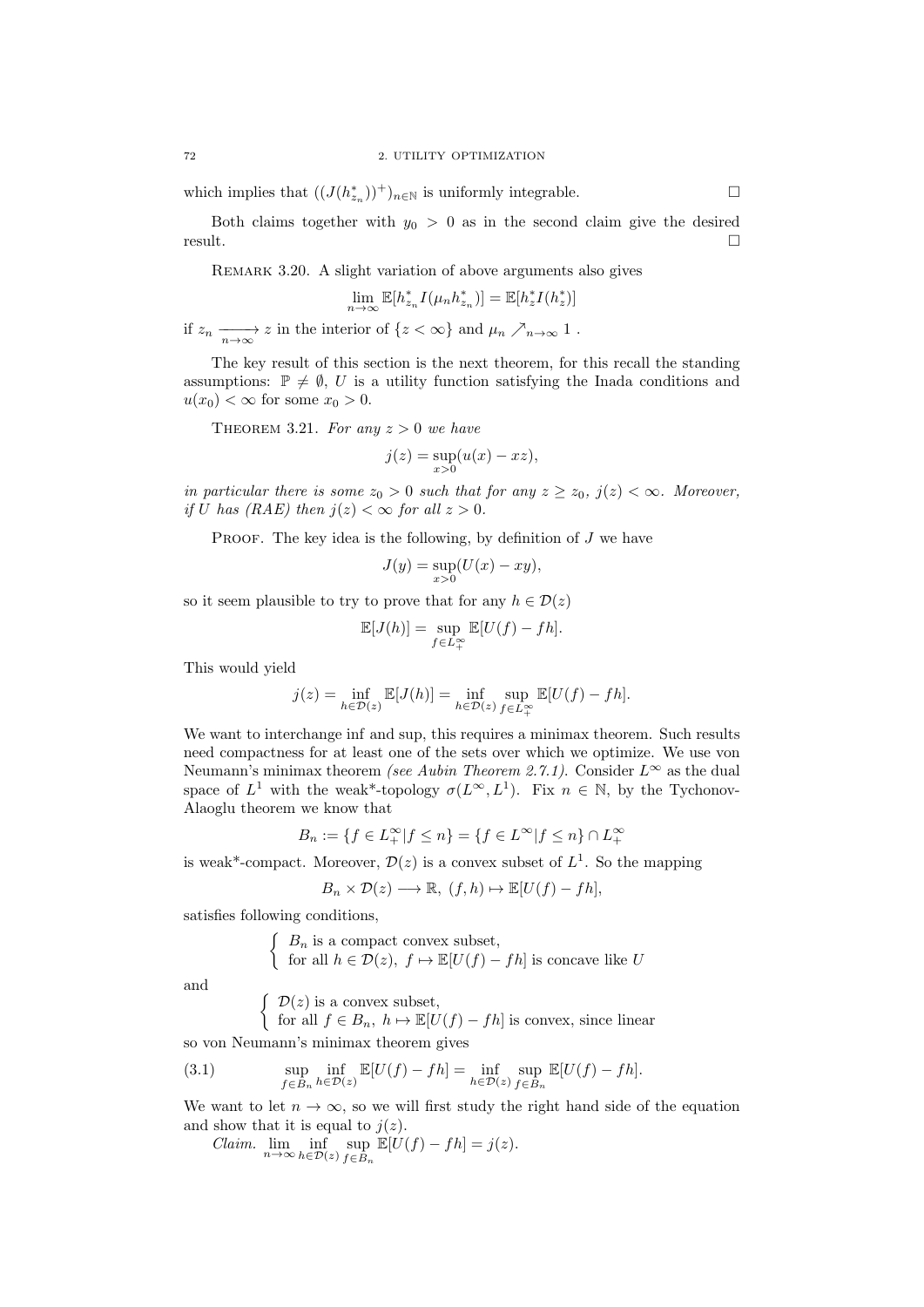PROOF. Define

$$
J^{n}(y) := \sup_{0 < x \le n} (U(x) - xy).
$$
  
Note that  $J^{n} \le J$  and  $\sup_{f \in B_{n}} \mathbb{E}[U(f) - fh] = \mathbb{E}[J^{n}(h)],$  so

$$
\inf_{h \in \mathcal{D}(z)} \mathbb{E}[J^n(h)] \le j(z).
$$

Define

$$
j_n(z) := \inf_{h \in \mathcal{D}(z)} \mathbb{E}[J^n(h)].
$$

Take a sequence  $(h_n)_{n\in\mathbb{N}}\subset\mathcal{D}(z)$  such that

$$
\mathbb{E}[J^n(h_n)] \xrightarrow[n \to \infty]{} \lim_{n \to \infty} j_n(z)
$$

and use Lemma 3.8 to get a sequence  $(\tilde{h}_n)_{n \in \mathbb{N}} \subset \mathcal{D}(z)$  such that  $\tilde{h}_n \in \text{conv}((h_k)_{k \geq n})$ and  $\tilde{h}_n \frac{P\text{-a.s.}}{n \to \infty} h$ , with  $h \in \mathcal{D}(z)$ . Note that for any  $y \ge I(n)$  we have

$$
J^n(y) = J(y),
$$

hence also for any  $y \geq I(1) (\geq I(n))$  and for any  $n \in \mathbb{N}$ ,  $y \mapsto J^{n}(y)$  is decreasing. As in the proof of Proposition 3.10 we obtain that  $((J(\tilde{h}_n))^{-})_{n\in\mathbb{N}}$  is uniformly integrable and

$$
\lim_{n \to \infty} j_n(z) = \lim_{n \to \infty} \mathbb{E}[J^n(h_n)] \sum_{J^n \text{ is convex}} \liminf_{n \to \infty} \mathbb{E}[J^n(\tilde{h}_n)] \sum_{\substack{Fatou \ Fatou}} \mathbb{E}[\liminf_{n \to \infty} J^n(\tilde{h}_n)] = \mathbb{E}[J(h)] \ge j(z).
$$
  
So  

$$
\lim_{n \to \infty} \inf_{h \in \mathcal{D}(z)} \sup_{f \in B_n} \mathbb{E}[U(f) - fh] = j(z).
$$

Next we want to show that the left hand side of equation (3.1) equals  $\sup_{x>0}(u(x)$  $zx).$ 

*Claim.* 
$$
\lim_{n \to \infty} \sup_{f \in B_n} \inf_{h \in \mathcal{D}(z)} \mathbb{E}[U(f) - fh] \ge \sup_{x > 0} (u(x) - zx).
$$

PROOF. Let  $f \in \mathcal{C}(x) \cap B_n$  and  $x > 0$ , then we obtain

$$
\sup_{h \in \mathcal{D}(z)} \mathbb{E}[fh] \leq xz,
$$

so

$$
\mathbb{E}[U(f)] - xz \le \inf_{h \in \mathcal{D}(z)} \mathbb{E}[U(f) - fh].
$$

Taking the sup on the left over  $f \in \mathcal{C}(x) \cap B_n$  and the sup over  $f \in B_n$  on the right we obtain for any  $n \in \mathbb{N}$ 

$$
\sup_{f \in \mathcal{C}(x) \cap B_n} \mathbb{E}[U(f)] - xz \le \sup_{f \in B_n} \inf_{h \in \mathcal{D}(z)} \mathbb{E}[U(f) - fh].
$$

Now let  $n \to \infty$  to get

$$
\underset{n \to \infty}{\text{lim}} \sup_{f \in \mathcal{C}(x) \cap B_n} \mathbb{E}[U(f)] - xz \le \underset{n \to \infty}{\text{lim}} \sup_{f \in B_n} \inf_{h \in \mathcal{D}(z)} \mathbb{E}[U(f) - fh].
$$
\n
$$
= \sup_{f \in \mathcal{C}(x)} \mathbb{E}[U(f)] = u(x)
$$

This holds for any  $x > 0$ , hence

$$
\sup_{x>0}(u(x)-xz) \le \sup_{f\in L_+^\infty} \inf_{h\in \mathcal{D}(z)} \mathbb{E}[U(f)-fh]
$$

 $\Box$ 

 $\Box$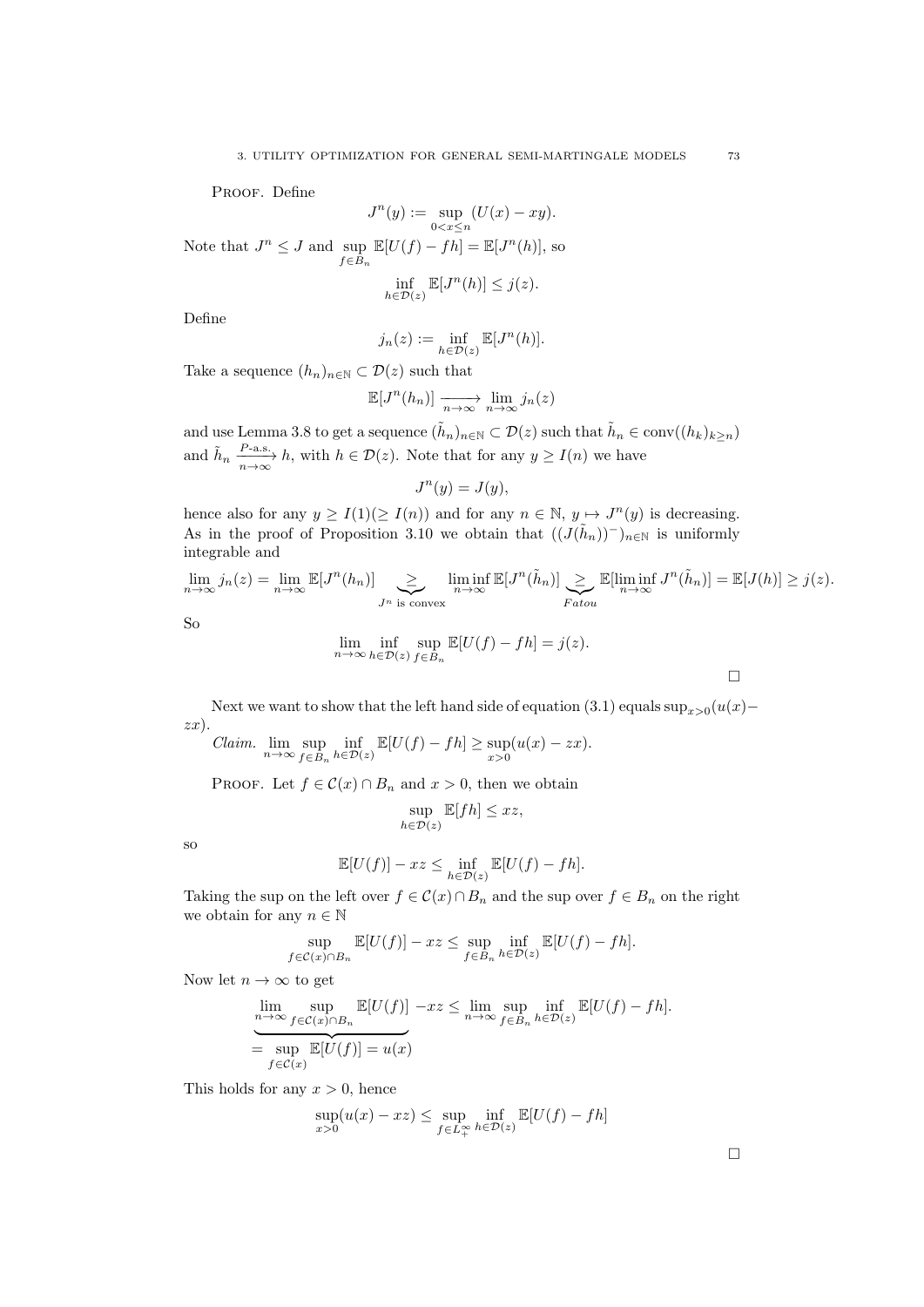*Claim.* 
$$
\lim_{n \to \infty} \sup_{f \in B_n} \inf_{h \in \mathcal{D}(z)} \mathbb{E}[U(f) - fh] \leq \sup_{x > 0} (u(x) - zx).
$$

PROOF. Let  $n \in \mathbb{N}$  and  $f \in B_n$ . Define

$$
x^* := \inf\{x > 0 | f \in \mathcal{C}(x)\} \ (< \infty).
$$

Without loss of generality we may assume that  $x^* > 0$ , else  $f \equiv 0$ . Let  $\epsilon > 0$ , then  $f \in \mathcal{C}(x^* + \epsilon)$ , and by definition of  $x^*$  we know that  $f \notin \mathcal{C}(x^* - \epsilon)$ , hence

$$
\sup_{h \in \mathcal{D}(z)} \mathbb{E}[fh] > (x^* - \epsilon)z,
$$

and  $f \in \mathcal{C}(x^* + \epsilon)$ . So

$$
\inf_{h \in \mathcal{D}(z)} \mathbb{E}[U(f) - fh] < \mathbb{E}[U(f)] - (x^* - \epsilon)z \le u(x^* + \epsilon) - (x^* - \epsilon)z =
$$
\n
$$
u(x^* + \epsilon) - (x^* + \epsilon)z + 2\epsilon z \le \sup_{x > 0} (u(x) - xz) + 2\epsilon z.
$$

Now let  $\epsilon \searrow 0$  to get the claim.

Next we have to argue the existence of some  $z_0 > 0$  such that  $j(z) < \infty$  for any  $z > z_0$ . For this, we note that u is concave and increasing. By assumption  $u(x_0) < \infty$  for some  $x_0 > 0$  and hence for all  $x > 0$ . Moreover, j is decreasing and so  $j(z) < \infty$  for all  $z \ge z_0$ , unless  $j \equiv \infty$ , so we must argue that this is not the case.

*Claim.*  $j \neq \infty$ 

PROOF. Take a sequence  $z_n \longrightarrow \infty$  and find another sequence  $(x_n)_{n \in \mathbb{N}}$  such that

$$
u(x_n) - x_n z_n \ge \min\{n, j(z_n) - \frac{1}{n}\}.
$$

Now u is increasing and concave, so the maximizer  $x_z^*$  of the map  $x \mapsto u(x) - xz$ is decreasing in z, so we can choose the sequence  $(x_n)_{n\in\mathbb{N}}$  to be bounded. Let  $(x_{n_k})_{k\in\mathbb{N}}$  be a convergent subsequence, i.e.  $x_{n_k} \xrightarrow[n \to \infty]{} x_{\infty}$ . By continuity of u we obtain

$$
u(x_{\infty}) = \lim_{k \to \infty} u(x_{n_k}) \ge \limsup_{k \to \infty} (x_{n_k} z_{n_k} + \min\{n_k, j(z_{n_k}) - \frac{1}{n_k}\}).
$$

Suppose by contradiction that  $j \equiv \infty$ , then

$$
u(x_{\infty}) \ge \limsup_{k \to \infty} (x_{n_k} z_{n_k} + n_k) = \infty,
$$

but  $u(x_\infty) < \infty$ .

Finally we argue that if U has (RAE) then  $j(z) < \infty$  for all  $z > 0$ . So suppose that  $AE(U) < 1$ , then

$$
J(\mu y) \le C_{\mu} J(y)
$$

for  $\mu \in (0,1]$  and for  $y \leq y_0$ . Let  $z_0 > 0$  so that  $j(z_0) < \infty$ . Since j is decreasing we only need to control j to the left of  $z_0$ , so take some  $z < z_0$ , set  $\mu := \frac{z}{z_0}$  and note that  $\mu h_{z_0}^* \in \mathcal{D}(z)$ . Then, using the above inequality and the fact that J is decreasing, we obtain

$$
J(\mu h_{z_0}^*) \le C_{\mu} J(h_{z_0}^*) \mathbbm{1}_{\{h_{z_0}^* \le y_0\}} + J(\mu y_0),
$$

so that

$$
j(z) \leq \mathbb{E}[J(\mu h_{z_0}^*)] \leq C_{\mu} \underbrace{\mathbb{E}[J(h_{z_0}^*)]}_{=j(z_0)} + J(\mu y_0) = C_{\mu} j(z_0) + J(\mu y_0) < \infty,
$$

i.e.  $j(z) < \infty$ .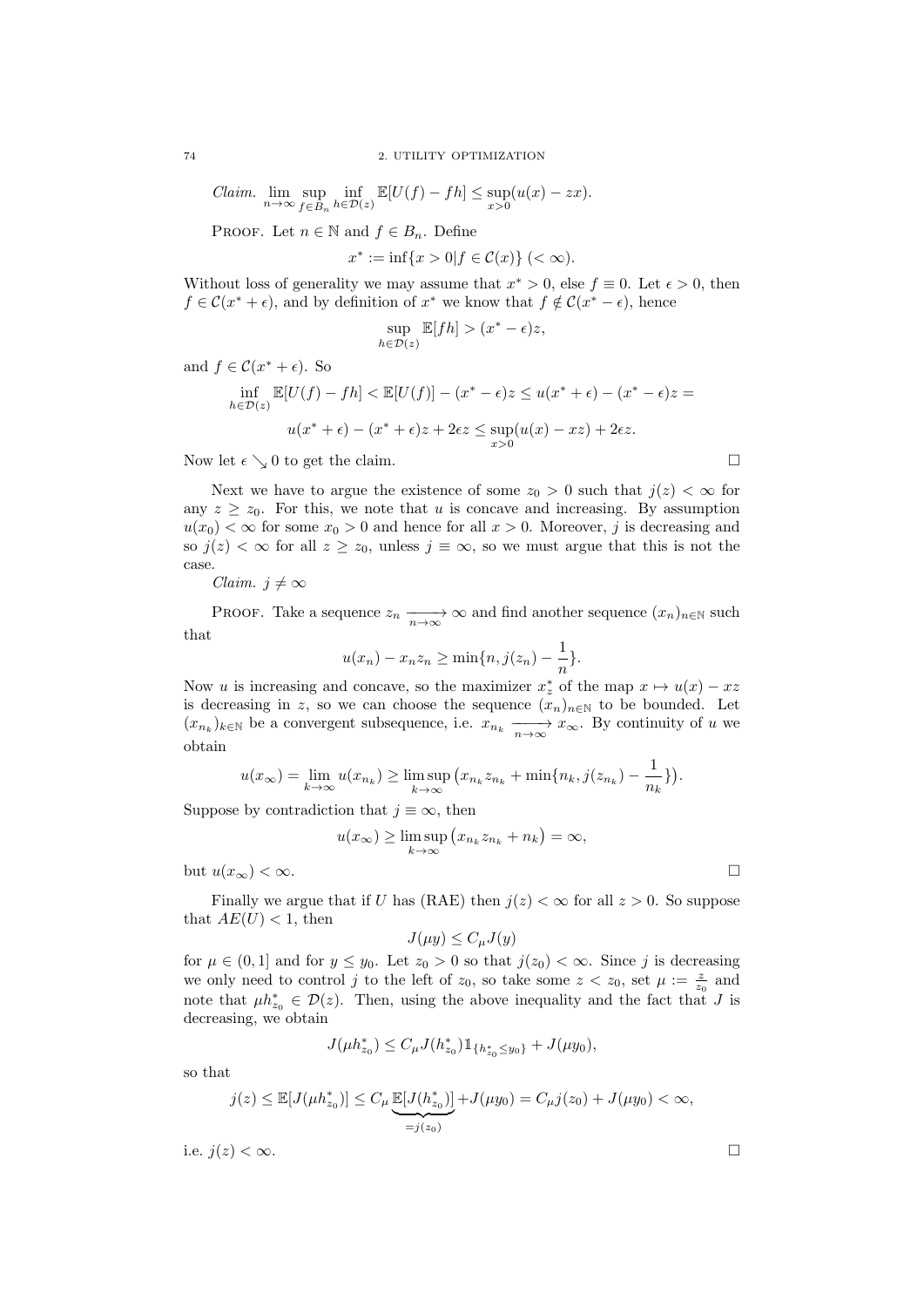LEMMA 3.22 (Smoothness properties of j). If U has (RAE) then  $j \in C^1((0,\infty))$ ,  $j'$  is increasing and for any  $z > 0$  we have

$$
-zj'(z) = \mathbb{E}[h_z^* I(h_z^*)].
$$

PROOF. Suppose we know that  $j \in C^1((0,\infty))$ , then for any  $z > 0$  the limit

$$
-zj'(z) = \lim_{\lambda \to 1} -z \frac{j(z) - j(\lambda z)}{z - \lambda z} = \lim_{\lambda \to 1} \frac{j(z) - j(\lambda z)}{\lambda - 1}
$$

exists. Consider first the right derivative

$$
g_r(z) := \lim_{\lambda \searrow 1} \frac{j(z) - j(\lambda z)}{\lambda - 1},
$$

and suppose we can prove that  $g_r(z)$  exists and

$$
g_r(z) = \mathbb{E}[h_z^* I(h_z^*)],
$$

then

$$
-zj_r'(z) = \mathbb{E}[h_z^*I(h_z^*)],
$$

where  $j'_r$  is the right derivative of j, which always exists, as j is monotonic and convex. But,  $z \mapsto \mathbb{E}[h_z^*I(h_z^*)]$  is continuous on  $(0,\infty)$ , so  $j'_r$  is continuous and so  $j \in C^{1}((0,\infty))$  as it is convex *(see Rockafellar Theorem 24.1)*. Also note that j is strictly convex on  $(0, \infty)$ , and so j' must be strictly increasing. So we only need to compute  $g_r(z)$ .

Let  $\mu > 0$ , then  $\frac{1}{\mu} h_{\mu z}^* \in \mathcal{D}(z)$  and hence

$$
j(z) \leq \mathbb{E}\left[J\left(\frac{1}{\mu}h_{\mu z}^*\right)\right],
$$

and this gives

$$
\limsup_{\lambda \searrow 1} \frac{j(z) - j(\lambda z)}{\lambda - 1} \le \limsup_{\lambda \searrow 1} \frac{1}{\lambda - 1} \mathbb{E}\underbrace{\left[J\left(\frac{1}{\lambda}h^*_{\lambda z}\right) - J(h^*_{\lambda z})\right]}_{\int_{\frac{1}{\lambda}h^*_{\lambda z}}^{h^*_{\lambda z}} - J'(w)dw
$$

 $\leq \limsup_{\lambda \searrow 1}$ 1  $\lambda - 1$  $\mathbb{E}\left[-J'\left(\frac{1}{2}\right)\right]$  $\frac{1}{\lambda}h_{\lambda z}^* \bigg) h_{\lambda z}^*(1-\frac{1}{\lambda})$  $\left(\frac{1}{\lambda}\right)$  =  $\limsup_{\lambda\searrow 1}$ 1 λ  $\mathbb{E}\left[h_{\lambda z}^{*}I\left(\frac{1}{\lambda}\right)\right]$  $\left[ \frac{1}{\lambda} h^*_{\lambda z} \right)$  =  $\mathbb{E} \left[ h^*_z I(h^*_z) \right]$ ; on the other hand note that  $\mu h_z^* \in \mathcal{D}(\mu z)$ , so

$$
j(\mu z) \leq \mathbb{E}[J(\mu h_z^*)]
$$

so similarly as above we obtain

$$
\liminf_{\lambda \searrow 1} \frac{j(z) - j(\lambda z)}{\lambda - 1} \ge \liminf_{\lambda \searrow 1} \frac{1}{\lambda - 1} \mathbb{E}\left[J(h_z^*) - J(\lambda h_z^*)\right] \ge \liminf_{\lambda \searrow 1} \mathbb{E}\left[-J'(\lambda h_z^*)h_z^*\right] \ge \int_{h_z^*}^{\lambda h_z^*} - J'(w)dw
$$
\n
$$
\ge \liminf_{\lambda \searrow 1} \mathbb{E}\left[h_z^* I(\lambda h_z^*)\right] = \mathbb{E}\left[h_z^* I(h_z^*)\right],
$$

where the last equality in both cases is justified by Lemma 3.19 and the subsequent remark.

REMARK 3.23. The reverse engineering recipe requires us to find for a given  $x > 0$  some  $z_x > 0$  such that  $j'(z) = -x$ . Now j' is continuous and strictly monotonic, so if  $z_x$  exists, it must be unique. To prove existence, we first need to understand the range of values of  $j'$ .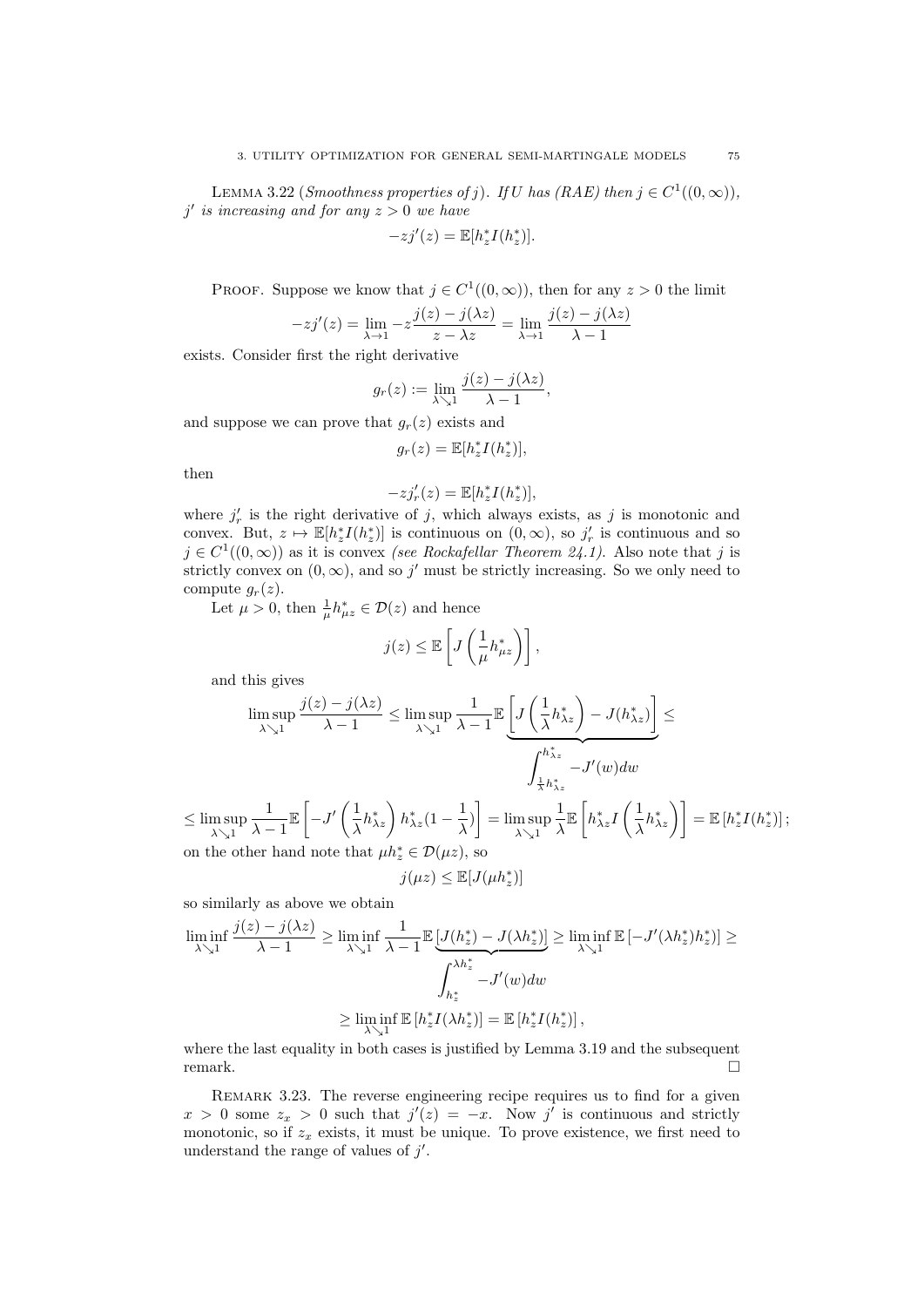#### 76 2. UTILITY OPTIMIZATION

LEMMA 3.24 (Range of j').  $j'(\infty) := \lim_{z \to \infty} j'(z) = 0$  and if U has (RAE) then  $j'(0) := \lim_{z \searrow 0} j'(z) = -\infty.$ 

PROOF. We know that  $j(z) < \infty$  for all  $z \ge z_0$ . The same argument as in the proof of Lemma 3.22 yields that  $j \in C^1((0,\infty))$ , note that this does not use (RAE). Now,  $-j$  is concave and increasing by Corollary 3.12, so  $j'(\infty)$  exists by monotonicity and  $-j'(\infty) \geq 0$ . Moreover,  $-J$  is increasing and  $-J' = I$  is decreasing with  $I(\infty) = 0$ , so for any  $\epsilon > 0$  there is some  $C_{\epsilon} > 0$  so that for all  $y > 0$ ,

$$
-J(y) = \le \epsilon y + C_{\epsilon},
$$

So,

$$
0 \le -j'(\infty) = \lim_{z \to \infty} -\frac{j(z)}{z} = \lim_{z \to \infty} \sup_{h \in \mathcal{D}(z)} \mathbb{E}[-J(h)] \frac{1}{z} \le \lim_{z \to \infty} \sup_{h \in \mathcal{D}(z)} \mathbb{E}[C_{\epsilon} + \epsilon h] \frac{1}{z} \le
$$

$$
\le \lim_{z \to \infty} \frac{C_{\epsilon}}{z} + \frac{\epsilon}{z} \underbrace{\mathbb{E}[h]}_{\le z} \le \epsilon,
$$

finally let  $\epsilon \searrow 0$  to obtain the first claim.

By Theorem 3.21 we have for all  $z > 0$ 

j(z)

$$
j(z) = \sup_{x>0} (u(x) - xz),
$$

and by Corollary 3.12, j is strictly convex on  $\{j < \infty\}$ , hence by general duality we obtain that  $u \in C^1((0,\infty))$  (see Rockafellar Theorem V 26.3). We already know that  $j \in C^1({j < \infty}^{\circ})$ , so u' and  $-j'$  are inverse to each other.

If we now use that U has (RAE) then  $\{j < \infty\}^\circ = (0, \infty)$  and so we can use the inverse relation everywhere to get

$$
j'(0) = -\frac{1}{u'(\infty)}.
$$

But,  $AE(U) < 1$  implies that  $AE(u) < 1$  (see Kramkov/Schachermayer) and that in turn implies  $u'(\infty) = 0$ , so  $j'(0) = -\infty$ .

3.6. Solution of the primal problem. Recall the primal problem: for a given  $x > 0$ , find

$$
u(x) = \sup_{f \in \mathcal{C}(x)} \mathbb{E}[U(f)]
$$

under the assumption that  $\mathbb{P} \neq \emptyset$  and U is a utility function satisfying the Inada conditions with (RAE), such that  $u(x_0) < \infty$  for some  $x_0 > 0$ . Recall the recipe for solving the primal problem,

- 1. Start with  $x > 0$  and define  $z_x > 0$  via  $-j'(z) = x$ . The mapping  $j' : (0, \infty) \to (0, \infty)$  is continuous, strictly decreasing and surjective, so this is always possible and  $z_x \in (0, \infty)$  is unique.
- 2. Solve the dual problem for  $z_x > 0$  to get the dual optimizer  $h_{z_x}^* \in \mathcal{D}(z)$ and define  $f_x^* := I(h_{z_x}^*)$ . We know that for any  $z > 0$ ,  $j(z) < \infty$  so we can find the solution of the dual problem for any  $z > 0$ .
- 3. Show that  $\mathbb{E}[h_{z_x}^* I(h_{z_x}^*)] = xz_x$ . This is even true for any  $z > 0$  and its corresponding  $h_z^*$ . But for later use in step 4), we even prove more.

LEMMA 3.25. For all  $z > 0$  and for any  $h \in \mathcal{D}(z)$  we have

$$
\mathbb{E}[h_z^* I(h_z^*)] = -zj'(z) \ge \mathbb{E}[hI(h_z^*)]
$$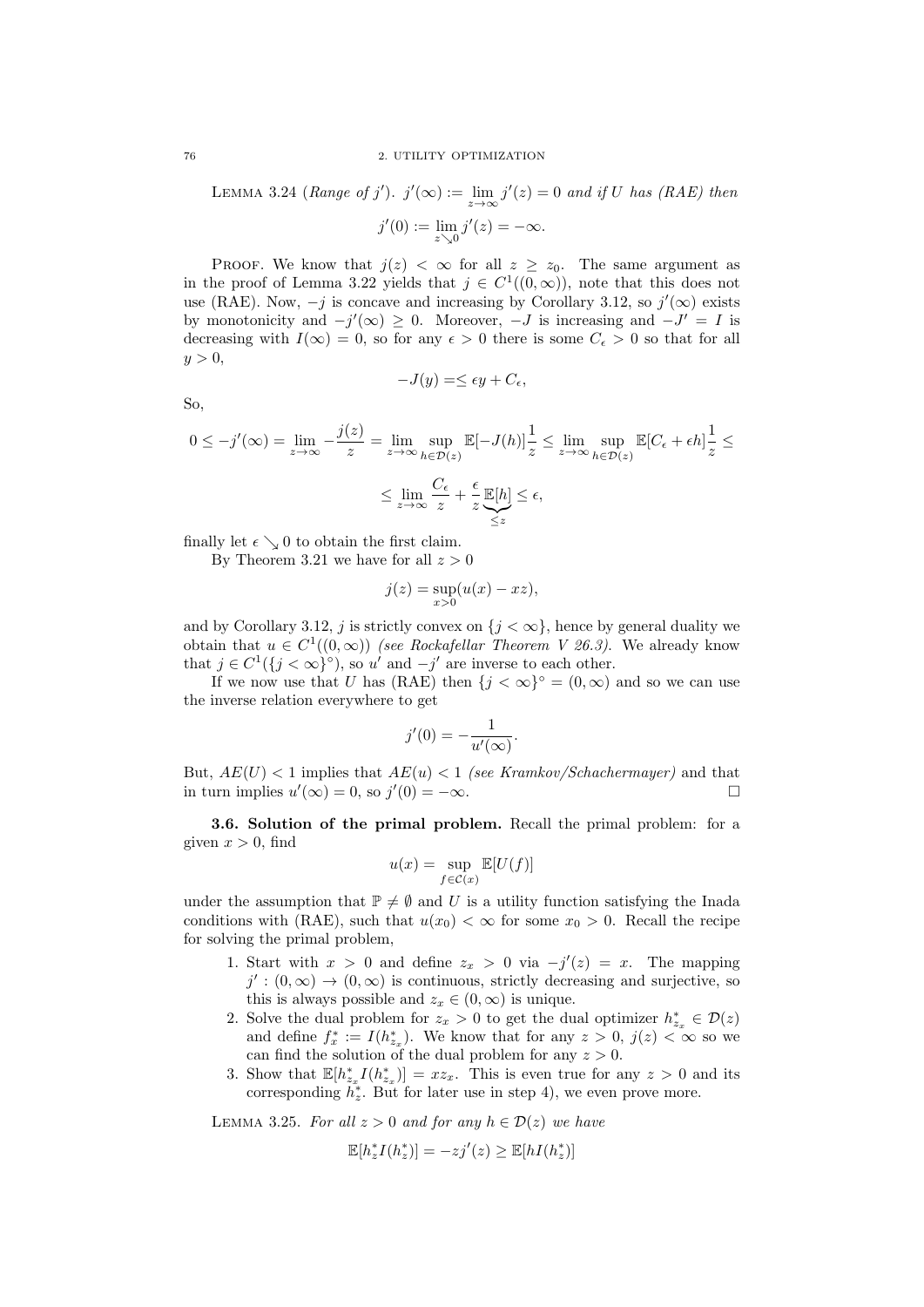PROOF. The first equality follows from Lemma 3.22. To show the inequality let  $z > 0$  and  $h \in \mathcal{D}(z)$ . For any  $\delta \in (0, 1)$  we know that  $h_{\delta} := \delta h + (1 - \delta)h_z^* \in \mathcal{D}(z)$ by convexity of  $\mathcal{D}(z)$ , so that

$$
0 \underset{h_z^* \text{ is optimal}}{\leq} \mathbb{E}[J(h_\delta) - J(h_z^*)] \underset{-J'=I}{\leq} \mathbb{E}\left[\int_{h_\delta}^{h_z^*} I(w) dw\right] \leq \mathbb{E}[I(h_\delta)(h_z^* - h_\delta)] = \mathbb{E}[I(h_\delta)(h_z^* - h)]\delta,
$$

for the last inequality we used that on  $\{h_{\delta} \leq h_z^*\}$  we have  $I(w) \leq I(h_{\delta})$  and on  ${h_\delta > h_z^*}$  we have  $I(w) \ge I(h_\delta)$  but  $h_z^* - h_\delta \le 0$ . Since I is decreasing and  $h_{\delta} \geq (1 - \delta) h_z^*$  we obtain

$$
\mathbb{E}[I(h_\delta)h] \leq \mathbb{E}[I(h_\delta)h_z^*] \leq \mathbb{E}[I((1-\delta)h_z^*)h_z^*].
$$

Hence by Fatou's lemma as  $\delta \searrow 0$ 

$$
\mathbb{E}[I(h_z^*)h] = \mathbb{E}[\liminf_{\delta \searrow 0} I(h_\delta)h] \le \liminf_{\delta \searrow 0} \mathbb{E}[I(h_\delta)h]
$$

and by monotone convergence

$$
\lim_{\delta \searrow 0} \mathbb{E}[I((1-\delta)h_z^*)h_z^*] = \mathbb{E}[I(h_z^*)h_z^*].
$$

So

$$
\mathbb{E}[I(h_z^*)h] \leq \mathbb{E}[I(h_z^*)h_z^*]
$$

Recall the last step,

4. Show that  $f_x^* \in \mathcal{C}(x)$ .

Note that we have for any  $h \in \mathcal{D}(z_x)$ 

$$
\mathbb{E}[f_x^*h] = \mathbb{E}[hI(h_{z_x}^*)] \le -z_xj'(z_x) = z_xx.
$$

So in particular for any  $h \in \mathcal{D}(1)$  we obtain

$$
\mathbb{E}[f_x^*h] \le x.
$$

Hence, step 4) follows immediately from the following observation,

PROPOSITION 3.26. If  $\mathcal{F}_0$  is trivial and  $x > 0$ , then for any  $f \in L^0_+(\mathcal{F}_T)$ .  $f \in \mathcal{C}(x)$  if and only if  $\mathbb{E}[fh] \leq x$  for any  $h \in \mathcal{D}(1)$ .

PROOF. Suppose that  $f \in \mathcal{C}(x)$  and let  $h \in \mathcal{D}(1)$ . Find some  $V \in v(x)$  so that  $f \leq V_T$  and choose  $Z \in \mathcal{Z}(1)$  such that  $h \leq Z_T$ . Then ZV is a P-supermartingale, so

$$
\mathbb{E}[fh] \le \mathbb{E}[VZ] \le V_0 Z_0 = x.
$$

Conversely suppose that  $\mathbb{E}[fh] \leq x$  for any  $h \in \mathcal{D}(1)$ . Note that if  $Q \in \mathbb{P}$  then  $\frac{dQ}{dP} \in \mathcal{D}(1)$ , so that

$$
\sup_{Q \in \mathbb{P}} \mathbb{E}_Q[f] \le \sup_{h \in \mathcal{D}(1)} \mathbb{E}[hf] \le x.
$$

Define the process  $Y$  by

$$
Y_t := \operatorname*{ess\,sup}_{Q \in \mathbb{P}} \mathbb{E}_Q[f|\mathcal{F}_t], \ \ 0 \le t \le T.
$$

The process Y is a Q-supermartingale for any  $Q \in \mathbb{P}$ , moreover we can choose an càdlàg version of Y. By the optional decomposition theorem there is some  $\vartheta \in \Theta_{adm}$ and an adapted, increasing, positive process C null at zero such that

$$
Y = Y_0 + \int \vartheta dS - C,
$$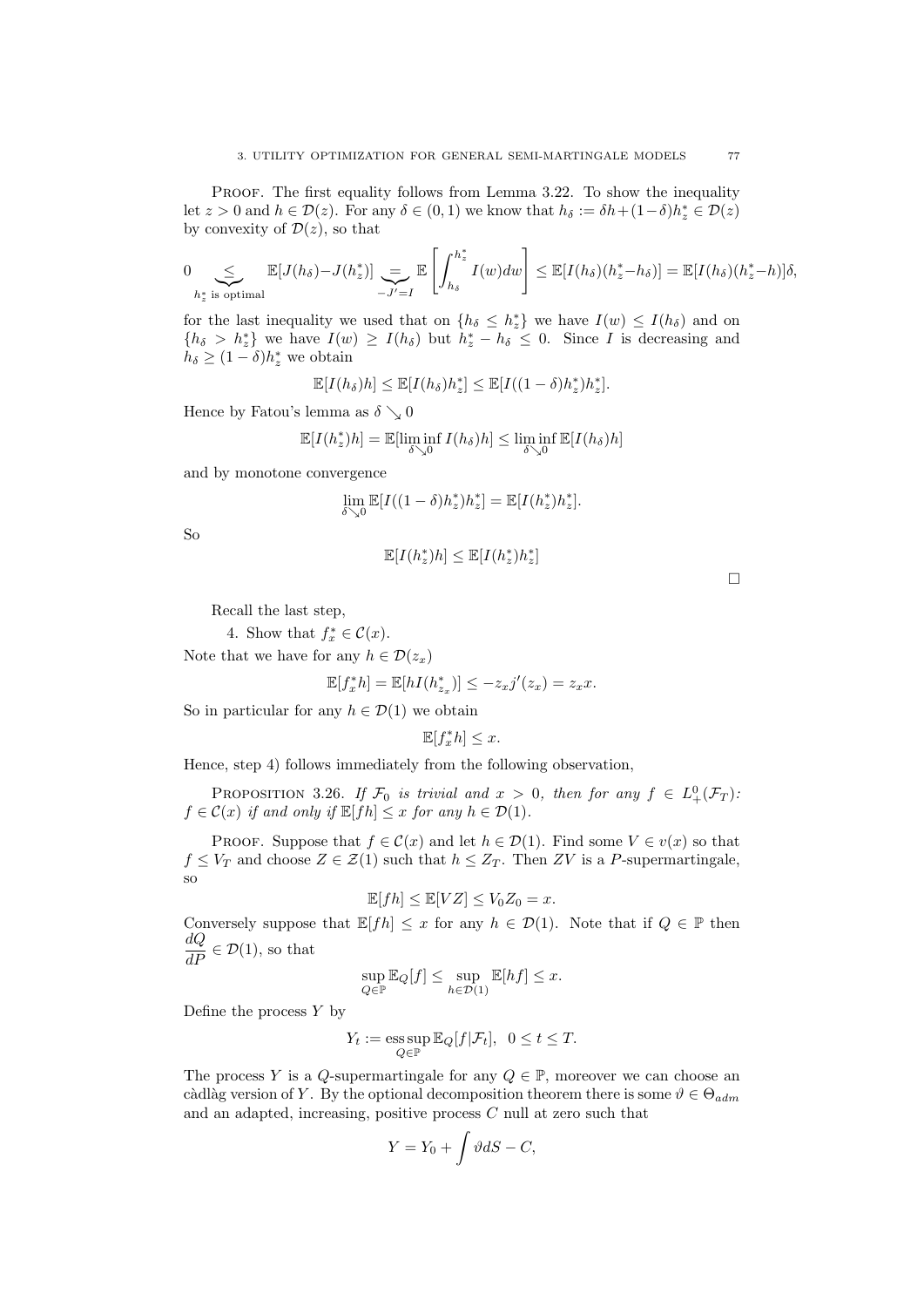where  $Y_0 = \sup_{Q \in \mathbb{P}} \mathbb{E}_Q[f]$ . Note that, since  $Y, C \geq 0$  we get

$$
\int \vartheta dS = Y + C - Y_0 \ge -Y_0 \ge -x.
$$

So we actually have  $\vartheta \in \Theta_{adm}^x$ . Moreover,

$$
f = Y_T = Y_0 + \int_0^T \vartheta_u dS_u - C_T \le x + \int_0^T \vartheta_u dS_u
$$

and  $V(x, \vartheta) = x + \int \vartheta dS \in v(x)$ , so  $f \in \mathcal{C}(x)$ .

Putting all these pieces together we obtain

THEOREM 3.27 (Solution of the primal problem). Suppose that  $\mathcal{F}_0$  is trivial and U has (RAE). Then, for all  $x > 0$ , the primal problem of maximizing expected utility from final wealth has a unique solution  $f_x^* \in \mathcal{C}(x)$ , which is given by

$$
f_x^* = I(h_{z_x}^*),
$$

where  $h_{z_x}^*$  is the unique solution of the dual problem with  $z_x > 0$  defined by  $-j'(z_x) =$  $\hat{x}$ .

PROOF. Uniqueness follows from the strict concavity of U. To show that  $f_x^*$  is a solution we note that  $f_x^* \in \mathcal{C}(x)$  and

$$
\mathbb{E}[U(f_x^*)] = \mathbb{E}[U(I(h_{z_x}^*))] = \mathbb{E}[J(h_{z_x}^*) + h_{z_x}^*I(h_{z_x}^*)] = j(z_x) + \mathbb{E}[h_{z_x}^*I(h_{z_x}^*)] \underbrace{=}_{\text{Lemma 3.22}}
$$
  
=  $j(z_x) + x z_x \ge \inf_{z>0} (j(z) + x z) \ge u(x) = \sup_{f \in \mathcal{C}(x)} \mathbb{E}[U(f)] \ge \mathbb{E}[U(f_x^*)],$ 

so  $f_x^*$  is optimal.

REMARK 3.28. From Theorem 3.21 we know that for any  $z > 0$ ,

$$
j(z) = \sup_{x>0} (u(x) - xz).
$$

From the above proof we also know that for any  $x > 0$ ,

$$
u(x) \ge \mathbb{E}[U(f_x^*)] \ge \cdots \ge \inf_{z>0} (j(z) + xz) \ge u(x),
$$

so that for all  $x > 0$ 

$$
u(x) = \inf_{z>0} (j(z) + xz).
$$

So  $u$  and  $j$  satisfy the same conjugacy as the original  $U$  and  $J$ . Note that we could also have deduced this last expression from the properties of  $u$  and  $j$  via abstract convex analysis.

The extra condition on  $U$ , i.e. the fact that  $U$  has  $(RAE)$  is optimal in the following sense:

- If this condition is satisfied then we can solve the primal problem for any model S (for S at least satisfying the standing assumptions, i.e.  $\mathbb{P} \neq \emptyset$ ,  $u(x_0) < \infty$  for some  $x_0 > 0$ , etc.).
- If  $U$  does not have (RAE) then we can find a model  $S$  such that the primal problem there is not solvable, even though  $\mathbb{P} = \mathbb{P}(S) \neq \emptyset$  (see Kramkov/Schachermayer).

The above approach is very general and, via the dual problem, also gives a lot of extra information. But how about a shorter way if we are only interested in the primal problem? At least under some (minor) extra conditions on  $U$  and on  $\mathbb P$ one can prove directly the existence of a solution to the primal problem, using a Komlós-type argument to get a candidate for the optimizer.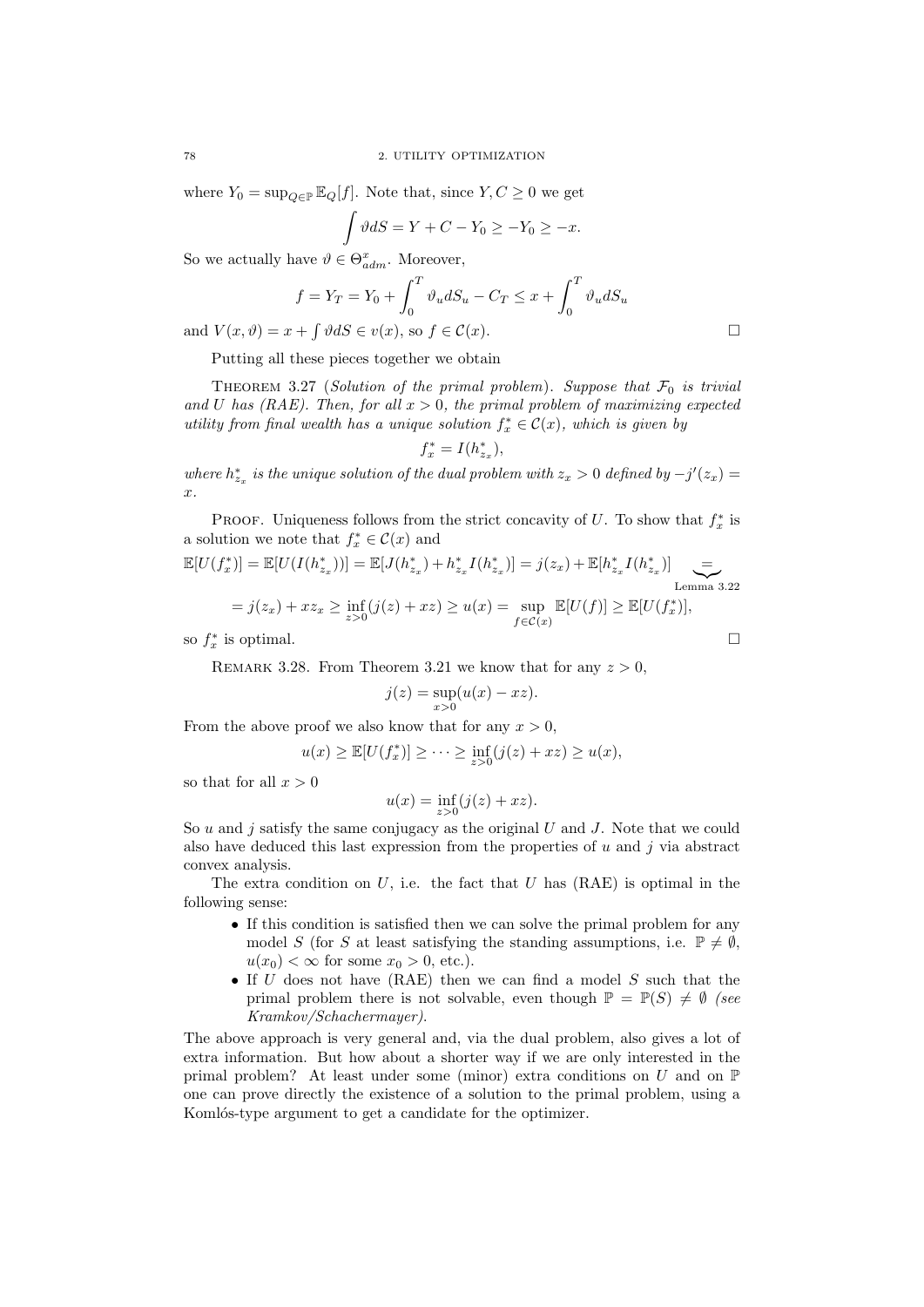### CHAPTER 3

# Appendix

#### 1. Methods from convex analysis

In this chapter basic duality methods from convex analysis are discussed. We shall also apply the notions of dual normed vector spaces in finite dimensions. Let V be a real vector space with norm and real dimension dim  $V < \infty$ , then we can define the pairing

$$
\langle .,. \rangle : V \times V' \to \mathbb{R}
$$

$$
(v,l) \mapsto l(v)
$$

where  $V'$  denotes the dual vector space, i.e. the space of continuous linear functionals  $l: V \to \mathbb{R}$ . The dual space carries a natural dual norm namely

$$
||l|| := \sup_{||v|| \le 1} |l(v)|.
$$

We obtain the following duality relations:

- If for some  $v \in V$  it holds that  $\langle v, l \rangle = 0$  for all  $l \in V'$ , then  $v = 0$ .
- If for some  $l \in V'$  it holds that  $\langle v, l \rangle = 0$  for all  $v \in V$ , then  $l = 0$ .
- There is a natural isomorphism  $V \to V''$  and the norms on V and V'' coincide (with respect to the previous definition).

If V is an euclidean vector space, i.e. there is a scalar product  $\langle ., .\rangle : V \times V \to \mathbb{R}$ , which is symmetric and positive definite, then we can identify  $V'$  with  $V$  and every linear functional  $l \in V'$  can be uniquely represented  $l = \langle ., x \rangle$  for some  $x \in V$ .

DEFINITION 1.1. Let V be a finite dimensional vector space. A subset  $C \subset V$ is called convex if for all  $v_1, v_2 \in C$  also  $tv_1 + (1-t)v_2 \in C$  for  $t \in [0,1]$ .

Since the intersection of convex sets is convex, we can define the convex hull of any subset  $M \subset V$ , which is denoted by  $\langle M \rangle_{conv}$ . We also define the closed convex hull  $\langle M \rangle_{conv}$ , which is the smallest closed, convex subset of V containing M. If M is compact the convex hull  $\langle M \rangle_{conv}$  is already closed and therefore compact.

DEFINITION 1.2. Let C be a closed convex set, then  $x \in C$  is called extreme point of C if for all  $y, z \in C$  with  $x = ty + (1 - t)z$  and  $t \in [0, 1]$ , we have either  $t = 0$  or  $t = 1$ . This is equivalent to saying that there are no two different points  $x_1 \neq x_2$  such that  $x = \frac{1}{2}(x_1 + x_2)$ .

First we treat a separation theorem, which is valid in a fairly general context and known as Hahn-Banach Theorem.

THEOREM 1.3. Let C be a closed convex set in an euclidean vector space  $V$ . which does not contain the origin, i.e.  $0 \notin C$ . Then there exists a linear functional  $\xi \in V'$  and  $\alpha > 0$  such that for all  $x \in C$  we have  $\xi(x) \geq \alpha$ .

PROOF. Let r be a radius such that the closed ball  $B(r)$  intersects C. The continuous map  $x \mapsto ||x||$  achieves a minimum  $x_0 \neq 0$  on  $B(r) \cap C$ , which we denote by  $x_0$ , since  $B(r) \cap C$  is compact. We certainly have for all  $x \in C$  the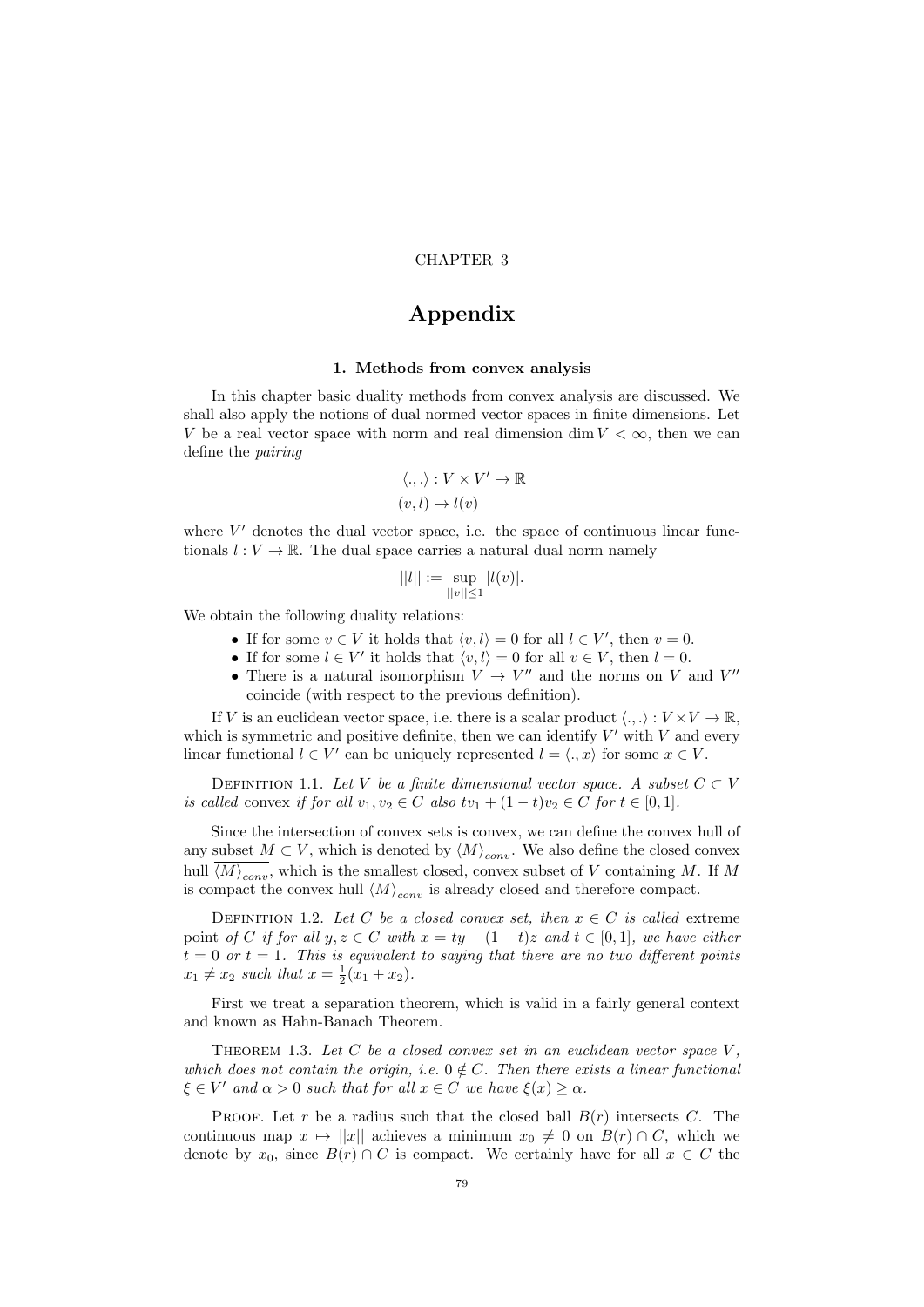relation  $||x|| \ge ||x_0||$ . By convexity we obtain that  $x_0 + t(x - x_0) \in C$  for  $t \in [0, 1]$ and hence

$$
||x_0 + t(x - x_0)||^2 \ge ||x_0||^2.
$$

This equation can be expanded for  $t \in [0, 1]$ ,

$$
||x_0||^2 + 2t \langle x_0, x - x_0 \rangle + t^2 ||(x - x_0)||^2 \ge ||x_0||^2,
$$
  

$$
2t \langle x_0, x - x_0 \rangle + t^2 ||(x - x_0)||^2 \ge 0.
$$

Take now small t and assume  $\langle x_0, x - x_0 \rangle < 0$  for some  $x \in C$ , then there appears a contradiction in the previous inequality, hence we obtain

$$
\langle x_0, x - x_0 \rangle \ge 0
$$

and consequently  $\langle x, x_0 \rangle \ge ||x_0||^2$  for  $x \in C$ , so we can choose  $\xi = \langle ., x_0 \rangle$ .

As a corollary we have that each subspace  $V_1 \subset V$ , which does not intersect with a convex, compact and non-empty subset  $K \subset V$  can be separated from K. i.e. there is  $\xi \in V'$  such that  $\xi(V_1) = 0$  and  $\xi(x) > 0$  for  $x \in K$ . This is proved by considering the set

$$
C := K - V := \{ w - v \text{ for } v \in V \text{ and } w \in K \},
$$

which is convex and closed, since  $V, K$  are convex and K is compact, and which does not contain the origin. By the above theorem we can find a separating linear functional  $\xi \in V'$  such that  $\xi(w - v) \geq \alpha$  for all  $w \in K$  and  $v \in V$ , which means in particular that  $\xi(w) > 0$  for all  $w \in K$ . Furthermore we obtain from  $\xi(w) - \xi(v) \ge \alpha$ for all  $v \in V$  that  $\xi(v) = 0$  for all  $v \in V$  (replace v by  $\lambda v$ , which is possible since V is a vector space, and lead the assertion to a contradiction in case that  $\xi(v) \neq 0$ .

THEOREM 1.4. Let  $C$  be a compact convex non-empty set, then  $C$  is the convex hull of all its extreme points.

PROOF. We have to show that there is an extreme point. We take a point  $x \in C$  such that the distance  $||x||^2$  is maximal, then x is an extreme point. Assume that there are two different points  $x_1, x_2$  such that  $x = \frac{1}{2}(x_1 + x_2)$ , then

$$
||x||^2 = ||\frac{1}{2}(x_1 + x_2)||^2 < \frac{1}{2}(||x_1||^2 + ||x_2||^2)
$$
  
\n
$$
\leq \frac{1}{2}(||x||^2 + ||x||^2) = ||x||^2,
$$

by the parallelogram law  $\frac{1}{2}(||y||^2 + ||z||^2) = ||\frac{1}{2}(y+z)||^2 + ||\frac{1}{2}(y-z)||^2$  for all  $y, z \in V$ and the maximality of  $||x||^2$ . This is a contradiction. Therefore we obtain at least one extreme point.

The set of all extreme points is a compact set, since it lies in C and is closed. Take now the convex hull of all extreme points, which is a closed convex subset S of C and hence compact. If there is  $x \in C \setminus S$ , then we can separate by a hyperplane l the point x and S such that  $l(x) \ge \alpha > l(y)$  for  $y \in S$ . The set  $\{l \ge \alpha\} \cap C$  is compact, convex, nonempty and has therefore an extreme point  $z$ , which is also an extreme point of C. So  $z \in S$ , which is a contradiction.

Next we treat basic duality theory in the finite dimensional vector space V with euclidean structure. We identify the dual space  $V'$  with  $V$  by the above representation.

DEFINITION 1.5. A subset  $C \subset V$  is called convex cone if for all  $v_1, v_2 \in C$  the sum  $v_1 + v_2 \in C$  and  $\lambda v_1 \in C$  for  $\lambda \geq 0$ . Given a cone C we define the polar  $C^0$ 

$$
C^0 := \{ l \in V \text{ such that } \langle l, v \rangle \le 0 \text{ for all } v \in C \}.
$$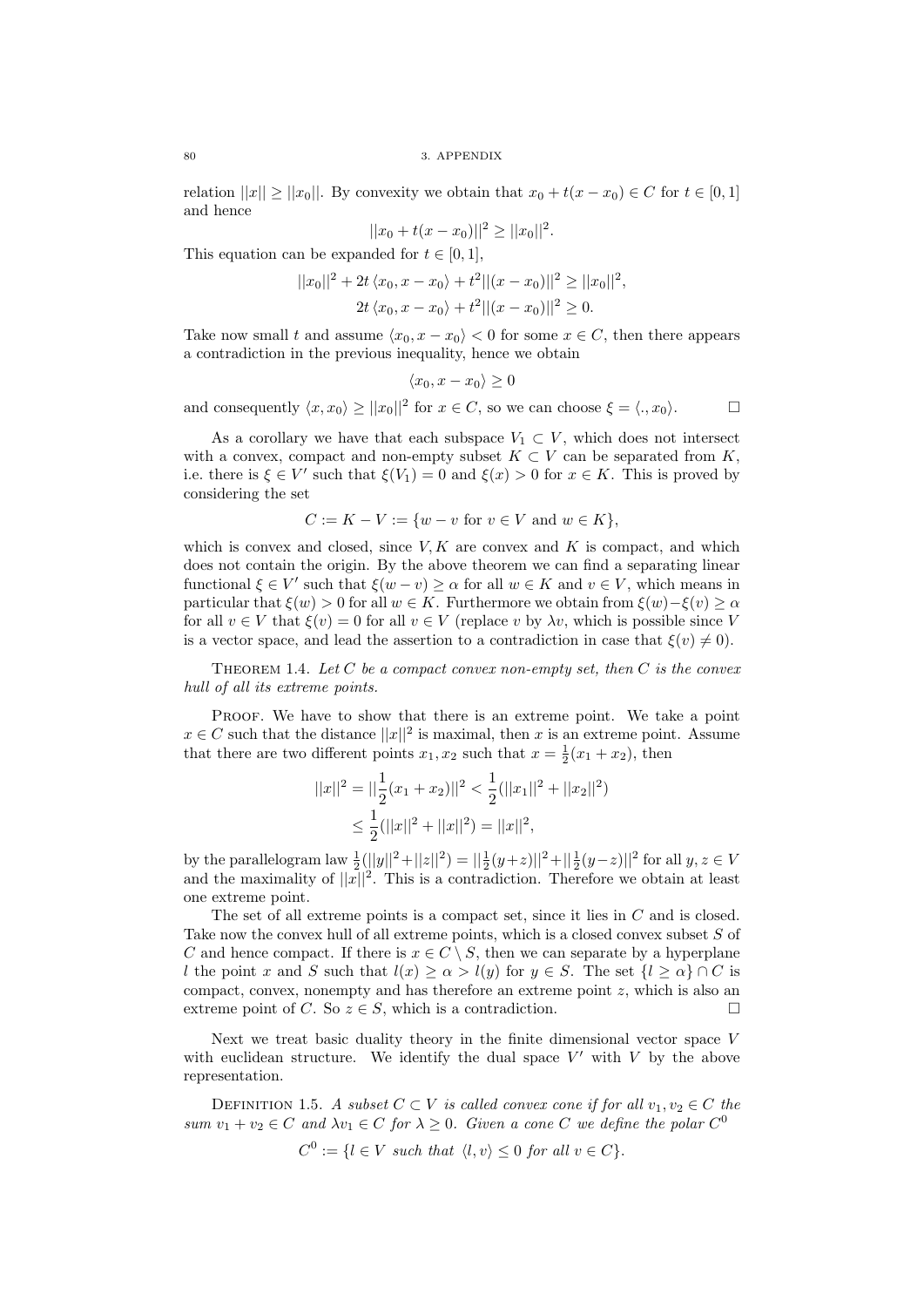The intersection of convex cones is a convex cone and therefore we can speak of the smallest convex cone containing an arbitrary set  $M \subset V$ , which is denoted by  $\langle M \rangle_{cone}$ . We want to prove the bipolar theorem for convex cones.

THEOREM 1.6 (Bipolar Theorem). Let  $C \subset V$  be a convex cone, then  $C^{00} \subset V$ is the closure of C.

PROOF. We show both inclusions. Take  $v \in \overline{C}$ , then  $\langle l, v \rangle \leq 0$  for all  $l \in C^0$  by definition of  $C^0$  and therefore  $v \in C^{00}$ . If there were  $v \in C^{00} \setminus \overline{C}$ , where  $\overline{C}$  denotes the closure of C, then for all  $l \in C^0$  we have that  $\langle l, v \rangle \leq 0$  by definition. On the other hand we can find  $l \in V$  such that  $\langle l, \overline{C} \rangle \leq 0$  and  $\langle l, v \rangle > 0$  by the separation theorem since  $\overline{C}$  is a closed cone. By assumption we have  $l \in C^0$ , however this yields a contradiction since  $\langle l, v \rangle > 0$  and  $v \in C^{00}$ .

DEFINITION 1.7. A convex cone C is called polyhedral if there is a finite number of linear functionals  $l_1, \ldots, l_m$  such that

$$
C := \bigcap_{i=1}^{n} \{ v \in V | \langle l_i, v \rangle \leq 0 \}.
$$

In particular a polyhedral cone is closed as intersection of closed sets.

LEMMA 1.8. Given  $e_1, \ldots, e_n \in V$ . For the cone  $C = \langle e_1, \ldots, e_n \rangle_{con}$  the polar can be calculated as

$$
C^{0} = \{l \in V \text{ such that } \langle l, e_{i} \rangle \leq 0 \text{ for all } i = 1, ..., n\}.
$$

PROOF. The convex cone  $C = \langle e_1, \ldots, e_n \rangle_{cone}$  is given by

$$
C = \{\sum_{i=1}^{n} \alpha_i e_i \text{ for } \alpha_i \ge 0 \text{ and } i = 1, \dots, n\}.
$$

Given  $l \in C^0$ , the equation  $\langle l, e_i \rangle \leq 0$  necessarily holds and we have the inclusion  $\sum$ ⊂. Given  $l \in V$  such that  $\langle l, e_i \rangle \leq 0$  for  $i = 1, ..., n$ , then for  $\alpha_i \geq 0$  the equation  $\sum_{i=1}^{n} \alpha_i \langle l, e_i \rangle \leq 0$  holds and therefore  $l \in C^0$  by the explicit description of C as  $\sum$  $\sum_{i=1}^{n} \alpha_i \langle l, e_i \rangle \leq 0$  holds and therefore  $l \in C^0$  by the explicit description of C as  $\Box$ 

COROLLARY 1.9. Given  $e_1, \ldots, e_n \in V$ , the cone  $C = \langle e_1, \ldots, e_n \rangle_{con}$  has a polar which is polyhedral and therefore closed.

PROOF. The polyhedral cone is given through

$$
C^{0} = \{l \in V \text{ such that } \langle l, e_{i} \rangle \leq 0 \text{ for all } i = 1, ..., n\}
$$

$$
= \bigcap_{i=1}^{n} \{l \in V | \langle l, e_{i} \rangle \leq 0\}.
$$

LEMMA 1.10. Given a finite set of vectors  $e_1, \ldots, e_n \in V$  and the convex cone  $C = \langle e_1, \ldots, e_n \rangle_{con}$ , then C is closed.

PROOF. Assume that  $C = \langle e_1, \ldots, e_n \rangle_{con}$  for vectors  $e_i \in V$ . If the  $e_i$  are linearly independent, then C is closed by the argument, that any  $x \in C$  can be uniquely written as  $x = \sum_{i=1}^{n} \alpha_i e_i$ . Suppose next that there is a non-trivial linear combination  $\sum_{i=1}^{n} \beta_i e_i = 0$  with  $\beta \in \mathbb{R}^n$  non-zero. We can write  $x \in C$  as

$$
x = \sum_{i=1}^{n} \alpha_i e_i = \sum_{i=1}^{n} (\alpha_i + t(x)\beta_i)e_i = \sum_{j \neq i(x)} \alpha'_i e_i
$$

with

$$
\begin{aligned} i(x) &\in \{i \text{ such that } |\frac{\alpha_i}{\beta_i}| = \max_{\beta_j < 0} |\frac{\alpha_j}{\beta_j}| \}, \\ t(x) & = -\frac{\alpha_{i(x)}}{\beta_{i(x)}} \end{aligned}
$$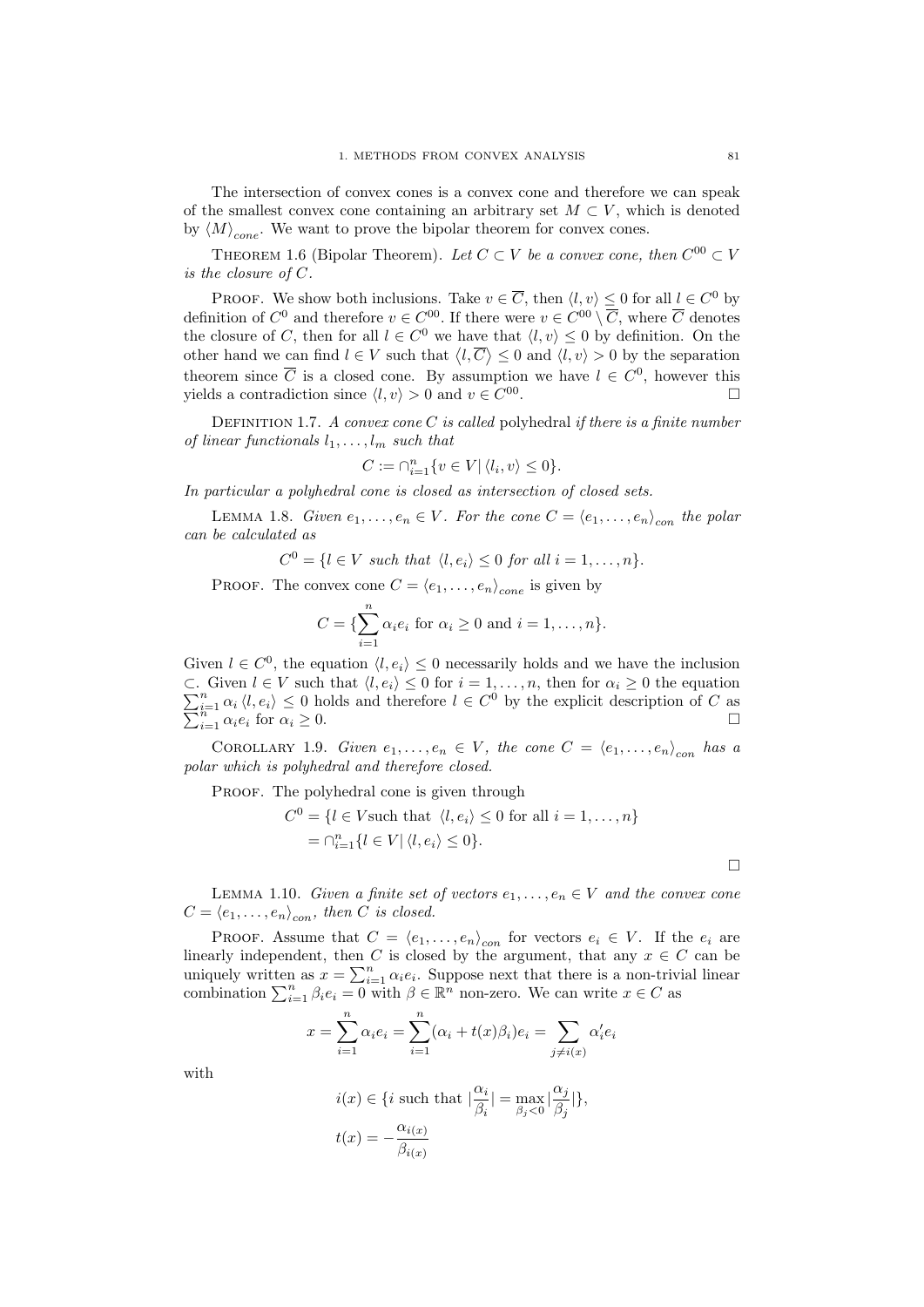Then  $\alpha'_j \geq 0$  by definition. Consequently we can construct by variation of x a decomposition

$$
C=\cup_{i=1}^{n'} C_i
$$

where  $C_i$  are cones generated by  $n-1$  vectors from the set  $e_1, \ldots, e_n$ . By induction on the number of generators n we can conclude by the statement on linearly independent generators.

PROPOSITION 1.11. Let  $C \subset V$  be a convex cone generated by  $e_1, \ldots, e_n$  and  $K$  a subspace, then  $K - C$  is closed convex.

PROOF. First we prove that  $K - C$  is a convex cone. Taking  $v_1, v_2 \in K - C$ , then  $v_1 = k_1 - c_1$  and  $v_2 = k_2 - c_2$ , therefore

$$
v_1 + v_2 = k_1 + k_2 - (c_1 + c_2) \in \mathcal{K} - C,
$$
  

$$
\lambda v_1 = \lambda k_1 - \lambda c_1 \in \mathcal{K} - C.
$$

In particular  $0 \in \mathcal{K} - C$ . The convex cone is generated by a generating set  $e_1, \ldots, e_n$ for C and a basis  $f_1, \ldots, f_p$  for K, which has to be taken with – sign, too. So

$$
\mathcal{K} - C = \langle -e_1, \dots, -e_n, f_1, \dots, f_p, -f_1, \dots, -f_p \rangle_{con}
$$

and therefore  $K - C$  is closed by Lemma 1.10.

LEMMA 1.12. Let  $C$  be a polyhedral cone, then there are finitely many vectors  $e_1, \ldots, e_n \in V$  such that

$$
C=\langle e_1,\ldots,e_n\rangle_{con}.
$$

PROOF. By assumption  $C = \bigcap_{i=1}^p \{v \in V | \langle l_i, v \rangle \leq 0\}$  for some vectors  $l_i \in$ V. We intersect C with  $[-1, 1]^m$  and obtain a convex, compact set. This set is generated by its extreme points. We have to show that there are only finitely many extreme points. Assume that there are infinitely many extreme points, then there is also an adherence point  $x \in C$ . Take a sequence of extreme points  $(x_n)_{n\geq 0}$  such that  $x_n \to x$  as  $n \to \infty$  with  $x_n \neq x$ . We can write the defining inequalities for  $C \cap [-1,1]^m$  by

 $\langle k_j , v \rangle \leq a_j$ for  $j = 1, \ldots, r$  and we obtain  $\lim_{n \to \infty} \langle k_j, x_n \rangle = \langle k_j, x \rangle$ . Define  $\epsilon := \min_{\langle k_j, x \rangle < a_j} a_j - \langle k_j, x \rangle > 0.$ 

Take  $n_0$  large enough such that  $|\langle k_j, x_{n_0}\rangle - \langle k_j, x\rangle| \leq \frac{\epsilon}{2}$ , which is possible due to convergence. Then we can look at  $x_{n_0} + t(x - x_{n_0}) \in C$  for  $t \in [0, 1]$ . We want to find a continuation of this segment for some  $\delta > 0$  such that  $x_{n_0} + t(x - x_{n_0}) \in C$ for  $[-\delta, 1]$ . Therefore we have to check three cases:

- If  $\langle k_j , x_{n_0} \rangle = \langle k_j , x \rangle = a_j$ , then we can continue for all  $t \leq 0$  and the inequality  $\langle k_j , x_{n_0} + t(x - x_{n_0}) \rangle = a_j$  remains valid.
- If  $\langle k_j , x \rangle = a_j$  and  $\langle k_j , x_{n_0} \rangle < a_j$ , we can continue for all  $t \leq 0$  and the inequality  $\langle k_j , x_{n_0} + t(x - x_{n_0}) \rangle \leq a_j$  remains valid.
- If  $\langle k_j , x \rangle < a_j$ , then we define  $\delta = 1$  and obtain that for  $-1 \leq t \leq 1$  the inequality  $\langle k_j , x_{n_0} + t(x - x_{n_0}) \rangle \leq a_j$  remains valid.

Therefore we can find  $\delta$  and continue the segment for small times. Hence  $x_n$  cannot be an extreme point, since it is a nontrivial convex combination of  $x_{n_0} - \delta(x - x_{n_0})$  and x, which is a contradiction. Therefore  $C \cap [-1, 1]^m$  is generated by finitely many extreme points  $e_1, \ldots, e_n$  and so

$$
C = \langle e_1, \ldots, e_n \rangle_{con}
$$

by dilatation.  $\Box$ 

$$
^{82}
$$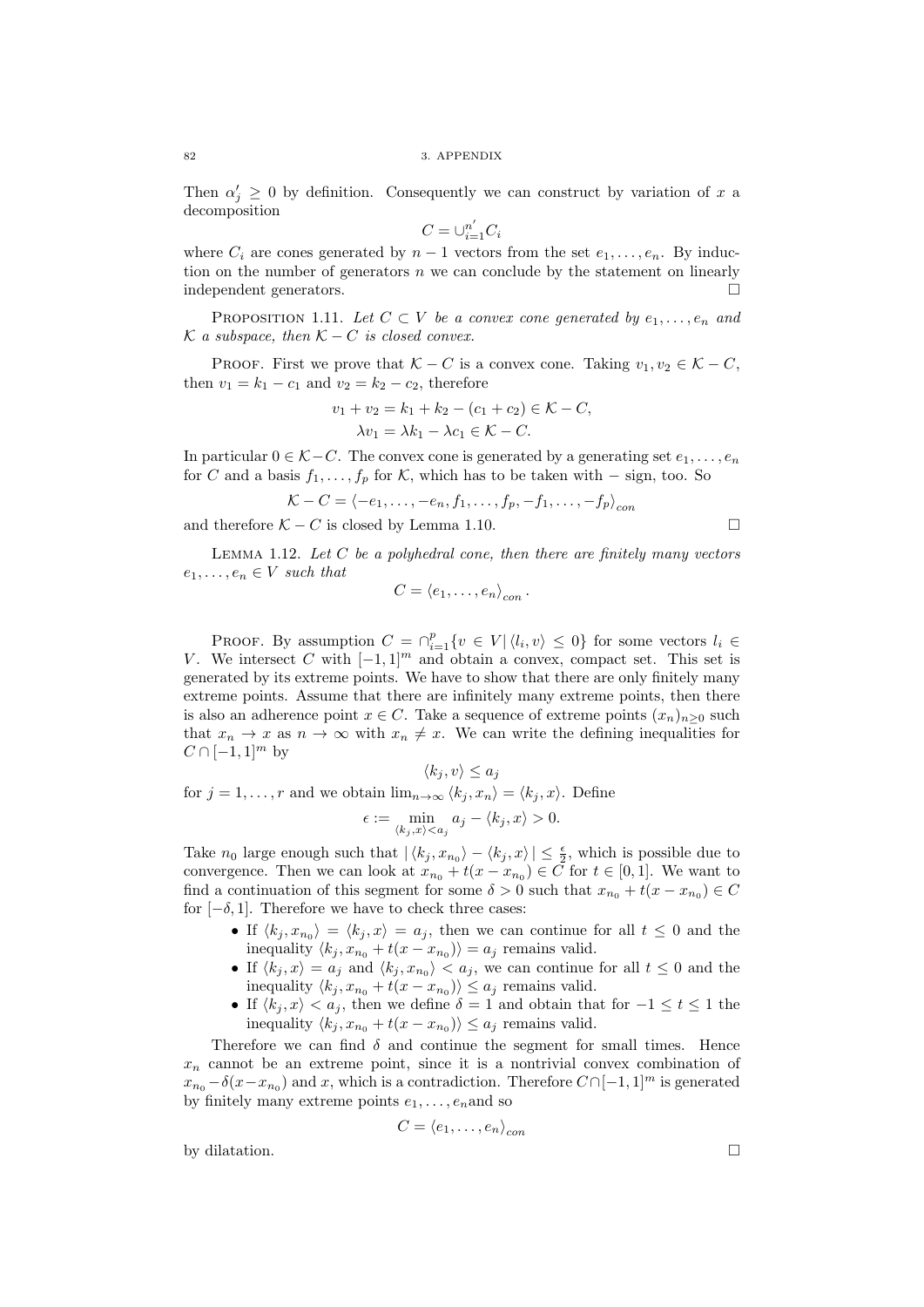#### 2. Optimization Theory

We shall first consider general principles in optimization theory related to analysis and proceed to special functionals.

DEFINITION 2.1. Let  $U \subset \mathbb{R}^m$  be a subset with  $U \subset V$ , where V is open in  $\mathbb{R}^m$ . Let  $F: V \to \mathbb{R}$  be a  $C^2$ -function. A point  $x \in U$  is called local maximum (local minimum) of F on U if there is a neighborhood  $W_x$  of x in V such that for all  $y \in U \cap W_x$ 

$$
F(y) \le F(x)
$$

or respectively  $F(y) \geq F(x)$ .

LEMMA 2.2. Let  $U \subset \mathbb{R}^m$  be a subset with  $U \subset V$ , where V is open in  $\mathbb{R}^m$ and let  $F: V \to \mathbb{R}$  be a  $C^2$ -function. Given a local maximum (or local minimum)  $x \in U$  of F on U and a  $C^2$ -curve  $c : ]-1,1[ \to V$  such that  $c(0) = x$  and  $c(t) \in U$ for  $t \in ]-1,1[$ , the following necessary condition holds true,

$$
\frac{d}{dt}|_{t=0}F(c(t)) = \langle \text{grad } F(x), c'(0) \rangle = 0.
$$

PROOF. The function  $t \mapsto F(c(t))$  has a local extremum at  $t = 0$  and therefore the first derivative at  $t = 0$  must vanish.

We shall now prove a version of the Lagrangian multiplier theorem for affine subspaces  $U \subset \mathbb{R}^m$ . We take a affine subspace  $U \subset \mathbb{R}^m$  and an open neighborhood  $V \subset \mathbb{R}^m$  such that  $U \cap V \neq \emptyset$ , where a  $C^2$ -function  $F : V \to \mathbb{R}$  is defined.

THEOREM 2.3. Let x be a local maximum (local minimum) of F on  $U \cap V$  and assume that there are  $k := m - \dim U$  vectors  $l_1, \ldots, l_k \in \mathbb{R}^m$  and real numbers  $a_1, \ldots, a_k \in \mathbb{R}$  such that

$$
U = \{x \in V \text{ with } \langle l_i, x \rangle = a_i \text{ for } i = 1, \dots, k\}.
$$

Then

$$
\operatorname{grad} F(x) \in \langle l_1, \ldots, l_k \rangle
$$

or in other words there are real numbers  $\lambda_1, \ldots, \lambda_k \in \mathbb{R}$  such that

$$
\operatorname{grad} F(x) = \lambda_1 l_1 + \dots + \lambda_k l_k.
$$

PROOF. Take a  $C^2$ -curve  $c: ]-1,+1[ \to V,$  then c takes values in U if and only

if

$$
c(0) \in U
$$

and

$$
\langle l_i, c'(t) \rangle = 0
$$

for  $i = 1, ..., k$  and  $t \in ]-1,1[$ . The proof is simply done by Taylor's formula. Fix  $t \in ]-1,1[$  and take

$$
c(t) = c(0) + \int_0^t c'(s)ds.
$$

By definition  $c(t) \in U$  if and only if  $\langle l_i, c(t) \rangle = a_i$ , but

$$
\langle l_i, c(t) \rangle = \langle l_i, c(0) \rangle + \int_0^t \langle l_i, c'(s) \rangle ds
$$
  
=  $a_i$ 

by assumption for  $i = 1, ..., k$ . We denote the span of  $l_1, ..., l_k$  by T and can consequently state that a  $C^2$ -curve  $c:]-1,+1[\to V$  takes values in U if and only if  $c(0) \in U$  and  $c'(t) \in T^0$  for all  $t \in ]-1,1[$ . Furthermore we can say that  $T^0$  is generated by all derivatives of  $C^2$ -curves  $c:]-1,+1[\to V$  taking values in U at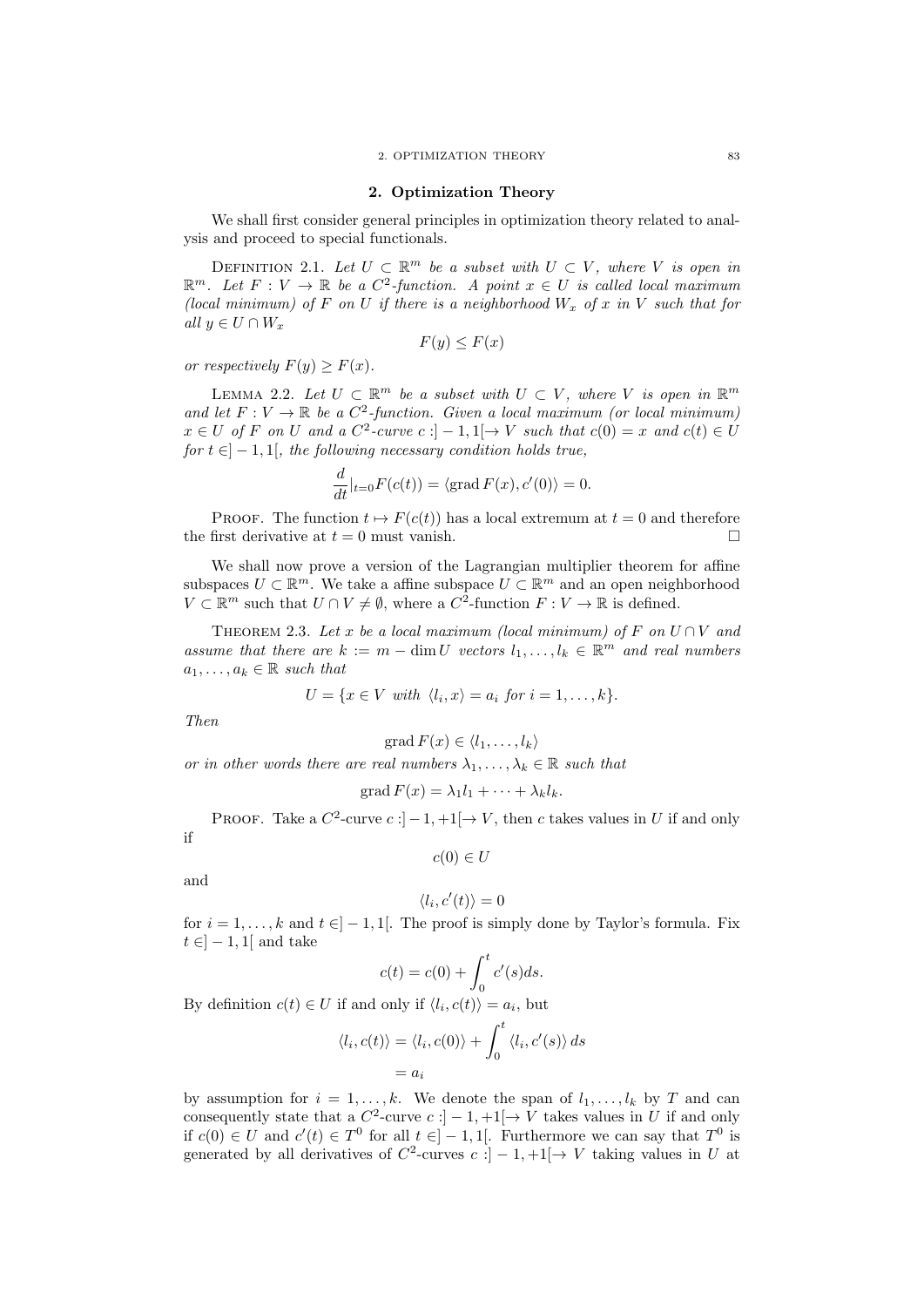time  $t = 0$  (simply take a line with direction a vector in  $T^0$  through some point of  $U$ ).

By the previous lemma we know that for all  $C^2$ -curves  $c: ]-1,+1[ \to V$  with  $c(0) = x$  the relation

$$
\langle \operatorname{grad} F(x), c'(0) \rangle = 0
$$

holds. Therefore grad  $F(x) \in T^{00}$ . By the bipolar theorem we know that  $T^{00} =$  $T = \langle l_1, \ldots, l_k \rangle$ , which proves the result.

REMARK 2.4. This leads immediately to the receipt of Lagrangian multipliers as it is well known from basic calculus: a necessary condition for an extremal point of  $F: V \to \mathbb{R}$  subject to the conditions  $\langle l_i, x \rangle = a_i$  for  $i = 1, \ldots, k$  is to solve the extended problem with the Lagrangian L

$$
L(x, \lambda_1, \ldots, \lambda_k) = F(x) - \sum_{i=1}^k \lambda_i (\langle l_i, x \rangle - a_i).
$$

Taking the gradients leads to the system of equations

$$
\operatorname{grad} F(x) - \sum_{i=1}^{k} \lambda_i l_i = 0
$$

$$
\langle l_i, x \rangle = a_i
$$

for  $i = 1, \ldots, k$ , which necessarily has a solution if there is an extremal point at x.

REMARK 2.5. How to calculate a gradient? The gradient of a  $C<sup>1</sup>$ -function  $F: V \to \mathbb{R}$  on a finite dimensional vector space V is defined through

$$
\langle \operatorname{grad} F(x), w \rangle = \frac{d}{ds}|_{s=0} F(x + sw),
$$

for  $x \in V$  and  $w \in \mathbb{R}^n$  (and a scalar product!). This can be calculated with respect to any basis and gives a coordinate representation. The derivative of  $F$  is understood as element of the dual space

$$
dF(x)(w) := \frac{d}{ds}|_{s=0} F(x+sw)
$$

for  $x \in V$  and  $w \in \mathbb{R}^n$  (even without scalar product!). The derivative can be calculated with respect to a basis  $(e_i)_{i=1,\dots,\dim V}$ . That means that it simply represents a collection of directional derivatives of a function, i.e.

grad<sub>(e<sub>i</sub>)</sub> 
$$
F(x) := \left(\frac{d}{ds}|_{s=0} F(x + s e_i)\right)_{i=1,\dots,\text{dim } V}
$$

for  $x \in V$ .

#### 3. Conjugate Functions

Given a concave, increasing function  $u : \mathbb{R} \to \mathbb{R} \cup \{-\infty\}$ , which usual conventions for the calculus with  $-\infty$ . We denote by dom(u) the set  $\{u > -\infty\}$  and assume that dom(u) is either  $]0,\infty[$  or R. We shall always assume that u is strictly concave and  $C^2$  on dom(u) and that

$$
\lim_{x \downarrow 0} u(x) = -\infty
$$

in the case dom $(u) = 0, \infty$ [and

$$
\lim_{x \to -\infty} u(x) = -\infty
$$

in the case dom $(u) = \mathbb{R}$ .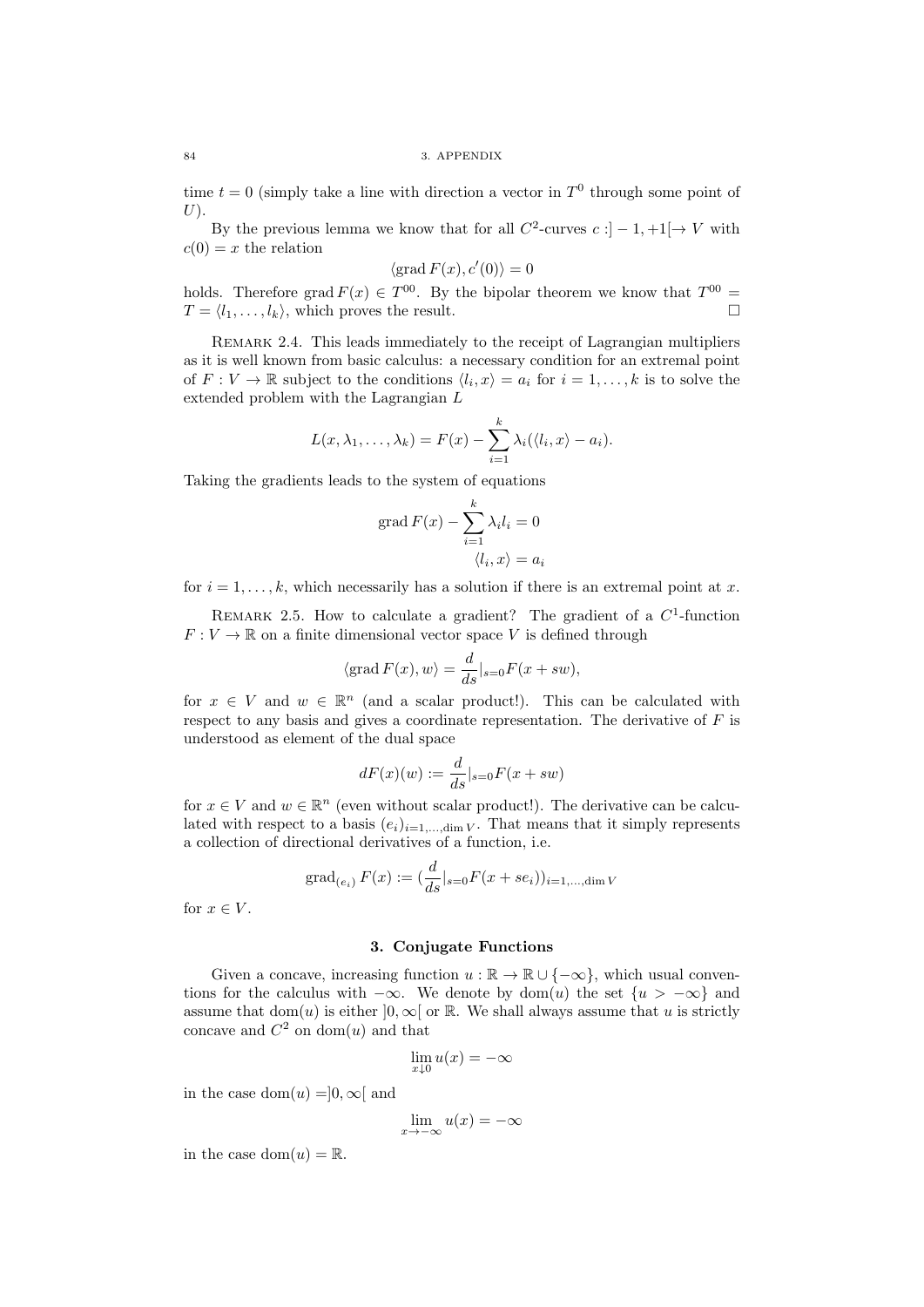In this and more general cases we can define the conjugate function

$$
v(y) := \sup_{x \in \mathbb{R}} (u(x) - yx)
$$

for  $y > 0$ .

Since the function  $x \mapsto u(x) - yx$  is strictly concave for every  $y > 0$ , there is some hope for a maximum. If there is one, let's say  $\hat{x}$ , then it satisfies

$$
(3.1) \t\t u'(\widehat{x}) = y.
$$

Since the second derivative exists and is strictly negative,  $\hat{x}$  is a local maximum if the above equation is satisfied. By strict concavity the local maximum is unique and global, too.

We need basic assumptions for the existence and regularity of the conjugate function:

(1) If dom(u) =  $[0, \infty)$  (negative wealth not allowed), then we assume  $\lim_{x\downarrow 0} u'(x) = \infty,$ 

$$
\lim_{x \to \infty} u'(x) = 0
$$
 (marginal utility tends to 0).

(2) If dom(u) =  $\mathbb R$  (negative wealth allowed), then we assume

$$
\lim_{x \to -\infty} u'(x) = \infty,
$$
  
\n
$$
\lim_{x \to \infty} u'(x) = 0
$$
 (marginal utility tends to 0).

Under these assumptions we can state the following theorem on existence and convexity of v.

THEOREM 3.1. Let  $u : \mathbb{R} \to \mathbb{R} \cup \{-\infty\}$  be a concave function satisfying the above assumptions, then the conjugate function is strictly convex and  $C^2$  on  $dom(v) =$  $]0,\infty[$ . Additionally for dom $(u) =]0,\infty[$  we have

$$
v'(0) := \lim_{y \downarrow 0} v'(y) = -\infty,
$$
  

$$
\lim_{y \to \infty} v'(y) = 0
$$

and for dom $(u) = \mathbb{R}$ 

$$
v'(0) := \lim_{y \downarrow 0} v'(y) = -\infty,
$$
  

$$
\lim_{y \to \infty} v'(y) = \infty
$$

Furthermore the inversion formula

$$
u(x) = \inf_{y>0} (v(y) + xy)
$$

holds true.

PROOF. By formula 3.1 and our assumptions we see that for every  $y > 0$  there is exactly one  $\hat{x}$ , since u' is strictly decreasing and  $C^1$ . We denote the inverse of  $\alpha'$  by  $(\alpha')^{-1}$ . Therefore using well defined and at least  $C^1$  gines the inverse is  $C^1$ u' by  $(u')^{-1}$ . Therefore v is well-defined and at least  $C^1$ , since the inverse is  $C^1$ . Furthermore

$$
v(y) = u((u')^{-1}(y)) - y \cdot (u')^{-1}(y)
$$
  
\n
$$
v'(y) = u'((u')^{-1}(y))((u')^{-1})'(y) - (u')^{-1}(y) - y((u')^{-1})'(y)
$$
  
\n
$$
= -(u')^{-1}(y)
$$
  
\n
$$
v''(y) = -((u')^{-1})'(y) = -\frac{1}{u''((u')^{-1}(y))} > 0
$$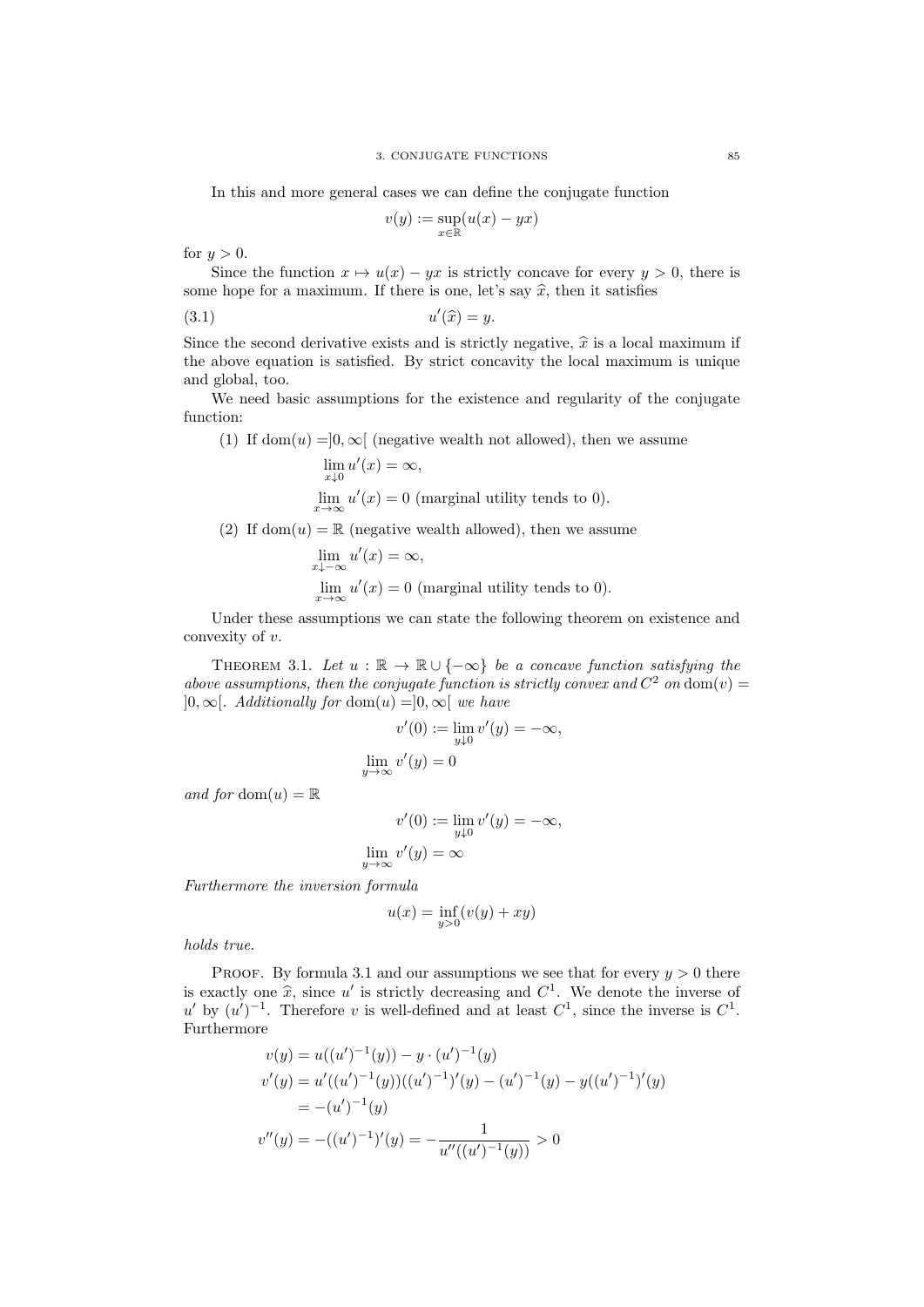Hence v is  $C^2$  on  $]0,\infty[$  and a fortiori, by  $v'' > 0$ , strictly convex.

We know that  $u'$  is positive and strictly decreasing from  $\infty$  to 0 by the previous assumptions, hence the two limiting properties for v, since  $v'(y) = -(u')^{-1}(y)$ .

Replacing v by  $-v$ , we can apply the same reasoning for existence of the concave conjugate of v. Take  $\hat{y} > 0$  such that  $\inf_{y>0}(v(y) + xy)$  takes the infimum, then necessarily  $1\infty$ 

$$
v'(\widehat{y}) = -x,
$$
  
hence  $-(u')^{-1}(\widehat{y}) = -x$  and therefore  $\widehat{y}(x) = u'(x)$ . Inserting yields  

$$
v(u'(x)) + x\widehat{y}(x) = u((u')^{-1}(u'(x))) - u'(x)(u')^{-1}(u'(x)) + xu'(x)
$$

$$
= u(x),
$$

which is the desired relation.  $\Box$ 

### 4. Exam Questions

For the oral exam I shall choose randomly three questions from the following list, from which you have the right to select two for your exam. The exam is "open book", i.e. you can use the script during the exam. You will have about 12 minutes of time for each question after about 6 minutes of preparation. I expect you to speak about the question like in a seminar, i.e. explaining the structure of the answer and important details such that a good mathematician, who does not know precisely about the topic could in principle follow.

- Explain the notion of a semi-martingale. Why are semi-martingales important in mathematical Finance. What is a good integrator? What does the Bichteler-Dellacherie theorem tell? Give a sketch of its proof?
- Why is every semi-martingale a good integrator? Argue that finite variation processes are good integrators, then argue that  $L^2$ -martingales are good integrators, next argue that  $L^1$ -martingales are good integrators by means of an inequality and prove this inequality.
- Define the Emery topology (finite time horizon) and show that the set of semi-martingales is a complete metric space with it. Introduce the Burkholder-Davis-Gundy inequalities and provide an idea for the proof based on deterministic inequalities (which you do not need to prove). Introduce and discuss the space  $\mathcal{H}^1$  and Davis inequality on it. Argue why a local martingale is locally  $\mathcal{H}^1$ .
- Describe the No Arbitrage Theory for discrete models and show the proof of Theorem 2.6 (ch. 1). What are arbitrage-free prices of a claim? Why is this a reasonable concept? What does hedging mean? What is a complete model?
- Describe arbitrage opportunities in a general semi-martingale model. Describe and prove the Ansel-Stricker Lemma 4.7. (ch. 1). Prove Lemma 4.6. (ch. 1).
- Describe and prove the Kreps/Yan Theorem 4.10 and Stricker's Theorem 4.11. (ch. 1). What are strong, what are weak sides of those theorems?
- Describe (No Free Lunch with Vanishing Risk) and (No Unbounded Profit with bounded Risk). What is the assertion of the fundamental theorem of asset pricing? What is a  $\sigma$ -martingale (provide an example)?
- Give a sketch of the proof of the fundamental theorem of asset pricing following the article of Yuri Kabanov [8]. This means not going into detail but just explaining the main headlines of the lemmas in order to arrive at a separating measure.
- What does No Arbitrage mean in case of Ito process models? Explain the Black-Scholes model.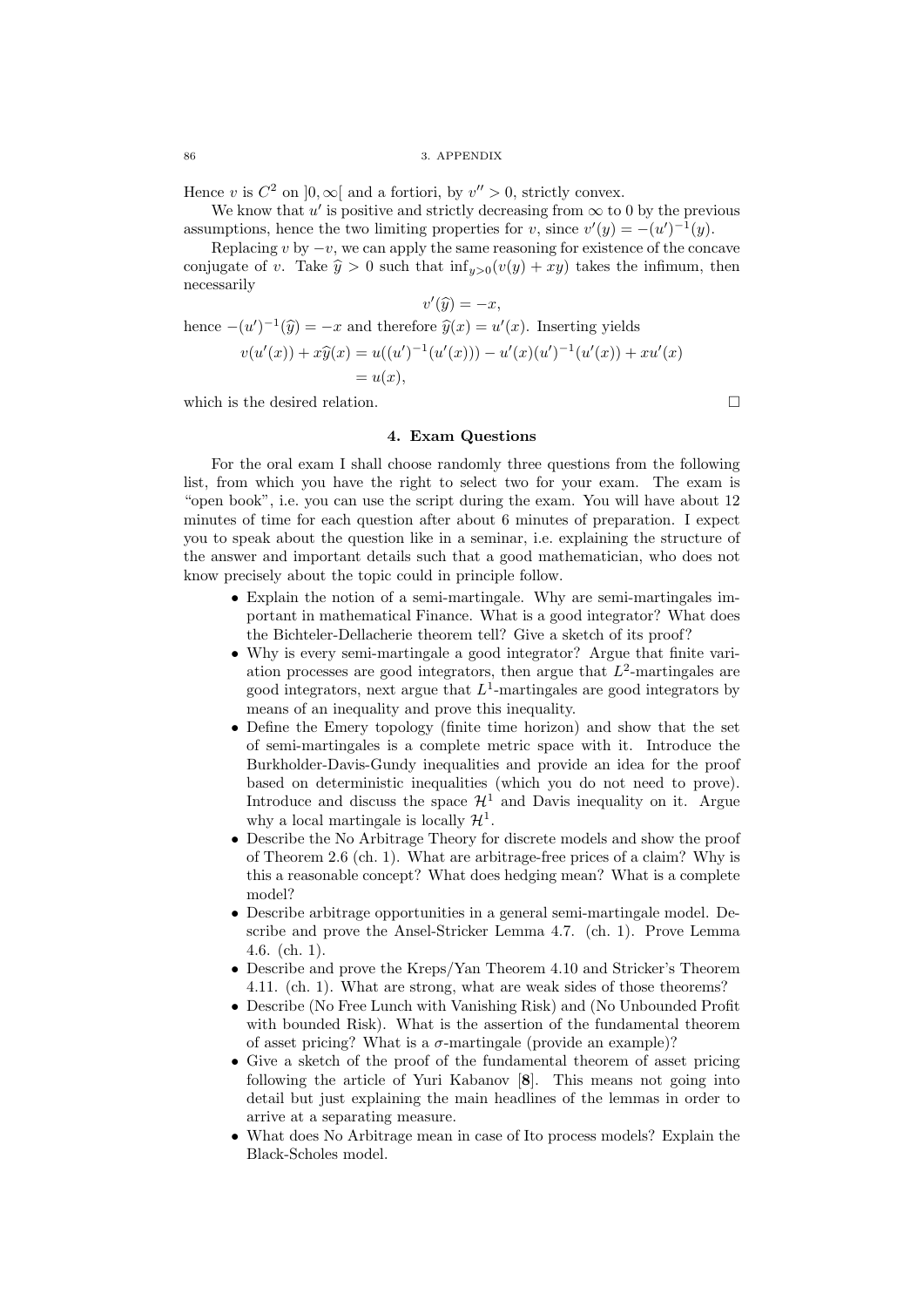#### 4. EXAM QUESTIONS 87

- $\bullet$  What does No Arbitrage mean in case of exponential Lévy process models? Explain hedging and incompleteness in exponential Lévy models.
- What is a superhedging price? Prove Proposition 10.3. (ch. 1). Explain the optional decomposition theorem and prove Theorem 10.6. (ch. 1) with it.
- What is an American option? Prove Theorem 11.3. (ch. 1).
- Explain utility optimization for discrete models. Prove Theorem 1.12. (ch. 2). Explain the dual approach.
- Explain the martingale optimality principle and prove Theorem 2.2. (ch. 2). Explain and solve the Merton problem.
- Explain the primal and dual problem of utility optimization in the general semi-martingale setting. Explain the strategy to solve the primal problem via the dual problem (subsection 3.4 and 3.6 of chapter 2) with highlighting some intermediate results.